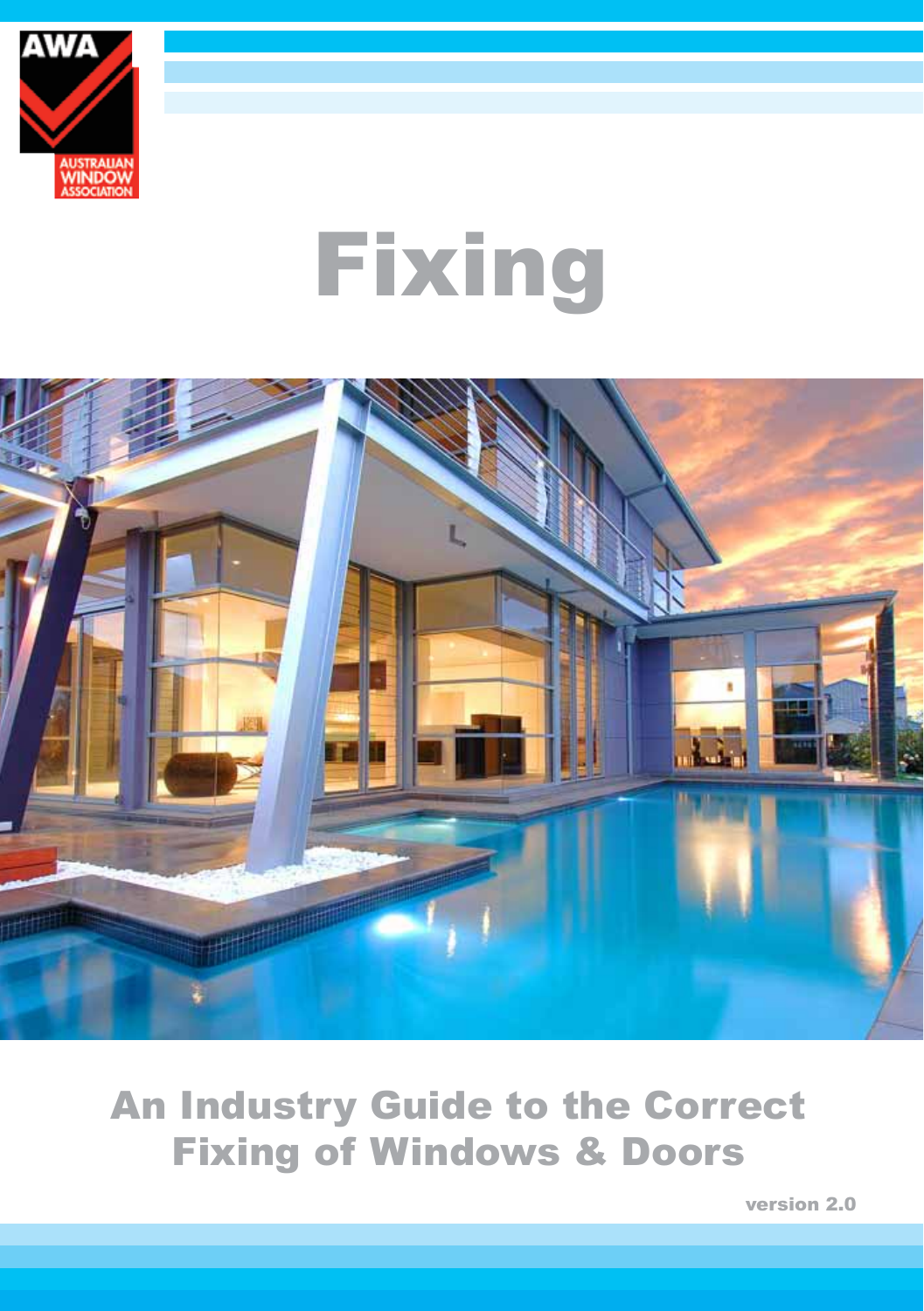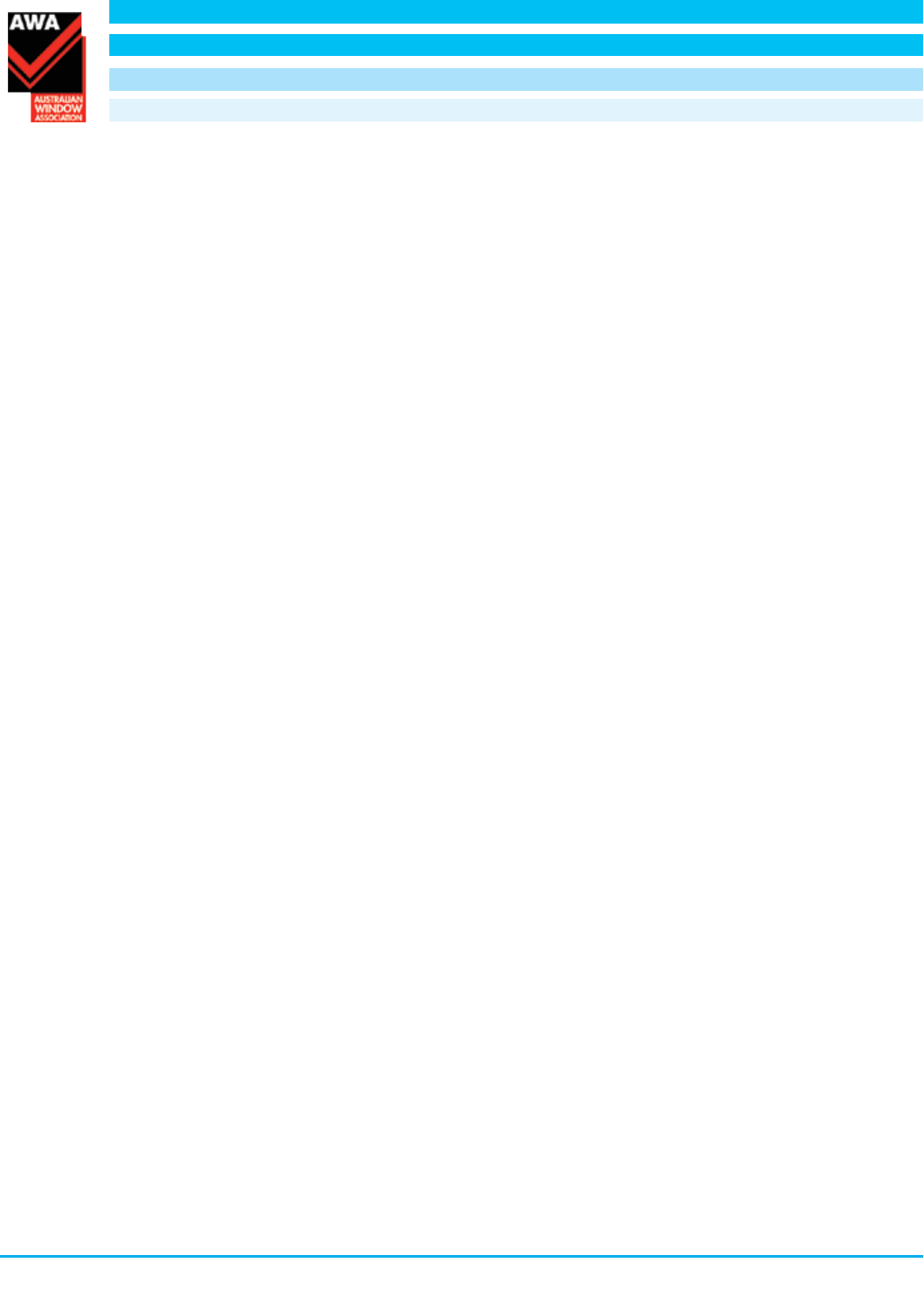

#### Foreword

The Australian Window Association is pleased to produce this Industry Guide for the Fixing of Windows and Doors as part of its commitment to raising the standard of the built performance of windows and doors. This guide is a recommendation as to the fixings to be used and is based on information from Australian Standard AS1720.1-1997 Timber structures, Ramset Specifiers Resource Book Ed 3 and Hybrid Wood and Steel Details - Builder's Guide, published by the US Department of Housing and Urban Development

- Office of Development and Research

#### Australian Window Association

The AWA is a co-operative of window manufacturers and their suppliers.

The Australian Window Association (AWA) aims are:

- To promote and advance the awareness of windows as a major architectural component in building design
- To establish and self regulate minimum benchmark standards through Australia. To facilitate the education and marketing of these standards throughout the industry and wider community
- To provide a national voice when representing the industry in discussion and negotiation with government, local authorities, business and trade associations and organisations, and the private sector
- To promote and encourage ethical conduct and sound business practice in the industry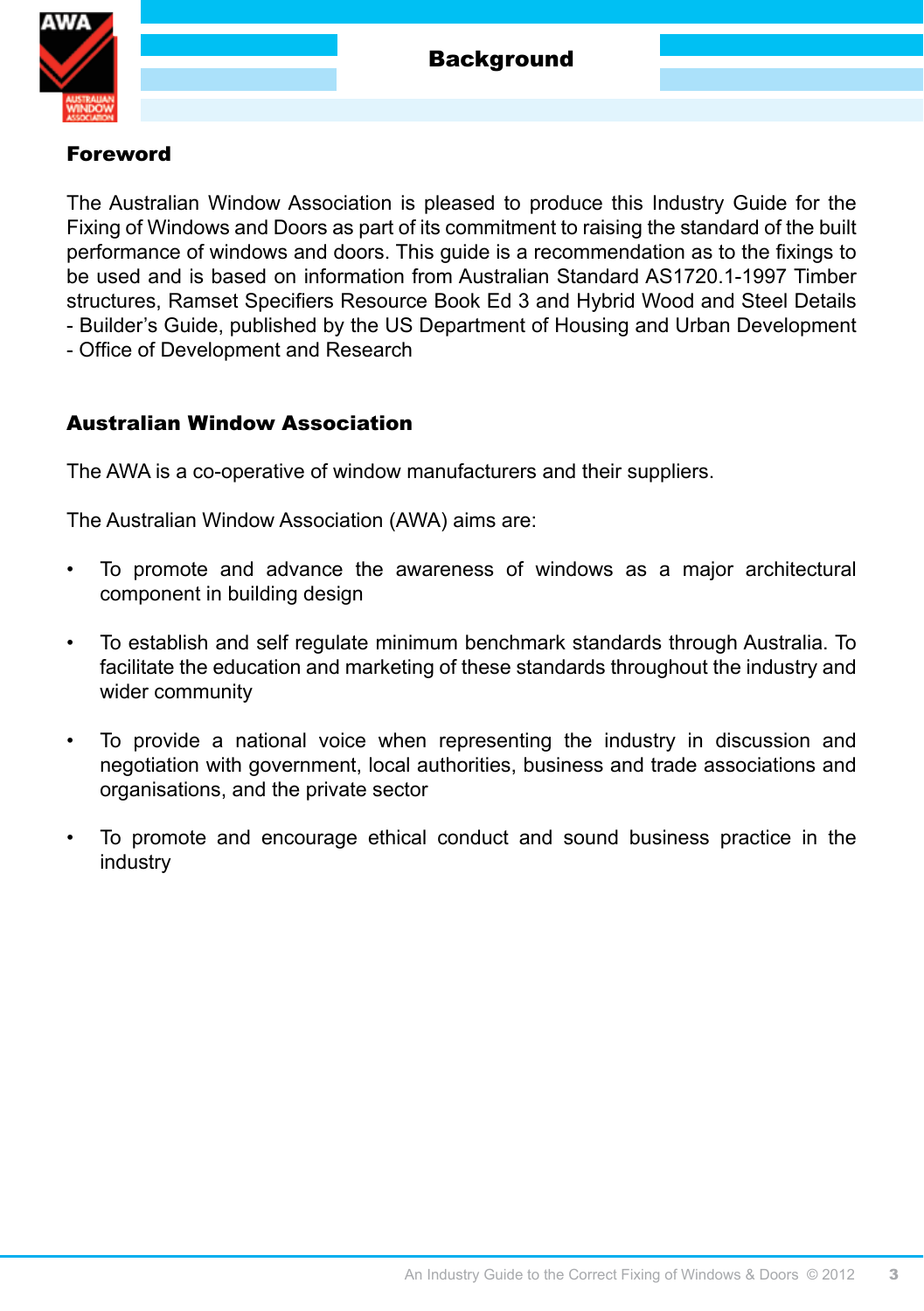

This Industry Guide to the Fixing of Windows and Doors sets out to provide the basic fastening number and sizes for fixing windows and doors into residential buildings. By providing this resource as a guide it is hoped that windows and doors supplied to residential buildings remain structurally sound.

#### Acknowledgement

The AWA gratefully acknowledges those member companies whose contributions of materials and continued support to the AWA Technical Committee and its sub-committees have made this guide possible.

#### **Disclaimer**

The information contained is for use on windows and doors up to a maxiumum height of 2700mm. For all sizes greater than 2700mm an engineered solution is required. Refer to the system supplier.

*While the AWA has made every effort to ensure that the material within this guide is accurate, the Australian Window Association will not be liable for any mistakes, errors or omissions arising as a result of information contained in this guide.*

This Fixing Guide is designed to be used in conjuction with the "Installation - An Industry Guide to the Correct Installation of Windows & Doors" published by the AWA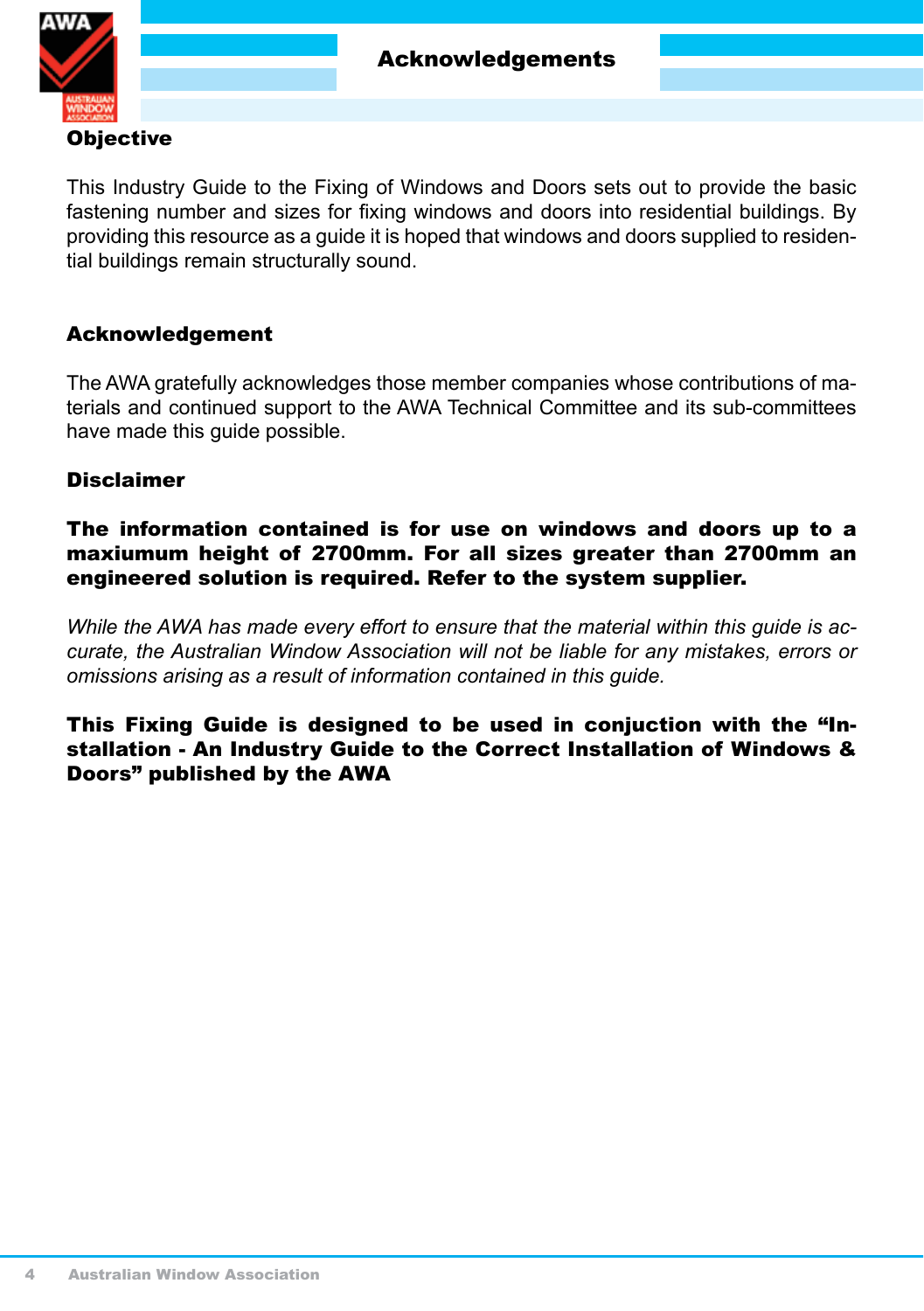| <b>Contents</b>                        |    |
|----------------------------------------|----|
| <b>Background</b>                      | 3  |
| <b>Acknowledgements</b>                | 4  |
| <b>Responsibilities</b>                | 6  |
| <b>Fixing Frames Correctly</b>         | 9  |
| <b>Fixing Size Guide</b>               |    |
| <b>Timber Frame Buildings</b>          | 11 |
| <b>Brick &amp; Blockwork Buildings</b> | 55 |
| Lightweight Steel Frame Buildings      | 76 |
| <b>Further Information</b>             | 87 |

2012 © Copyright Australian Window Association Document No. AWA2012/FIXV2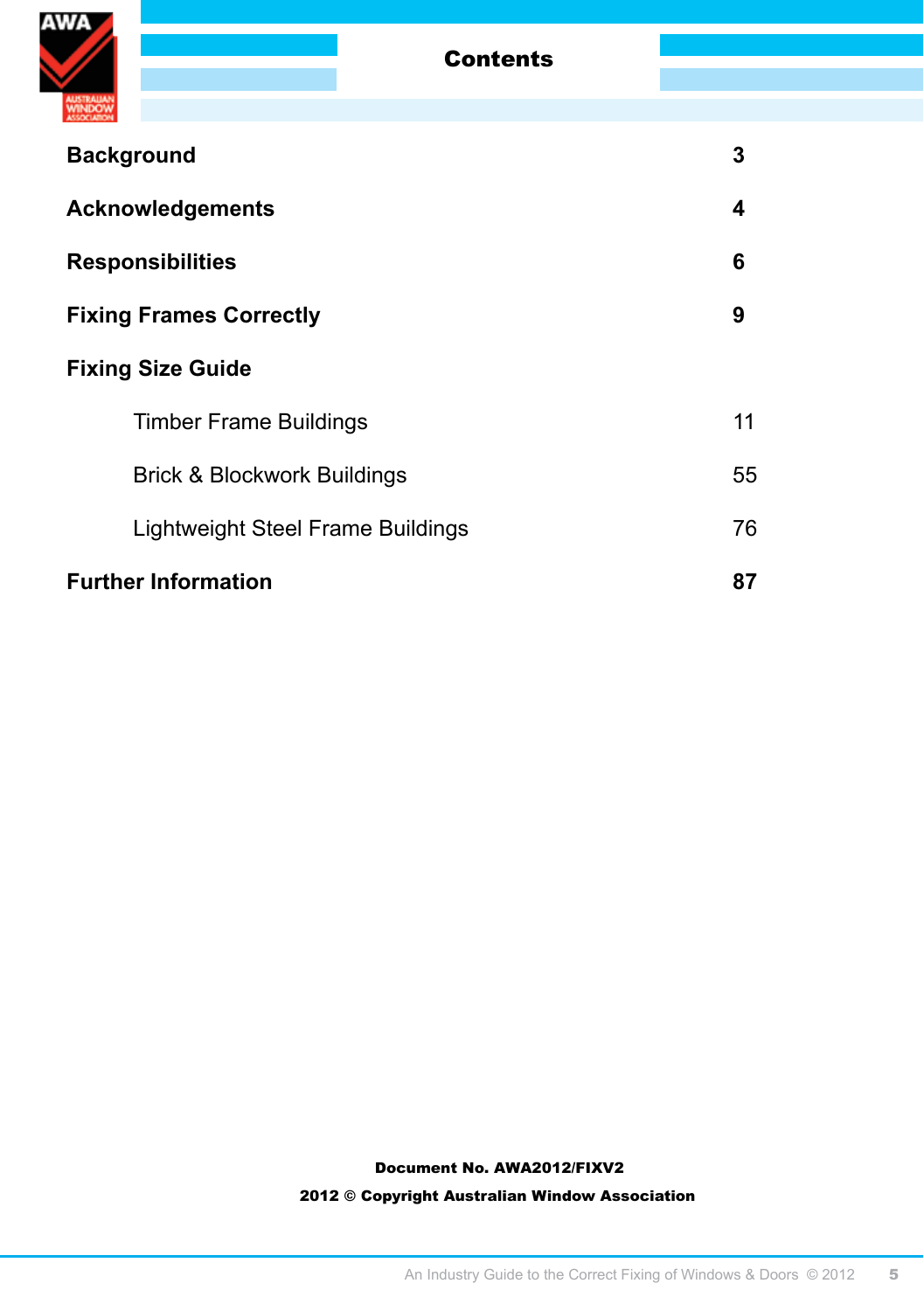

#### The Building Code of Australia

The National Construction Code (NCC) is an initiative of the Council of Australian Governments (COAG) developed to incorporate all on-site construction requirements into a single code. The NCC comprises the Building Code of Australia (BCA), Volume One and Two; and the Plumbing Code of Australia (PCA), as Volume Three.

The BCA is a uniform set of technical provisions for the design and construction of buildings and other structures throughout Australia. It allows for variation in climate and geological or geographic conditions.

Under part 3.0 section 3.6.0 of Volume Two of the BCA, performance requirements (P2.1 & P2.2.2) are satisfied if windows are designed and constructed in accordance with AS2047. For glazed assemblies not covered by AS2047 compliance to AS1288 is required.

AS2047 - Windows in buildings: Selection and Installation AS1288 - Glass in buildings: Selection and Installation

#### **Installation**

At all times manufacturer's installation instructions will be the predominant procedure for the installation of proprietary windows.

Installers should ensure that manufacturer's instruction are adopted.

The practices outlined in this guide are not intended to supersede manufacturer's instructions but provide basic and generic guidelines in the absence of such.

Approved PPE (performance protective equipment) should be worn at all times when handling windows.

Special consideration needs to be made for windows and doors systems designed specifically for acoustic and energy efficiency and reference must be made to the building designer or installer for installation details.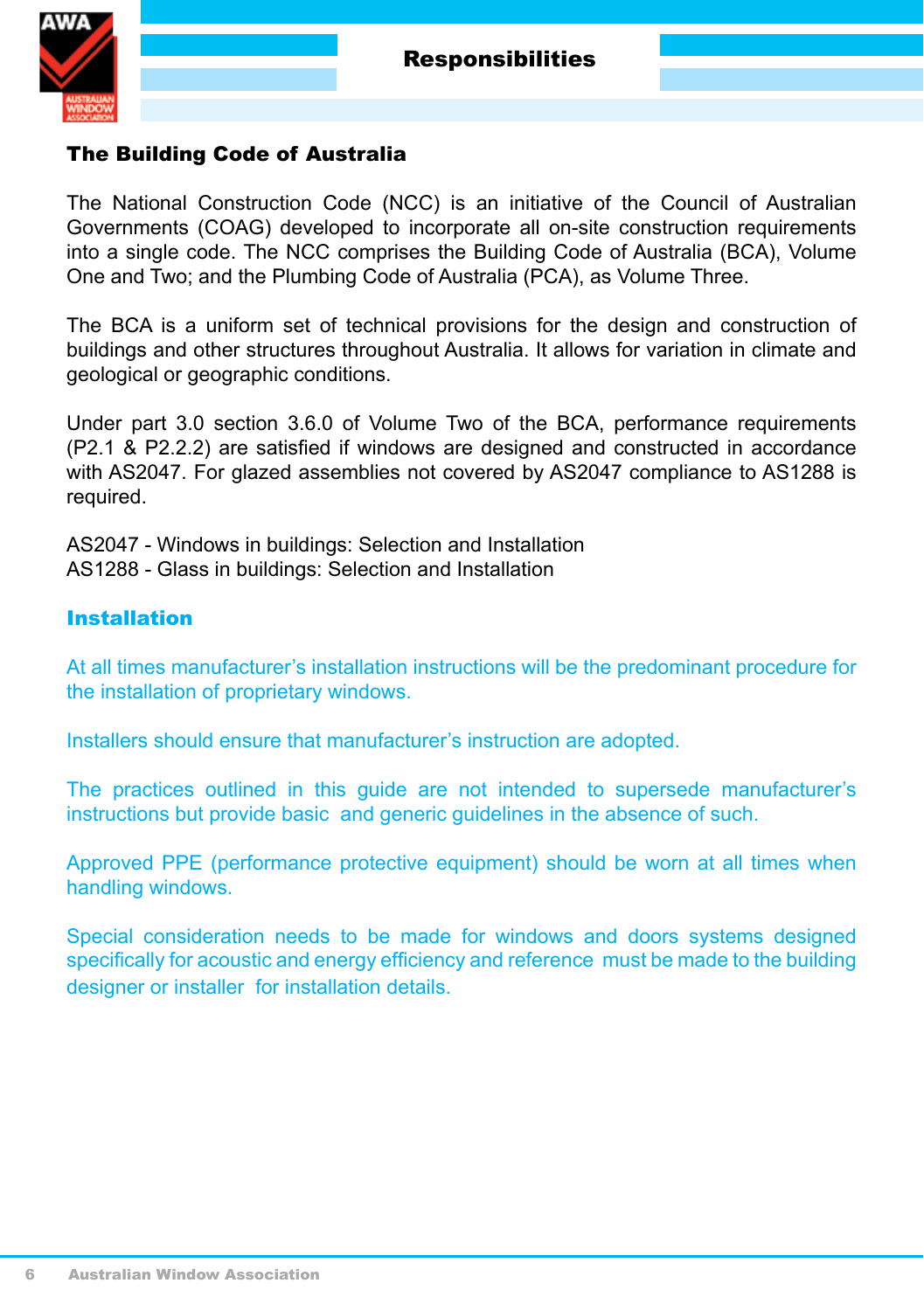

#### Extract from AS2047 Appendix D

- 1. For housing and other residential buildings the purchaser (building designer or builder) should nominate the window rating (N or C) when ordering the window assemblies.
- 2. For other buildings the purchaser should nominate the design wind pressures for the windows assemblies when ordering the windows.
- 3. The manufacturer of window assemblies should verify the window ratings or design wind pressures

#### Methods of identifying windows that comply to AS2047

#### *Labelling*

The label should be positioned so that the window can be identified when viewed in situ and have the following information marked on the frame:

- a. Housing:
	- 1. Manufacturer's identification mark
	- 2. Window rating and water penetration resistance
- b. Residential other than housing:
	- 1. Manufacturer's identification mark.
	- 2. Serviceability limit state residential ratings
	- 3. Ultimate limit state residential ratings
	- 4. Water penetration resistance
- c. Commercial:
	- 1. Manufacturer's identification mark
	- 2. Serviceability limit state commercial ratings
	- 3. Ultimate limit state commercial ratings
	- 4. Water penetration resistance.



This manufacturer certifies that this product was designed to confrom with AS2047. The design performance has been verified by a NATA accredited test laboratory. This manufacturer is a member of the AWA Accreditation Program **ACCREDITED MEMBER No. AWA XXX**





*Example of labelling used by AWA Members*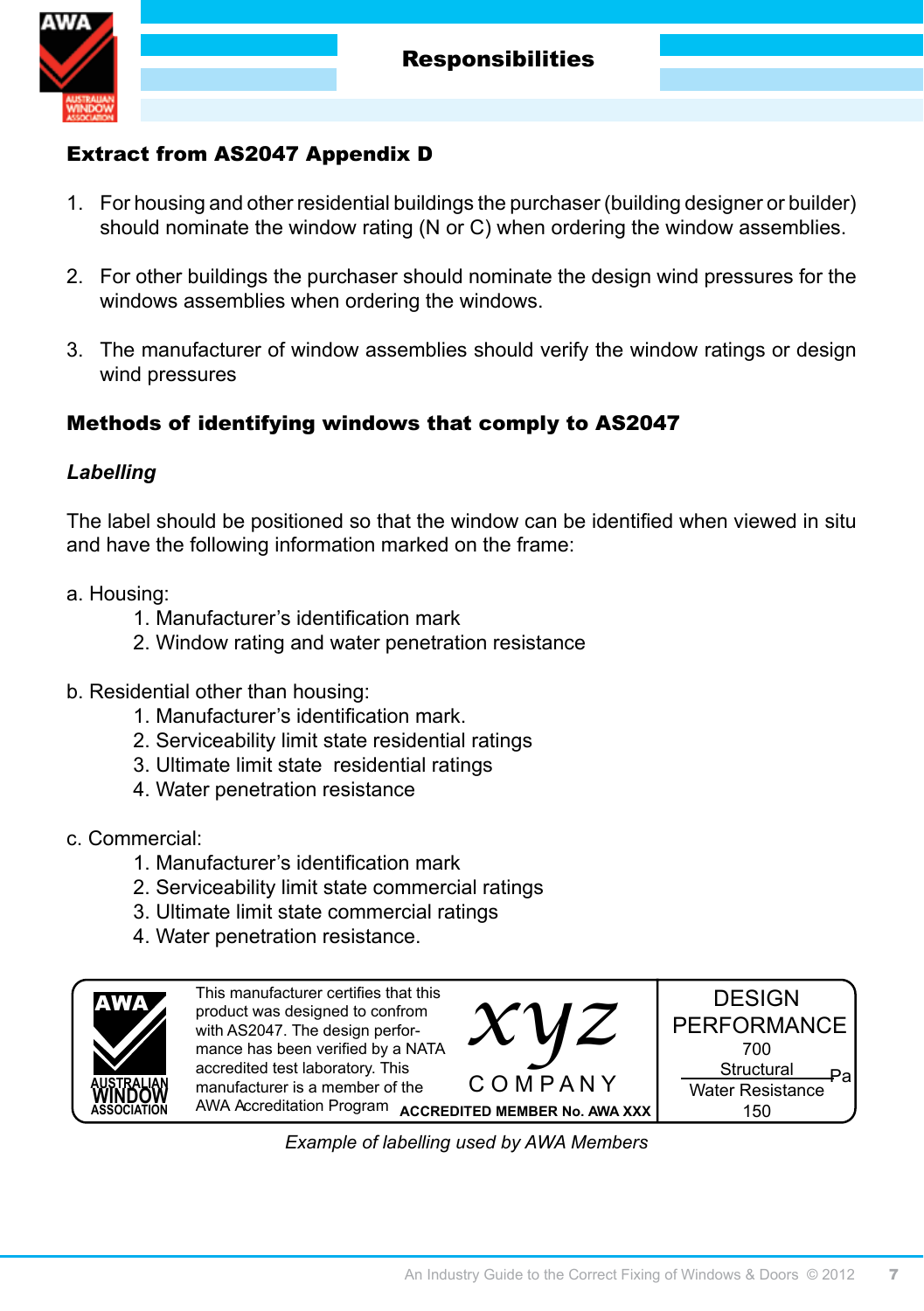

#### **Certificate**

Certificates, indicating window performance can be provided for window assemblies in residential applications. The manufacturer of the window assembly would normally provide this certificate.



*Example of Compliance Certificate used by AWA Members*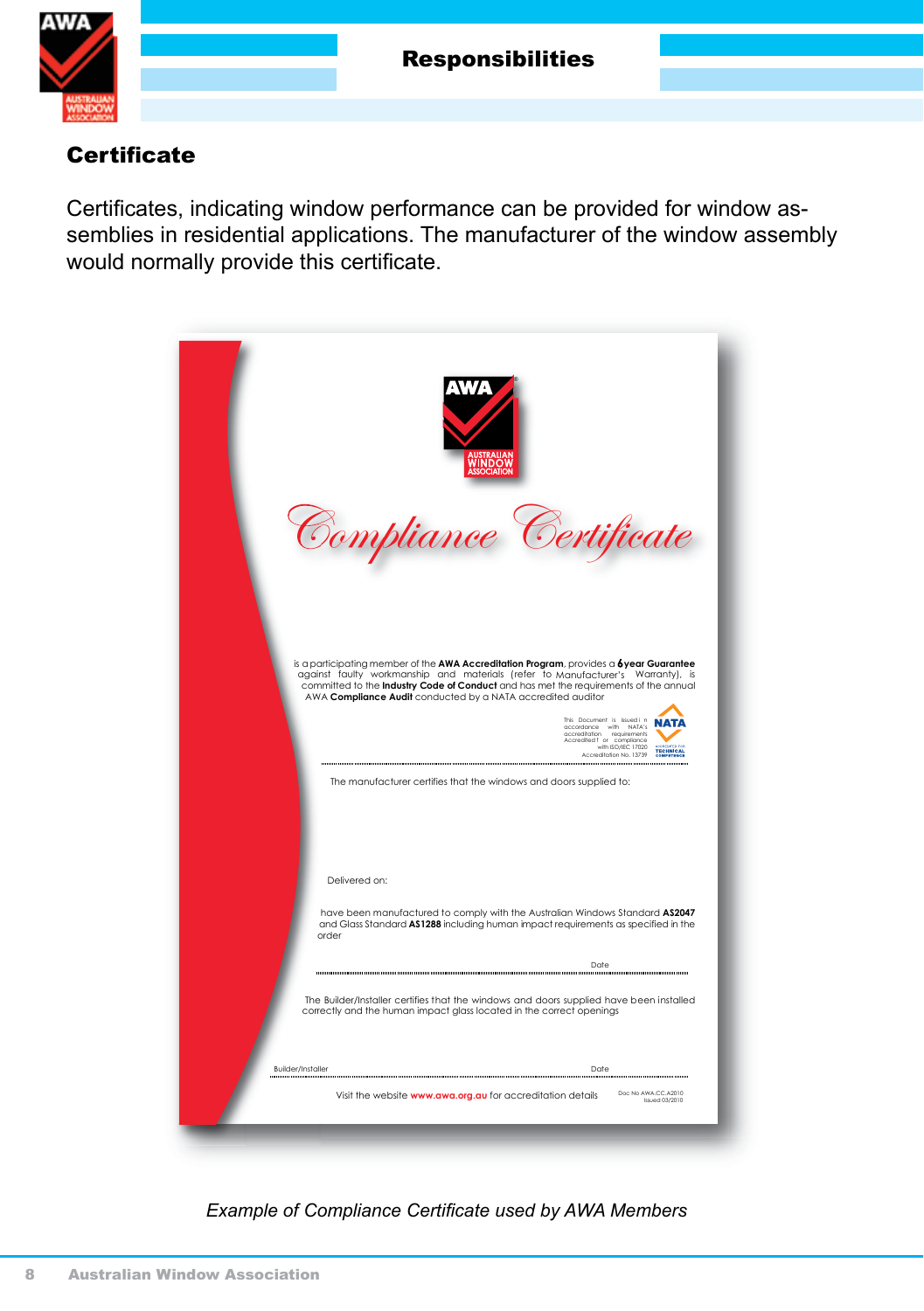



\* Fix via building lugs, nails or shim at equally spaced arrow points.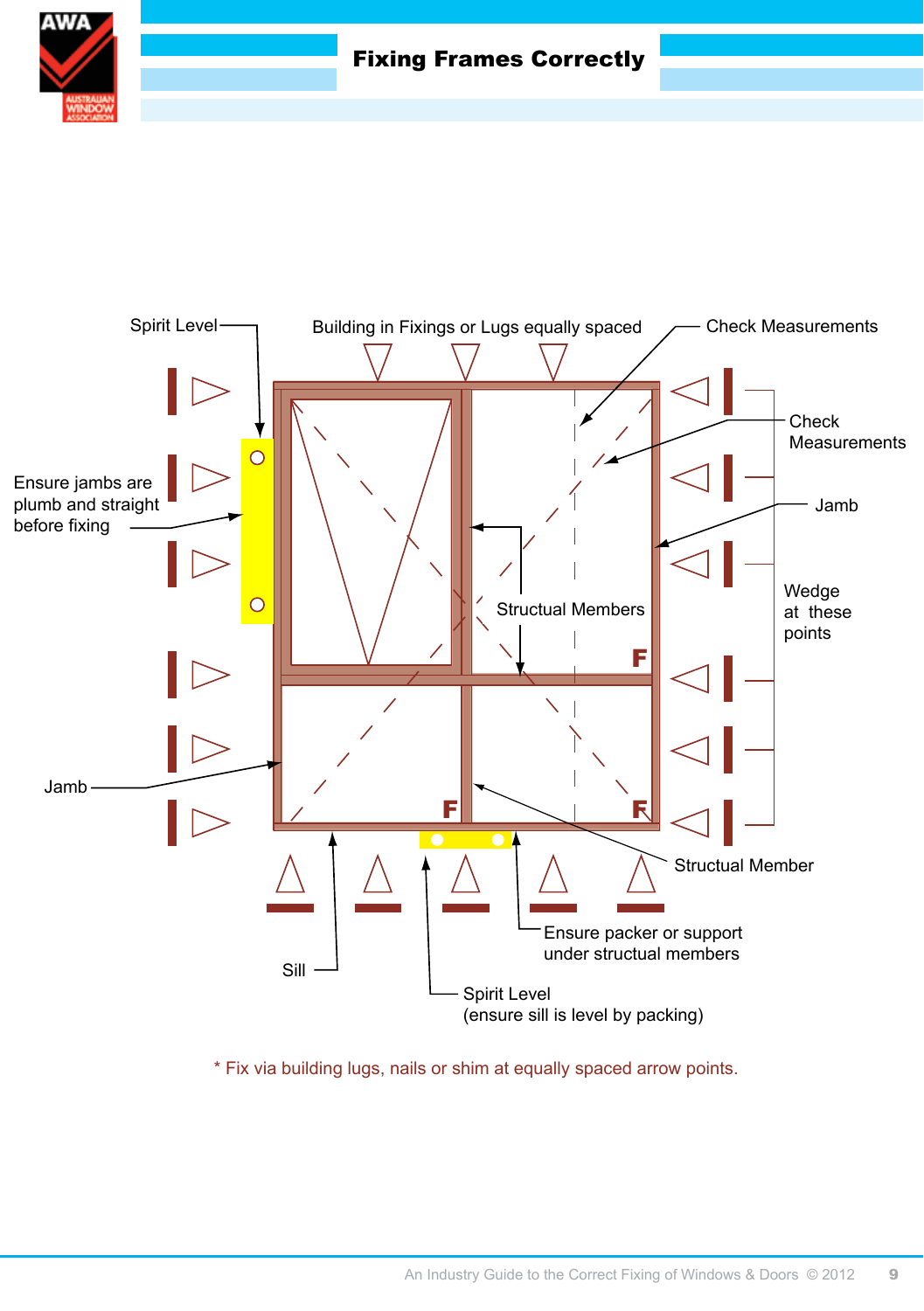

The tables within this guide determine the number of nails or screws needed for appropriate fixing of windows and doors.

The number of nails or screws needed are dependent on the:

- Wind Classification (as provided by AS4055)
- ULS Wind Pressure
- Diameter of Nail or Screw Size
- Window Width
- Window Height

*Fixings would normally be evenly spaced but some specific product types and/or wind loading conditions may require specialised placement. Refer to your system supplier if you are unsure.*

#### **Example**

#### ULS Wind Pressure: 700 Pa, Nail Diameter: 1.8 mm

|          | 600            | 900                                     | 1200                                                                                                                                                                     | 1500           | 1800           | 2100           | 2400              | 2700 | 3000                            | 3300 | 3600 |
|----------|----------------|-----------------------------------------|--------------------------------------------------------------------------------------------------------------------------------------------------------------------------|----------------|----------------|----------------|-------------------|------|---------------------------------|------|------|
| 600      | 4              | 4                                       | $\overline{4}$                                                                                                                                                           | $\overline{4}$ | $\overline{4}$ | $\overline{4}$ | $\overline{4}$    | 6    | 6                               | 6    | 6    |
| 900      | $\overline{4}$ | 4                                       | $\overline{4}$                                                                                                                                                           | $\overline{4}$ | 6              | 6              | 6                 | 8    | 8                               | 10   | 10   |
| 1200     | 4              | 4                                       | 4                                                                                                                                                                        | 6              | 6              | 8              | 8                 | 10   | 10                              | 12   | 12   |
| 1500     | $\overline{4}$ | 4                                       | 6                                                                                                                                                                        | 8              | 8              | 10             | 10                | 12   | 14                              | 14   | 16   |
| 1800     | $\overline{4}$ | 6                                       | 6                                                                                                                                                                        | 8              | 10             | 12             | 12                | 14   | 16                              | 18   | 18   |
| 2100     | $\overline{A}$ | 6                                       | 8                                                                                                                                                                        | 10             | 12             | 14             | 14                | 16   | 18                              | 20   | 22   |
| 2400     | 4              | 6                                       | 8                                                                                                                                                                        | 10             | 12             | 14             | 16                | 18   | 20                              | 22   | 24   |
| 2700     | 6              | 8                                       | 10                                                                                                                                                                       | 12             | 14             | 16             | 18                | 20   | 24                              | 26   | 28   |
|          |                | <b>Embedment Depth</b>                  |                                                                                                                                                                          |                |                |                |                   |      |                                 |      |      |
|          |                | Embedment Depth into timber and masonry |                                                                                                                                                                          |                |                |                |                   |      |                                 |      |      |
|          |                |                                         | $p \geq 10D$                                                                                                                                                             |                |                |                | $p =$ penetration |      | $D =$ diameter of nail or screw |      |      |
| Example: |                |                                         | - Using a 2.5mm nail, penetration should be at least 25mm<br>- Using a 6 Gauge screw, determine the diameter, in this case<br>2.8mm, penetration should be at least 28mm |                |                |                |                   |      |                                 |      |      |

#### Window Width

#### **Embedment Depth**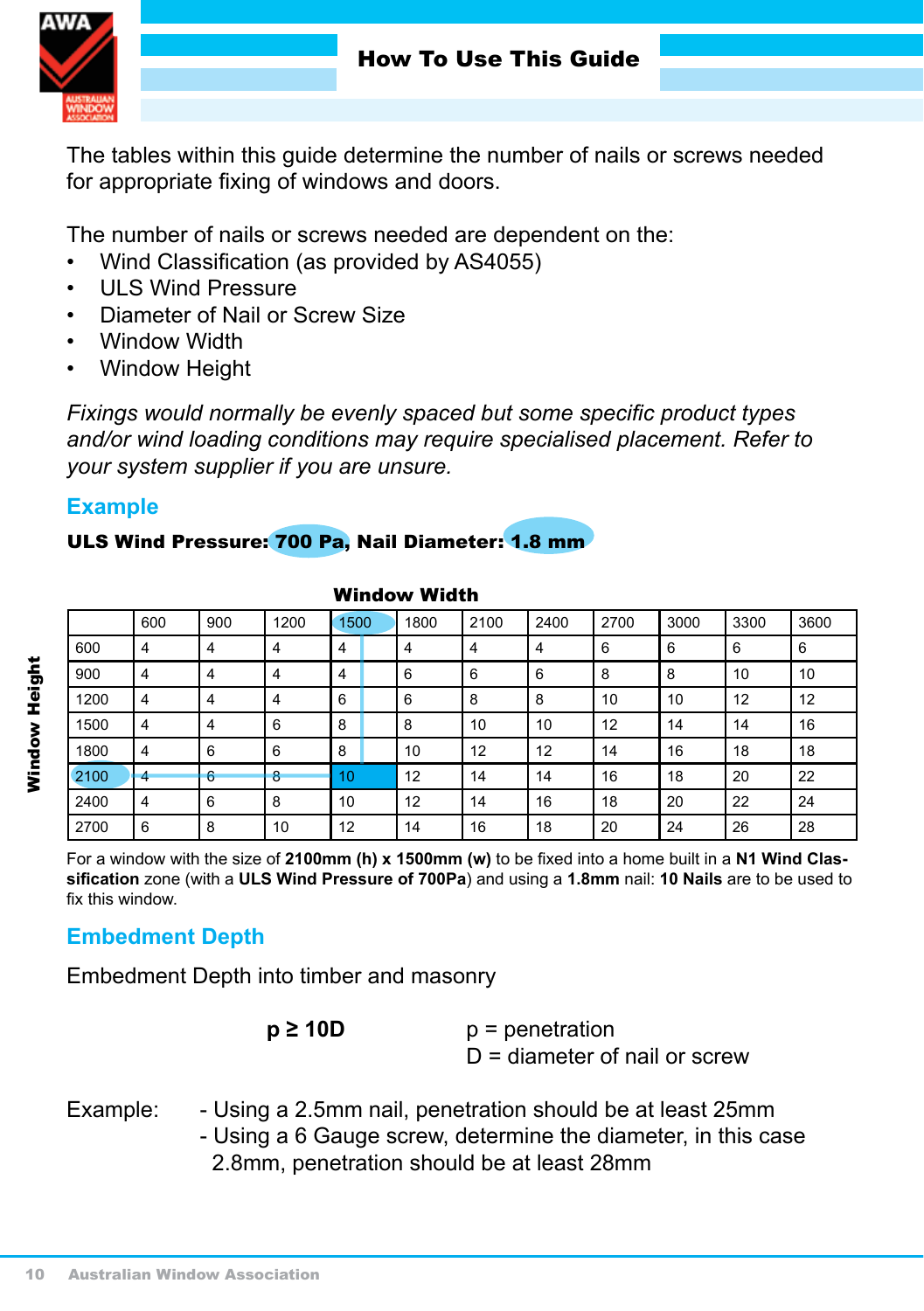

# Fixing Size Guide Timber Frames Buildings

#### Assumptions

- *1. The following tables for nails and screws show the minimum number of fasteners required to hold a window into a timber frame, but may be equally applicable to fastening into other materials.*
- *2. These tables have been derived from AS1720.1-1997 Timber structures, Section 4.2 Design of nailed joints: Type 1, Species group JD4.*
- *3. 1.8 and 2.1mm nails are not included in AS1720.1. However extrapolated values have been used to calculate the tables.*
- *4. ULS wind pressures are as per AS2047-1999 Windows in Buildings and AS4055- 2006 Wind loads for housing.*
- *5. Windows must be packed between the reveals and frame (except at lintels). Failure to do so will greatly reduce the strength of the fasteners used.*
- *6. It is assumed that the load is distributed equally to all fasteners.*
- *7. Manufacturers generally recommend that windows be fastened through the jambs. Wide windows may need to be fastened through the sill.*
- *8. Wide windows and doors may also need extra consideration to the head to resist windloads. The head cannot take any of the vertical load through the lintel*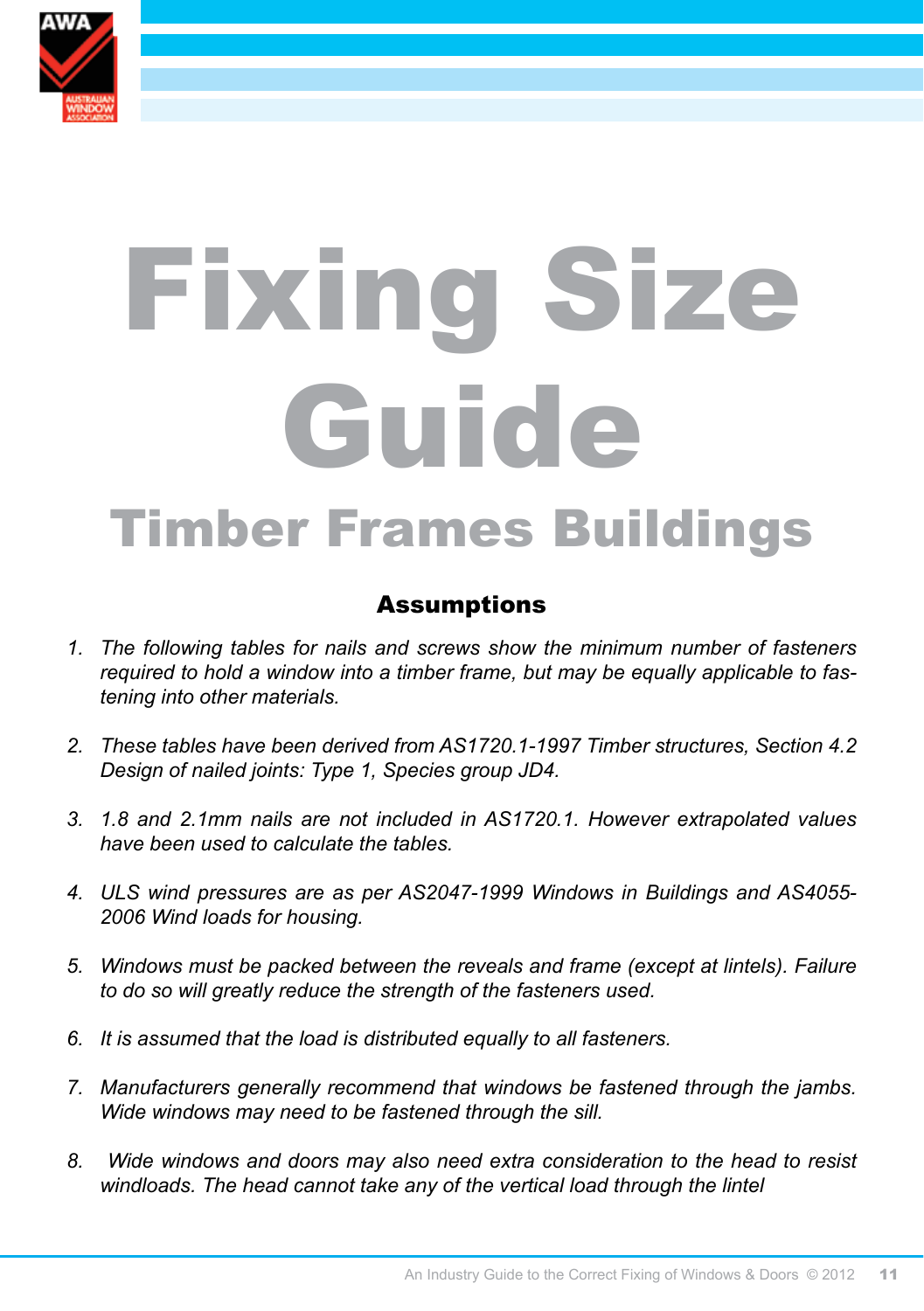

#### ULS Wind Pressure: 700 Pa, Nail Diameter: 1.8 mm

|      | Window Width   |     |      |                |      |                |      |      |      |      |      |
|------|----------------|-----|------|----------------|------|----------------|------|------|------|------|------|
|      | 600            | 900 | 1200 | 1500           | 1800 | 2100           | 2400 | 2700 | 3000 | 3300 | 3600 |
| 600  | $\overline{4}$ | 4   | 4    | $\overline{4}$ | 4    | $\overline{4}$ | 4    | 6    | 6    | 6    | 6    |
| 900  | $\overline{4}$ | 4   | 4    | 4              | 6    | 6              | 6    | 8    | 8    | 10   | 10   |
| 1200 | 4              | 4   | 4    | 6              | 6    | 8              | 8    | 10   | 10   | 12   | 12   |
| 1500 | $\overline{4}$ | 4   | 6    | 8              | 8    | 10             | 10   | 12   | 14   | 14   | 16   |
| 1800 | 4              | 6   | 6    | 8              | 10   | 12             | 12   | 14   | 16   | 18   | 18   |
| 2100 | 4              | 6   | 8    | 10             | 12   | 14             | 14   | 16   | 18   | 20   | 22   |
| 2400 | 4              | 6   | 8    | 10             | 12   | 14             | 16   | 18   | 20   | 22   | 24   |
| 2700 | 6              | 8   | 10   | 12             | 14   | 16             | 18   | 20   | 24   | 26   | 28   |

#### ULS Wind Pressure: 700 Pa, Nail Diameter: 2.1 mm

| 900  |                         |                                                  |                         |      |                     |                |      |                |      |      |                       |
|------|-------------------------|--------------------------------------------------|-------------------------|------|---------------------|----------------|------|----------------|------|------|-----------------------|
|      | $\overline{4}$          | 4                                                | $\overline{4}$          | 4    | 6                   | $\,6$          | 6    | 8              | 8    | 10   | 10                    |
| 1200 | 4                       | 4                                                | $\overline{4}$          | 6    | 6                   | 8              | 8    | 10             | 10   | 12   | 12                    |
| 1500 | 4                       | 4                                                | 6                       | 8    | 8                   | 10             | 10   | 12             | 14   | 14   | 16                    |
| 1800 | $\overline{\mathbf{4}}$ | 6                                                | 6                       | 8    | 10                  | 12             | 12   | 14             | 16   | 18   | 18                    |
| 2100 | $\overline{4}$          | 6                                                | 8                       | 10   | 12                  | 14             | 14   | 16             | 18   | 20   | 22                    |
| 2400 | $\overline{4}$          | 6                                                | 8                       | 10   | 12                  | 14             | 16   | 18             | 20   | 22   | 24                    |
| 2700 | 6                       | 8                                                | 10                      | 12   | 14                  | 16             | 18   | 20             | 24   | 26   | 28                    |
|      |                         | ULS Wind Pressure: 700 Pa, Nail Diameter: 2.1 mm |                         |      | <b>Window Width</b> |                |      |                |      |      |                       |
|      | 600                     | 900                                              | 1200                    | 1500 | 1800                | 2100           | 2400 | 2700           | 3000 | 3300 | 3600                  |
| 600  | $\overline{\mathbf{4}}$ | 4                                                | 4                       | 4    | 4                   | 4              | 4    | 4              | 4    | 4    | 6                     |
| 900  | $\overline{\mathbf{4}}$ | 4                                                | 4                       | 4    | $\overline{4}$      | $\overline{4}$ | 6    | 6              | 6    | 6    | 8                     |
|      |                         | 4                                                | 4                       | 4    | 6                   | 6              | 6    | 8              | 8    | 8    | 10                    |
| 1200 | $\overline{4}$          |                                                  |                         |      |                     | 6              | 8    | 8              | 10   | 10   | 12                    |
| 1500 | $\overline{4}$          | 4                                                | $\overline{4}$          | 6    | 6                   |                |      |                |      |      |                       |
| 1800 | 4                       | 4                                                | 6                       | 6    | 8                   | 8              | 10   | 10             | 12   | 12   |                       |
| 2100 | $\overline{\mathbf{4}}$ | 4                                                | 6                       | 6    | 8                   | 10             | 10   | 12             | 12   | 14   | 16                    |
| 2400 | $\overline{\mathbf{4}}$ | 6                                                | 6                       | 8    | 10                  | 10             | 12   | 14             | 14   | 16   |                       |
| 2700 | $\overline{4}$          | 6                                                | 8                       | 8    | 10                  | 12             | 14   | 14             | 16   | 18   |                       |
|      |                         | ULS Wind Pressure: 700 Pa, Nail Diameter: 2.5 mm |                         |      | <b>Window Width</b> |                |      |                |      |      |                       |
|      | 600                     | 900                                              | 1200                    | 1500 | 1800                | 2100           | 2400 | 2700           | 3000 | 3300 | 20                    |
| 600  | 4                       | 4                                                | 4                       | 4    | 4                   | 4              | 4    | 4              | 4    | 4    | 14<br>18<br>3600<br>4 |
| 900  | $\overline{4}$          | 4                                                | 4                       | 4    | 4                   | 4              | 4    | $\overline{4}$ | 4    | 4    | 6                     |
| 1200 | $\overline{4}$          | 4                                                | $\overline{\mathbf{4}}$ | 4    | $\overline{4}$      | $\overline{4}$ | 4    | $\,6\,$        | 6    | 6    | $6\phantom{1}$        |
| 1500 | $\overline{\mathbf{4}}$ | 4                                                | 4                       | 4    | 4                   | 6              | 6    | 6              | 6    | 8    | 8                     |
| 1800 | $\overline{4}$          | 4                                                | 4                       | 4    | 6                   | $\,6$          | 6    | 8              | 8    | 8    | 10                    |
| 2100 | $\overline{4}$          | 4                                                | $\overline{\mathbf{4}}$ | 6    | 6                   | 6              | 8    | 8              | 10   | 10   | 12                    |
| 2400 | $\overline{\mathbf{4}}$ | $\overline{\mathbf{4}}$                          | $\overline{\mathbf{4}}$ | 6    | 6                   | $\bf 8$        | 8    | 10             | 10   | 12   | 12                    |

#### ULS Wind Pressure: 700 Pa, Nail Diameter: 2.5 mm

| ,,,,,,,,,,,,,,,,,, |     |     |      |                |      |      |      |      |      |                |      |
|--------------------|-----|-----|------|----------------|------|------|------|------|------|----------------|------|
|                    | 600 | 900 | 1200 | 1500           | 1800 | 2100 | 2400 | 2700 | 3000 | 3300           | 3600 |
| 600                | 4   | 4   | 4    | $\overline{4}$ | 4    | 4    | 4    | 4    | 4    | 4              | 4    |
| 900                | 4   | 4   | 4    | 4              | 4    | 4    | 4    | 4    | 4    | $\overline{4}$ | 6    |
| 1200               | 4   | 4   | 4    | 4              | 4    | 4    | 4    | 6    | 6    | 6              | 6    |
| 1500               | 4   | 4   | 4    | 4              | 4    | 6    | 6    | 6    | 6    | 8              | 8    |
| 1800               | 4   | 4   | 4    | 4              | 6    | 6    | 6    | 8    | 8    | 8              | 10   |
| 2100               | 4   | 4   | 4    | 6              | 6    | 6    | 8    | 8    | 10   | 10             | 12   |
| 2400               | 4   | 4   | 4    | 6              | 6    | 8    | 8    | 10   | 10   | 12             | 12   |
| 2700               | 4   | 4   | 6    | 6              | 8    | 8    | 10   | 10   | 12   | 12             | 14   |

#### Window Width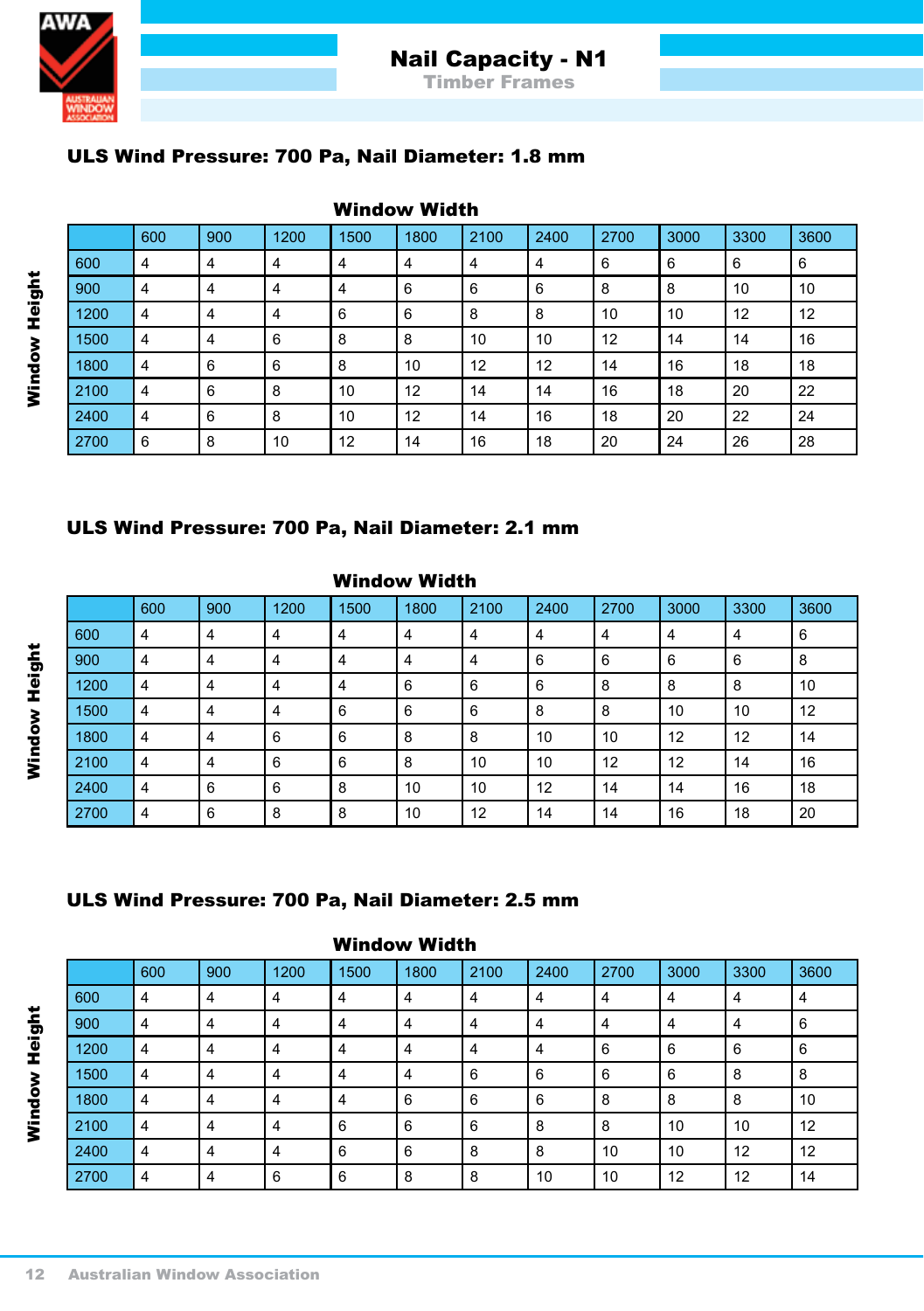

#### ULS Wind Pressure: 700 Pa, Nail Diameter: 2.8 mm

|      | 600            | 900 | 1200 | 1500 | 1800           | 2100 | 2400 | 2700 | 3000 | 3300 | 3600 |
|------|----------------|-----|------|------|----------------|------|------|------|------|------|------|
| 600  | 4              | 4   | 4    | 4    | 4              | 4    | 4    | 4    | 4    | 4    | 4    |
| 900  | $\overline{4}$ | 4   | 4    | 4    | 4              | 4    | 4    | 4    | 4    | 4    | 4    |
| 1200 | 4              | 4   | 4    | 4    | 4              | 4    | 4    | 4    | 4    | 6    | 6    |
| 1500 | 4              | 4   | 4    | 4    | $\overline{4}$ | 4    | 4    | 6    | 6    | 6    | 6    |
| 1800 | $\overline{4}$ | 4   | 4    | 4    | 4              | 6    | 6    | 6    | 6    | 8    | 8    |
| 2100 | $\overline{4}$ | 4   | 4    | 4    | 6              | 6    | 6    | 8    | 8    | 8    | 10   |
| 2400 | 4              | 4   | 4    | 4    | 6              | 6    | 8    | 8    | 8    | 10   | 10   |
| 2700 | 4              | 4   | 4    | 6    | 6              | 8    | 8    | 8    | 10   | 10   | 12   |

#### ULS Wind Pressure: 700 Pa, Nail Diameter: 3.15 mm

|        |      |     |     |      |      | <b>Window Width</b> |      |      |                |                |      |      |
|--------|------|-----|-----|------|------|---------------------|------|------|----------------|----------------|------|------|
|        |      | 600 | 900 | 1200 | 1500 | 1800                | 2100 | 2400 | 2700           | 3000           | 3300 | 3600 |
|        | 600  | 4   | 4   | 4    | 4    | 4                   | 4    | 4    | 4              | $\overline{4}$ | 4    | 4    |
| Height | 900  | 4   | 4   | 4    | 4    | 4                   | 4    | 4    | 4              | 4              | 4    | 4    |
|        | 1200 | 4   | 4   | 4    | 4    | 4                   | 4    | 4    | 4              | 4              | 4    | 4    |
|        | 1500 | 4   | 4   | 4    | 4    | 4                   | 4    | 4    | $\overline{4}$ | 6              | 6    | 6    |
| Window | 1800 | 4   | 4   | 4    | 4    | 4                   | 6    | 6    | 6              | 6              | 6    | 6    |
|        | 2100 | 4   | 4   | 4    | 4    | 6                   | 6    | 6    | 6              | 6              | 8    | 8    |
|        | 2400 | 4   | 4   | 4    | 4    | 6                   | 6    | 6    | 6              | 8              | 8    | 8    |
|        | 2700 | 4   | 4   | 4    | 4    | 6                   | 6    | 6    | 8              | 8              | 8    | 10   |

Window Width

#### ULS Wind Pressure: 700 Pa, Nail Diameter: 3.75 mm

|      | ,,,,,,,,,,,,,,,,, |     |      |      |      |      |      |      |      |      |      |  |
|------|-------------------|-----|------|------|------|------|------|------|------|------|------|--|
|      | 600               | 900 | 1200 | 1500 | 1800 | 2100 | 2400 | 2700 | 3000 | 3300 | 3600 |  |
| 600  | $\overline{4}$    | 4   | 4    | 4    | 4    | 4    | 4    | 4    | 4    | 4    | 4    |  |
| 900  | 4                 | 4   | 4    | 4    | 4    | 4    | 4    | 4    | 4    | 4    | 4    |  |
| 1200 | 4                 | 4   | 4    | 4    | 4    | 4    | 4    | 4    | 4    | 4    | 4    |  |
| 1500 | 4                 | 4   | 4    | 4    | 4    | 4    | 4    | 4    | 4    | 4    | 4    |  |
| 1800 | 4                 | 4   | 4    | 4    | 4    | 6    | 6    | 6    | 6    | 6    | 6    |  |
| 2100 | $\overline{4}$    | 4   | 4    | 4    | 6    | 6    | 6    | 6    | 6    | 6    | 6    |  |
| 2400 | $\overline{4}$    | 4   | 4    | 4    | 6    | 6    | 6    | 6    | 6    | 6    | 6    |  |
| 2700 | 4                 | 4   | 4    | 4    | 6    | 6    | 6    | 6    | 6    | 6    | 8    |  |

### Window Width

Window Height

**Window Height** 

Window Height

Window Height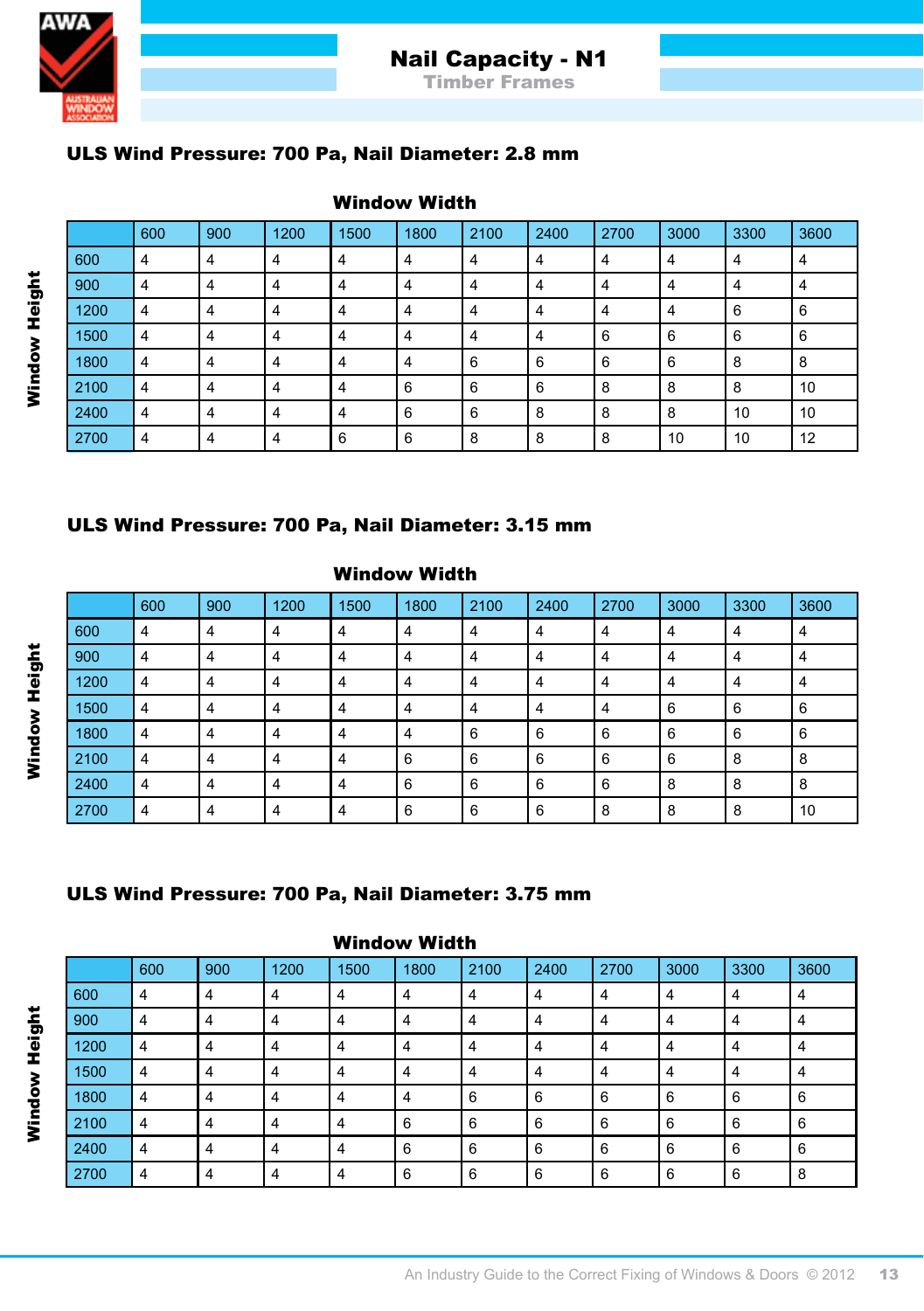

#### ULS Wind Pressure: 1000 Pa, Nail Diameter: 1.8 mm

|      | 600 | 900 | 1200 | 1500 | 1800 | 2100 | 2400 | 2700 | 3000 | 3300 | 3600 |
|------|-----|-----|------|------|------|------|------|------|------|------|------|
| 600  | 4   | 4   | 4    | 4    | 6    | 6    | 6    | 8    | 8    | 8    | 10   |
| 900  | 4   | 4   | 6    | 6    | 8    | 8    | 10   | 10   | 12   | 12   | 14   |
| 1200 | 4   | 6   | 6    | 8    | 10   | 10   | 12   | 14   | 16   | 16   | 18   |
| 1500 | 4   | 6   | 8    | 10   | 12   | 14   | 16   | 16   | 18   | 20   | 22   |
| 1800 | 6   | 8   | 10   | 12   | 14   | 16   | 18   | 20   | 22   | 24   | 26   |
| 2100 | 6   | 8   | 10   | 14   | 16   | 18   | 20   | 24   | 26   | 28   | 30   |
| 2400 | 6   | 10  | 12   | 16   | 18   | 20   | 24   | 26   | 30   | 32   | 34   |
| 2700 | 8   | 10  | 14   | 16   | 20   | 24   | 26   | 30   | 32   | 36   | 38   |

#### Window Width

#### ULS Wind Pressure: 1000 Pa, Nail Diameter: 2.1 mm

|      | 600            | 900 | 1200 | 1500 | 1800 | 2100 | 2400 | 2700 | 3000 | 3300 | 3600 |
|------|----------------|-----|------|------|------|------|------|------|------|------|------|
| 600  | 4              | 4   | 4    | 4    | 4    | 4    | 4    | 6    | 6    | 6    | 6    |
| 900  | 4              | 4   | 4    | 4    | 6    | 6    | 6    | 8    | 8    | 8    | 10   |
| 1200 | 4              | 4   | 4    | 6    | 6    | 8    | 8    | 10   | 10   | 12   | 12   |
| 1500 | 4              | 4   | 6    | 8    | 8    | 10   | 10   | 12   | 14   | 14   | 16   |
| 1800 | 4              | 6   | 6    | 8    | 10   | 12   | 12   | 14   | 16   | 16   | 18   |
| 2100 | 4              | 6   | 8    | 10   | 12   | 12   | 14   | 16   | 18   | 20   | 22   |
| 2400 | $\overline{4}$ | 6   | 8    | 10   | 12   | 14   | 16   | 18   | 20   | 22   | 24   |
| 2700 | 6              | 8   | 10   | 12   | 14   | 16   | 18   | 20   | 22   | 24   | 28   |

#### ULS Wind Pressure: 1000 Pa, Nail Diameter: 2.5 mm

|      | <b>Window Width</b> |        |
|------|---------------------|--------|
| 1500 | 1.1800              | 1.2100 |

|      | 600 | 900 | 1200 | 1500 | 1800 | 2100           | 2400 | 2700 | 3000 | 3300 | 3600 |
|------|-----|-----|------|------|------|----------------|------|------|------|------|------|
| 600  | 4   | 4   | 4    | 4    | 4    | $\overline{4}$ | 4    | 4    | 4    | 4    | 6    |
| 900  | 4   | 4   | 4    | 4    | 4    | 4              | 6    | 6    | 6    | 6    | 8    |
| 1200 | 4   | 4   | 4    | 4    | 6    | 6              | 6    | 8    | 8    | 8    | 10   |
| 1500 | 4   | 4   | 4    | 6    | 6    | 6              | 8    | 8    | 10   | 10   | 12   |
| 1800 | 4   | 4   | 6    | 6    | 8    | 8              | 10   | 10   | 12   | 12   | 14   |
| 2100 | 4   | 4   | 6    | 6    | 8    | 10             | 10   | 12   | 12   | 14   | 16   |
| 2400 | 4   | 6   | 6    | 8    | 10   | 10             | 12   | 14   | 14   | 16   | 18   |
| 2700 | 4   | 6   | 8    | 8    | 10   | 12             | 14   | 14   | 16   | 18   | 20   |

Window Height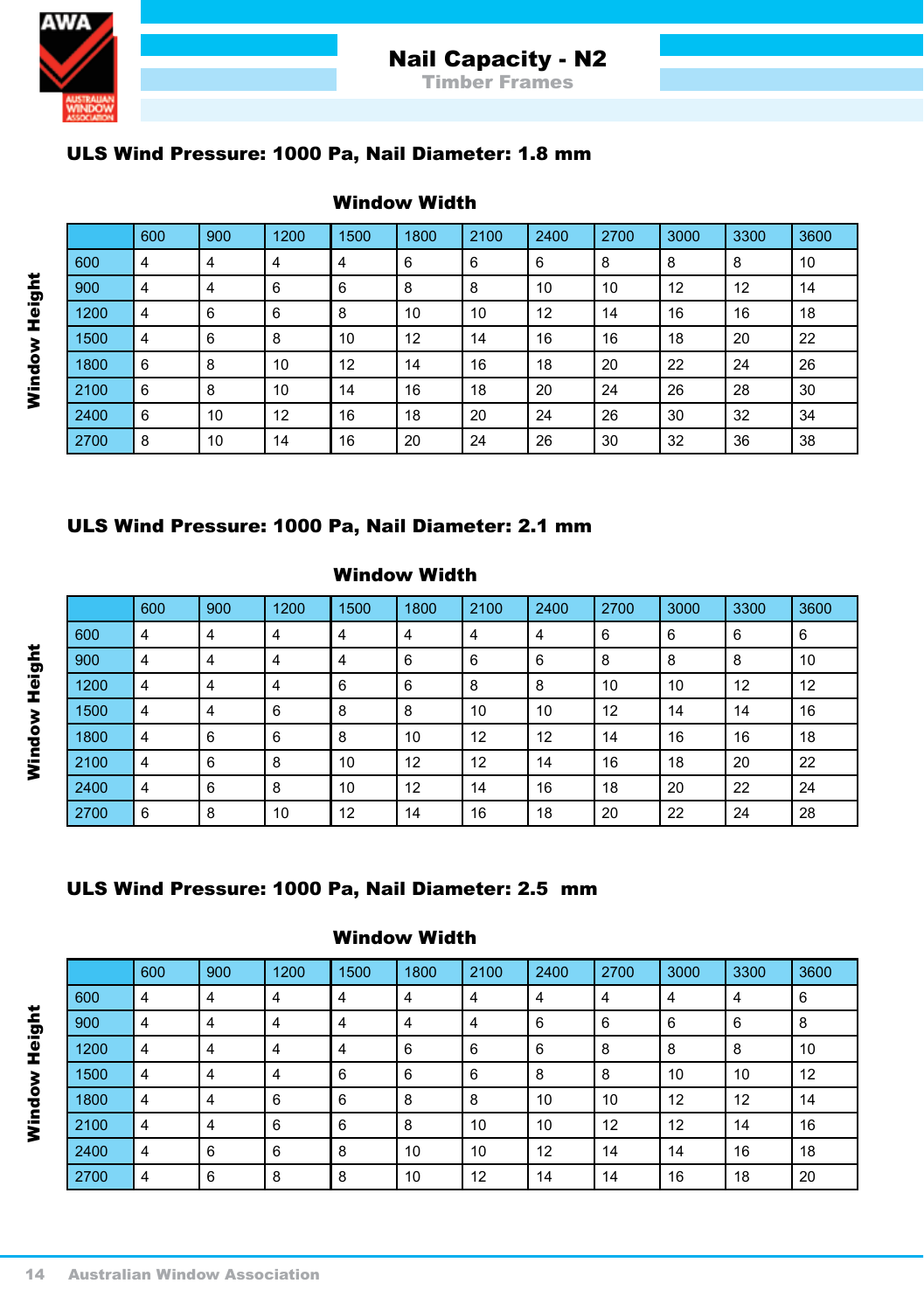

#### ULS Wind Pressure: 1000 Pa, Nail Diameter: 2.8 mm

|      | 600            | 900 | 1200           | 1500 | 1800 | 2100           | 2400 | 2700              | 3000 | 3300 | 3600 |
|------|----------------|-----|----------------|------|------|----------------|------|-------------------|------|------|------|
| 600  | $\overline{4}$ | 4   | 4              | 4    | 4    | $\overline{4}$ | 4    | $\overline{4}$    | 4    | 4    | 4    |
| 900  | $\overline{4}$ | 4   | 4              | 4    | 4    | 4              | 4    | $\overline{4}$    | 6    | 6    | 6    |
| 1200 | 4              | 4   | 4              | 4    | 4    | $\overline{4}$ | 6    | 6                 | 6    | 8    | 8    |
| 1500 | 4              | 4   | $\overline{4}$ | 4    | 6    | 6              | 6    | 8                 | 8    | 8    | 10   |
| 1800 | 4              | 4   | 4              | 6    | 6    | 6              | 8    | 8                 | 10   | 10   | 12   |
| 2100 | 4              | 4   | $\overline{4}$ | 6    | 6    | 8              | 8    | 10                | 10   | 12   | 12   |
| 2400 | 4              | 4   | 6              | 6    | 8    | 8              | 10   | 12                | 12   | 14   | 14   |
| 2700 | 4              | 4   | 6              | 8    | 8    | 10             | 12   | $12 \overline{ }$ | 14   | 14   | 16   |

#### Window Width

#### ULS Wind Pressure: 1000 Pa, Nail Diameter: 3.15 mm

|      | 600 | 900 | 1200 | 1500 | 1800           | 2100           | 2400 | 2700 | 3000 | 3300 | 3600 |
|------|-----|-----|------|------|----------------|----------------|------|------|------|------|------|
| 600  | 4   | 4   | 4    | 4    | 4              | 4              | 4    | 4    | 4    | 4    | 4    |
| 900  | 4   | 4   | 4    | 4    | 4              | 4              | 4    | 4    | 4    | 4    | 6    |
| 1200 | 4   | 4   | 4    | 4    | $\overline{4}$ | $\overline{4}$ | 4    | 6    | 6    | 6    | 6    |
| 1500 | 4   | 4   | 4    | 4    | 4              | 6              | 6    | 6    | 6    | 8    | 8    |
| 1800 | 4   | 4   | 4    | 4    | 6              | 6              | 6    | 8    | 8    | 8    | 10   |
| 2100 | 4   | 4   | 4    | 6    | 6              | 6              | 8    | 8    | 10   | 10   | 10   |
| 2400 | 4   | 4   | 4    | 6    | 6              | 8              | 8    | 10   | 10   | 12   | 12   |
| 2700 | 4   | 4   | 6    | 6    | 8              | 8              | 10   | 10   | 12   | 12   | 14   |

#### Window Width

#### ULS Wind Pressure: 1000 Pa, Nail Diameter: 3.75 mm

|      | 600 | 900 | 1200           | 1500 | 1800 | 2100 | 2400 | 2700 | 3000 | 3300 | 3600 |
|------|-----|-----|----------------|------|------|------|------|------|------|------|------|
| 600  | 4   | 4   | 4              | 4    | 4    | 4    | 4    | 4    | 4    | 4    | 4    |
| 900  | 4   | 4   | 4              | 4    | 4    | 4    | 4    | 4    | 4    | 4    | 4    |
| 1200 | 4   | 4   | $\overline{4}$ | 4    | 4    | 4    | 4    | 4    | 4    | 4    | 6    |
| 1500 | 4   | 4   | $\overline{4}$ | 4    | 4    | 4    | 4    | 4    | 6    | 6    | 6    |
| 1800 | 4   | 4   | 4              | 4    | 4    | 6    | 6    | 6    | 6    | 6    | 8    |
| 2100 | 4   | 4   | 4              | 4    | 6    | 6    | 6    | 6    | 6    | 8    | 8    |
| 2400 | 4   | 4   | 4              | 4    | 6    | 6    | 6    | 8    | 8    | 8    | 10   |
| 2700 | 4   | 4   | 4              | 4    | 6    | 6    | 8    | 8    | 8    | 10   | 10   |

#### Window Width

Window Height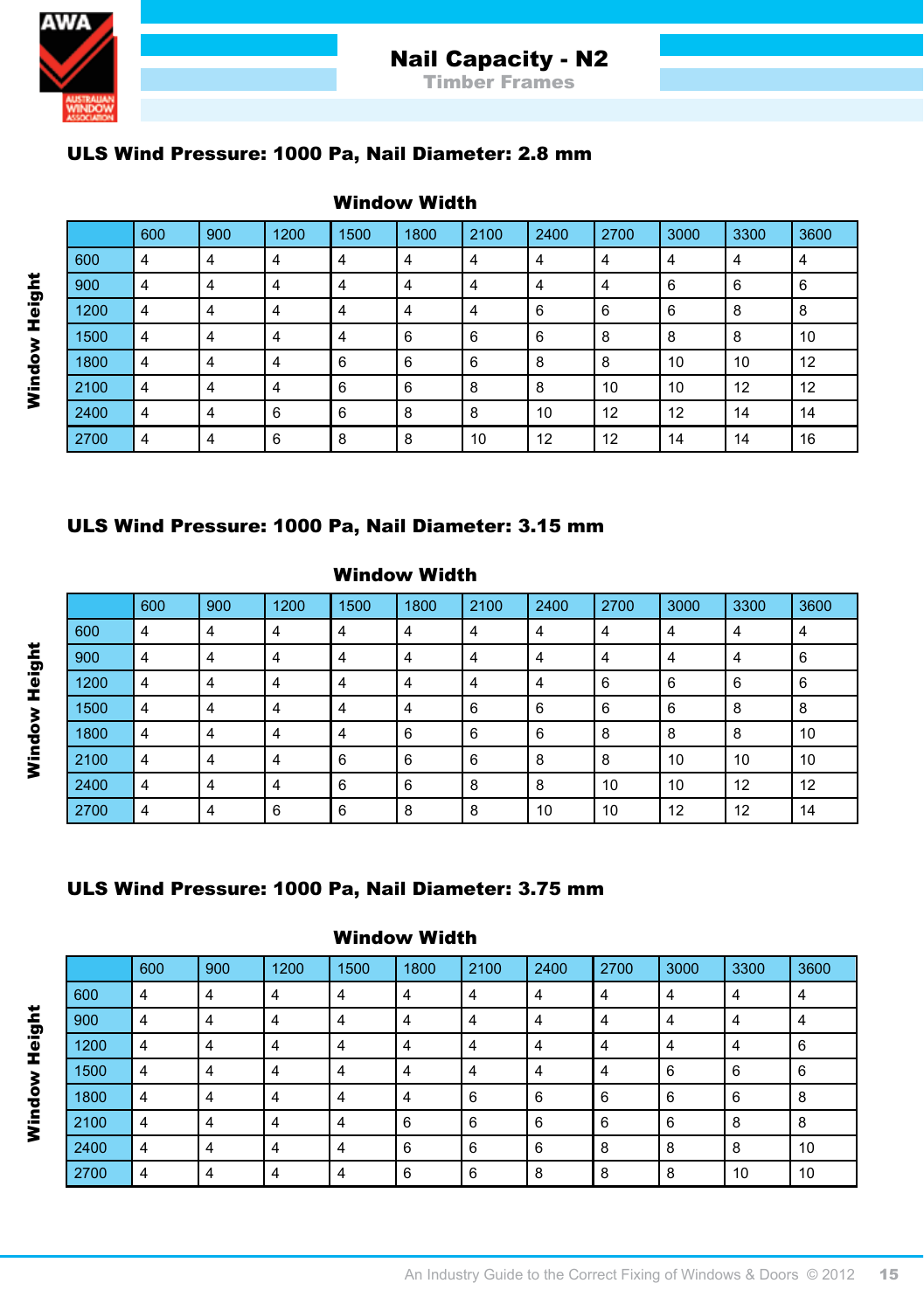

#### ULS Wind Pressure: 1000 Pa, Nail Diameter: 4.5 mm

|      | 600 | 900 | 1200 | 1500 | 1800           | 2100           | 2400 | 2700 | 3000 | 3300           | 3600           |
|------|-----|-----|------|------|----------------|----------------|------|------|------|----------------|----------------|
| 600  | 4   | 4   | 4    | 4    | $\overline{4}$ | 4              | 4    | 4    | 4    | 4              | 4              |
| 900  | 4   | 4   | 4    | 4    | 4              | 4              | 4    | 4    | 4    | $\overline{4}$ | 4              |
| 1200 | 4   | 4   | 4    | 4    | 4              | 4              | 4    | 4    | 4    | $\overline{4}$ | 4              |
| 1500 | 4   | 4   | 4    | 4    | 4              | $\overline{4}$ | 4    | 4    | 4    | $\overline{4}$ | $\overline{4}$ |
| 1800 | 4   | 4   | 4    | 4    | 4              | $\overline{4}$ | 4    | 4    | 4    | 6              | 6              |
| 2100 | 4   | 4   | 4    | 4    | $\overline{4}$ | $\overline{4}$ | 4    | 4    | 6    | 6              | 6              |
| 2400 | 4   | 4   | 4    | 4    | 4              | 4              | 4    | 6    | 6    | 6              | 6              |
| 2700 | 4   | 4   | 4    | 4    | 4              | $\overline{4}$ | 6    | 6    | 6    | 8              | 8              |

Window Width

## ULS Wind Pressure: 1000 Pa, Nail Diameter: 5 mm

|      | 600 | 900 | 1200 | 1500 | 1800 | 2100 | 2400 | 2700 | 3000 | 3300 | 3600 |
|------|-----|-----|------|------|------|------|------|------|------|------|------|
| 600  | 4   | 4   | 4    | 4    | 4    | 4    | 4    | 4    | 4    | 4    | 4    |
| 900  | 4   | 4   | 4    | 4    | 4    | 4    | 4    | 4    | 4    | 4    | 4    |
| 1200 | 4   | 4   | 4    | 4    | 4    | 4    | 4    | 4    | 4    | 4    | 4    |
| 1500 | 4   | 4   | 4    | 4    | 4    | 4    | 4    | 4    | 4    | 4    | 4    |
| 1800 | 4   | 4   | 4    | 4    | 4    | 6    | 6    | 6    | 6    | 6    | 6    |
| 2100 | 4   | 4   | 4    | 4    | 6    | 6    | 6    | 6    | 6    | 6    | 6    |
| 2400 | 4   | 4   | 4    | 4    | 6    | 6    | 6    | 6    | 6    | 6    | 6    |
| 2700 | 4   | 4   | 4    | 4    | 6    | 6    | 6    | 6    | 6    | 6    | 6    |

#### Window Width

Window Height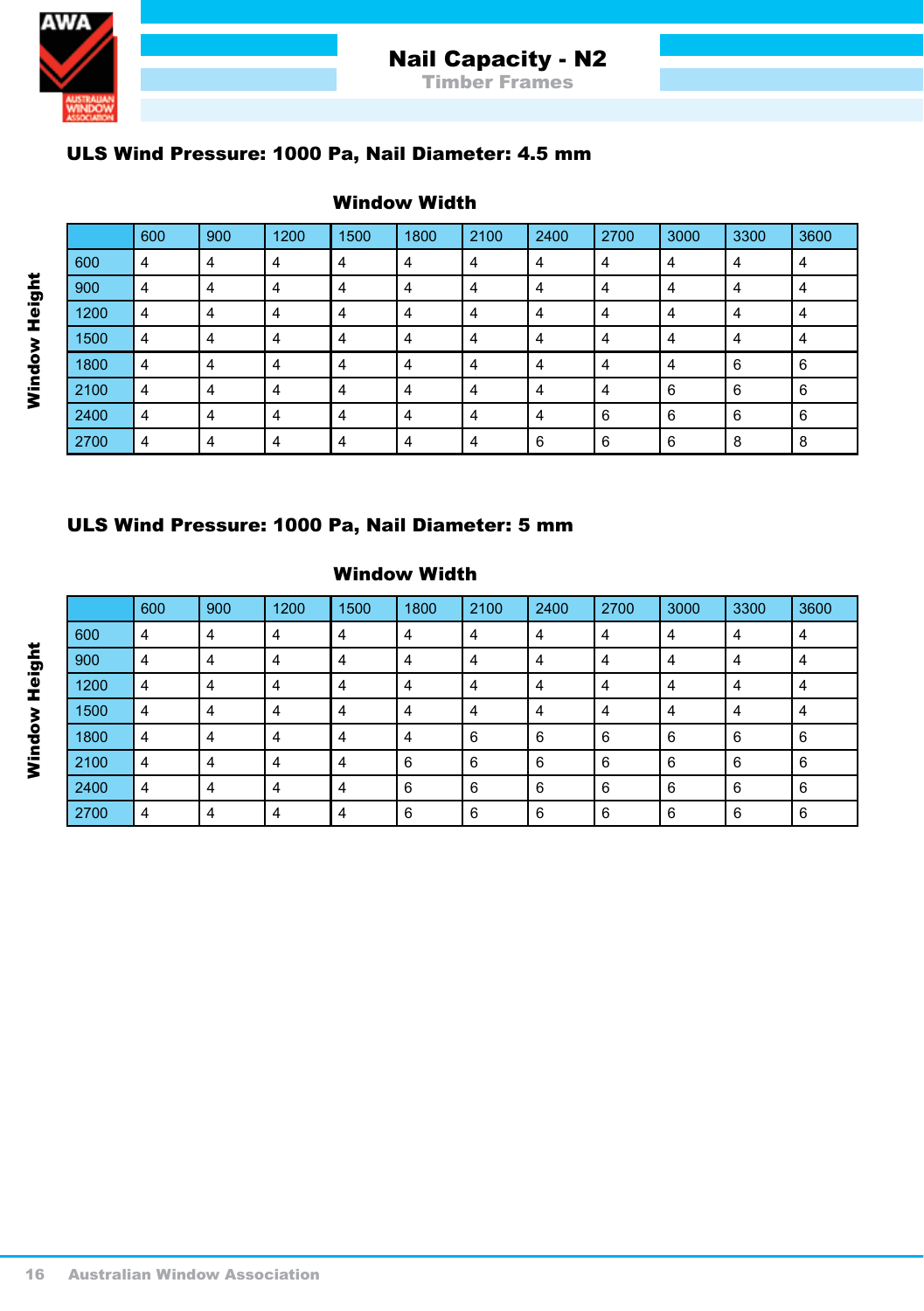

#### ULS Wind Pressure: 1500 Pa, Nail Diameter: 1.8 mm

|      | 600 | 900 | 1200 | 1500 | 1800 | 2100 | 2400 | 2700 | 3000 | 3300 | 3600 |
|------|-----|-----|------|------|------|------|------|------|------|------|------|
| 600  | 4   | 4   | 6    | 6    | 8    | 8    | 10   | 10   | 12   | 12   | 14   |
| 900  | 4   | 6   | 8    | 8    | 10   | 12   | 14   | 16   | 16   | 18   | 20   |
| 1200 | 6   | 8   | 10   | 12   | 14   | 16   | 18   | 20   | 22   | 24   | 26   |
| 1500 | 6   | 8   | 12   | 14   | 16   | 20   | 22   | 24   | 28   | 30   | 32   |
| 1800 | 8   | 10  | 14   | 16   | 20   | 24   | 26   | 30   | 32   | 36   | 38   |
| 2100 | 8   | 12  | 16   | 20   | 24   | 26   | 30   | 34   | 38   | 42   | 46   |
| 2400 | 10  | 14  | 18   | 22   | 26   | 30   | 34   | 38   | 44   | 48   | 52   |
| 2700 | 10  | 16  | 20   | 24   | 30   | 34   | 38   | 44   | 48   | 54   | 58   |

### ULS Wind Pressure: 1500 Pa, Nail Diameter: 2.1 mm

| <b>Window Width</b> |  |
|---------------------|--|
|                     |  |

Window Width

|      | 600 | 900 | 1200 | 1500 | 1800 | 2100 | 2400 | 2700 | 3000 | 3300 | 3600 |
|------|-----|-----|------|------|------|------|------|------|------|------|------|
| 600  | 4   | 4   | 4    | 4    | 6    | 6    | 6    | 8    | 8    | 8    | 10   |
| 900  | 4   | 4   | 6    | 6    | 8    | 8    | 10   | 10   | 12   | 12   | 14   |
| 1200 | 4   | 6   | 6    | 8    | 10   | 12   | 12   | 14   | 16   | 16   | 18   |
| 1500 | 4   | 6   | 8    | 10   | 12   | 14   | 16   | 18   | 20   | 20   | 22   |
| 1800 | 6   | 8   | 10   | 12   | 14   | 16   | 18   | 20   | 22   | 24   | 28   |
| 2100 | 6   | 8   | 12   | 14   | 16   | 18   | 22   | 24   | 26   | 28   | 32   |
| 2400 | 6   | 10  | 12   | 16   | 18   | 22   | 24   | 28   | 30   | 32   | 36   |
| 2700 | 8   | 10  | 14   | 18   | 20   | 24   | 28   | 30   | 34   | 36   | 40   |

#### ULS Wind Pressure: 1500 Pa, Nail Diameter: 2.5 mm

|      | <b>Window Width</b> |     |                |      |      |      |      |      |      |      |      |  |
|------|---------------------|-----|----------------|------|------|------|------|------|------|------|------|--|
|      | 600                 | 900 | 1200           | 1500 | 1800 | 2100 | 2400 | 2700 | 3000 | 3300 | 3600 |  |
| 600  | 4                   | 4   | $\overline{4}$ | 4    | 4    | 4    | 6    | 6    | 6    | 6    | 8    |  |
| 900  | 4                   | 4   | 4              | 4    | 6    | 6    | 8    | 8    | 8    | 10   | 10   |  |
| 1200 | 4                   | 4   | 6              | 6    | 8    | 8    | 10   | 10   | 12   | 12   | 14   |  |
| 1500 | 4                   | 4   | 6              | 8    | 8    | 10   | 12   | 12   | 14   | 16   | 16   |  |
| 1800 | 4                   | 6   | 8              | 8    | 10   | 12   | 14   | 14   | 16   | 18   | 20   |  |
| 2100 | $\overline{4}$      | 6   | 8              | 10   | 12   | 14   | 16   | 18   | 18   | 20   | 22   |  |
| 2400 | 6                   | 8   | 10             | 12   | 14   | 16   | 18   | 20   | 22   | 24   | 26   |  |
| 2700 | 6                   | 8   | 10             | 12   | 14   | 18   | 20   | 22   | 24   | 26   | 28   |  |
|      |                     |     |                |      |      |      |      |      |      |      |      |  |

Window Height

Window Height

Window Height

Window Height

Window Height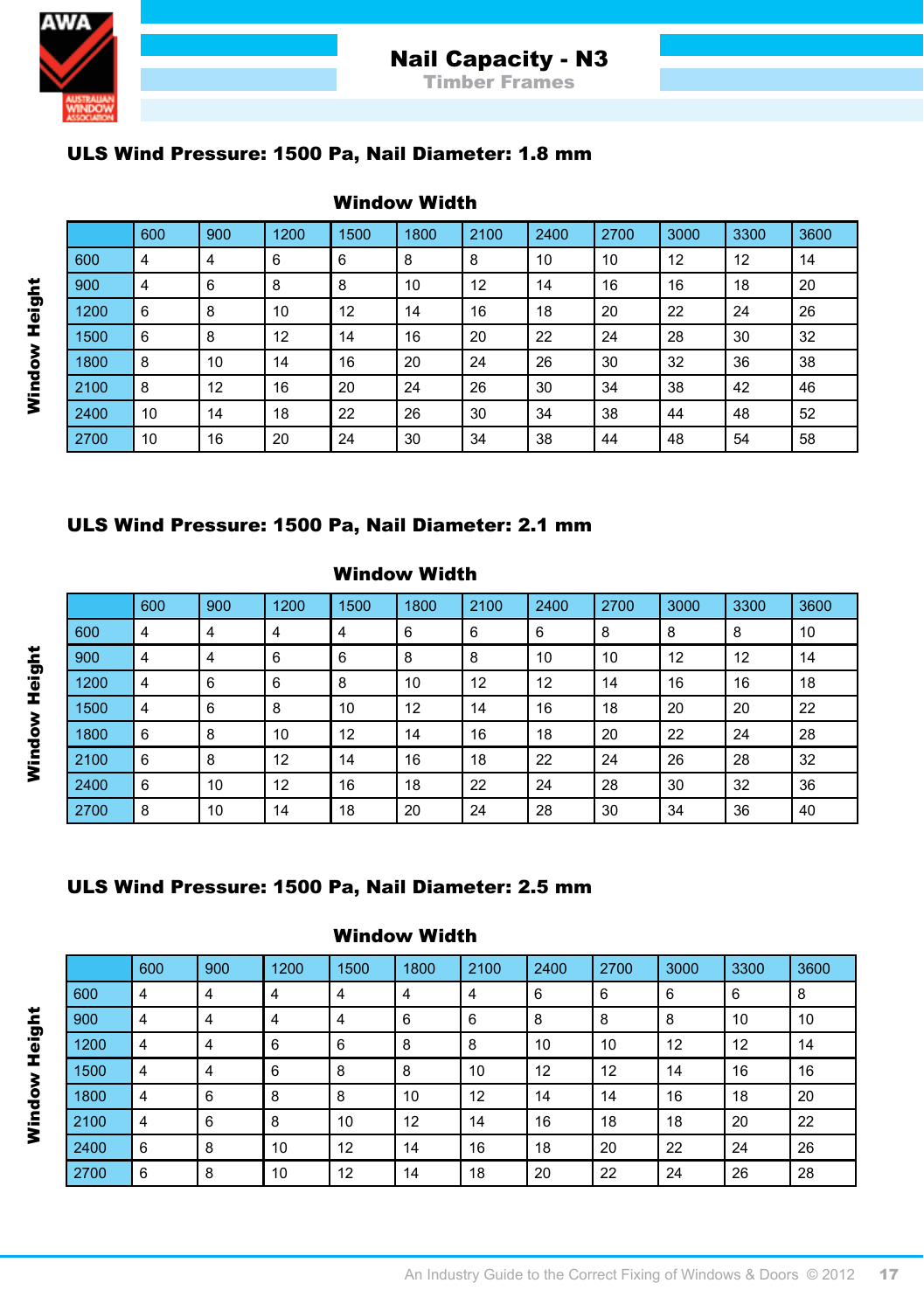

#### ULS Wind Pressure: 1500 Pa, Nail Diameter: 2.8 mm

|      | 600 | 900            | 1200           | 1500 | 1800 | 2100 | 2400 | 2700 | 3000 | 3300 | 3600 |
|------|-----|----------------|----------------|------|------|------|------|------|------|------|------|
| 600  | 4   | $\overline{4}$ | $\overline{4}$ | 4    | 4    | 4    | 4    | 4    | 6    | 6    | 6    |
| 900  | 4   | $\overline{4}$ | $\overline{4}$ | 4    | 4    | 6    | 6    | 6    | 8    | 8    | 8    |
| 1200 | 4   | $\overline{4}$ | $\overline{4}$ | 6    | 6    | 6    | 8    | 8    | 10   | 10   | 12   |
| 1500 | 4   | 4              | 6              | 6    | 8    | 8    | 10   | 10   | 12   | 12   | 14   |
| 1800 | 4   | 4              | 6              | 8    | 8    | 10   | 12   | 12   | 14   | 14   | 16   |
| 2100 | 4   | 6              | 6              | 8    | 10   | 12   | 12   | 14   | 16   | 18   | 18   |
| 2400 | 4   | 6              | 8              | 10   | 12   | 12   | 14   | 16   | 18   | 20   | 22   |
| 2700 | 4   | 6              | 8              | 10   | 12   | 14   | 16   | 18   | 20   | 22   | 24   |

#### Window Width

#### ULS Wind Pressure: 1500 Pa, Nail Diameter: 3.15 mm

| <b>Window Width</b> |  |
|---------------------|--|
|                     |  |

|      | 600 | 900 | 1200 | 1500 | 1800 | 2100 | 2400 | 2700 | 3000 | 3300 | 3600 |
|------|-----|-----|------|------|------|------|------|------|------|------|------|
| 600  | 4   | 4   | 4    | 4    | 4    | 4    | 4    | 4    | 4    | 4    | 6    |
| 900  | 4   | 4   | 4    | 4    | 4    | 4    | 6    | 6    | 6    | 6    | 8    |
| 1200 | 4   | 4   | 4    | 4    | 6    | 6    | 6    | 8    | 8    | 8    | 10   |
| 1500 | 4   | 4   | 4    | 6    | 6    | 8    | 8    | 8    | 10   | 10   | 12   |
| 1800 | 4   | 4   | 6    | 6    | 8    | 8    | 10   | 10   | 12   | 12   | 14   |
| 2100 | 4   | 4   | 6    | 8    | 8    | 10   | 10   | 12   | 14   | 14   | 16   |
| 2400 | 4   | 6   | 6    | 8    | 10   | 10   | 12   | 14   | 14   | 16   | 18   |
| 2700 | 4   | 6   | 8    | 8    | 10   | 12   | 14   | 14   | 16   | 18   | 20   |

#### ULS Wind Pressure: 1500 Pa, Nail Diameter: 3.75 mm

| <b>Window Width</b> |  |
|---------------------|--|
|                     |  |

|      | 600            | 900 | 1200 | 1500 | 1800           | 2100           | 2400 | 2700           | 3000 | 3300 | 3600 |
|------|----------------|-----|------|------|----------------|----------------|------|----------------|------|------|------|
| 600  | $\overline{4}$ | 4   | 4    | 4    | 4              | 4              | 4    | $\overline{4}$ | 4    | 4    | 4    |
| 900  | $\overline{4}$ | 4   | 4    | 4    | $\overline{4}$ | $\overline{4}$ | 4    | $\overline{4}$ | 4    | 6    | 6    |
| 1200 | 4              | 4   | 4    | 4    | $\overline{4}$ | 4              | 6    | 6              | 6    | 6    | 8    |
| 1500 | 4              | 4   | 4    | 4    | 4              | 6              | 6    | 6              | 8    | 8    | 8    |
| 1800 | 4              | 4   | 4    | 4    | 6              | 6              | 8    | 8              | 8    | 10   | 10   |
| 2100 | 4              | 4   | 4    | 6    | 6              | 8              | 8    | 8              | 10   | 10   | 12   |
| 2400 | 4              | 4   | 6    | 6    | 8              | 8              | 10   | 10             | 12   | 12   | 14   |
| 2700 | 4              | 4   | 6    | 6    | 8              | 8              | 10   | 12             | 12   | 14   | 14   |

Window Height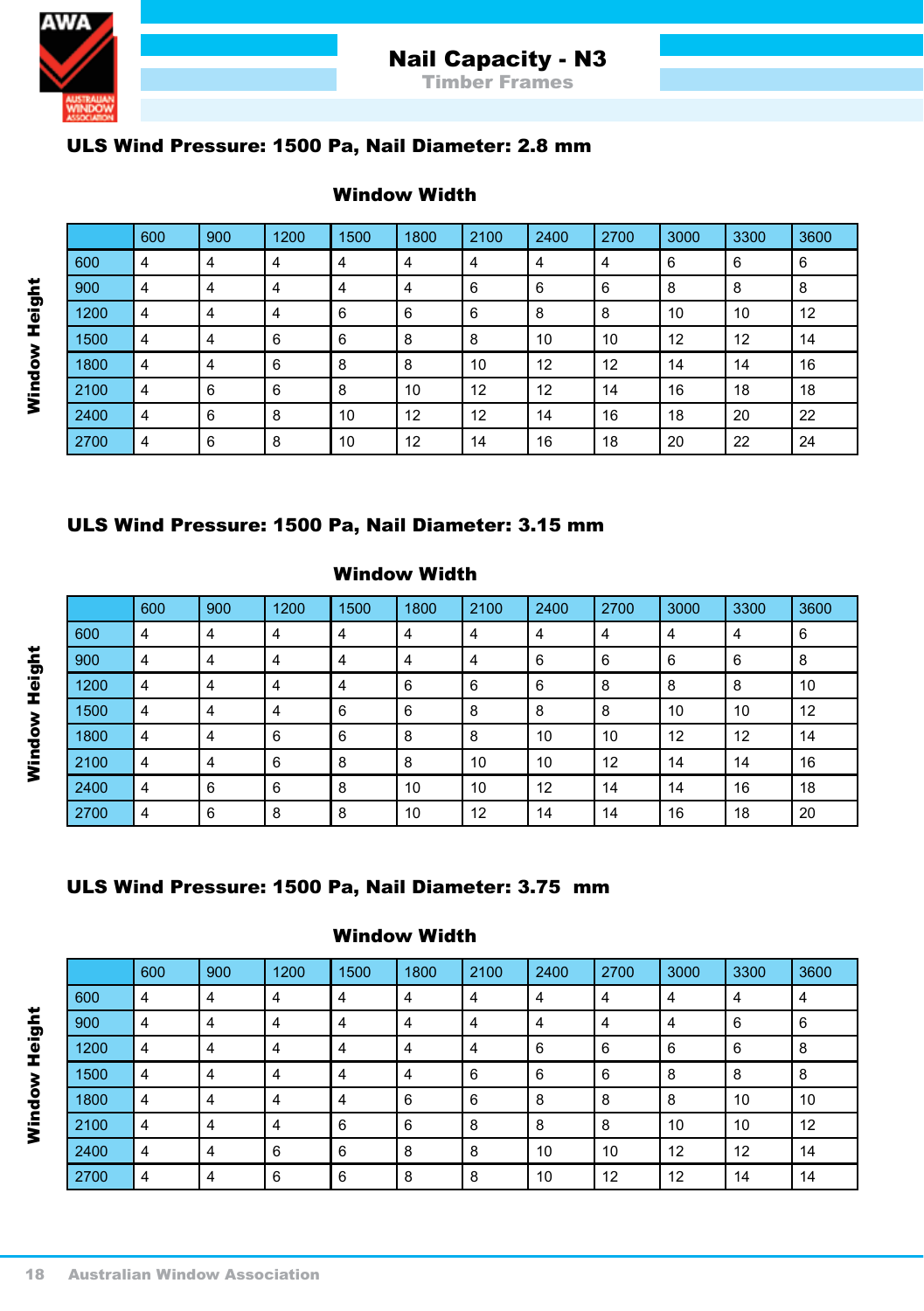

Timber Frames

#### ULS Wind Pressure: 1500 Pa, Nail Diameter: 4.5 mm

| <b>Window Width</b> |  |
|---------------------|--|
|                     |  |

|      | 600            | 900 | 1200           | 1500 | 1800 | 2100           | 2400 | 2700           | 3000 | 3300 | 3600 |
|------|----------------|-----|----------------|------|------|----------------|------|----------------|------|------|------|
| 600  | $\overline{4}$ | 4   | 4              | 4    | 4    | $\overline{4}$ | 4    | $\overline{4}$ | 4    | 4    | 4    |
| 900  | $\overline{4}$ | 4   | 4              | 4    | 4    | 4              | 4    | $\overline{4}$ | 4    | 4    | 4    |
| 1200 | 4              | 4   | 4              | 4    | 4    | 4              | 4    | $\overline{4}$ | 4    | 6    | 6    |
| 1500 | 4              | 4   | 4              | 4    | 4    | 4              | 4    | 6              | 6    | 6    | 6    |
| 1800 | 4              | 4   | 4              | 4    | 4    | 6              | 6    | 6              | 6    | 8    | 8    |
| 2100 | 4              | 4   | 4              | 4    | 6    | 6              | 6    | 6              | 8    | 8    | 8    |
| 2400 | 4              | 4   | $\overline{4}$ | 4    | 6    | 6              | 6    | 8              | 8    | 10   | 10   |
| 2700 | 4              | 4   | 4              | 6    | 6    | 6              | 8    | 8              | 10   | 10   | 10   |

#### ULS Wind Pressure: 1500 Pa, Nail Diameter: 5 mm

|      | 600 | 900 | 1200           | 1500 | 1800 | 2100 | 2400 | 2700 | 3000 | 3300 | 3600 |
|------|-----|-----|----------------|------|------|------|------|------|------|------|------|
| 600  | 4   | 4   | 4              | 4    | 4    | 4    | 4    | 4    | 4    | 4    | 4    |
| 900  | 4   | 4   | 4              | 4    | 4    | 4    | 4    | 4    | 4    | 4    | 4    |
| 1200 | 4   | 4   | $\overline{4}$ | 4    | 4    | 4    | 4    | 4    | 4    | 4    | 4    |
| 1500 | 4   | 4   | 4              | 4    | 4    | 4    | 4    | 4    | 4    | 6    | 6    |
| 1800 | 4   | 4   | 4              | 4    | 4    | 6    | 6    | 6    | 6    | 6    | 6    |
| 2100 | 4   | 4   | 4              | 4    | 6    | 6    | 6    | 6    | 6    | 6    | 8    |
| 2400 | 4   | 4   | 4              | 6    | 6    | 6    | 6    | 6    | 8    | 8    | 8    |
| 2700 | 4   | 4   | 4              | 6    | 6    | 6    | 6    | 8    | 8    | 8    | 10   |

#### Window Width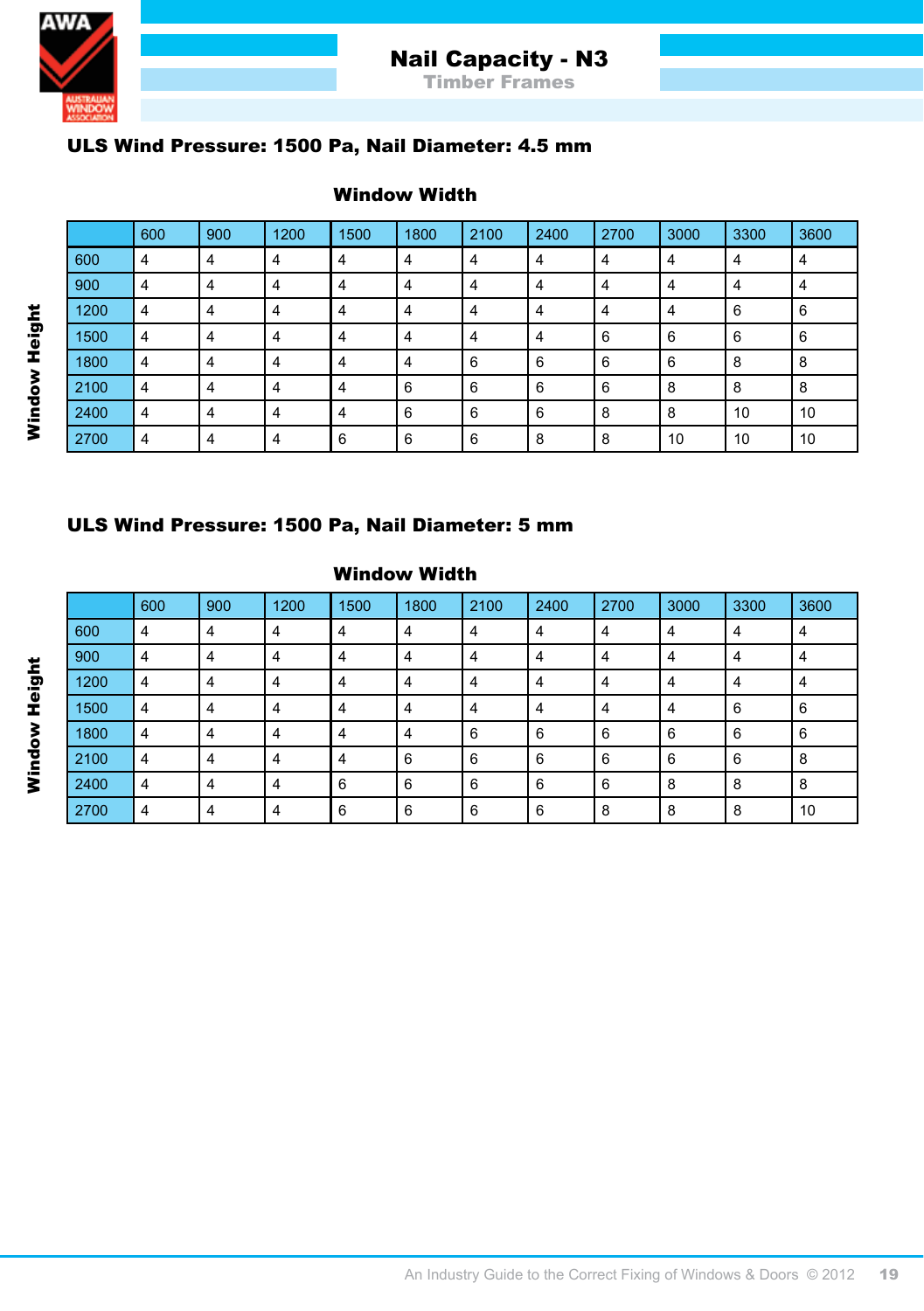

#### ULS Wind Pressure: 2300 Pa, Nail Diameter: 2.5 mm

|      | 600 | 900 | 1200 | 1500 | 1800 | 2100 | 2400 | 2700 | 3000 | 3300 | 3600 |
|------|-----|-----|------|------|------|------|------|------|------|------|------|
| 600  | 4   | 4   | 4    | 4    | 6    | 6    | 8    | 8    | 8    | 10   | 10   |
| 900  | 4   | 4   | 6    | 6    | 8    | 10   | 10   | 12   | 12   | 14   | 16   |
| 1200 | 4   | 6   | 8    | 8    | 10   | 12   | 14   | 16   | 16   | 18   | 20   |
| 1500 | 4   | 6   | 8    | 10   | 12   | 14   | 16   | 18   | 20   | 22   | 24   |
| 1800 | 6   | 8   | 10   | 12   | 16   | 18   | 20   | 22   | 24   | 26   | 30   |
| 2100 | 6   | 10  | 12   | 14   | 18   | 20   | 22   | 26   | 28   | 32   | 34   |
| 2400 | 8   | 10  | 14   | 16   | 20   | 22   | 26   | 30   | 32   | 36   | 38   |
| 2700 | 8   | 12  | 16   | 18   | 22   | 26   | 30   | 32   | 36   | 40   | 44   |

#### Window Width

#### ULS Wind Pressure: 2300 Pa, Nail Diameter: 2.8 mm

|      | 600            | 900 | 1200 | 1500           | 1800 | 2100 | 2400 | 2700 | 3000 | 3300 | 3600 |
|------|----------------|-----|------|----------------|------|------|------|------|------|------|------|
| 600  | 4              | 4   | 4    | $\overline{4}$ | 4    | 6    | 6    | 6    | 8    | 8    | 8    |
| 900  | $\overline{4}$ | 4   | 4    | 6              | 6    | 8    | 8    | 10   | 10   | 12   | 12   |
| 1200 | $\overline{4}$ | 4   | 6    | 8              | 8    | 10   | 12   | 12   | 14   | 16   | 16   |
| 1500 | $\overline{4}$ | 6   | 8    | 10             | 10   | 12   | 14   | 16   | 18   | 18   | 20   |
| 1800 | $\overline{4}$ | 6   | 8    | 10             | 12   | 14   | 16   | 18   | 20   | 22   | 24   |
| 2100 | 6              | 8   | 10   | 12             | 14   | 16   | 18   | 22   | 24   | 26   | 28   |
| 2400 | 6              | 8   | 12   | 14             | 16   | 18   | 22   | 24   | 26   | 30   | 32   |
| 2700 | 6              | 10  | 12   | 16             | 18   | 22   | 24   | 28   | 30   | 32   | 36   |

#### ULS Wind Pressure: 2300 Pa, Nail Diameter: 3.15 mm

#### Window Width

|      | 600            | 900            | 1200 | 1500 | 1800 | 2100 | 2400 | 2700 | 3000 | 3300 | 3600 |
|------|----------------|----------------|------|------|------|------|------|------|------|------|------|
| 600  | 4              | 4              | 4    | 4    | 4    | 4    | 6    | 6    | 6    | 6    | 8    |
| 900  | 4              | $\overline{4}$ | 4    | 4    | 6    | 6    | 8    | 8    | 8    | 10   | 10   |
| 1200 | 4              | $\overline{4}$ | 6    | 6    | 8    | 8    | 10   | 10   | 12   | 12   | 14   |
| 1500 | $\overline{4}$ | 4              | 6    | 8    | 8    | 10   | 12   | 12   | 14   | 16   | 16   |
| 1800 | 4              | 6              | 8    | 8    | 10   | 12   | 14   | 16   | 16   | 18   | 20   |
| 2100 | $\overline{4}$ | 6              | 8    | 10   | 12   | 14   | 16   | 18   | 20   | 22   | 24   |
| 2400 | 6              | 8              | 10   | 12   | 14   | 16   | 18   | 20   | 22   | 24   | 26   |
| 2700 | 6              | 8              | 10   | 12   | 16   | 18   | 20   | 22   | 24   | 28   | 30   |

Window Height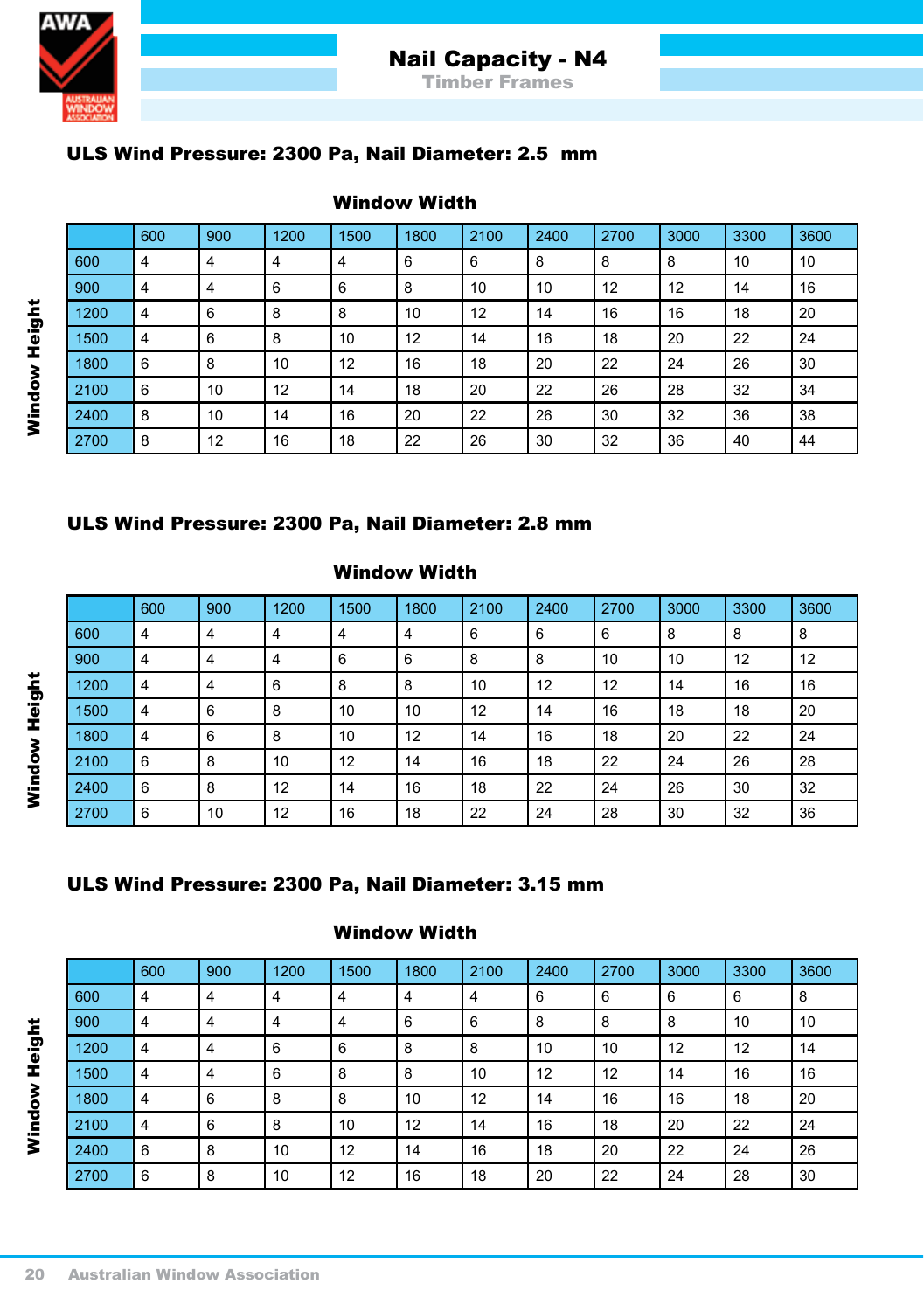

#### ULS Wind Pressure: 2300 Pa, Nail Diameter: 3.75 mm

|      | 600            | 900 | 1200 | 1500           | 1800 | 2100 | 2400 | 2700 | 3000 | 3300 | 3600 |
|------|----------------|-----|------|----------------|------|------|------|------|------|------|------|
| 600  | 4              | 4   | 4    | 4              | 4    | 4    | 4    | 4    | 4    | 6    | 6    |
| 900  | $\overline{4}$ | 4   | 4    | $\overline{4}$ | 4    | 6    | 6    | 6    | 6    | 8    | 8    |
| 1200 | 4              | 4   | 4    | 4              | 6    | 6    | 8    | 8    | 8    | 10   | 10   |
| 1500 | 4              | 4   | 4    | 6              | 6    | 8    | 8    | 10   | 10   | 12   | 12   |
| 1800 | $\overline{4}$ | 4   | 6    | 6              | 8    | 10   | 10   | 12   | 12   | 14   | 14   |
| 2100 | $\overline{4}$ | 6   | 6    | 8              | 10   | 10   | 12   | 14   | 14   | 16   | 18   |
| 2400 | 4              | 6   | 8    | 8              | 10   | 12   | 14   | 14   | 16   | 18   | 20   |
| 2700 | 4              | 6   | 8    | 10             | 12   | 14   | 14   | 16   | 18   | 20   | 22   |

#### Window Width

#### ULS Wind Pressure: 2300 Pa, Nail Diameter: 4.5 mm

|      |     |     |      |                | <b>Window Width</b> |      |      |      |      |      |      |
|------|-----|-----|------|----------------|---------------------|------|------|------|------|------|------|
|      | 600 | 900 | 1200 | 1500           | 1800                | 2100 | 2400 | 2700 | 3000 | 3300 | 3600 |
| 600  | 4   | 4   | 4    | 4              | 4                   | 4    | 4    | 4    | 4    | 4    | 4    |
| 900  | 4   | 4   | 4    | 4              | 4                   | 4    | 4    | 4    | 6    | 6    | 6    |
| 1200 | 4   | 4   | 4    | $\overline{4}$ | 4                   | 4    | 6    | 6    | 6    | 8    | 8    |
| 1500 | 4   | 4   | 4    | 4              | 6                   | 6    | 6    | 8    | 8    | 8    | 10   |
| 1800 | 4   | 4   | 4    | 6              | 6                   | 6    | 8    | 8    | 10   | 10   | 12   |
| 2100 | 4   | 4   | 4    | 6              | 6                   | 8    | 8    | 10   | 10   | 12   | 12   |
| 2400 | 4   | 4   | 6    | 6              | 8                   | 8    | 10   | 12   | 12   | 14   | 14   |
| 2700 | 4   | 4   | 6    | 8              | 8                   | 10   | 12   | 12   | 14   | 14   | 16   |

#### ULS Wind Pressure: 2300 Pa, Nail Diameter: 5 mm

|      | 600            | 900            | 1200 | 1500 | 1800 | 2100           | 2400 | 2700 | 3000 | 3300 | 3600 |
|------|----------------|----------------|------|------|------|----------------|------|------|------|------|------|
| 600  | $\overline{4}$ | 4              | 4    | 4    | 4    | 4              | 4    | 4    | 4    | 4    | 4    |
| 900  | $\overline{4}$ | 4              | -4   | 4    | 4    | $\overline{4}$ | 4    | 4    | 4    | 4    | 6    |
| 1200 | $\overline{4}$ | -4             | -4   | 4    | 4    | 4              | 4    | 6    | 6    | 6    | 6    |
| 1500 | $\overline{4}$ | 4              | 4    | 4    | 4    | 6              | 6    | 6    | 6    | 8    | 8    |
| 1800 | $\overline{4}$ | 4              | 4    | 4    | 6    | 6              | 6    | 8    | 8    | 8    | 10   |
| 2100 | $\overline{4}$ | 4              | 4    | 6    | 6    | 6              | 8    | 8    | 10   | 10   | 10   |
| 2400 | $\overline{4}$ | $\overline{4}$ | 4    | 6    | 6    | 8              | 8    | 10   | 10   | 12   | 12   |
| 2700 | $\overline{4}$ | 4              | 6    | 6    | 8    | 8              | 10   | 10   | 12   | 12   | 14   |

#### Window Width

Window Height Window Height

Window Height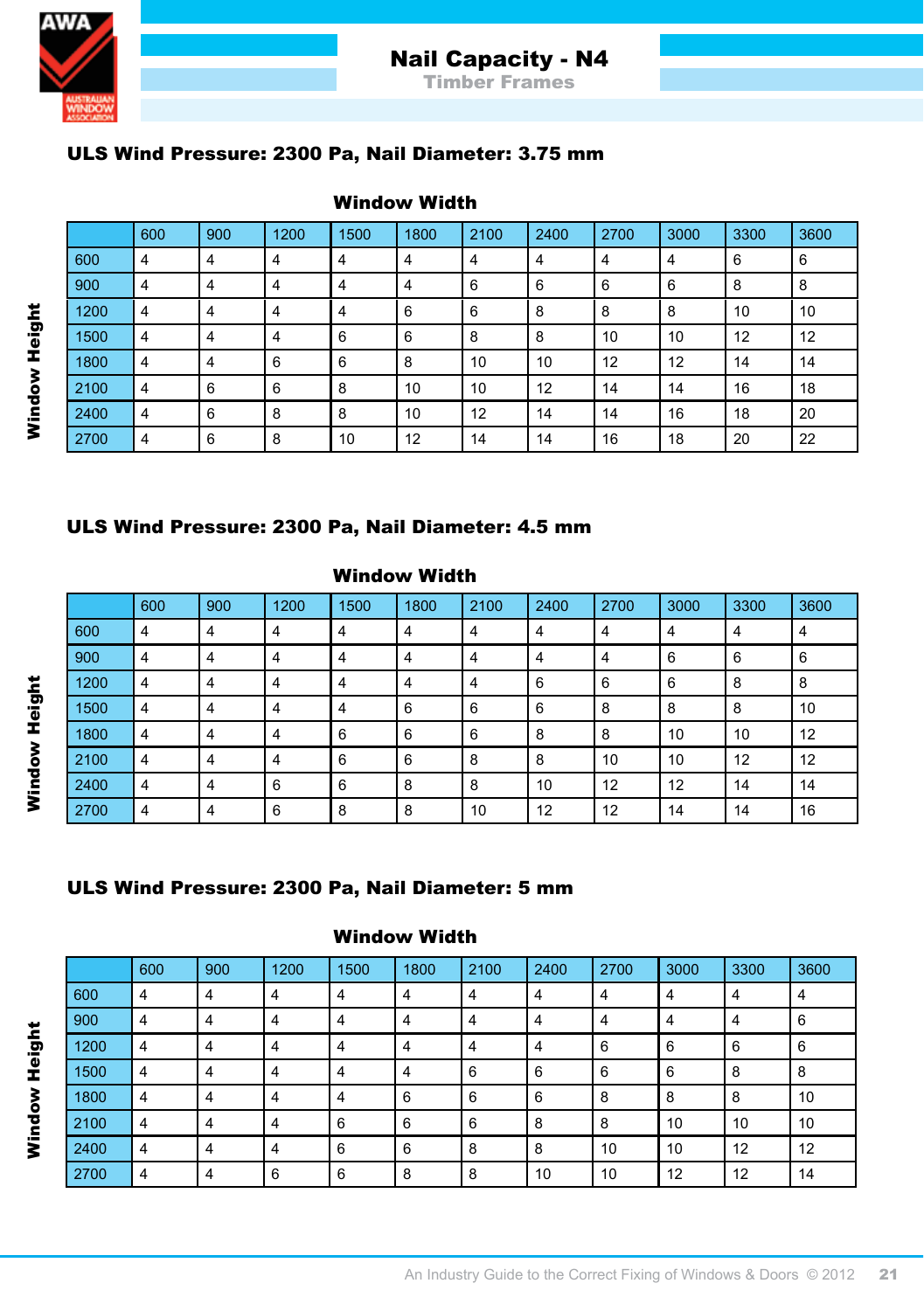

#### ULS Wind Pressure: 3300 Pa, Nail Diameter: 2.5 mm

|      | 600            | 900 | 1200 | 1500 | 1800 | 2100 | 2400 | 2700 | 3000 | 3300 | 3600 |
|------|----------------|-----|------|------|------|------|------|------|------|------|------|
| 600  | $\overline{4}$ | 4   | 6    | 6    | 8    | 8    | 10   | 12   | 12   | 14   | 14   |
| 900  | 4              | 6   | 8    | 10   | 12   | 12   | 14   | 16   | 18   | 20   | 22   |
| 1200 | 6              | 8   | 10   | 12   | 14   | 16   | 18   | 22   | 24   | 26   | 28   |
| 1500 | 6              | 10  | 12   | 16   | 18   | 20   | 24   | 26   | 30   | 32   | 34   |
| 1800 | 8              | 12  | 14   | 18   | 22   | 24   | 28   | 32   | 34   | 38   | 42   |
| 2100 | 8              | 12  | 16   | 20   | 24   | 28   | 32   | 36   | 40   | 44   | 48   |
| 2400 | 10             | 14  | 18   | 24   | 28   | 32   | 36   | 42   | 46   | 50   | 54   |
| 2700 | 12             | 16  | 22   | 26   | 32   | 36   | 42   | 46   | 52   | 56   | 62   |

#### Window Width

#### ULS Wind Pressure: 3300 Pa, Nail Diameter: 2.8 mm

|      | 600 | 900 | 1200 | 1500 | 1800 | 2100 | 2400 | 2700 | 3000 | 3300 | 3600 |
|------|-----|-----|------|------|------|------|------|------|------|------|------|
| 600  | 4   | 4   | 4    | 6    | 6    | 8    | 8    | 10   | 10   | 12   | 12   |
| 900  | 4   | 6   | 6    | 8    | 10   | 10   | 12   | 14   | 14   | 16   | 18   |
| 1200 | 4   | 6   | 8    | 10   | 12   | 14   | 16   | 18   | 20   | 22   | 24   |
| 1500 | 6   | 8   | 10   | 12   | 14   | 18   | 20   | 22   | 24   | 26   | 28   |
| 1800 | 6   | 10  | 12   | 14   | 18   | 20   | 24   | 26   | 28   | 32   | 34   |
| 2100 | 8   | 10  | 14   | 18   | 20   | 24   | 26   | 30   | 34   | 36   | 40   |
| 2400 | 8   | 12  | 16   | 20   | 24   | 26   | 30   | 34   | 38   | 42   | 46   |
| 2700 | 10  | 14  | 18   | 22   | 26   | 30   | 34   | 38   | 42   | 46   | 50   |

#### ULS Wind Pressure: 3300 Pa, Nail Diameter: 3.15 mm

|      | 600            | 900            | 1200 | 1500 | 1800 | 2100 | 2400 | 2700 | 3000 | 3300 | 3600 |
|------|----------------|----------------|------|------|------|------|------|------|------|------|------|
| 600  | $\overline{4}$ | $\overline{4}$ | 4    | 4    | 6    | 6    | 8    | 8    | 8    | 10   | 10   |
| 900  | 4              | $\overline{4}$ | 6    | 6    | 8    | 8    | 10   | 12   | 12   | 14   | 14   |
| 1200 | 4              | 6              | 8    | 8    | 10   | 12   | 14   | 14   | 16   | 18   | 20   |
| 1500 | 4              | 6              | 8    | 10   | 12   | 14   | 16   | 18   | 20   | 22   | 24   |
| 1800 | 6              | 8              | 10   | 12   | 14   | 16   | 20   | 22   | 24   | 26   | 28   |
| 2100 | 6              | 8              | 12   | 14   | 16   | 20   | 22   | 24   | 28   | 30   | 32   |
| 2400 | 8              | 10             | 14   | 16   | 20   | 22   | 26   | 28   | 32   | 34   | 38   |
| 2700 | 8              | 12             | 14   | 18   | 22   | 24   | 28   | 32   | 36   | 38   | 42   |

#### Window Width

Window Width

Window Height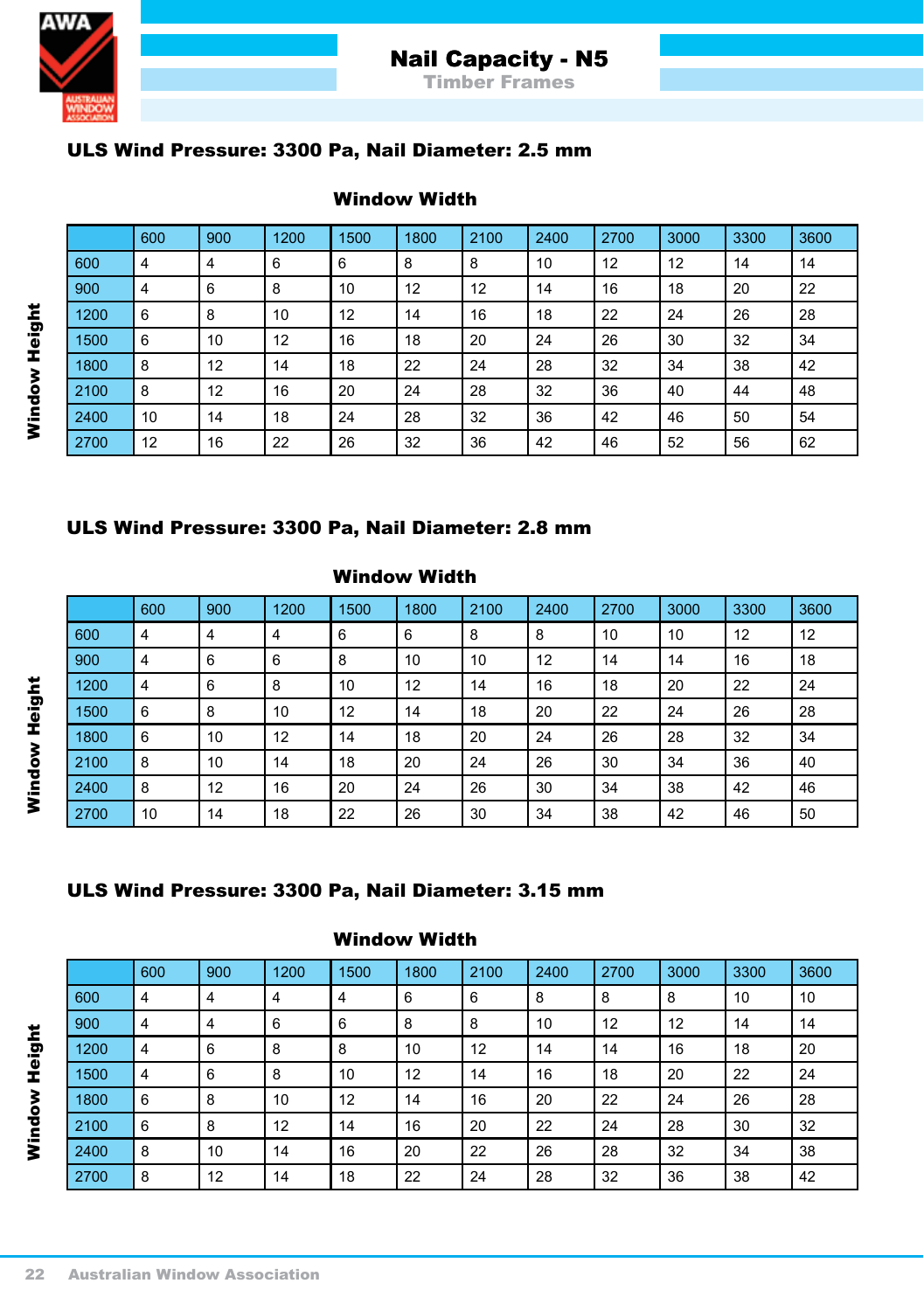

#### ULS Wind Pressure: 3300 Pa, Nail Diameter: 3.75 mm

|      | 600            | 900            | 1200 | 1500           | 1800 | 2100 | 2400 | 2700 | 3000 | 3300 | 3600 |
|------|----------------|----------------|------|----------------|------|------|------|------|------|------|------|
| 600  | $\overline{4}$ | 4              | 4    | $\overline{4}$ | 4    | 4    | 6    | 6    | 6    | 8    | 8    |
| 900  | $\overline{4}$ | $\overline{4}$ | 4    | 6              | 6    | 6    | 8    | 8    | 10   | 10   | 10   |
| 1200 | $\overline{4}$ | 4              | 6    | 6              | 8    | 8    | 10   | 10   | 12   | 14   | 14   |
| 1500 | 4              | 6              | 6    | 8              | 10   | 10   | 12   | 14   | 14   | 16   | 18   |
| 1800 | 4              | 6              | 8    | 10             | 10   | 12   | 14   | 16   | 18   | 20   | 20   |
| 2100 | $\overline{4}$ | 6              | 8    | 10             | 12   | 14   | 16   | 18   | 20   | 22   | 24   |
| 2400 | 6              | 8              | 10   | 12             | 14   | 16   | 18   | 20   | 24   | 26   | 28   |
| 2700 | 6              | 8              | 10   | 14             | 16   | 18   | 20   | 24   | 26   | 28   | 30   |

#### Window Width

#### ULS Wind Pressure: 3300 Pa, Nail Diameter: 4.5 mm

| <b>Window Width</b> |  |
|---------------------|--|
|                     |  |

|      | 600 | 900 | 1200 | 1500 | 1800 | 2100 | 2400 | 2700 | 3000 | 3300 | 3600 |
|------|-----|-----|------|------|------|------|------|------|------|------|------|
| 600  | 4   | 4   | 4    | 4    | 4    | 4    | 4    | 4    | 6    | 6    | 6    |
| 900  | 4   | 4   | 4    | 4    | 4    | 6    | 6    | 6    | 8    | 8    | 8    |
| 1200 | 4   | 4   | 4    | 6    | 6    | 6    | 8    | 8    | 10   | 10   | 10   |
| 1500 | 4   | 4   | 6    | 6    | 8    | 8    | 10   | 10   | 12   | 12   | 14   |
| 1800 | 4   | 4   | 6    | 8    | 8    | 10   | 10   | 12   | 14   | 14   | 16   |
| 2100 | 4   | 6   | 6    | 8    | 10   | 10   | 12   | 14   | 16   | 16   | 18   |
| 2400 | 4   | 6   | 8    | 10   | 10   | 12   | 14   | 16   | 18   | 18   | 20   |
| 2700 | 4   | 6   | 8    | 10   | 12   | 14   | 16   | 18   | 20   | 20   | 22   |

#### ULS Wind Pressure: 3300 Pa, Nail Diameter: 5 mm

|  |  | <b>Window Width</b> |  |
|--|--|---------------------|--|
|  |  |                     |  |

|      | 600            | 900            | 1200 | 1500 | 1800 | 2100           | 2400           | 2700 | 3000 | 3300 | 3600 |
|------|----------------|----------------|------|------|------|----------------|----------------|------|------|------|------|
| 600  | $\overline{4}$ | 4              | 4    | 4    | 4    | $\overline{4}$ | $\overline{4}$ | 4    | 4    | 4    | 6    |
| 900  | 4              | 4              | 4    | 4    | 4    | $\overline{4}$ | 6              | 6    | 6    | 6    | 8    |
| 1200 | 4              | $\overline{4}$ | 4    | 4    | 6    | 6              | 6              | 8    | 8    | 8    | 10   |
| 1500 | 4              | 4              | 4    | 6    | 6    | 6              | 8              | 8    | 10   | 10   | 12   |
| 1800 | 4              | 4              | 6    | 6    | 8    | 8              | 10             | 10   | 12   | 12   | 14   |
| 2100 | $\overline{4}$ | $\overline{4}$ | 6    | 6    | 8    | 10             | 10             | 12   | 12   | 14   | 16   |
| 2400 | 4              | 6              | 6    | 8    | 10   | 10             | 12             | 14   | 14   | 16   | 18   |
| 2700 | 4              | 6              | 8    | 8    | 10   | 12             | 14             | 14   | 16   | 18   | 20   |

Window Height Window Height

Window Height Window Height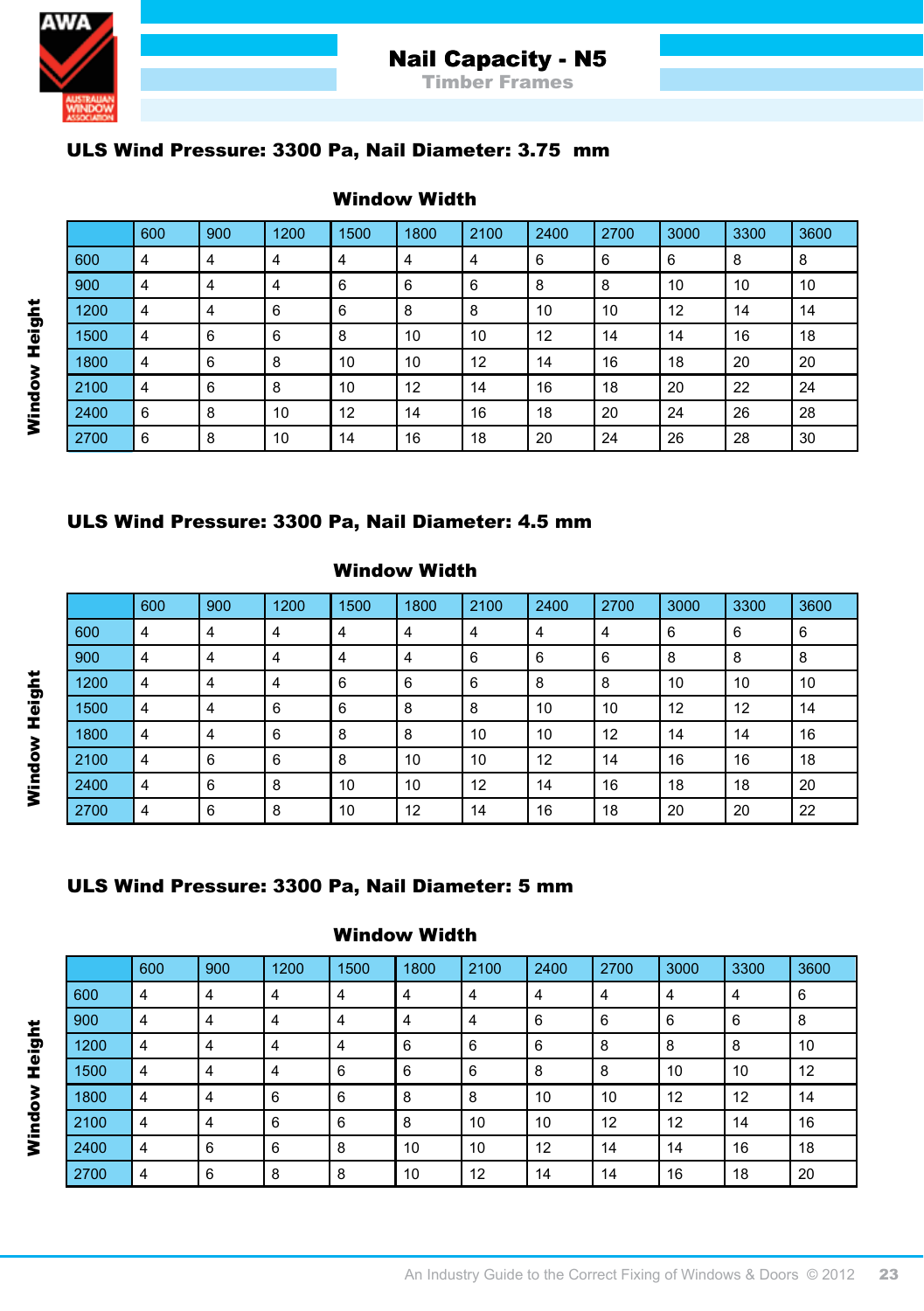

#### ULS Wind Pressure: 4500 Pa, Nail Diameter: 2.8 mm

|      | 600 | 900 | 1200 | 1500 | 1800 | 2100 | 2400 | 2700 | 3000 | 3300 | 3600 |
|------|-----|-----|------|------|------|------|------|------|------|------|------|
| 600  | 4   | 4   | 6    | 8    | 8    | 10   | 12   | 12   | 14   | 14   | 16   |
| 900  | 4   | 6   | 8    | 10   | 12   | 14   | 16   | 18   | 20   | 22   | 24   |
| 1200 | 6   | 8   | 12   | 14   | 16   | 18   | 22   | 24   | 26   | 28   | 32   |
| 1500 | 8   | 10  | 14   | 16   | 20   | 22   | 26   | 30   | 32   | 36   | 38   |
| 1800 | 8   | 12  | 16   | 20   | 24   | 28   | 32   | 34   | 38   | 42   | 46   |
| 2100 | 10  | 14  | 18   | 22   | 28   | 32   | 36   | 40   | 44   | 50   | 54   |
| 2400 | 12  | 16  | 22   | 26   | 32   | 36   | 42   | 46   | 52   | 56   | 62   |
| 2700 | 12  | 18  | 24   | 30   | 34   | 40   | 46   | 52   | 58   | 64   | 68   |

#### Window Width

#### ULS Wind Pressure: 4500 Pa, Nail Diameter: 3.15 mm

| <b>Window Width</b> |     |                |      |      |      |      |      |      |      |      |      |
|---------------------|-----|----------------|------|------|------|------|------|------|------|------|------|
|                     | 600 | 900            | 1200 | 1500 | 1800 | 2100 | 2400 | 2700 | 3000 | 3300 | 3600 |
| 600                 | 4   | $\overline{4}$ | 6    | 6    | 8    | 8    | 10   | 10   | 12   | 12   | 14   |
| 900                 | 4   | 6              | 8    | 8    | 10   | 12   | 14   | 14   | 16   | 18   | 20   |
| 1200                | 6   | 8              | 10   | 12   | 14   | 16   | 18   | 20   | 22   | 24   | 26   |
| 1500                | 6   | 8              | 12   | 14   | 16   | 20   | 22   | 24   | 26   | 30   | 32   |
| 1800                | 8   | 10             | 14   | 16   | 20   | 22   | 26   | 28   | 32   | 36   | 38   |
| 2100                | 8   | 12             | 16   | 20   | 22   | 26   | 30   | 34   | 38   | 40   | 44   |
| 2400                | 10  | 14             | 18   | 22   | 26   | 30   | 34   | 38   | 42   | 46   | 50   |
| 2700                | 10  | 14             | 20   | 24   | 28   | 34   | 38   | 42   | 48   | 52   | 56   |

#### ULS Wind Pressure: 4500 Pa, Nail Diameter: 3.75 mm

#### Window Width

|      | 600            | 900 | 1200 | 1500 | 1800 | 2100 | 2400 | 2700 | 3000 | 3300 | 3600 |
|------|----------------|-----|------|------|------|------|------|------|------|------|------|
| 600  | $\overline{4}$ | 4   | 4    | 4    | 6    | 6    | 8    | 8    | 8    | 10   | 10   |
| 900  | $\overline{4}$ | 4   | 6    | 6    | 8    | 8    | 10   | 12   | 12   | 14   | 14   |
| 1200 | 4              | 6   | 8    | 8    | 10   | 12   | 14   | 14   | 16   | 18   | 20   |
| 1500 | $\overline{4}$ | 6   | 8    | 10   | 12   | 14   | 16   | 18   | 20   | 22   | 24   |
| 1800 | 6              | 8   | 10   | 12   | 14   | 16   | 20   | 22   | 24   | 26   | 28   |
| 2100 | 6              | 8   | 12   | 14   | 16   | 20   | 22   | 24   | 28   | 30   | 32   |
| 2400 | 8              | 10  | 14   | 16   | 20   | 22   | 26   | 28   | 32   | 34   | 38   |
| 2700 | 8              | 12  | 14   | 18   | 22   | 24   | 28   | 32   | 34   | 38   | 42   |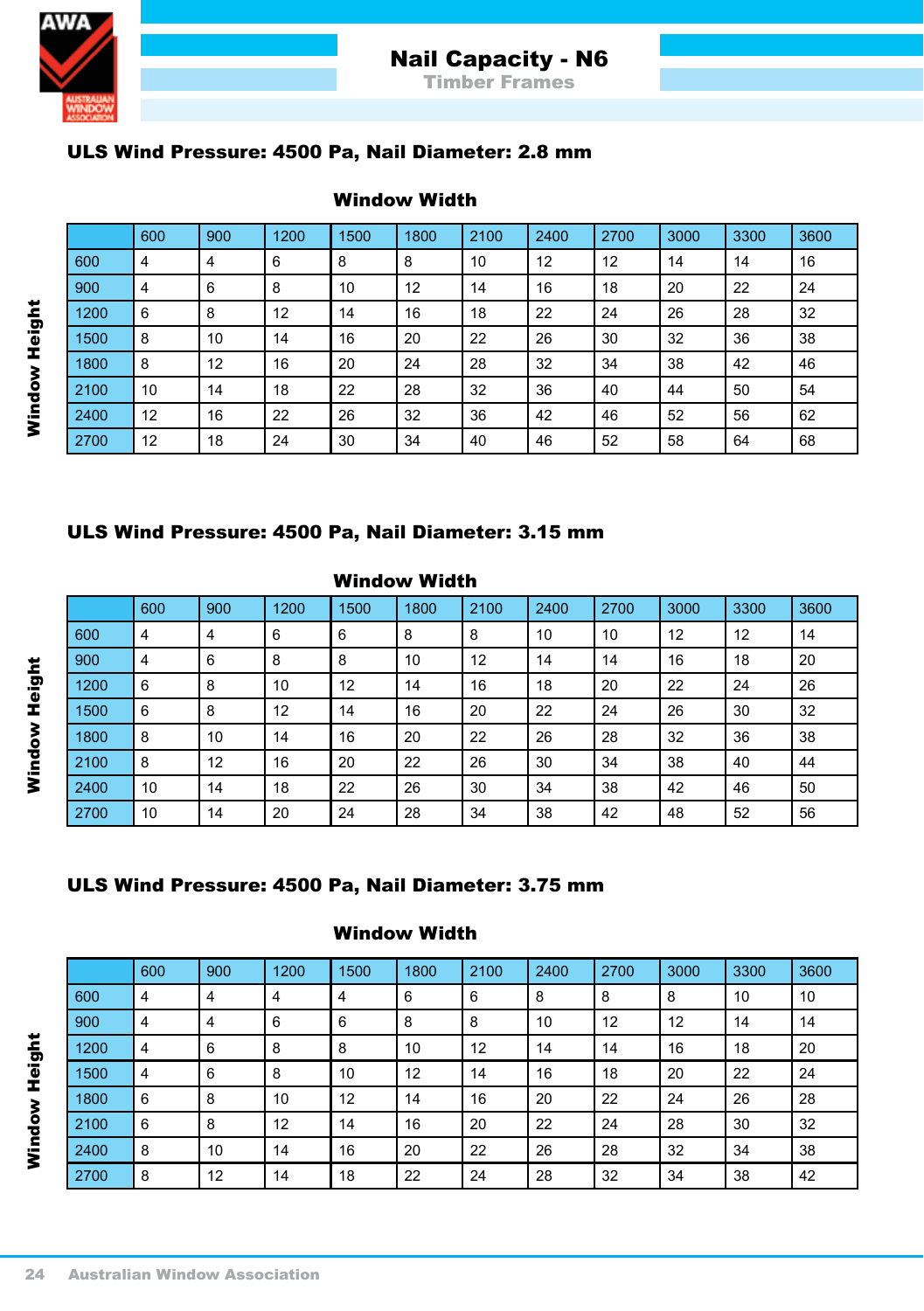

#### ULS Wind Pressure: 4500 Pa, Nail Diameter: 4.5 mm

|      | 600 | 900 | 1200 | 1500 | 1800 | 2100 | 2400 | 2700 | 3000 | 3300 | 3600 |
|------|-----|-----|------|------|------|------|------|------|------|------|------|
| 600  | 4   | 4   | 4    | 4    | 4    | 4    | 6    | 6    | 6    | 8    | 8    |
| 900  | 4   | 4   | 4    | 6    | 6    | 6    | 8    | 8    | 10   | 10   | 10   |
| 1200 | 4   | 4   | 6    | 6    | 8    | 8    | 10   | 10   | 12   | 14   | 14   |
| 1500 | 4   | 6   | 6    | 8    | 10   | 10   | 12   | 14   | 14   | 16   | 18   |
| 1800 | 4   | 6   | 8    | 10   | 10   | 12   | 14   | 16   | 18   | 20   | 20   |
| 2100 | 4   | 6   | 8    | 10   | 12   | 14   | 16   | 18   | 20   | 22   | 24   |
| 2400 | 6   | 8   | 10   | 12   | 14   | 16   | 18   | 20   | 22   | 26   | 28   |
| 2700 | 6   | 8   | 10   | 14   | 16   | 18   | 20   | 24   | 26   | 28   | 30   |

#### Window Width

#### ULS Wind Pressure: 4500 Pa, Nail Diameter: 5 mm

| <b>Window Width</b> |  |
|---------------------|--|
|                     |  |

|      | 600            | 900 | 1200           | 1500           | 1800           | 2100 | 2400 | 2700 | 3000 | 3300 | 3600 |
|------|----------------|-----|----------------|----------------|----------------|------|------|------|------|------|------|
| 600  | 4              | 4   | 4              | 4              | $\overline{4}$ | 4    | 4    | 6    | 6    | 6    | 6    |
| 900  | $\overline{4}$ | 4   | 4              | $\overline{4}$ | 6              | 6    | 6    | 8    | 8    | 8    | 10   |
| 1200 | 4              | 4   | $\overline{4}$ | 6              | 6              | 8    | 8    | 10   | 10   | 12   | 12   |
| 1500 | 4              | 4   | 6              | 6              | 8              | 8    | 10   | 12   | 12   | 14   | 14   |
| 1800 | 4              | 6   | 6              | 8              | 10             | 10   | 12   | 14   | 14   | 16   | 18   |
| 2100 | 4              | 6   | 8              | 8              | 10             | 12   | 14   | 16   | 16   | 18   | 20   |
| 2400 | $\overline{4}$ | 6   | 8              | 10             | 12             | 14   | 16   | 18   | 20   | 22   | 22   |
| 2700 | 6              | 8   | 10             | 12             | 14             | 16   | 18   | 20   | 22   | 24   | 26   |

#### ULS Wind Pressure: 4500 Pa, Nail Diameter: 5.6 mm

| <b>Window Width</b> |  |
|---------------------|--|
|                     |  |

|      | 600            | 900 | 1200 | 1500 | 1800 | 2100           | 2400 | 2700 | 3000 | 3300 | 3600 |
|------|----------------|-----|------|------|------|----------------|------|------|------|------|------|
| 600  | $\overline{4}$ | 4   | 4    | 4    | 4    | $\overline{4}$ | 4    | 4    | -4   | 6    | 6    |
| 900  | $\overline{4}$ | 4   | 4    | 4    | 4    | $\overline{4}$ | 6    | 6    | 6    | 8    | 8    |
| 1200 | $\overline{4}$ | 4   | 4    | 4    | 6    | 6              | 8    | 8    | 8    | 10   | 10   |
| 1500 | $\overline{4}$ | 4   | 4    | 6    | 6    | 8              | 8    | 10   | 10   | 12   | 12   |
| 1800 | $\overline{4}$ | 4   | 6    | 6    | 8    | 8              | 10   | 12   | 12   | 14   | 14   |
| 2100 | $\overline{4}$ | 4   | 6    | 8    | 8    | 10             | 12   | 12   | 14   | 16   | 16   |
| 2400 | $\overline{4}$ | 6   | 8    | 8    | 10   | 12             | 14   | 14   | 16   | 18   | 20   |
| 2700 | $\overline{4}$ | 6   | 8    | 10   | 12   | 12             | 14   | 16   | 18   | 20   | 22   |

Window Height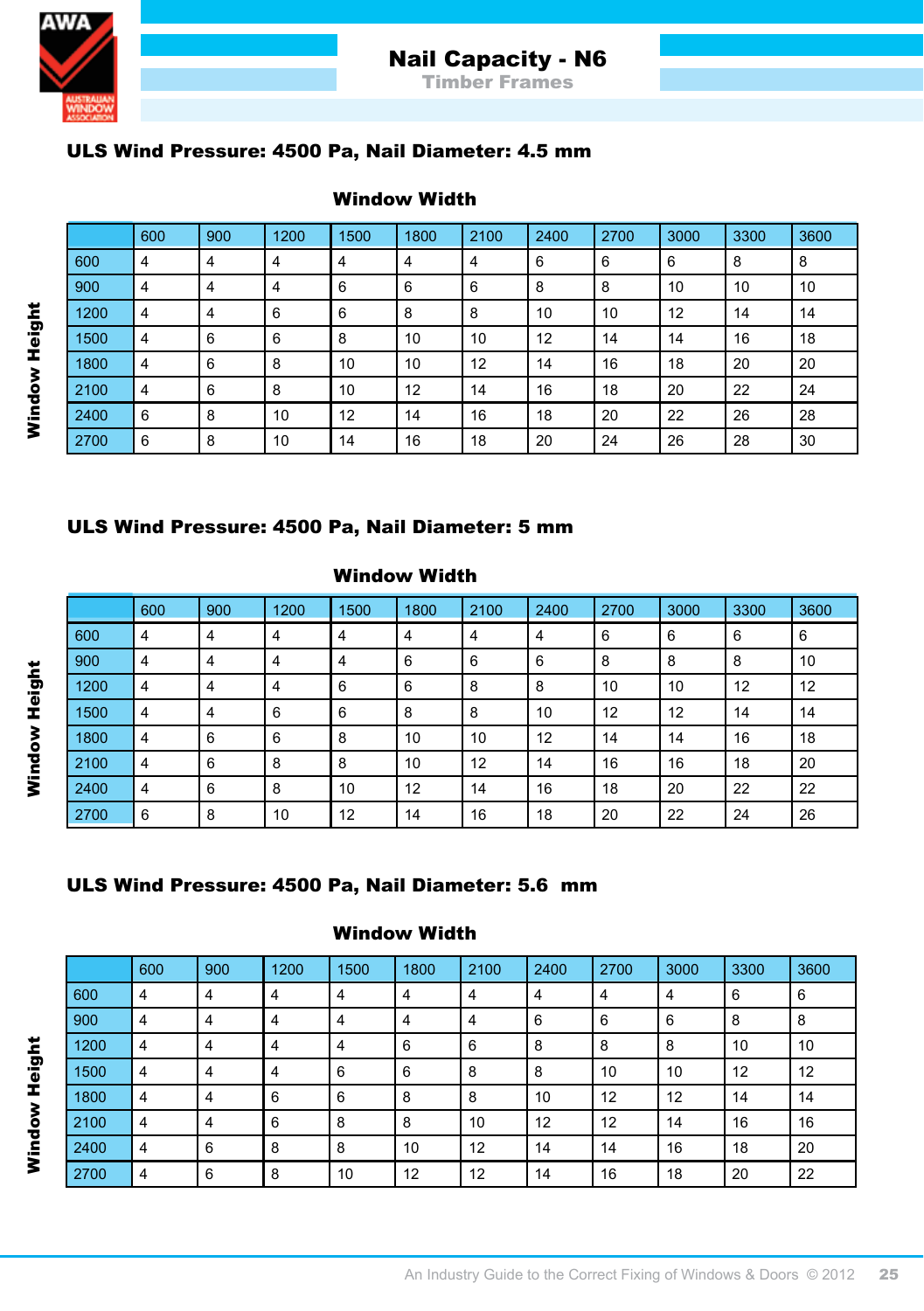

#### ULS Wind Pressure: 2000 Pa, Nail Diameter: 2.1 mm

|      | 600 | 900 | 1200 | 1500 | 1800 | 2100 | 2400 | 2700 | 3000 | 3300 | 3600 |
|------|-----|-----|------|------|------|------|------|------|------|------|------|
| 600  | 4   | 4   | 4    | 6    | 6    | 8    | 8    | 10   | 10   | 12   | 12   |
| 900  | 4   | 6   | 6    | 8    | 10   | 12   | 12   | 14   | 16   | 16   | 18   |
| 1200 | 4   | 6   | 8    | 10   | 12   | 14   | 16   | 18   | 20   | 22   | 24   |
| 1500 | 6   | 8   | 10   | 14   | 16   | 18   | 20   | 22   | 26   | 28   | 30   |
| 1800 | 6   | 10  | 12   | 16   | 18   | 22   | 24   | 28   | 30   | 32   | 36   |
| 2100 | 8   | 12  | 14   | 18   | 22   | 24   | 28   | 32   | 34   | 38   | 42   |
| 2400 | 8   | 12  | 16   | 20   | 24   | 28   | 32   | 36   | 40   | 44   | 48   |
| 2700 | 10  | 14  | 18   | 22   | 28   | 32   | 36   | 40   | 44   | 48   | 54   |

#### Window Width

#### ULS Wind Pressure: 2000 Pa, Nail Diameter: 2.5 mm

| <b>Window Width</b> |  |
|---------------------|--|
|                     |  |

|      | 600            | 900 | 1200           | 1500           | 1800 | 2100 | 2400 | 2700 | 3000 | 3300 | 3600 |
|------|----------------|-----|----------------|----------------|------|------|------|------|------|------|------|
| 600  | $\overline{4}$ | 4   | $\overline{4}$ | $\overline{4}$ | 6    | 6    | 6    | 8    | 8    | 8    | 10   |
| 900  | 4              | 4   | 6              | 6              | 8    | 8    | 10   | 10   | 12   | 12   | 14   |
| 1200 | 4              | 6   | 6              | 8              | 10   | 10   | 12   | 14   | 14   | 16   | 18   |
| 1500 | 4              | 6   | 8              | 10             | 12   | 12   | 14   | 16   | 18   | 20   | 22   |
| 1800 | 6              | 8   | 10             | 12             | 14   | 16   | 18   | 20   | 22   | 24   | 26   |
| 2100 | 6              | 8   | 10             | 12             | 16   | 18   | 20   | 22   | 24   | 28   | 30   |
| 2400 | 6              | 10  | 12             | 14             | 18   | 20   | 22   | 26   | 28   | 30   | 34   |
| 2700 | 8              | 10  | 14             | 16             | 20   | 22   | 26   | 28   | 32   | 34   | 38   |

#### ULS Wind Pressure: 2000 Pa, Nail Diameter: 2.8 mm

#### Window Width

|      | 600 | 900 | 1200 | 1500 | 1800 | 2100           | 2400 | 2700 | 3000 | 3300 | 3600 |
|------|-----|-----|------|------|------|----------------|------|------|------|------|------|
| 600  | 4   | 4   | 4    | 4    | 4    | $\overline{4}$ | 6    | 6    | 6    | 8    | 8    |
| 900  | -4  | 4   | 4    | 6    | 6    | 6              | 8    | 8    | 10   | 10   | 12   |
| 1200 | 4   | 4   | 6    | 6    | 8    | 8              | 10   | 12   | 12   | 14   | 14   |
| 1500 | 4   | 6   | 6    | 8    | 10   | 10             | 12   | 14   | 14   | 16   | 18   |
| 1800 | -4  | 6   | 8    | 10   | 12   | 12             | 14   | 16   | 18   | 20   | 22   |
| 2100 | -4  | 6   | 8    | 10   | 12   | 14             | 16   | 18   | 20   | 22   | 24   |
| 2400 | 6   | 8   | 10   | 12   | 14   | 16             | 18   | 22   | 24   | 26   | 28   |
| 2700 | 6   | 8   | 12   | 14   | 16   | 18             | 22   | 24   | 26   | 28   | 32   |

Window Height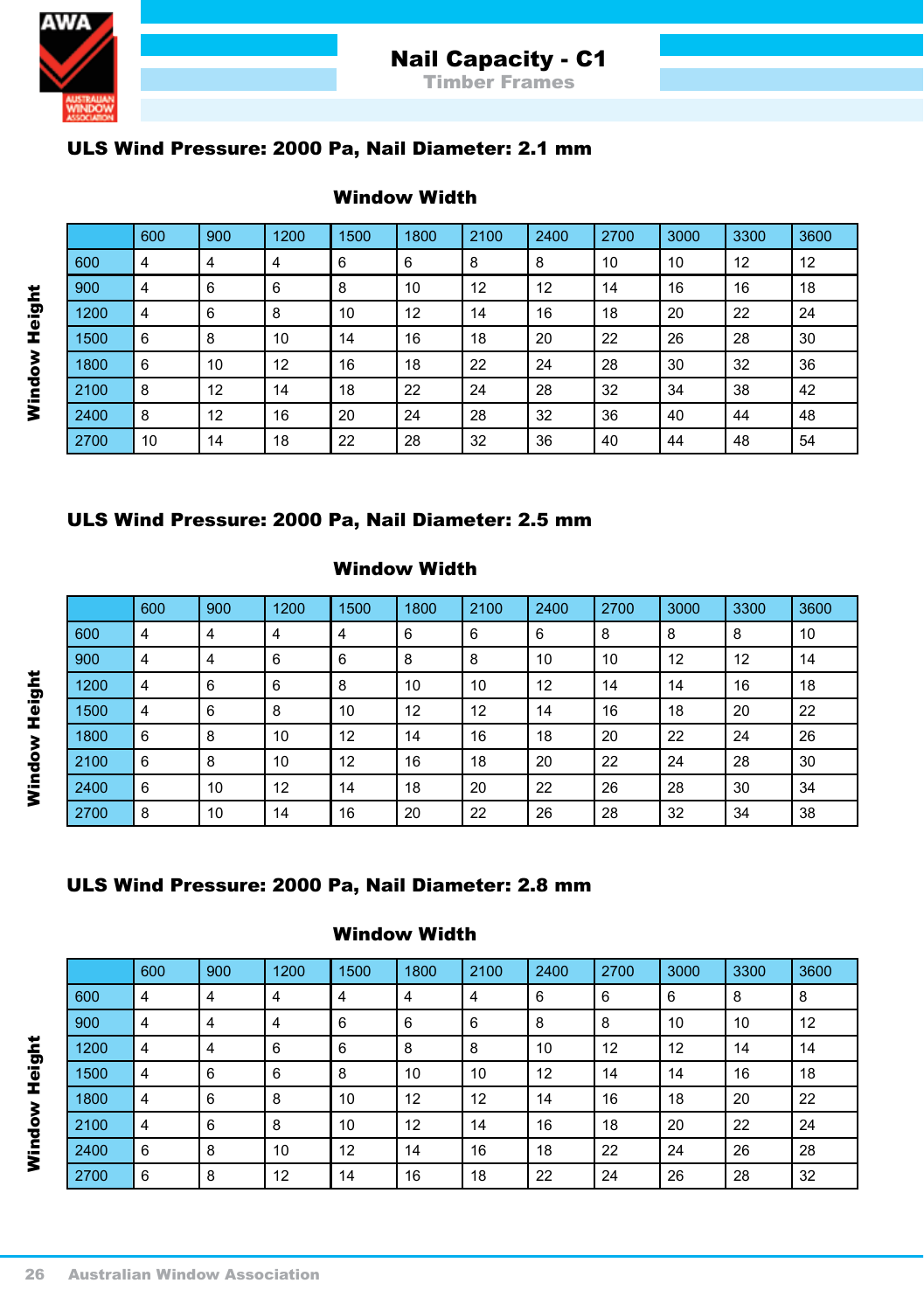

#### ULS Wind Pressure: 2000 Pa, Nail Diameter: 3.15 mm

|      | 600 | 900 | 1200 | 1500 | 1800 | 2100 | 2400 | 2700 | 3000 | 3300 | 3600 |
|------|-----|-----|------|------|------|------|------|------|------|------|------|
| 600  | 4   | 4   | 4    | 4    | 4    | 4    | 4    | 6    | 6    | 6    | 6    |
| 900  | 4   | 4   | 4    | 4    | 6    | 6    | 6    | 8    | 8    | 8    | 10   |
| 1200 | 4   | 4   | 4    | 6    | 6    | 8    | 8    | 10   | 10   | 12   | 12   |
| 1500 | 4   | 4   | 6    | 6    | 8    | 10   | 10   | 12   | 12   | 14   | 14   |
| 1800 | 4   | 6   | 6    | 8    | 10   | 10   | 12   | 14   | 14   | 16   | 18   |
| 2100 | 4   | 6   | 8    | 10   | 10   | 12   | 14   | 16   | 18   | 18   | 20   |
| 2400 | 4   | 6   | 8    | 10   | 12   | 14   | 16   | 18   | 20   | 22   | 24   |
| 2700 | 6   | 8   | 10   | 12   | 14   | 16   | 18   | 20   | 22   | 24   | 26   |

#### Window Width

#### ULS Wind Pressure: 2000 Pa, Nail Diameter: 3.75 mm

|      | 600            | 900 | 1200 | 1500 | 1800 | 2100 | 2400 | 2700 | 3000 | 3300 | 3600 |
|------|----------------|-----|------|------|------|------|------|------|------|------|------|
| 600  | 4              | 4   | 4    | 4    | 4    | 4    | -4   | 4    | 4    | 4    | 6    |
| 900  | 4              | 4   | 4    | 4    | 4    | 4    | 6    | 6    | 6    | 6    | 8    |
| 1200 | 4              | 4   | 4    | 4    | 6    | 6    | 6    | 8    | 8    | 8    | 10   |
| 1500 | 4              | 4   | 4    | 6    | 6    | 6    | 8    | 8    | 10   | 10   | 12   |
| 1800 | 4              | 4   | 6    | 6    | 8    | 8    | 10   | 10   | 12   | 12   | 14   |
| 2100 | $\overline{4}$ | 4   | 6    | 6    | 8    | 10   | 10   | 12   | 12   | 14   | 16   |
| 2400 | 4              | 6   | 6    | 8    | 10   | 10   | 12   | 14   | 14   | 16   | 18   |
| 2700 | 4              | 6   | 8    | 8    | 10   | 12   | 14   | 14   | 16   | 18   | 20   |

#### ULS Wind Pressure: 2000 Pa, Nail Diameter: 4.5 mm

#### Window Width

|      | 600            | 900 | 1200           | 1500           | 1800 | 2100           | 2400 | 2700           | 3000 | 3300           | 3600           |
|------|----------------|-----|----------------|----------------|------|----------------|------|----------------|------|----------------|----------------|
| 600  | $\overline{4}$ | 4   | $\overline{4}$ | $\overline{4}$ | 4    | $\overline{4}$ | 4    | $\overline{4}$ | 4    | $\overline{4}$ | $\overline{4}$ |
| 900  | $\overline{4}$ | 4   | $\overline{4}$ | 4              | 4    | 4              | 4    | $\overline{4}$ | 4    | 6              | 6              |
| 1200 | $\overline{4}$ | 4   | $\overline{4}$ | $\overline{4}$ | 4    | 4              | 4    | 6              | 6    | 6              | 6              |
| 1500 | $\overline{4}$ | 4   | $\overline{4}$ | $\overline{4}$ | 4    | 6              | 6    | 6              | 8    | 8              | 8              |
| 1800 | $\overline{4}$ | 4   | 4              | 4              | 6    | 6              | 6    | 8              | 8    | 10             | 10             |
| 2100 | $\overline{4}$ | 4   | 4              | 6              | 6    | 6              | 8    | 8              | 10   | 10             | 12             |
| 2400 | $\overline{4}$ | 4   | 4              | 6              | 6    | 8              | 8    | 10             | 10   | 12             | 12             |
| 2700 | $\overline{4}$ | 4   | 6              | 6              | 8    | 8              | 10   | 10             | 12   | 14             | 14             |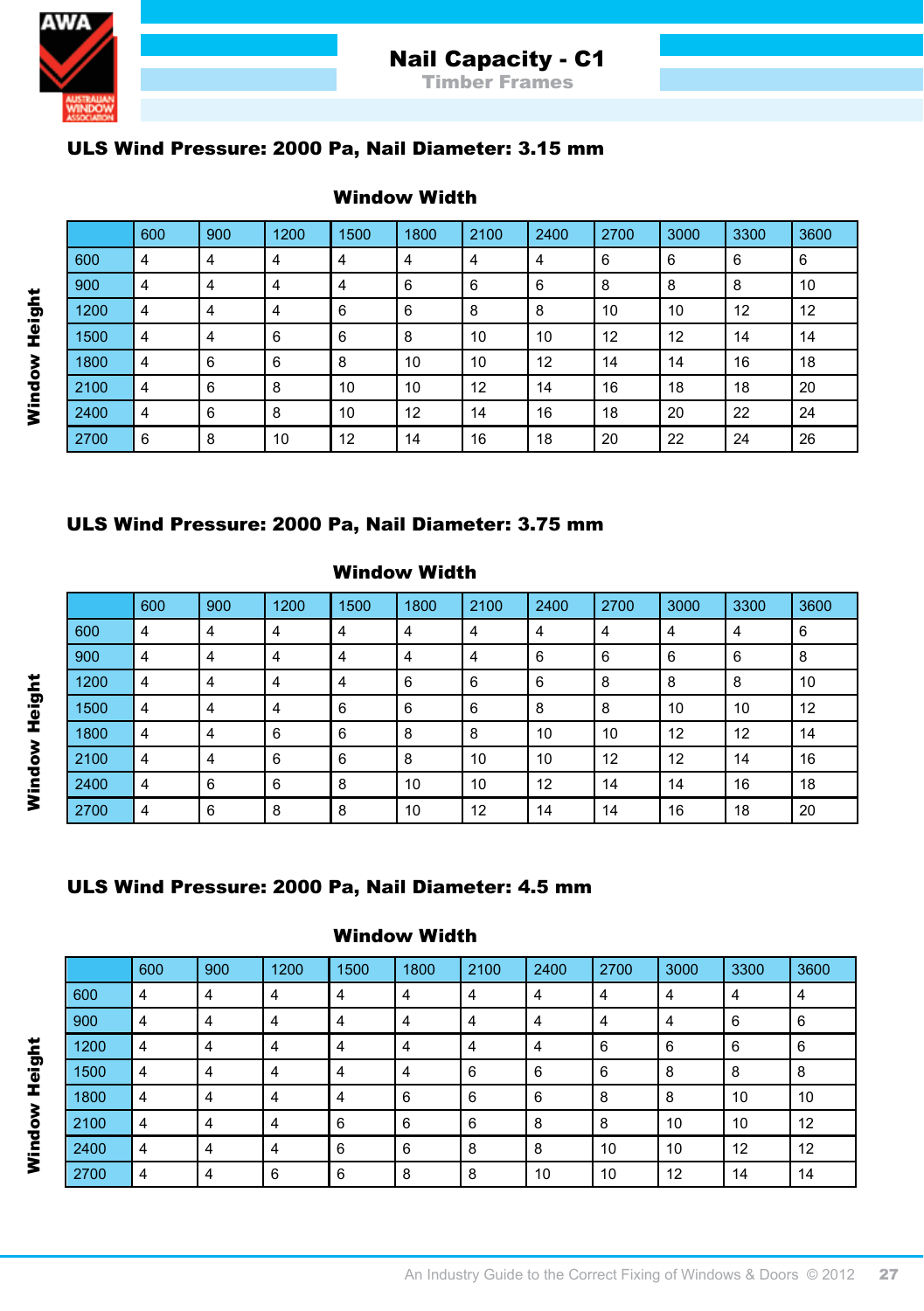

#### Nail Capacity - C1 Timber Frames

#### ULS Wind Pressure: 2000 Pa, Nail Diameter: 5 mm

|      | 600            | 900 | 1200 | 1500 | 1800 | 2100 | 2400 | 2700 | 3000 | 3300 | 3600           |
|------|----------------|-----|------|------|------|------|------|------|------|------|----------------|
| 600  | $\overline{4}$ | 4   | 4    | 4    | 4    | 4    | 4    | 4    | 4    | 4    | $\overline{4}$ |
| 900  | $\overline{4}$ | 4   | 4    | 4    | 4    | 4    | -4   | 4    | 4    | 4    | 4              |
| 1200 | $\overline{4}$ | 4   | 4    | 4    | 4    | 4    | 4    | 4    | 6    | 6    | 6              |
| 1500 | 4              | 4   | 4    | 4    | 4    | 4    | 6    | 6    | 6    | 6    | 8              |
| 1800 | $\overline{4}$ | 4   | 4    | 4    | 4    | 6    | 6    | 6    | 8    | 8    | 8              |
| 2100 | $\overline{4}$ | 4   | 4    | 4    | 6    | 6    | 6    | 8    | 8    | 8    | 10             |
| 2400 | 4              | 4   | 4    | 6    | 6    | 6    | 8    | 8    | 10   | 10   | 10             |
| 2700 | 4              | 4   | 4    | 6    | 6    | 8    | 8    | 10   | 10   | 12   | 12             |

#### Window Width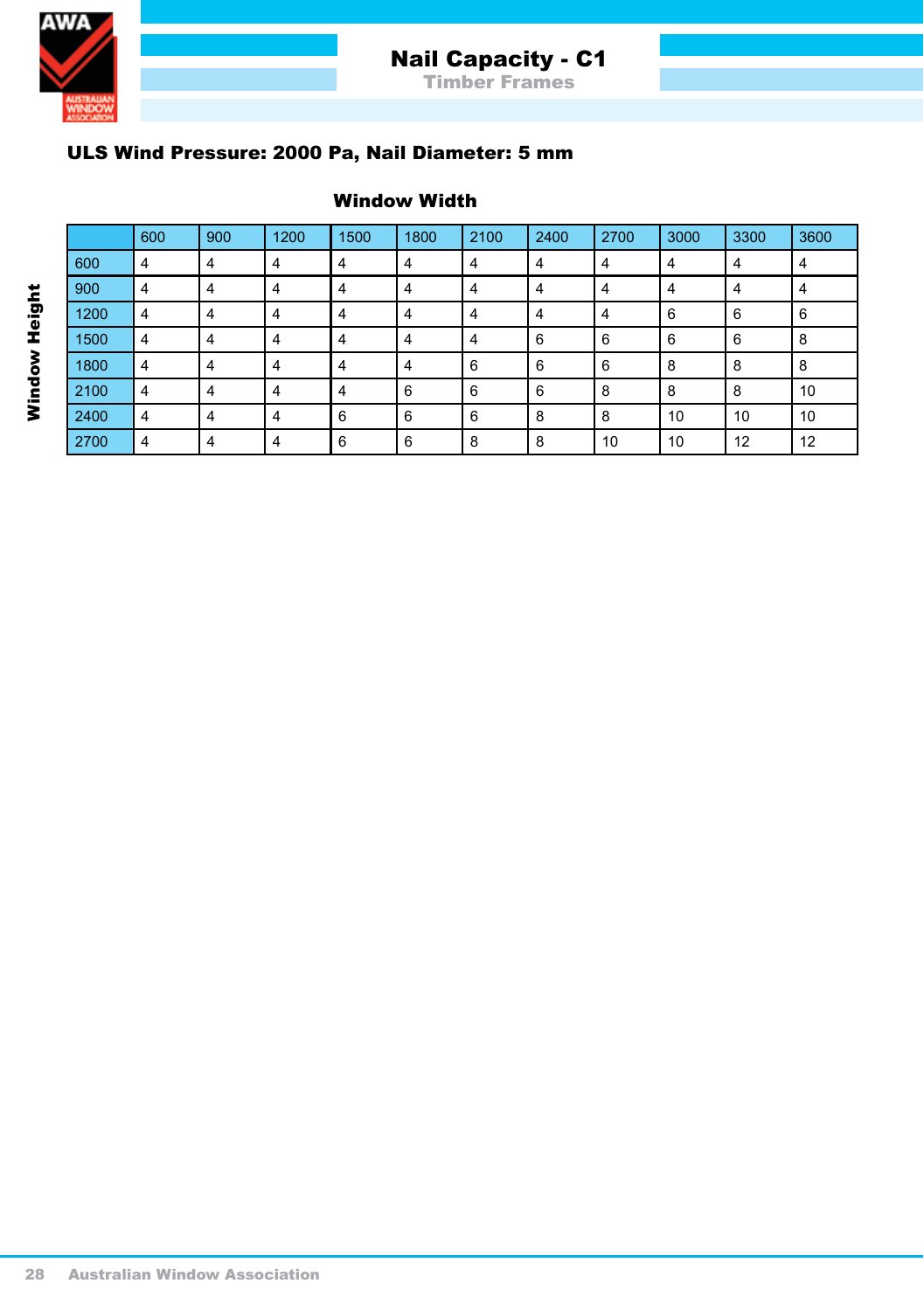

#### ULS Wind Pressure: 3000 Pa, Nail Diameter: 2.5 mm

|      | 600            | 900 | 1200 | 1500 | 1800 | 2100 | 2400 | 2700 | 3000 | 3300 | 3600 |
|------|----------------|-----|------|------|------|------|------|------|------|------|------|
| 600  | $\overline{4}$ | 4   | 6    | 6    | 8    | 8    | 10   | 10   | 12   | 12   | 14   |
| 900  | 4              | 6   | 8    | 8    | 10   | 12   | 14   | 14   | 16   | 18   | 20   |
| 1200 | 6              | 8   | 10   | 12   | 14   | 16   | 18   | 20   | 22   | 24   | 26   |
| 1500 | 6              | 8   | 12   | 14   | 16   | 18   | 22   | 24   | 26   | 30   | 32   |
| 1800 | 8              | 10  | 14   | 16   | 20   | 22   | 26   | 28   | 32   | 34   | 38   |
| 2100 | 8              | 12  | 16   | 18   | 22   | 26   | 30   | 34   | 36   | 40   | 44   |
| 2400 | 10             | 14  | 18   | 22   | 26   | 30   | 34   | 38   | 42   | 46   | 50   |
| 2700 | 10             | 14  | 20   | 24   | 28   | 34   | 38   | 42   | 48   | 52   | 56   |

#### Window Width

#### ULS Wind Pressure: 3000 Pa, Nail Diameter: 2.8 mm

#### Window Width

|      | 600 | 900 | 1200 | 1500 | 1800 | 2100 | 2400 | 2700 | 3000 | 3300 | 3600 |
|------|-----|-----|------|------|------|------|------|------|------|------|------|
| 600  | 4   | 4   | 4    | 6    | 6    | 6    | 8    | 8    | 10   | 10   | 12   |
| 900  | 4   | 4   | 6    | 8    | 8    | 10   | 12   | 12   | 14   | 14   | 16   |
| 1200 | 4   | 6   | 8    | 10   | 12   | 12   | 14   | 16   | 18   | 20   | 22   |
| 1500 | 6   | 8   | 10   | 12   | 14   | 16   | 18   | 20   | 22   | 24   | 26   |
| 1800 | 6   | 8   | 12   | 14   | 16   | 18   | 22   | 24   | 26   | 28   | 32   |
| 2100 | 6   | 10  | 12   | 16   | 18   | 22   | 24   | 28   | 30   | 34   | 36   |
| 2400 | 8   | 12  | 14   | 18   | 22   | 24   | 28   | 32   | 34   | 38   | 42   |
| 2700 | 8   | 12  | 16   | 20   | 24   | 28   | 32   | 34   | 38   | 42   | 46   |

#### ULS Wind Pressure: 3000 Pa, Nail Diameter: 3.15 mm

#### Window Width

|      | 600            | 900            | 1200 | 1500 | 1800 | 2100 | 2400 | 2700 | 3000 | 3300 | 3600 |
|------|----------------|----------------|------|------|------|------|------|------|------|------|------|
| 600  | $\overline{4}$ | $\overline{4}$ | 4    | 4    | 6    | 6    | 6    | 8    | 8    | 8    | 10   |
| 900  | 4              | $\overline{4}$ | 6    | 6    | 8    | 8    | 10   | 10   | 12   | 12   | 14   |
| 1200 | 4              | 6              | 6    | 8    | 10   | 10   | 12   | 14   | 14   | 16   | 18   |
| 1500 | 4              | 6              | 8    | 10   | 12   | 14   | 14   | 16   | 18   | 20   | 22   |
| 1800 | 6              | 8              | 10   | 12   | 14   | 16   | 18   | 20   | 22   | 24   | 26   |
| 2100 | 6              | 8              | 10   | 14   | 16   | 18   | 20   | 22   | 26   | 28   | 30   |
| 2400 | 6              | 10             | 12   | 14   | 18   | 20   | 24   | 26   | 28   | 32   | 34   |
| 2700 | 8              | 10             | 14   | 16   | 20   | 22   | 26   | 28   | 32   | 36   | 38   |

Window Height

Window Height

**Window Height** Window Height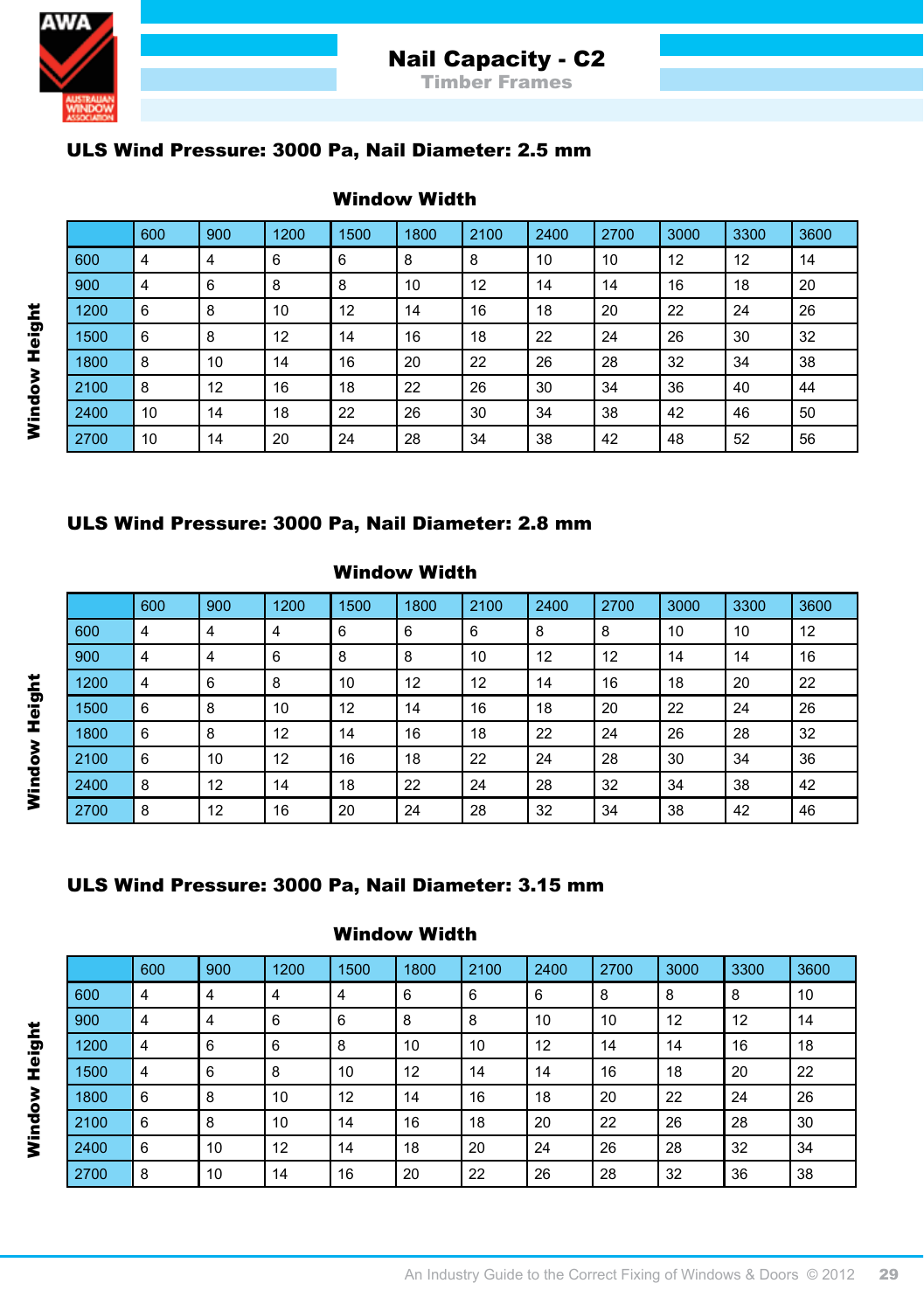

## Window Height Window Height

#### ULS Wind Pressure: 3000 Pa, Nail Diameter: 3.75 mm

Window Width

|      |                |     |      |                | TTIILWYT TTIWLII |      |      |      |      |      |      |
|------|----------------|-----|------|----------------|------------------|------|------|------|------|------|------|
|      | 600            | 900 | 1200 | 1500           | 1800             | 2100 | 2400 | 2700 | 3000 | 3300 | 3600 |
| 600  | 4              | 4   | 4    | 4              | 4                | 4    | 6    | 6    | 6    | 6    | 8    |
| 900  | $\overline{4}$ | 4   | 4    | $\overline{4}$ | 6                | 6    | 8    | 8    | 8    | 10   | 10   |
| 1200 | $\overline{4}$ | 4   | 6    | 6              | 8                | 8    | 10   | 10   | 12   | 12   | 14   |
| 1500 | $\overline{4}$ | 4   | 6    | 8              | 8                | 10   | 12   | 12   | 14   | 14   | 16   |
| 1800 | 4              | 6   | 8    | 8              | 10               | 12   | 14   | 14   | 16   | 18   | 20   |
| 2100 | 4              | 6   | 8    | 10             | 12               | 14   | 16   | 16   | 18   | 20   | 22   |
| 2400 | 6              | 8   | 10   | 12             | 14               | 16   | 18   | 20   | 22   | 24   | 26   |
| 2700 | 6              | 8   | 10   | 12             | 14               | 16   | 20   | 22   | 24   | 26   | 28   |

#### ULS Wind Pressure: 3000 Pa, Nail Diameter: 4.5 mm

|      |                |                |      |      | <b>Window Width</b> |      |                |      |      |      |      |
|------|----------------|----------------|------|------|---------------------|------|----------------|------|------|------|------|
|      | 600            | 900            | 1200 | 1500 | 1800                | 2100 | 2400           | 2700 | 3000 | 3300 | 3600 |
| 600  | 4              | 4              | 4    | 4    | 4                   | 4    | $\overline{4}$ | 4    | 4    | 6    | 6    |
| 900  | $\overline{4}$ | $\overline{4}$ | 4    | 4    | 4                   | 4    | 6              | 6    | 6    | 8    | 8    |
| 1200 | 4              | 4              | 4    | 4    | 6                   | 6    | 6              | 8    | 8    | 10   | 10   |
| 1500 | $\overline{4}$ | $\overline{4}$ | 4    | 6    | 6                   | 8    | 8              | 10   | 10   | 12   | 12   |
| 1800 | 4              | 4              | 6    | 6    | 8                   | 8    | 10             | 10   | 12   | 14   | 14   |
| 2100 | $\overline{4}$ | 4              | 6    | 8    | 8                   | 10   | 12             | 12   | 14   | 16   | 16   |
| 2400 | 4              | 6              | 6    | 8    | 10                  | 12   | 12             | 14   | 16   | 18   | 18   |
| 2700 | 4              | 6              | 8    | 10   | 10                  | 12   | 14             | 16   | 18   | 20   | 20   |

#### ULS Wind Pressure: 3000 Pa, Nail Diameter: 5 mm

| WHILMOW WHILLI |     |                |                |      |      |                |      |      |      |      |      |
|----------------|-----|----------------|----------------|------|------|----------------|------|------|------|------|------|
|                | 600 | 900            | 1200           | 1500 | 1800 | 2100           | 2400 | 2700 | 3000 | 3300 | 3600 |
| 600            | 4   | 4              | $\overline{4}$ | 4    | 4    | 4              | 4    | 4    | 4    | 4    | 4    |
| 900            | 4   | 4              | 4              | 4    | 4    | $\overline{4}$ | 4    | 6    | 6    | 6    | 6    |
| 1200           | 4   | $\overline{4}$ | 4              | 4    | 4    | 6              | 6    | 6    | 8    | 8    | 8    |
| 1500           | 4   | 4              | 4              | 4    | 6    | 6              | 8    | 8    | 8    | 10   | 10   |
| 1800           | 4   | 4              | 4              | 6    | 6    | 8              | 8    | 10   | 10   | 12   | 12   |
| 2100           | 4   | 4              | 6              | 6    | 8    | 8              | 10   | 10   | 12   | 12   | 14   |
| 2400           | 4   | 4              | 6              | 8    | 8    | 10             | 10   | 12   | 14   | 14   | 16   |
| 2700           | 4   | 6              | 6              | 8    | 10   | 10             | 12   | 14   | 14   | 16   | 18   |

#### Window Width

Window Height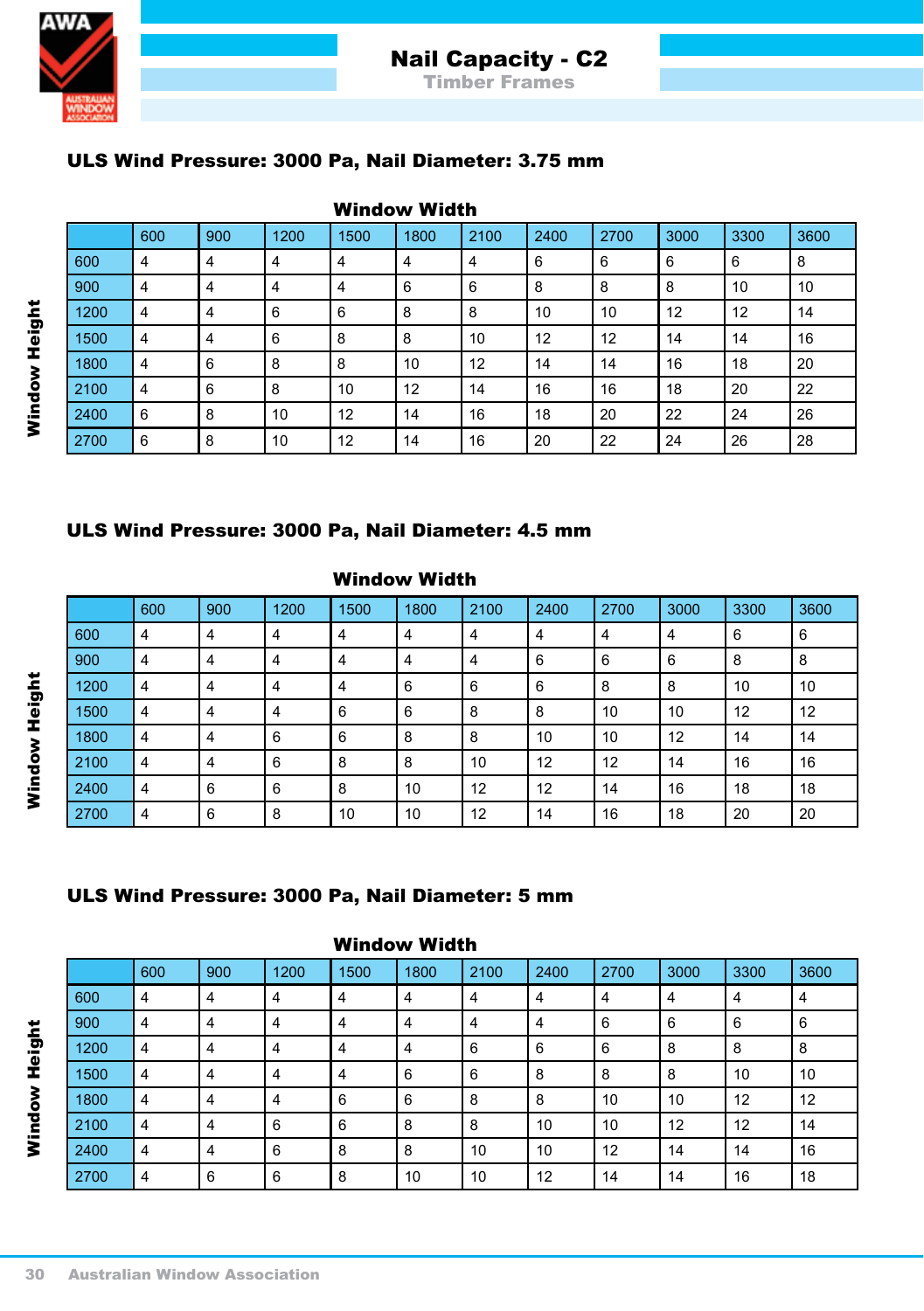

Window Height

Window Height

Window Height

Window Height

#### 600 900 1200 1500 1800 2100 2400 2700 3000 3300 3600 600 4 4 6 8 8 10 10 12 14 14 16 900 4 6 8 10 12 14 16 18 20 22 24 1200 6 8 10 14 16 18 20 24 26 28 30 1500 8 10 14 16 20 22 26 28 32 34 38 1800 8 12 16 20 24 26 30 34 38 42 46 2100 |10 |14 |18 |22 |26 |32 |36 |40 |44 |48 |52 2400 |10 |16 |20 |26 |30 |36 |40 |46 |50 |56 |60 2700 12 18 24 28 34 40 46 50 56 62 68

Window Width

#### ULS Wind Pressure: 4400 Pa, Nail Diameter: 2.8 mm

#### ULS Wind Pressure: 4400 Pa, Nail Diameter: 3.15 mm

|      | <b>Window Width</b> |     |      |      |      |      |      |      |      |      |      |  |  |
|------|---------------------|-----|------|------|------|------|------|------|------|------|------|--|--|
|      | 600                 | 900 | 1200 | 1500 | 1800 | 2100 | 2400 | 2700 | 3000 | 3300 | 3600 |  |  |
| 600  | 4                   | 4   | 6    | 6    | 8    | 8    | 10   | 10   | 12   | 12   | 14   |  |  |
| 900  | 4                   | 6   | 8    | 8    | 10   | 12   | 14   | 14   | 16   | 18   | 20   |  |  |
| 1200 | 6                   | 8   | 10   | 12   | 14   | 16   | 18   | 20   | 22   | 24   | 26   |  |  |
| 1500 | 6                   | 8   | 12   | 14   | 16   | 18   | 22   | 24   | 26   | 28   | 32   |  |  |
| 1800 | 8                   | 10  | 14   | 16   | 20   | 22   | 26   | 28   | 32   | 34   | 38   |  |  |
| 2100 | 8                   | 12  | 16   | 18   | 22   | 26   | 30   | 32   | 36   | 40   | 44   |  |  |
| 2400 | 10                  | 14  | 18   | 22   | 26   | 30   | 34   | 38   | 42   | 46   | 50   |  |  |
| 2700 | 10                  | 14  | 20   | 24   | 28   | 32   | 38   | 42   | 46   | 50   | 56   |  |  |

#### ULS Wind Pressure: 4400 Pa, Nail Diameter: 3.75 mm

| <b>Window Width</b> |                |     |      |      |      |      |      |      |      |      |      |
|---------------------|----------------|-----|------|------|------|------|------|------|------|------|------|
|                     | 600            | 900 | 1200 | 1500 | 1800 | 2100 | 2400 | 2700 | 3000 | 3300 | 3600 |
| 600                 | $\overline{4}$ | 4   | 4    | 4    | 6    | 6    | 6    | 8    | 8    | 10   | 10   |
| 900                 | $\overline{4}$ | 4   | 6    | 6    | 8    | 8    | 10   | 10   | 12   | 14   | 14   |
| 1200                | 4              | 6   | 6    | 8    | 10   | 12   | 12   | 14   | 16   | 18   | 18   |
| 1500                | 4              | 6   | 8    | 10   | 12   | 14   | 16   | 18   | 20   | 22   | 24   |
| 1800                | 6              | 8   | 10   | 12   | 14   | 16   | 18   | 20   | 24   | 26   | 28   |
| 2100                | 6              | 8   | 12   | 14   | 16   | 20   | 22   | 24   | 26   | 30   | 32   |
| 2400                | 6              | 10  | 12   | 16   | 18   | 22   | 24   | 28   | 30   | 34   | 36   |
| 2700                | 8              | 10  | 14   | 18   | 20   | 24   | 28   | 30   | 34   | 38   | 40   |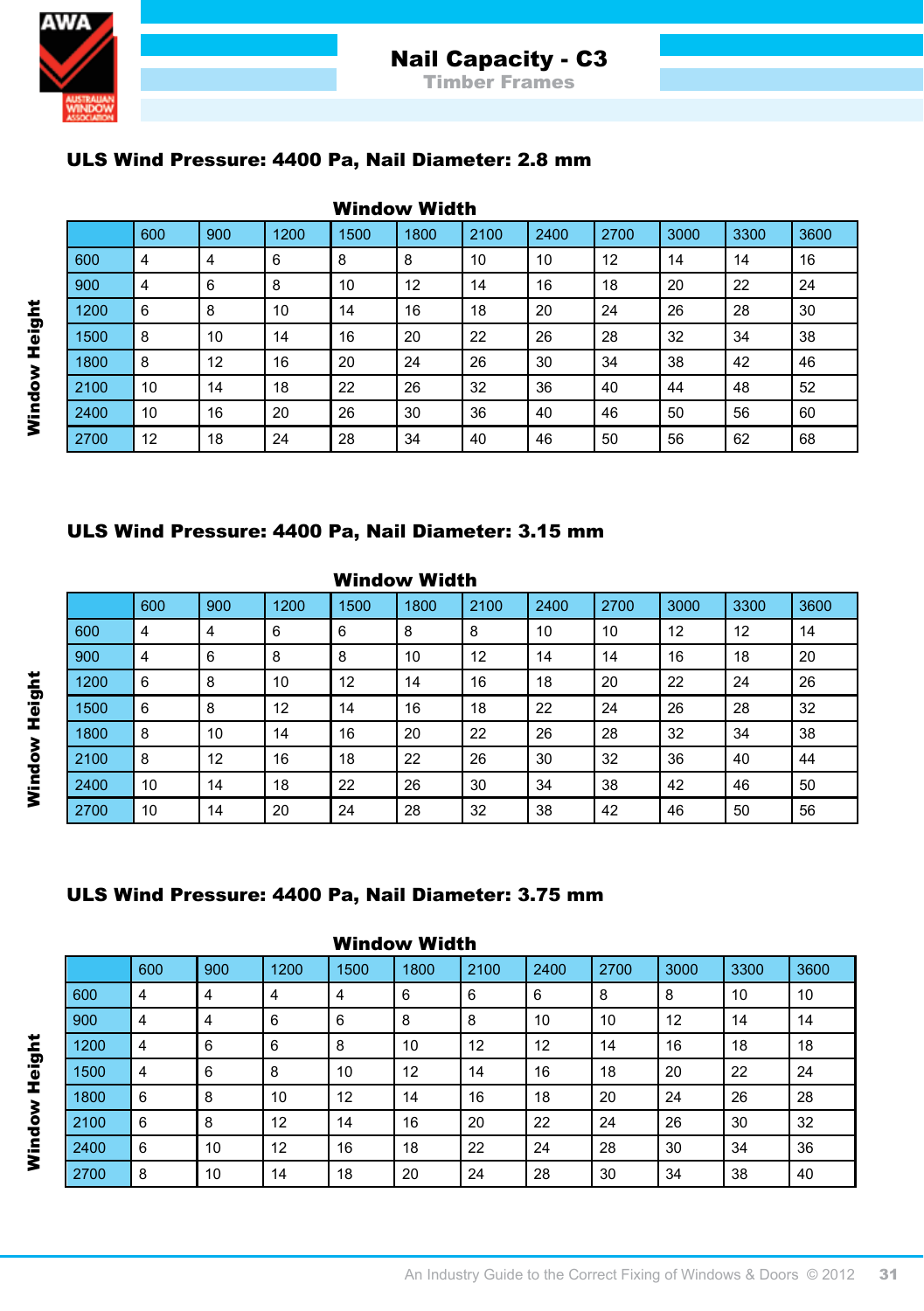

## Window Height Window Height

Window Height

**Window Height** 

#### ULS Wind Pressure: 4400 Pa, Nail Diameter: 4.5 mm

Window Width

|      | 600 | 900 | 1200 | 1500 | 1800           | 2100 | 2400 | 2700 | 3000 | 3300 | 3600 |
|------|-----|-----|------|------|----------------|------|------|------|------|------|------|
| 600  | 4   | 4   | 4    | 4    | $\overline{4}$ | 4    | 6    | 6    | 6    | 6    | 8    |
| 900  | 4   | 4   | 4    | 6    | 6              | 6    | 8    | 8    | 10   | 10   | 10   |
| 1200 | 4   | 4   | 6    | 6    | 8              | 8    | 10   | 10   | 12   | 12   | 14   |
| 1500 | 4   | 6   | 6    | 8    | 10             | 10   | 12   | 14   | 14   | 16   | 18   |
| 1800 | 4   | 6   | 8    | 10   | 10             | 12   | 14   | 16   | 18   | 18   | 20   |
| 2100 | 4   | 6   | 8    | 10   | 12             | 14   | 16   | 18   | 20   | 22   | 24   |
| 2400 | 6   | 8   | 10   | 12   | 14             | 16   | 18   | 20   | 22   | 24   | 26   |
| 2700 | 6   | 8   | 10   | 14   | 16             | 18   | 20   | 22   | 26   | 28   | 30   |

#### ULS Wind Pressure: 4400 Pa, Nail Diameter: 5 mm

|      |                |     |      |      | <b>Window Width</b> |      |      |      |      |      |      |
|------|----------------|-----|------|------|---------------------|------|------|------|------|------|------|
|      | 600            | 900 | 1200 | 1500 | 1800                | 2100 | 2400 | 2700 | 3000 | 3300 | 3600 |
| 600  | 4              | 4   | 4    | 4    | 4                   | 4    | 4    | 6    | 6    | 6    | 6    |
| 900  | $\overline{4}$ | 4   | 4    | 4    | 6                   | 6    | 6    | 8    | 8    | 8    | 10   |
| 1200 | 4              | 4   | 4    | 6    | 6                   | 8    | 8    | 10   | 10   | 10   | 12   |
| 1500 | 4              | 4   | 6    | 6    | 8                   | 8    | 10   | 12   | 12   | 14   | 14   |
| 1800 | 4              | 6   | 6    | 8    | 10                  | 10   | 12   | 14   | 14   | 16   | 18   |
| 2100 | 4              | 6   | 8    | 8    | 10                  | 12   | 14   | 16   | 16   | 18   | 20   |
| 2400 | 4              | 6   | 8    | 10   | 12                  | 14   | 16   | 18   | 18   | 20   | 22   |
| 2700 | 6              | 8   | 10   | 12   | 14                  | 16   | 18   | 20   | 22   | 24   | 26   |

#### ULS Wind Pressure: 4400 Pa, Nail Diameter: 5.6 mm

|      | 600            | 900 | 1200 | 1500 | 1800 | 2100 | 2400           | 2700 | 3000 | 3300 | 3600 |
|------|----------------|-----|------|------|------|------|----------------|------|------|------|------|
| 600  | 4              | 4   | 4    | 4    | 4    | 4    | $\overline{4}$ | 4    | 4    | 6    | 6    |
| 900  | $\overline{4}$ | 4   | 4    | 4    | 4    | 4    | 6              | 6    | 6    | 8    | 8    |
| 1200 | $\overline{4}$ | 4   | 4    | 4    | 6    | 6    | 6              | 8    | 8    | 10   | 10   |
| 1500 | $\overline{4}$ | 4   | 4    | 6    | 6    | 8    | 8              | 10   | 10   | 12   | 12   |
| 1800 | 4              | 4   | 6    | 6    | 8    | 8    | 10             | 10   | 12   | 14   | 14   |
| 2100 | $\overline{4}$ | 4   | 6    | 8    | 8    | 10   | 12             | 12   | 14   | 16   | 16   |
| 2400 | 4              | 6   | 6    | 8    | 10   | 12   | 12             | 14   | 16   | 18   | 18   |
| 2700 | 4              | 6   | 8    | 10   | 10   | 12   | 14             | 16   | 18   | 20   | 20   |

#### Window Width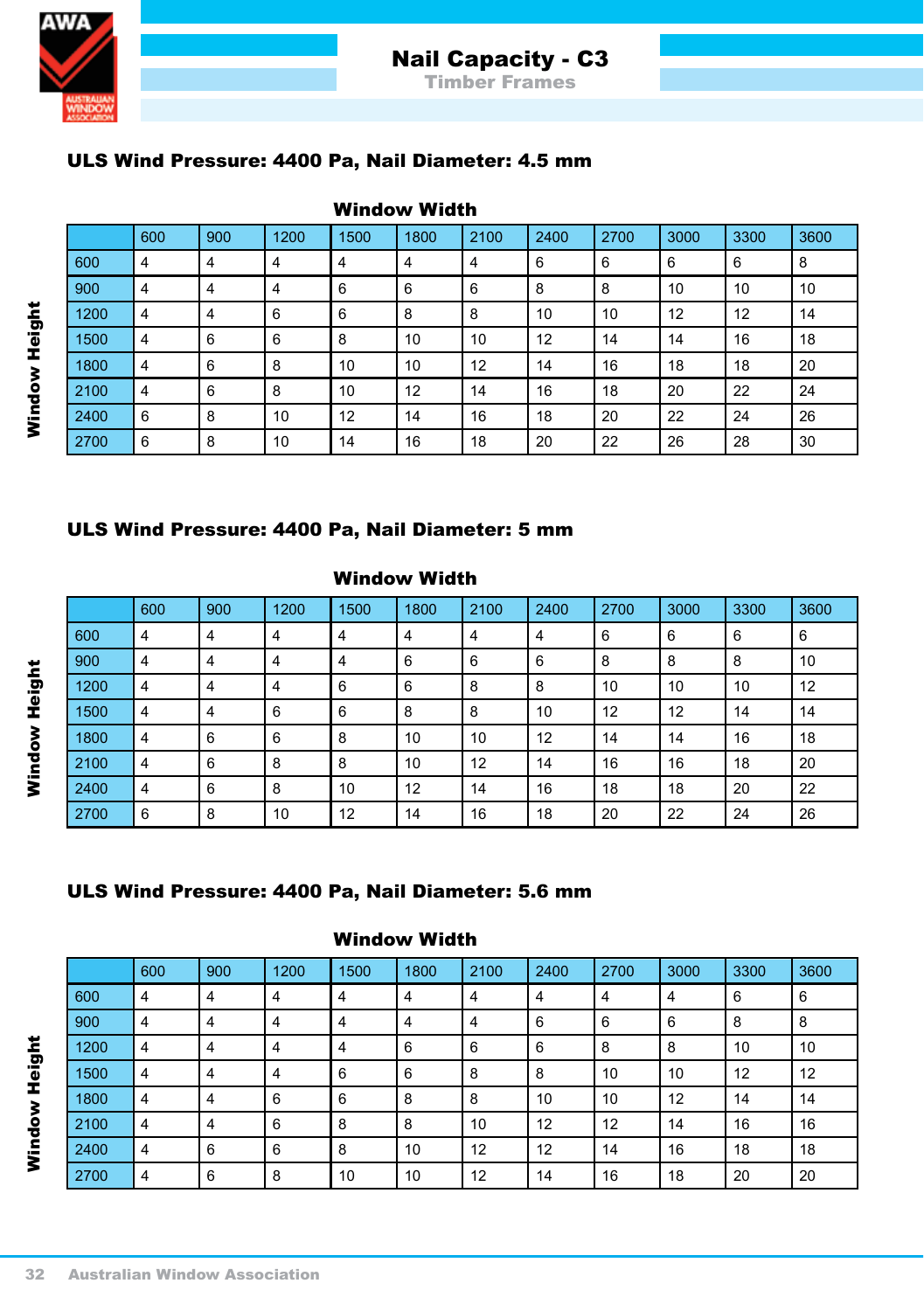

## Window Height Window Height

#### ULS Wind Pressure: 6000 Pa, Nail Diameter: 3.15 mm

Window Width

|      | 600            | 900 | 1200 | 1500 | 1800 | 2100 | 2400 | 2700 | 3000 | 3300 | 3600 |
|------|----------------|-----|------|------|------|------|------|------|------|------|------|
| 600  | $\overline{4}$ | 6   | 6    | 8    | 10   | 10   | 12   | 14   | 14   | 16   | 18   |
| 900  | 6              | 8   | 10   | 12   | 14   | 16   | 18   | 20   | 22   | 24   | 26   |
| 1200 | 6              | 10  | 12   | 14   | 18   | 20   | 24   | 26   | 28   | 32   | 34   |
| 1500 | 8              | 12  | 14   | 18   | 22   | 26   | 28   | 32   | 36   | 38   | 42   |
| 1800 | 10             | 14  | 18   | 22   | 26   | 30   | 34   | 38   | 42   | 46   | 50   |
| 2100 | 10             | 16  | 20   | 26   | 30   | 34   | 40   | 44   | 50   | 54   | 58   |
| 2400 | 12             | 18  | 24   | 28   | 34   | 40   | 46   | 50   | 56   | 62   | 68   |
| 2700 | 14             | 20  | 26   | 32   | 38   | 44   | 50   | 56   | 62   | 70   | 76   |

### ULS Wind Pressure: 6000 Pa, Nail Diameter: 3.75 mm

| <b>Window Width</b> |
|---------------------|
|                     |

|      | 600 | 900 | 1200 | 1500 | 1800 | 2100 | 2400 | 2700 | 3000 | 3300 | 3600 |
|------|-----|-----|------|------|------|------|------|------|------|------|------|
| 600  | 4   | 4   | 6    | 6    | 8    | 8    | 10   | 10   | 12   | 12   | 14   |
| 900  | 4   | 6   | 8    | 8    | 10   | 12   | 14   | 14   | 16   | 18   | 20   |
| 1200 | 6   | 8   | 10   | 12   | 14   | 16   | 18   | 20   | 22   | 24   | 26   |
| 1500 | 6   | 8   | 12   | 14   | 16   | 18   | 22   | 24   | 26   | 28   | 32   |
| 1800 | 8   | 10  | 14   | 16   | 20   | 22   | 26   | 28   | 32   | 34   | 38   |
| 2100 | 8   | 12  | 16   | 18   | 22   | 26   | 30   | 32   | 36   | 40   | 44   |
| 2400 | 10  | 14  | 18   | 22   | 26   | 30   | 34   | 38   | 42   | 46   | 50   |
| 2700 | 10  | 14  | 20   | 24   | 28   | 32   | 38   | 42   | 46   | 50   | 56   |

#### ULS Wind Pressure: 6000 Pa, Nail Diameter: 4.5 mm

|      | 600            | 900 | 1200 | 1500 | 1800 | 2100 | 2400 | 2700 | 3000 | 3300 | 3600 |
|------|----------------|-----|------|------|------|------|------|------|------|------|------|
| 600  | 4              | 4   | 4    | 4    | 6    | 6    | 6    | 8    | 8    | 10   | 10   |
| 900  | $\overline{4}$ | 4   | 6    | 6    | 8    | 8    | 10   | 10   | 12   | 14   | 14   |
| 1200 | $\overline{4}$ | 6   | 6    | 8    | 10   | 12   | 12   | 14   | 16   | 18   | 18   |
| 1500 | 4              | 6   | 8    | 10   | 12   | 14   | 16   | 18   | 20   | 22   | 22   |
| 1800 | 6              | 8   | 10   | 12   | 14   | 16   | 18   | 20   | 22   | 26   | 28   |
| 2100 | 6              | 8   | 12   | 14   | 16   | 18   | 22   | 24   | 26   | 30   | 32   |
| 2400 | 6              | 10  | 12   | 16   | 18   | 22   | 24   | 28   | 30   | 34   | 36   |
| 2700 | 8              | 10  | 14   | 18   | 20   | 24   | 28   | 30   | 34   | 38   | 40   |

#### Window Width

Window Height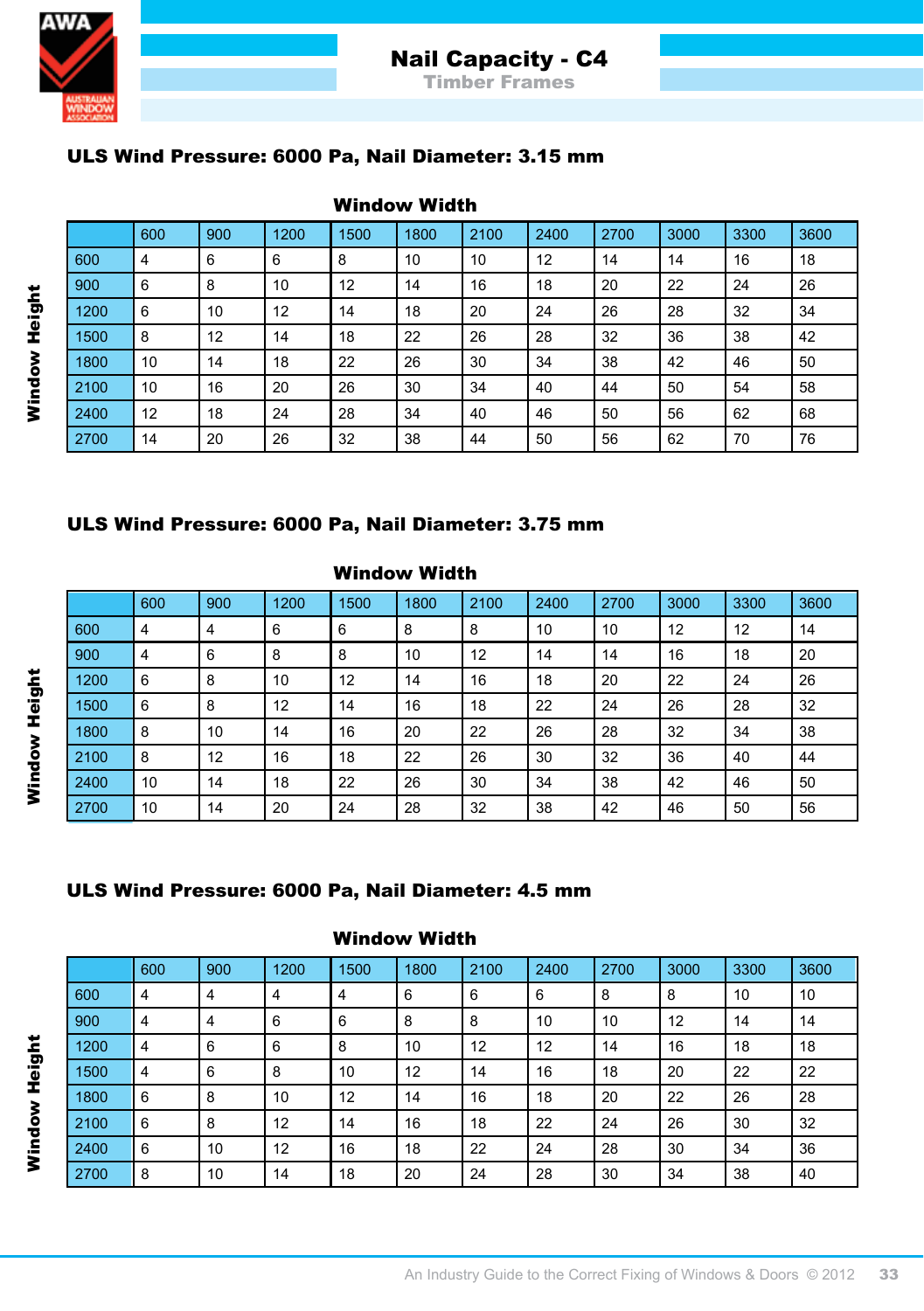

#### ULS Wind Pressure: 6000 Pa, Nail Diameter: 5 mm

|      | 600 | 900 | 1200 | 1500 | 1800 | 2100 | 2400 | 2700 | 3000 | 3300 | 3600 |
|------|-----|-----|------|------|------|------|------|------|------|------|------|
| 600  | 4   | 4   | 4    | 4    | 4    | 6    | 6    | 6    | 8    | 8    | 8    |
| 900  | 4   | 4   | 4    | 6    | 6    | 8    | 8    | 10   | 10   | 12   | 12   |
| 1200 | 4   | 4   | 6    | 8    | 8    | 10   | 10   | 12   | 14   | 14   | 16   |
| 1500 | 4   | 6   | 8    | 8    | 10   | 12   | 14   | 14   | 16   | 18   | 20   |
| 1800 | 4   | 6   | 8    | 10   | 12   | 14   | 16   | 18   | 20   | 22   | 22   |
| 2100 | 6   | 8   | 10   | 12   | 14   | 16   | 18   | 20   | 22   | 24   | 26   |
| 2400 | 6   | 8   | 10   | 14   | 16   | 18   | 20   | 22   | 26   | 28   | 30   |
| 2700 | 6   | 10  | 12   | 14   | 18   | 20   | 22   | 26   | 28   | 32   | 34   |

#### Window Width

#### ULS Wind Pressure: 6000 Pa, Nail Diameter: 5.6 mm

|      | 600            | 900 | 1200 | 1500 | 1800 | 2100 | 2400 | 2700 | 3000 | 3300 | 3600 |
|------|----------------|-----|------|------|------|------|------|------|------|------|------|
| 600  | $\overline{4}$ | 4   | 4    | 4    | 4    | 4    | 6    | 6    | 6    | 6    | 8    |
| 900  | $\overline{4}$ | 4   | 4    | 4    | 6    | 6    | 8    | 8    | 8    | 10   | 10   |
| 1200 | $\overline{4}$ | 4   | 6    | 6    | 8    | 8    | 10   | 10   | 12   | 12   | 14   |
| 1500 | 4              | 4   | 6    | 8    | 8    | 10   | 12   | 12   | 14   | 14   | 16   |
| 1800 | 4              | 6   | 8    | 8    | 10   | 12   | 14   | 14   | 16   | 18   | 20   |
| 2100 | 4              | 6   | 8    | 10   | 12   | 14   | 16   | 16   | 18   | 20   | 22   |
| 2400 | 6              | 8   | 10   | 12   | 14   | 16   | 18   | 20   | 22   | 24   | 26   |
| 2700 | 6              | 8   | 10   | 12   | 14   | 16   | 20   | 22   | 24   | 26   | 28   |

Window Height

Window Height

#### Window Width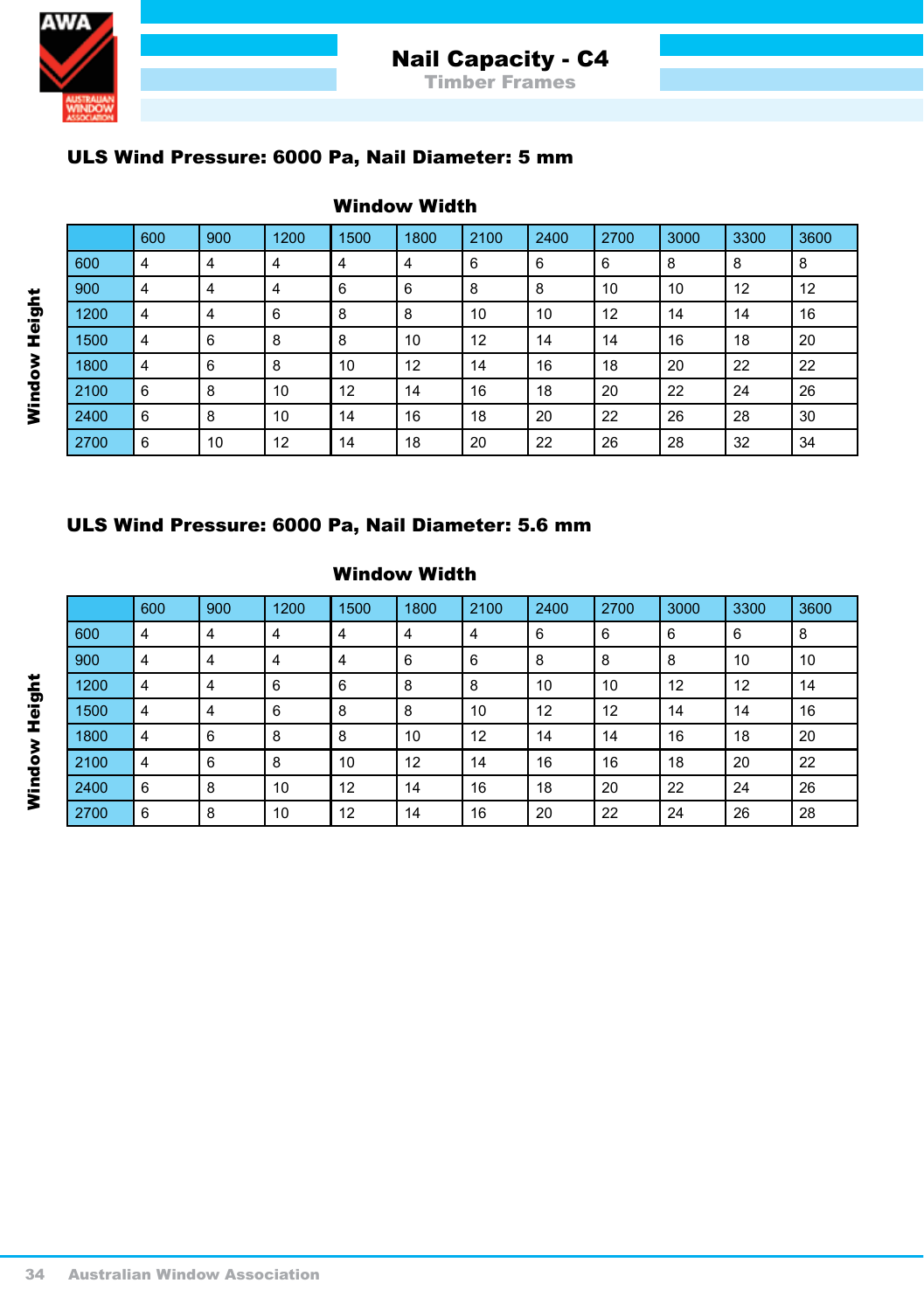

Window Height

**Window Height** 

#### ULS Wind Pressure: 700 Pa, Screw Size: 4 Gauge

|      |                |     |      |                | TTIILWYT TTIWLII |                |      |      |      |      |      |
|------|----------------|-----|------|----------------|------------------|----------------|------|------|------|------|------|
|      | 600            | 900 | 1200 | 1500           | 1800             | 2100           | 2400 | 2700 | 3000 | 3300 | 3600 |
| 600  | $\overline{4}$ | 4   | 4    | 4              | 4                | $\overline{4}$ | 4    | 4    | 4    | 4    | 4    |
| 900  | 4              | 4   | 4    | $\overline{4}$ | 4                | 4              | 4    | 4    | 4    | 4    | 4    |
| 1200 | 4              | 4   | 4    | 4              | 4                | 4              | 4    | 4    | 4    | 6    | 6    |
| 1500 | 4              | 4   | 4    | $\overline{4}$ | 4                | 4              | 4    | 6    | 6    | 6    | 6    |
| 1800 | 4              | 4   | 4    | 4              | 4                | 6              | 6    | 6    | 6    | 8    | 8    |
| 2100 | $\overline{4}$ | 4   | 4    | $\overline{4}$ | 6                | 6              | 6    | 6    | 8    | 8    | 8    |
| 2400 | 4              | 4   | 4    | $\overline{4}$ | 6                | 6              | 6    | 8    | 8    | 10   | 10   |
| 2700 | 4              | 4   | 4    | 6              | 6                | 6              | 8    | 8    | 10   | 10   | 10   |

#### Window Width

#### ULS Wind Pressure: 700 Pa, Screw Size: 6 Gauge

|      | 600 | 900 | 1200 | 1500 | 1800 | 2100 | 2400 | 2700 | 3000 | 3300 | 3600 |
|------|-----|-----|------|------|------|------|------|------|------|------|------|
| 600  | 4   | 4   | 4    | 4    | 4    | 4    | 4    | 4    |      | 4    | 4    |
| 900  | 4   | 4   | 4    | 4    | 4    | 4    | 4    | 4    | 4    | 4    | 4    |
| 1200 | 4   | 4   | 4    | 4    | 4    | 4    | 4    | 4    | 4    | 4    | 4    |
| 1500 | 4   | 4   | 4    | 4    | 4    | 4    | 4    | 4    | 4    | 4    | 4    |
| 1800 | 4   | 4   | 4    | 4    | 4    | 6    | 6    | 6    | 6    | 6    | 6    |
| 2100 | 4   | 4   | 4    | 4    | 6    | 6    | 6    | 6    | 6    | 6    | 6    |
| 2400 | 4   | 4   | 4    | 4    | 6    | 6    | 6    | 6    | 6    | 6    | 6    |
| 2700 | 4   | 4   | 4    | 4    | 6    | 6    | 6    | 6    | 6    | 6    | 8    |

#### ULS Wind Pressure: 700 Pa, Screw Size: 8 Gauge

|      |                |     |      |      | ----- <del>---</del> ----- <del>---</del> -- |                |      |      |      |                |      |
|------|----------------|-----|------|------|----------------------------------------------|----------------|------|------|------|----------------|------|
|      | 600            | 900 | 1200 | 1500 | 1800                                         | 2100           | 2400 | 2700 | 3000 | 3300           | 3600 |
| 600  | $\overline{4}$ | 4   | 4    | 4    | $\overline{4}$                               | 4              | 4    | 4    | 4    | $\overline{4}$ | 4    |
| 900  | 4              | 4   | 4    | 4    | 4                                            | 4              | 4    | 4    | 4    | $\overline{4}$ | 4    |
| 1200 | 4              | 4   | 4    | 4    | 4                                            | 4              | 4    | 4    | 4    | $\overline{4}$ | 4    |
| 1500 | 4              | 4   | 4    | 4    | 4                                            | $\overline{4}$ | 4    | 4    | 4    | 4              | 4    |
| 1800 | 4              | 4   | 4    | 4    | 4                                            | 6              | 6    | 6    | 6    | 6              | 6    |
| 2100 | 4              | 4   | 4    | 4    | 6                                            | 6              | 6    | 6    | 6    | 6              | 6    |
| 2400 | 4              | 4   | 4    | 4    | 6                                            | 6              | 6    | 6    | 6    | 6              | 6    |
| 2700 | 4              | 4   | 4    | 6    | 6                                            | 6              | 6    | 6    | 6    | 6              | 6    |

#### Window Width

Window Height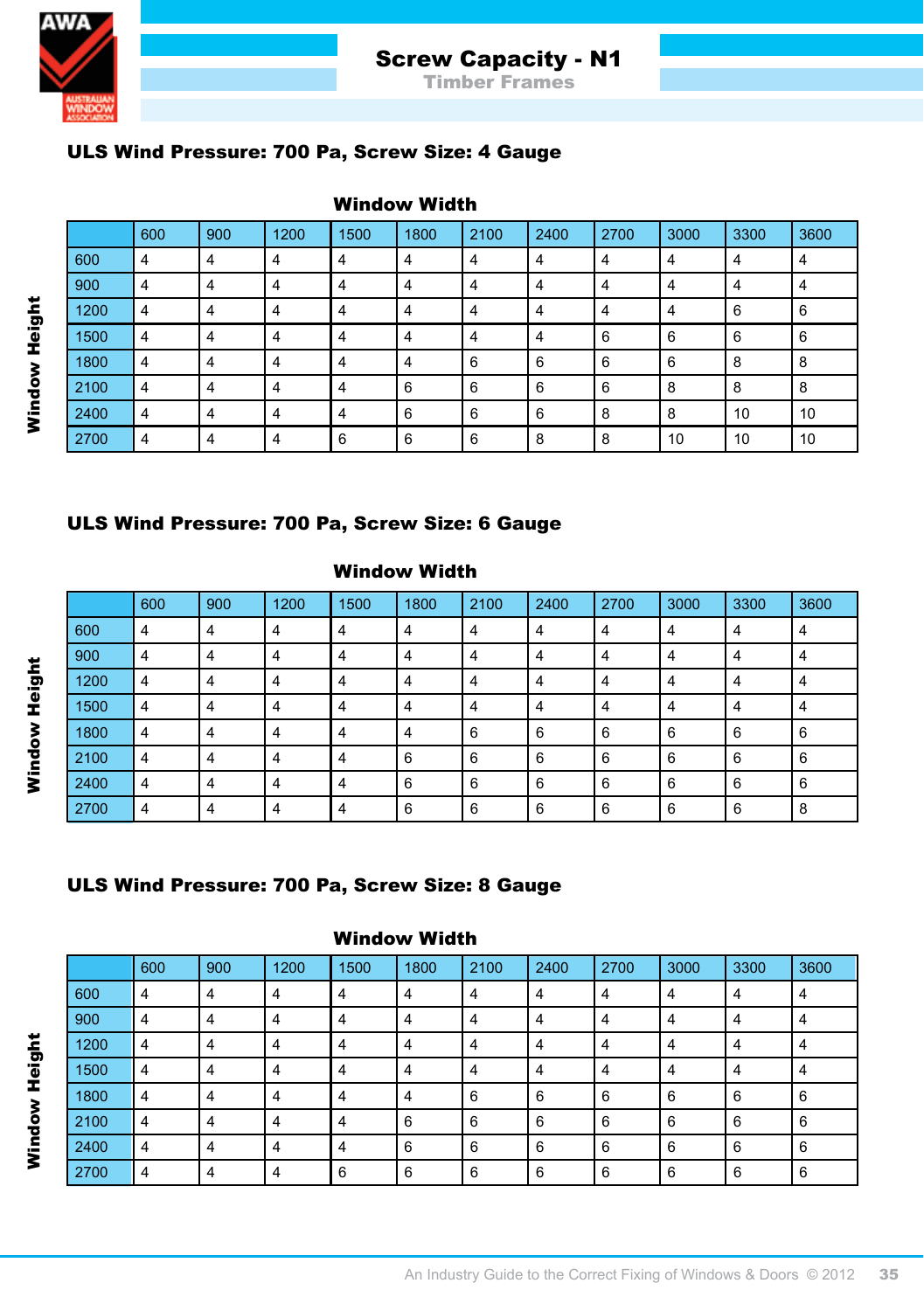

#### ULS Wind Pressure: 700 Pa, Screw Size: 10 Gauge

| <b>Window Width</b> |  |
|---------------------|--|
|                     |  |

|      | 600            | 900 | 1200 | 1500 | 1800 | 2100 | 2400           | 2700 | 3000 | 3300 | 3600 |
|------|----------------|-----|------|------|------|------|----------------|------|------|------|------|
| 600  | $\overline{4}$ | 4   | 4    | 4    | 4    | 4    | $\overline{4}$ | 4    | 4    | 4    | 4    |
| 900  | -4             | 4   | 4    | 4    | 4    | 4    | 4              | 4    | 4    | 4    | 4    |
| 1200 | 4              | 4   | 4    | 4    | 4    | 4    | 4              | 4    | 4    | 4    | 4    |
| 1500 | 4              | 4   | 4    | 4    | 4    | 4    | 4              | 4    | 4    | 4    | 4    |
| 1800 | -4             | 4   | 4    | 4    | 4    | 6    | 6              | 6    | 6    | 6    | 6    |
| 2100 | 4              | 4   | 4    | 4    | 4    | 6    | 6              | 6    | 6    | 6    | 6    |
| 2400 | 4              | 4   | 4    | 4    | 6    | 6    | 6              | 6    | 6    | 6    | 6    |
| 2700 | 4              | 4   | 4    | 6    | 6    | 6    | 6              | 6    | 6    | 6    | 6    |

#### ULS Wind Pressure: 700 Pa, Screw Size: 12 Gauge

| <b>Window Width</b> |  |                |     |      |      |      |      |      |      |      |      |      |
|---------------------|--|----------------|-----|------|------|------|------|------|------|------|------|------|
|                     |  | 600            | 900 | 1200 | 1500 | 1800 | 2100 | 2400 | 2700 | 3000 | 3300 | 3600 |
| 600                 |  | 4              | 4   | 4    | 4    | 4    | 4    | 4    | 4    | 4    | 4    | 4    |
| 900                 |  | $\overline{4}$ | 4   | 4    | 4    | 4    | 4    | 4    | 4    | 4    | 4    | 4    |
| 1200                |  | 4              | 4   | 4    | 4    | 4    | 4    | 4    | 4    | 4    | 4    | 4    |
| 1500                |  | 4              | 4   | 4    | 4    | 4    | 4    | 4    | 4    | 4    | 4    | 4    |
| 1800                |  | 4              | 4   | 4    | 4    | 4    | 6    | 6    | 6    | 6    | 6    | 6    |
| 2100                |  | 4              | 4   | 4    | 4    | 6    | 6    | 6    | 6    | 6    | 6    | 6    |
| 2400                |  | 4              | 4   | 4    | 6    | 6    | 6    | 6    | 6    | 6    | 6    | 6    |
| 2700                |  | 4              | 4   | 6    | 6    | 6    | 6    | 6    | 6    | 6    | 6    | 6    |

#### ULS Wind Pressure: 700 Pa, Screw Size: 14 Gauge

| <b>Window Width</b> |                |     |      |      |                |                |      |      |      |      |      |
|---------------------|----------------|-----|------|------|----------------|----------------|------|------|------|------|------|
|                     | 600            | 900 | 1200 | 1500 | 1800           | 2100           | 2400 | 2700 | 3000 | 3300 | 3600 |
| 600                 | 4              | 4   | 4    | 4    | 4              | 4              | 4    | -4   | 4    | 4    | 4    |
| 900                 | 4              | 4   | 4    | 4    | 4              | $\overline{4}$ | 4    | 4    | 4    | 4    | 4    |
| 1200                | 4              | 4   | 4    | 4    | 4              | 4              | 4    | 4    | 4    | 4    | 4    |
| 1500                | $\overline{4}$ | 4   | 4    | 4    | $\overline{4}$ | $\overline{4}$ | 4    | 4    | 4    | 4    | 4    |
| 1800                | 4              | 4   | 4    | 4    | 4              | 6              | 6    | 6    | 6    | 6    | 6    |
| 2100                | $\overline{4}$ | 4   | 4    | 4    | 6              | 6              | 6    | 6    | 6    | 6    | 6    |
| 2400                | $\overline{4}$ | 4   | 4    | 6    | 6              | 6              | 6    | 6    | 6    | 6    | 6    |
| 2700                | 4              | 4   | 4    | 6    | 6              | 6              | 6    | 6    | 6    | 6    | 6    |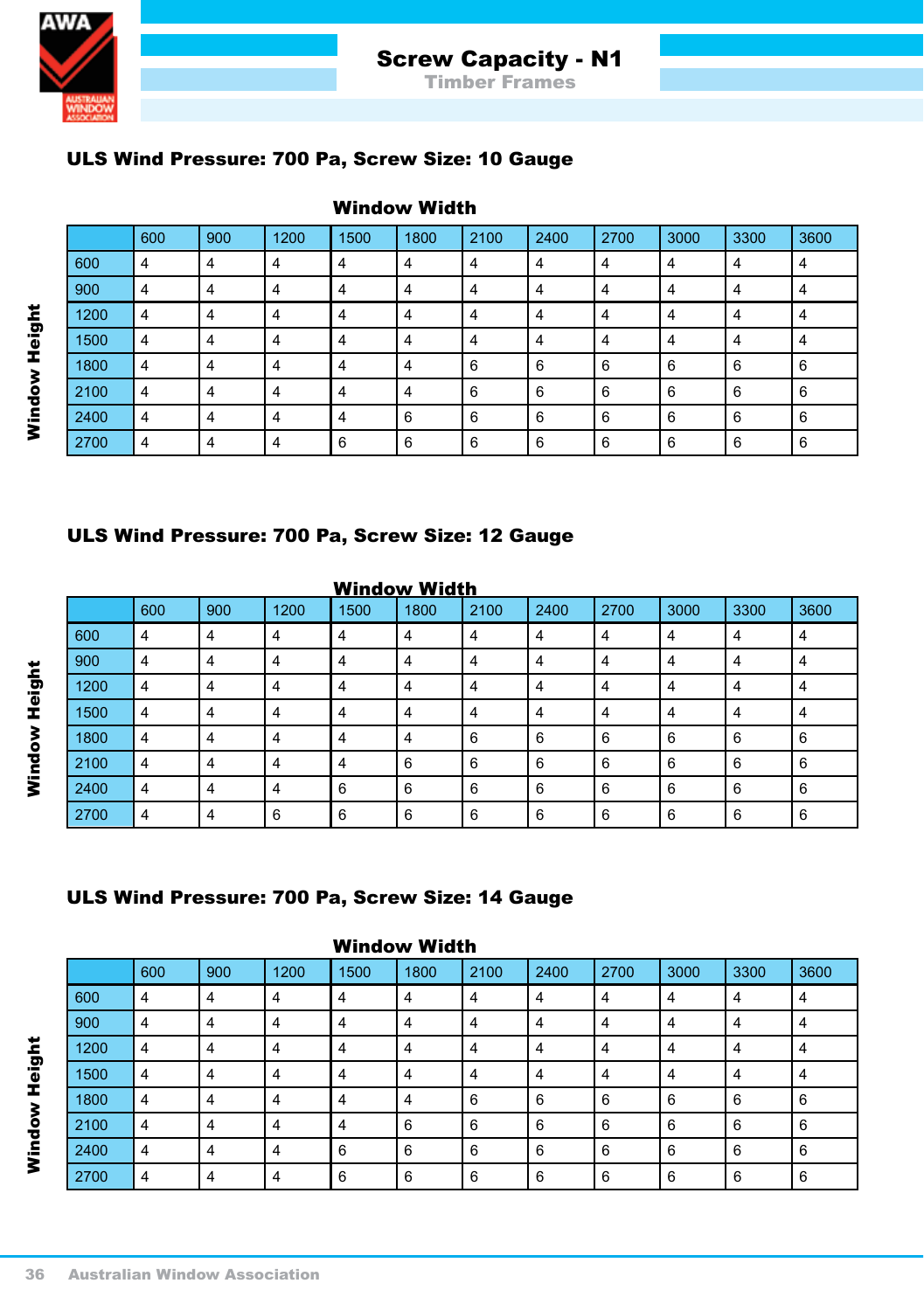

# Window Height Window Height

Window Height

Window Height

# ULS Wind Pressure: 1000 Pa, Screw Size: 4 Gauge

|      | <b>Window Width</b> |     |      |      |      |      |      |      |      |      |      |  |
|------|---------------------|-----|------|------|------|------|------|------|------|------|------|--|
|      | 600                 | 900 | 1200 | 1500 | 1800 | 2100 | 2400 | 2700 | 3000 | 3300 | 3600 |  |
| 600  | 4                   | 4   | 4    | 4    | 4    | 4    | 4    | 4    | 4    | 4    | 4    |  |
| 900  | $\overline{4}$      | 4   | 4    | 4    | 4    | 4    | 4    | 4    | 4    | 6    | 6    |  |
| 1200 | 4                   | 4   | 4    | 4    | 4    | 4    | 6    | 6    | 6    | 6    | 8    |  |
| 1500 | 4                   | 4   | 4    | 4    | 4    | 6    | 6    | 6    | 8    | 8    | 8    |  |
| 1800 | 4                   | 4   | 4    | 4    | 6    | 6    | 8    | 8    | 8    | 10   | 10   |  |
| 2100 | $\overline{4}$      | 4   | 4    | 6    | 6    | 8    | 8    | 10   | 10   | 12   | 12   |  |
| 2400 | $\overline{4}$      | 4   | 6    | 6    | 8    | 8    | 10   | 10   | 12   | 12   | 14   |  |
| 2700 | 4                   | 4   | 6    | 6    | 8    | 10   | 10   | 12   | 12   | 14   | 16   |  |

# ULS Wind Pressure: 1000 Pa, Screw Size: 6 Gauge

|      | <b>Window Width</b> |     |      |      |      |      |      |      |      |      |      |  |
|------|---------------------|-----|------|------|------|------|------|------|------|------|------|--|
|      | 600                 | 900 | 1200 | 1500 | 1800 | 2100 | 2400 | 2700 | 3000 | 3300 | 3600 |  |
| 600  | 4                   | 4   | 4    | 4    | 4    | 4    | 4    | 4    | 4    | 4    | 4    |  |
| 900  | 4                   | 4   | 4    | 4    | 4    | 4    | 4    | 4    | 4    | 4    | 4    |  |
| 1200 | 4                   | 4   | 4    | 4    | 4    | 4    | 4    | 4    | 4    | 4    | 6    |  |
| 1500 | 4                   | 4   | 4    | 4    | 4    | 4    | 4    | 4    | 6    | 6    | 6    |  |
| 1800 | 4                   | 4   | 4    | 4    | 4    | 6    | 6    | 6    | 6    | 6    | 8    |  |
| 2100 | 4                   | 4   | 4    | 4    | 6    | 6    | 6    | 6    | 8    | 8    | 8    |  |
| 2400 | 4                   | 4   | 4    | 4    | 6    | 6    | 6    | 8    | 8    | 8    | 10   |  |
| 2700 | 4                   | 4   | 4    | 4    | 6    | 6    | 8    | 8    | 8    | 10   | 10   |  |

# ULS Wind Pressure: 1000 Pa, Screw Size: 8 Gauge

|      |                |     |      |      | <b>Window Width</b> |      |      |      |      |                |                |
|------|----------------|-----|------|------|---------------------|------|------|------|------|----------------|----------------|
|      | 600            | 900 | 1200 | 1500 | 1800                | 2100 | 2400 | 2700 | 3000 | 3300           | 3600           |
| 600  | 4              | 4   | 4    | 4    | 4                   | 4    | 4    | 4    | 4    | 4              | 4              |
| 900  | $\overline{4}$ | 4   | 4    | 4    | 4                   | 4    | 4    | 4    | 4    | 4              | $\overline{4}$ |
| 1200 | 4              | 4   | 4    | 4    | 4                   | 4    | 4    | 4    | 4    | $\overline{4}$ | $\overline{4}$ |
| 1500 | 4              | 4   | 4    | 4    | 4                   | 4    | 4    | 4    | 4    | $\overline{4}$ | $\overline{4}$ |
| 1800 | $\overline{4}$ | 4   | 4    | 4    | 4                   | 6    | 6    | 6    | 6    | 6              | 6              |
| 2100 | $\overline{4}$ | 4   | 4    | 4    | 4                   | 6    | 6    | 6    | 6    | 6              | 6              |
| 2400 | 4              | 4   | 4    | 4    | 6                   | 6    | 6    | 6    | 6    | 6              | 6              |
| 2700 | $\overline{4}$ | 4   | 4    | 6    | 6                   | 6    | 6    | 6    | 6    | 8              | 8              |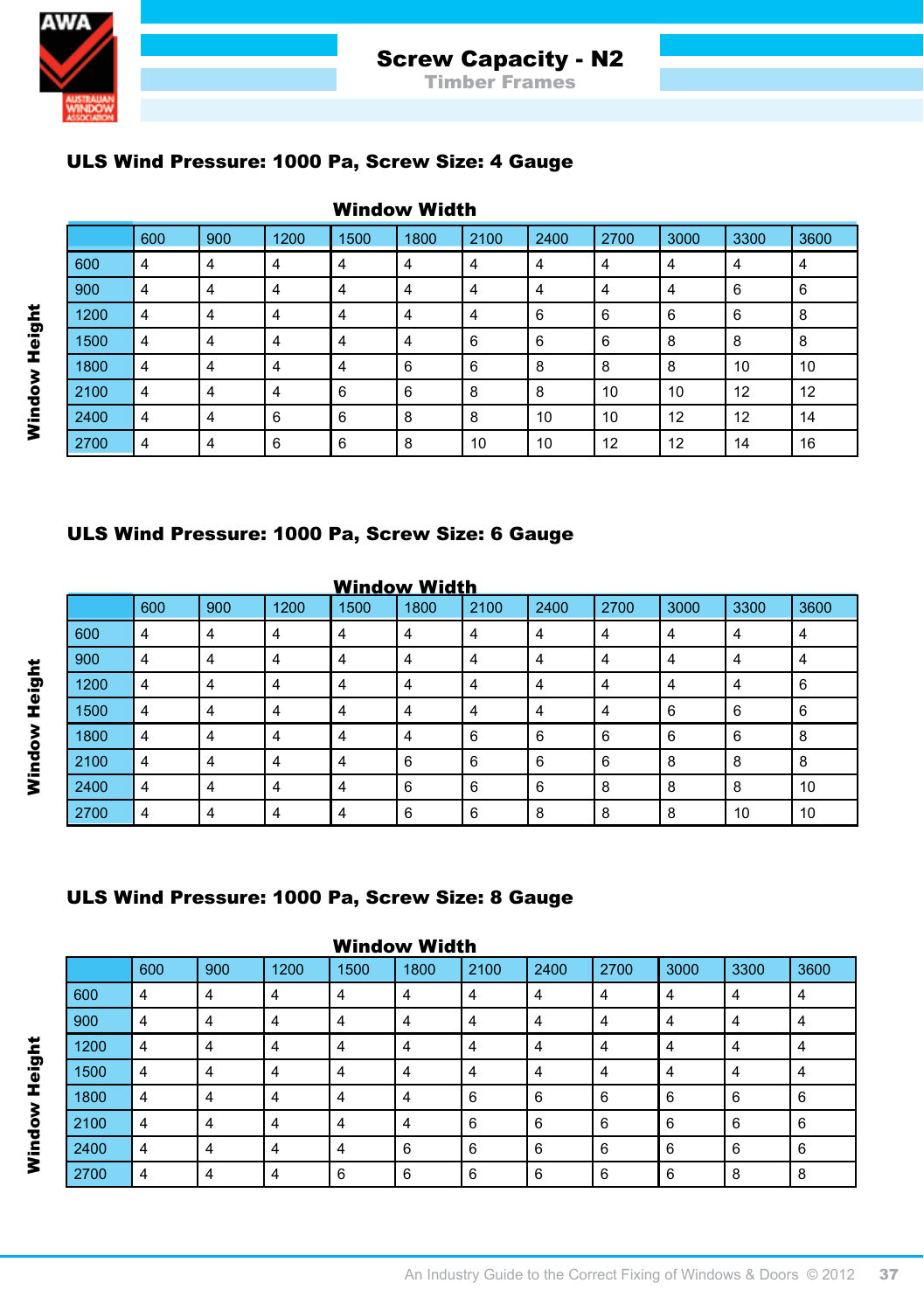

# ULS Wind Pressure: 1000 Pa, Screw Size: 10 Gauge

| <b>Window Width</b> |  |
|---------------------|--|
|                     |  |

|      | 600            | 900 | 1200 | 1500         | 1800 | 2100 | 2400 | 2700 | 3000 | 3300 | 3600 |
|------|----------------|-----|------|--------------|------|------|------|------|------|------|------|
| 600  | $\overline{4}$ | 4   | 4    | 4            | 4    | 4    | 4    | 4    | 4    | 4    | 4    |
| 900  | $\overline{4}$ | 4   | 4    | 4            | 4    | 4    | 4    | 4    | 4    | 4    | 4    |
| 1200 | 4              | 4   | 4    | 4            | 4    | 4    | 4    | 4    | 4    | 4    | 4    |
| 1500 | 4              | 4   | 4    | 4            | 4    | 4    | 4    | 4    | 4    | 4    | 4    |
| 1800 | 4              | 4   | 4    | 4            | 4    | 6    | 6    | 6    | 6    | 6    | 6    |
| 2100 | 4              | 4   | 4    | $^{\circ}$ 4 | 4    | 6    | 6    | 6    | 6    | 6    | 6    |
| 2400 | 4              | 4   | 4    | -4           | 6    | 6    | 6    | 6    | 6    | 6    | 6    |
| 2700 | 4              | 4   | 4    | 6            | 6    | 6    | 6    | 6    | 6    | 6    | 6    |

# ULS Wind Pressure: 1000 Pa, Screw Size: 12 Gauge

|      | 600            | 900 | 1200 | 1500           | 1800 | 2100 | 2400           | 2700 | 3000 | 3300 | 3600 |
|------|----------------|-----|------|----------------|------|------|----------------|------|------|------|------|
| 600  | 4              | 4   | 4    | 4              | 4    | 4    | $\overline{4}$ | 4    | 4    | 4    | 4    |
| 900  | 4              | 4   | 4    | 4              | 4    | 4    | 4              | 4    | 4    | 4    | 4    |
| 1200 | 4              | 4   | 4    | 4              | 4    | 4    | 4              | 4    | 4    | 4    | 4    |
| 1500 | 4              | 4   | 4    | 4              | 4    | 4    | 4              | 4    | 4    | 4    | 4    |
| 1800 | 4              | 4   | 4    | $\overline{4}$ | 4    | 6    | 6              | 6    | 6    | 6    | 6    |
| 2100 | $\overline{4}$ | 4   | 4    | $\overline{4}$ | 6    | 6    | 6              | 6    | 6    | 6    | 6    |
| 2400 | $\overline{4}$ | 4   | 4    | $\overline{4}$ | 6    | 6    | 6              | 6    | 6    | 6    | 6    |
| 2700 | 4              | 4   | 4    | 6              | 6    | 6    | 6              | 6    | 6    | 6    | 6    |

# Window Width

# ULS Wind Pressure: 1000 Pa, Screw Size: 14 Gauge

#### Window Width

|      | 600            | 900            | 1200 | 1500 | 1800 | 2100           | 2400 | 2700           | 3000 | 3300           | 3600 |
|------|----------------|----------------|------|------|------|----------------|------|----------------|------|----------------|------|
| 600  | $\overline{4}$ | $\overline{4}$ | 4    | 4    | 4    | $\overline{4}$ | 4    | 4              | 4    | 4              | 4    |
| 900  | $\overline{4}$ | 4              | 4    | 4    | 4    | 4              | 4    | 4              | 4    | 4              | 4    |
| 1200 | 4              | 4              | 4    | 4    | 4    | 4              | 4    | 4              | 4    | 4              | 4    |
| 1500 | 4              | 4              | 4    | 4    | 4    | 4              | 4    | $\overline{4}$ | 4    | $\overline{4}$ | 4    |
| 1800 | 4              | 4              | 4    | 4    | 4    | 6              | 6    | 6              | 6    | 6              | 6    |
| 2100 | 4              | 4              | 4    | 4    | 4    | 6              | 6    | 6              | 6    | 6              | 6    |
| 2400 | 4              | $\overline{4}$ | 4    | 4    | 6    | 6              | 6    | 6              | 6    | 6              | 6    |
| 2700 | 4              | 4              | 4    | 6    | 6    | 6              | 6    | 6              | 6    | 6              | 6    |

Window Height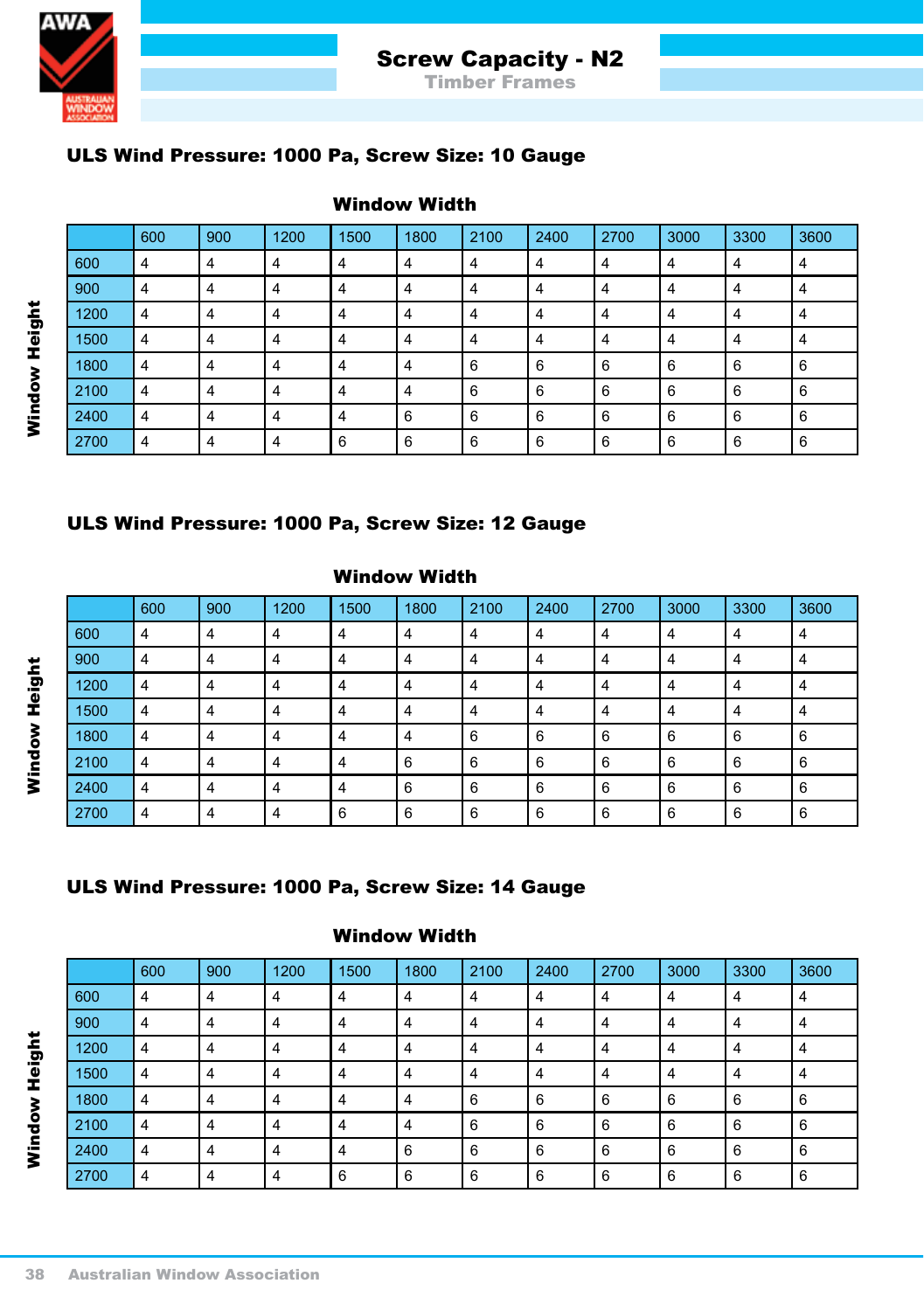

# ULS Wind Pressure: 1500 Pa, Screw Size: 4 Gauge

|      | 600            | 900 | 1200           | 1500           | 1800 | 2100 | 2400           | 2700 | 3000 | 3300 | 3600 |
|------|----------------|-----|----------------|----------------|------|------|----------------|------|------|------|------|
| 600  | $\overline{4}$ | 4   | $\overline{4}$ | $\overline{4}$ | 4    | 4    | $\overline{4}$ | 4    | 4    | 6    | 6    |
| 900  | $\overline{4}$ | 4   | 4              | 4              | 4    | 6    | 6              | 6    | 6    | 8    | 8    |
| 1200 | 4              | 4   | 4              | 4              | 6    | 6    | 8              | 8    | 8    | 10   | 10   |
| 1500 | 4              | 4   | 4              | 6              | 6    | 8    | 8              | 10   | 10   | 12   | 12   |
| 1800 | 4              | 4   | 6              | 6              | 8    | 10   | 10             | 12   | 12   | 14   | 16   |
| 2100 | $\overline{4}$ | 6   | 6              | 8              | 10   | 10   | 12             | 14   | 14   | 16   | 18   |
| 2400 | $\overline{4}$ | 6   | 8              | 8              | 10   | 12   | 14             | 16   | 16   | 18   | 20   |
| 2700 | 4              | 6   | 8              | 10             | 12   | 14   | 16             | 16   | 18   | 20   | 22   |

## Window Width

# ULS Wind Pressure: 1500 Pa, Screw Size: 6 Gauge

|      | <b>Window Width</b> |     |      |      |                |      |      |      |      |      |      |
|------|---------------------|-----|------|------|----------------|------|------|------|------|------|------|
|      | 600                 | 900 | 1200 | 1500 | 1800           | 2100 | 2400 | 2700 | 3000 | 3300 | 3600 |
| 600  | 4                   | 4   | 4    | 4    | 4              | 4    | 4    | 4    | 4    | 4    | 4    |
| 900  | 4                   | 4   | 4    | 4    | $\overline{4}$ | 4    | 4    | 4    | 4    | 6    | 6    |
| 1200 | 4                   | 4   | 4    | 4    | 4              | 4    | 6    | 6    | 6    | 6    | 8    |
| 1500 | 4                   | 4   | 4    | 4    | $\overline{4}$ | 6    | 6    | 6    | 8    | 8    | 8    |
| 1800 | 4                   | 4   | 4    | 4    | 6              | 6    | 8    | 8    | 8    | 10   | 10   |
| 2100 | 4                   | 4   | 4    | 6    | 6              | 8    | 8    | 10   | 10   | 10   | 12   |
| 2400 | 4                   | 4   | 6    | 6    | 8              | 8    | 10   | 10   | 12   | 12   | 14   |
| 2700 | 4                   | 4   | 6    | 6    | 8              | 10   | 10   | 12   | 12   | 14   | 14   |

# ULS Wind Pressure: 1500 Pa, Screw Size: 8 Gauge

#### Window Width

|      | 600            | 900 | 1200           | 1500           | 1800 | 2100           | 2400           | 2700           | 3000 | 3300           | 3600 |
|------|----------------|-----|----------------|----------------|------|----------------|----------------|----------------|------|----------------|------|
| 600  | $\overline{4}$ | 4   | 4              | 4              | 4    | $\overline{4}$ | $\overline{4}$ | $\overline{4}$ | 4    | 4              | 4    |
| 900  | $\overline{4}$ | 4   | 4              | $\overline{4}$ | 4    | $\overline{4}$ | 4              | 4              | 4    | $\overline{4}$ | 4    |
| 1200 | $\overline{4}$ | 4   | 4              | 4              | 4    | $\overline{4}$ | $\overline{4}$ | $\overline{4}$ | 4    | 6              | 6    |
| 1500 | $\overline{4}$ | 4   | 4              | $\overline{4}$ | 4    | 4              | $\overline{4}$ | 6              | 6    | 6              | 6    |
| 1800 | $\overline{4}$ | 4   | 4              | $\overline{4}$ | 4    | 6              | 6              | 6              | 6    | 8              | 8    |
| 2100 | $\overline{4}$ | 4   | $\overline{4}$ | 4              | 6    | 6              | 6              | 6              | 8    | 8              | 8    |
| 2400 | $\overline{4}$ | 4   | $\overline{4}$ | $\overline{4}$ | 6    | 6              | 6              | 8              | 8    | 10             | 10   |
| 2700 | $\overline{4}$ | 4   | $\overline{4}$ | 6              | 6    | 6              | 8              | 8              | 10   | 10             | 10   |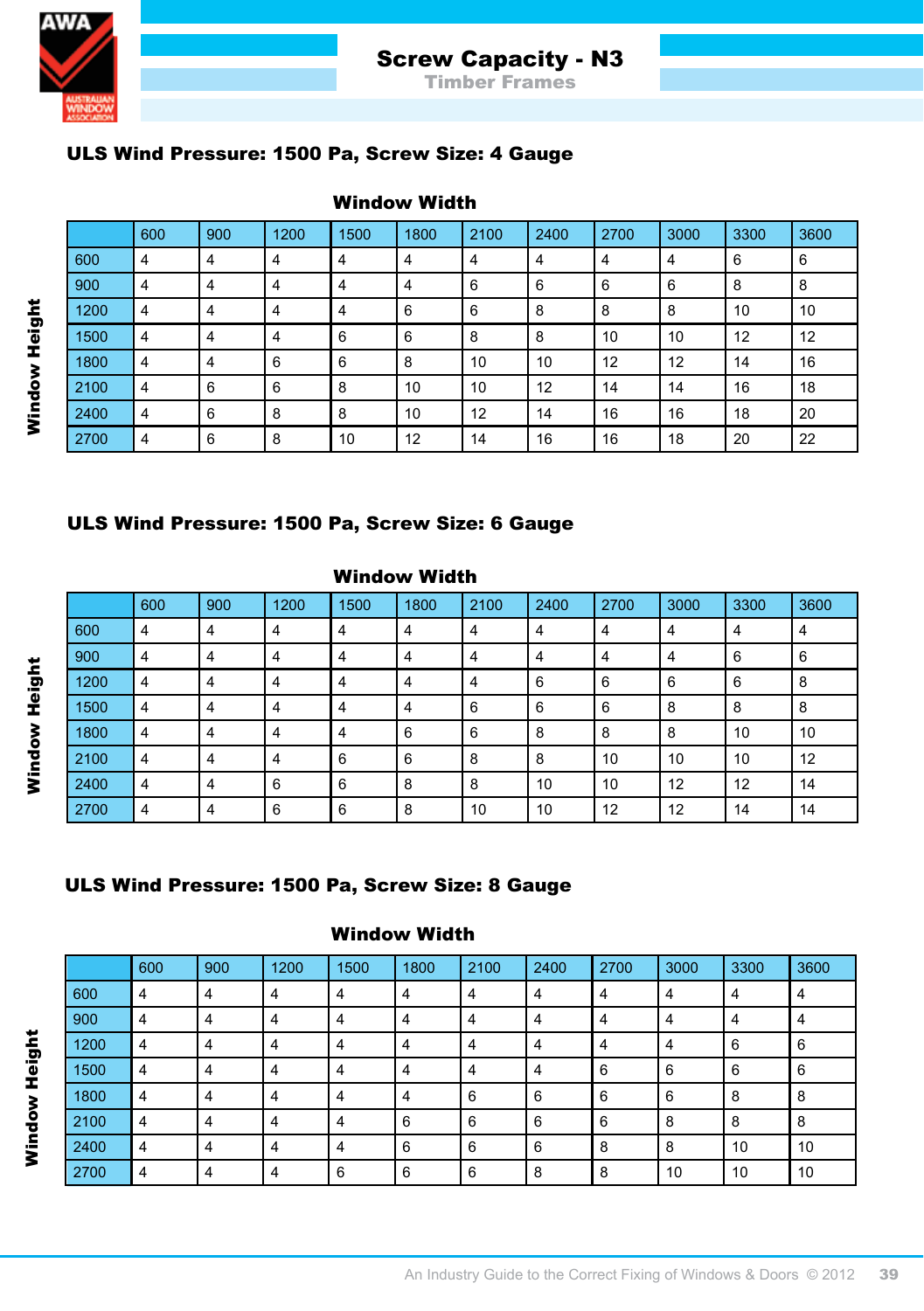

# ULS Wind Pressure: 1500 Pa, Screw Size: 10 Gauge

| <b>Window Width</b> |  |
|---------------------|--|
|                     |  |

|      | 600            | 900 | 1200 | 1500           | 1800 | 2100 | 2400           | 2700 | 3000           | 3300 | 3600 |
|------|----------------|-----|------|----------------|------|------|----------------|------|----------------|------|------|
| 600  | 4              | 4   | 4    | $\overline{4}$ | 4    | 4    | 4              | 4    | $\overline{4}$ | 4    | 4    |
| 900  | $\overline{4}$ | 4   | 4    | 4              | 4    | 4    | $\overline{4}$ | 4    | 4              | 4    | 4    |
| 1200 | 4              | 4   | 4    | $\overline{4}$ | 4    | 4    | $\overline{4}$ | 4    | 4              | 4    | 4    |
| 1500 | 4              | 4   | 4    | 4              | 4    | 4    | $\overline{4}$ | 4    | 4              | 4    | 6    |
| 1800 | 4              | 4   | 4    | 4              | 4    | 6    | 6              | 6    | 6              | 6    | 6    |
| 2100 | 4              | 4   | 4    | 4              | 6    | 6    | 6              | 6    | 6              | 6    | 6    |
| 2400 | 4              | 4   | 4    | 4              | 6    | 6    | 6              | 6    | 6              | 8    | 8    |
| 2700 | 4              | 4   | 4    | 6              | 6    | 6    | 6              | 6    | 8              | 8    | 8    |

# ULS Wind Pressure: 1500 Pa, Screw Size: 12 Gauge

|      | <b>Window Width</b> |                |                |      |      |      |      |      |      |      |      |      |
|------|---------------------|----------------|----------------|------|------|------|------|------|------|------|------|------|
|      |                     | 600            | 900            | 1200 | 1500 | 1800 | 2100 | 2400 | 2700 | 3000 | 3300 | 3600 |
| 600  |                     | $\overline{4}$ | 4              | 4    | 4    | 4    | 4    | 4    |      | 4    | 4    | 4    |
| 900  |                     | $\overline{4}$ | $\overline{4}$ | 4    | 4    | 4    | 4    | 4    | 4    | 4    | 4    | 4    |
| 1200 |                     | $\overline{4}$ | $\overline{4}$ | 4    | 4    | 4    | 4    | 4    | 4    | 4    | 4    | 4    |
| 1500 |                     | $\overline{4}$ | 4              | 4    | 4    | 4    | 4    | 4    | 4    | 4    | 4    | 4    |
| 1800 |                     | $\overline{4}$ | 4              | 4    | 4    | 4    | 6    | 6    | 6    | 6    | 6    | 6    |
| 2100 |                     | $\overline{4}$ | 4              | 4    | 4    | 6    | 6    | 6    | 6    | 6    | 6    | 6    |
| 2400 |                     | $\overline{4}$ | 4              | 4    | 6    | 6    | 6    | 6    | 6    | 6    | 6    | 6    |
| 2700 |                     | $\overline{4}$ | 4              | 4    | 6    | 6    | 6    | 6    | 6    | 6    | 6    | 6    |

# ULS Wind Pressure: 1500 Pa, Screw Size: 14 Gauge

| <b>Window Width</b><br>2100<br>2400<br>3000<br>3600<br>600<br>900<br>1200<br>2700<br>3300<br>1500<br>1800<br>600<br>4<br>4<br>4<br>4<br>4<br>4<br>4<br>4<br>4<br>4<br>4<br>900<br>4<br>4<br>4<br>4<br>4<br>4<br>4<br>4<br>4<br>4<br>4<br>1200<br>4<br>4<br>4<br>4<br>4<br>4<br>4<br>4<br>4<br>4<br>4<br>1500<br>4<br>4<br>4<br>4<br>$\overline{4}$<br>4<br>4<br>4<br>4<br>4<br>4<br>1800<br>6<br>4<br>4<br>4<br>4<br>4<br>4<br>4<br>4<br>4<br>4<br>2100<br>6<br>6<br>4<br>4<br>4<br>4<br>4<br>4<br>4<br>4<br>4<br>2400<br>6<br>6<br>6<br>6<br>4<br>4<br>4<br>4<br>4<br>4<br>4 |   |   |   |   |   |   |   |   |   |   |   |
|-------------------------------------------------------------------------------------------------------------------------------------------------------------------------------------------------------------------------------------------------------------------------------------------------------------------------------------------------------------------------------------------------------------------------------------------------------------------------------------------------------------------------------------------------------------------------------|---|---|---|---|---|---|---|---|---|---|---|
|                                                                                                                                                                                                                                                                                                                                                                                                                                                                                                                                                                               |   |   |   |   |   |   |   |   |   |   |   |
|                                                                                                                                                                                                                                                                                                                                                                                                                                                                                                                                                                               |   |   |   |   |   |   |   |   |   |   |   |
|                                                                                                                                                                                                                                                                                                                                                                                                                                                                                                                                                                               |   |   |   |   |   |   |   |   |   |   |   |
|                                                                                                                                                                                                                                                                                                                                                                                                                                                                                                                                                                               |   |   |   |   |   |   |   |   |   |   |   |
|                                                                                                                                                                                                                                                                                                                                                                                                                                                                                                                                                                               |   |   |   |   |   |   |   |   |   |   |   |
|                                                                                                                                                                                                                                                                                                                                                                                                                                                                                                                                                                               |   |   |   |   |   |   |   |   |   |   |   |
|                                                                                                                                                                                                                                                                                                                                                                                                                                                                                                                                                                               |   |   |   |   |   |   |   |   |   |   |   |
|                                                                                                                                                                                                                                                                                                                                                                                                                                                                                                                                                                               |   |   |   |   |   |   |   |   |   |   |   |
| 2700                                                                                                                                                                                                                                                                                                                                                                                                                                                                                                                                                                          | 4 | 4 | 4 | 6 | 6 | 6 | 4 | 4 | 6 | 6 | 6 |

Window Height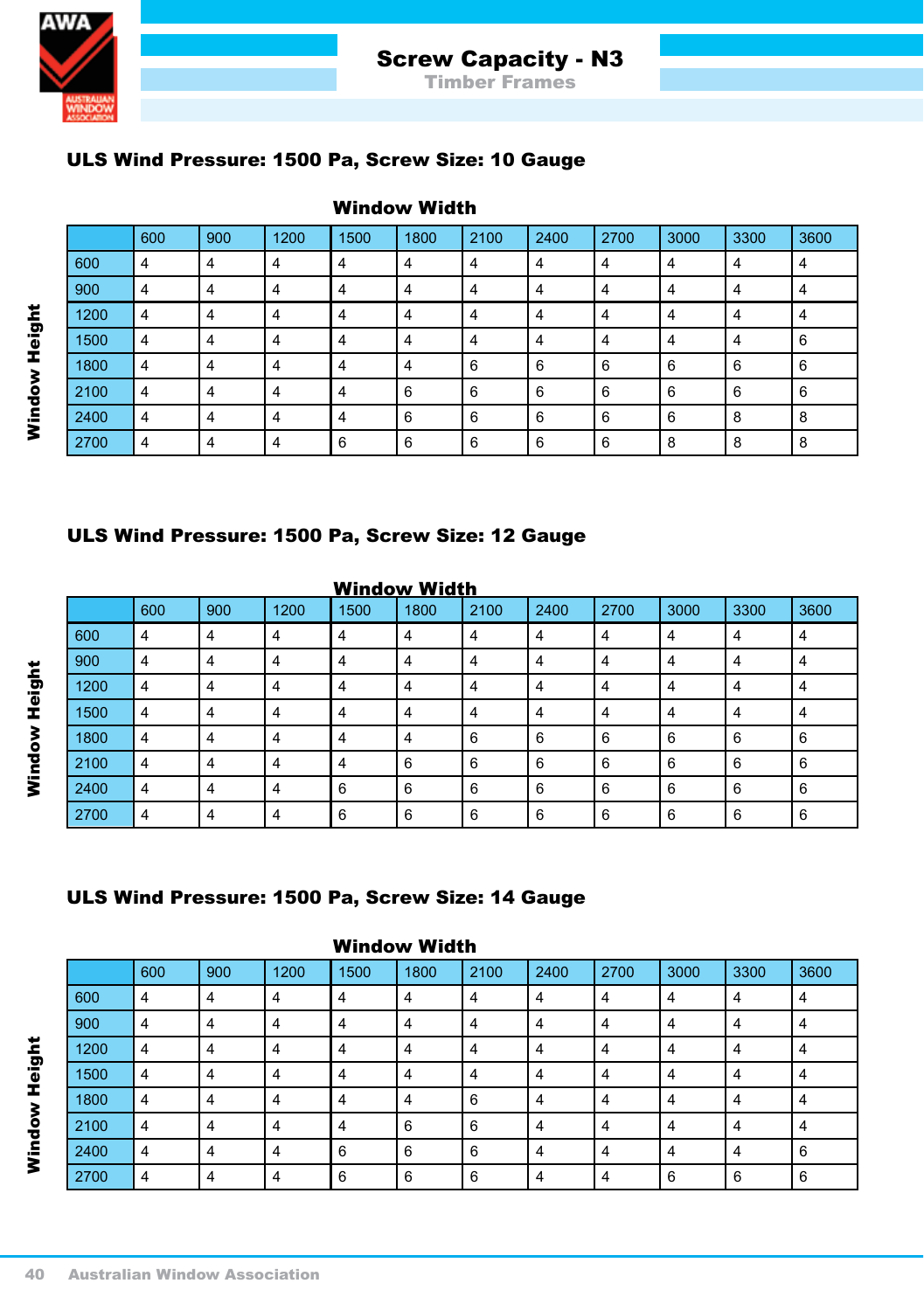

# ULS Wind Pressure: 2300 Pa, Screw Size: 6 Gauge

|      |     |     |      |      | <b>Window Width</b> |      |      |                   |      |      |      |
|------|-----|-----|------|------|---------------------|------|------|-------------------|------|------|------|
|      | 600 | 900 | 1200 | 1500 | 1800                | 2100 | 2400 | 2700              | 3000 | 3300 | 3600 |
| 600  | 4   | 4   | 4    | 4    | 4                   | 4    | 4    | 4                 | 4    | 6    | 6    |
| 900  | 4   | 4   | 4    | 4    | 4                   | 6    | 6    | 6                 | 6    | 8    | 8    |
| 1200 | 4   | 4   | 4    | 4    | 6                   | 6    | 8    | 8                 | 8    | 10   | 10   |
| 1500 | 4   | 4   | 4    | 6    | 6                   | 8    | 8    | 10                | 10   | 12   | 12   |
| 1800 | 4   | 4   | 6    | 6    | 8                   | 10   | 10   | $12 \overline{ }$ | 12   | 14   | 16   |
| 2100 | 4   | 6   | 6    | 8    | 10                  | 10   | 12   | 14                | 14   | 16   | 18   |
| 2400 | 4   | 6   | 8    | 8    | 10                  | 12   | 14   | 16                | 16   | 18   | 20   |
| 2700 | 4   | 6   | 8    | 10   | 12                  | 14   | 16   | 18                | 18   | 20   | 22   |

# ULS Wind Pressure: 2300 Pa, Screw Size: 8 Gauge

| <b>Window Width</b> |                |     |      |                |      |      |      |      |      |      |      |
|---------------------|----------------|-----|------|----------------|------|------|------|------|------|------|------|
|                     | 600            | 900 | 1200 | 1500           | 1800 | 2100 | 2400 | 2700 | 3000 | 3300 | 3600 |
| 600                 | 4              | 4   | 4    | 4              | 4    | 4    | 4    | 4    | 4    | 4    | 4    |
| 900                 | 4              | 4   | 4    | 4              | 4    | 4    | 4    | 4    | 6    | 6    | 6    |
| 1200                | 4              | 4   | 4    | $\overline{4}$ | 4    | 4    | 6    | 6    | 6    | 8    | 8    |
| 1500                | 4              | 4   | 4    | 4              | 6    | 6    | 6    | 8    | 8    | 8    | 10   |
| 1800                | 4              | 4   | 4    | 6              | 6    | 6    | 8    | 8    | 10   | 10   | 12   |
| 2100                | 4              | 4   | 4    | 6              | 6    | 8    | 8    | 10   | 10   | 12   | 12   |
| 2400                | 4              | 4   | 6    | 6              | 8    | 8    | 10   | 12   | 12   | 14   | 14   |
| 2700                | $\overline{4}$ | 4   | 6    | 8              | 8    | 10   | 12   | 12   | 14   | 14   | 16   |

# ULS Wind Pressure: 2300 Pa, Screw Size: 10 Gauge

|      | <b>Window Width</b><br>3300<br>3600<br>600<br>900<br>1200<br>2400<br>2700<br>3000<br>2100<br>1500<br>1800<br>4<br>4<br>4<br>4<br>4<br>4<br>4<br>4<br>4<br>4<br>4<br>4<br>4<br>4<br>4<br>4<br>4<br>4<br>4<br>4<br>4<br>4 |   |   |   |   |   |   |    |    |    |    |
|------|-------------------------------------------------------------------------------------------------------------------------------------------------------------------------------------------------------------------------|---|---|---|---|---|---|----|----|----|----|
|      |                                                                                                                                                                                                                         |   |   |   |   |   |   |    |    |    |    |
| 600  |                                                                                                                                                                                                                         |   |   |   |   |   |   |    |    |    |    |
| 900  |                                                                                                                                                                                                                         |   |   |   |   |   |   |    |    |    |    |
| 1200 | 4                                                                                                                                                                                                                       | 4 | 4 | 4 | 4 | 4 | 4 | 4  | 6  | 6  | 6  |
| 1500 | 4                                                                                                                                                                                                                       | 4 | 4 | 4 | 4 | 4 | 6 | 6  | 6  | 6  | 8  |
| 1800 | 4                                                                                                                                                                                                                       | 4 | 4 | 4 | 4 | 6 | 6 | 6  | 8  | 8  | 8  |
| 2100 | 4                                                                                                                                                                                                                       | 4 | 4 | 4 | 6 | 6 | 6 | 8  | 8  | 10 | 10 |
| 2400 | 4                                                                                                                                                                                                                       | 4 | 4 | 6 | 6 | 6 | 8 | 8  | 10 | 10 | 12 |
| 2700 | 4                                                                                                                                                                                                                       | 4 | 4 | 6 | 6 | 8 | 8 | 10 | 10 | 12 | 12 |

Window Height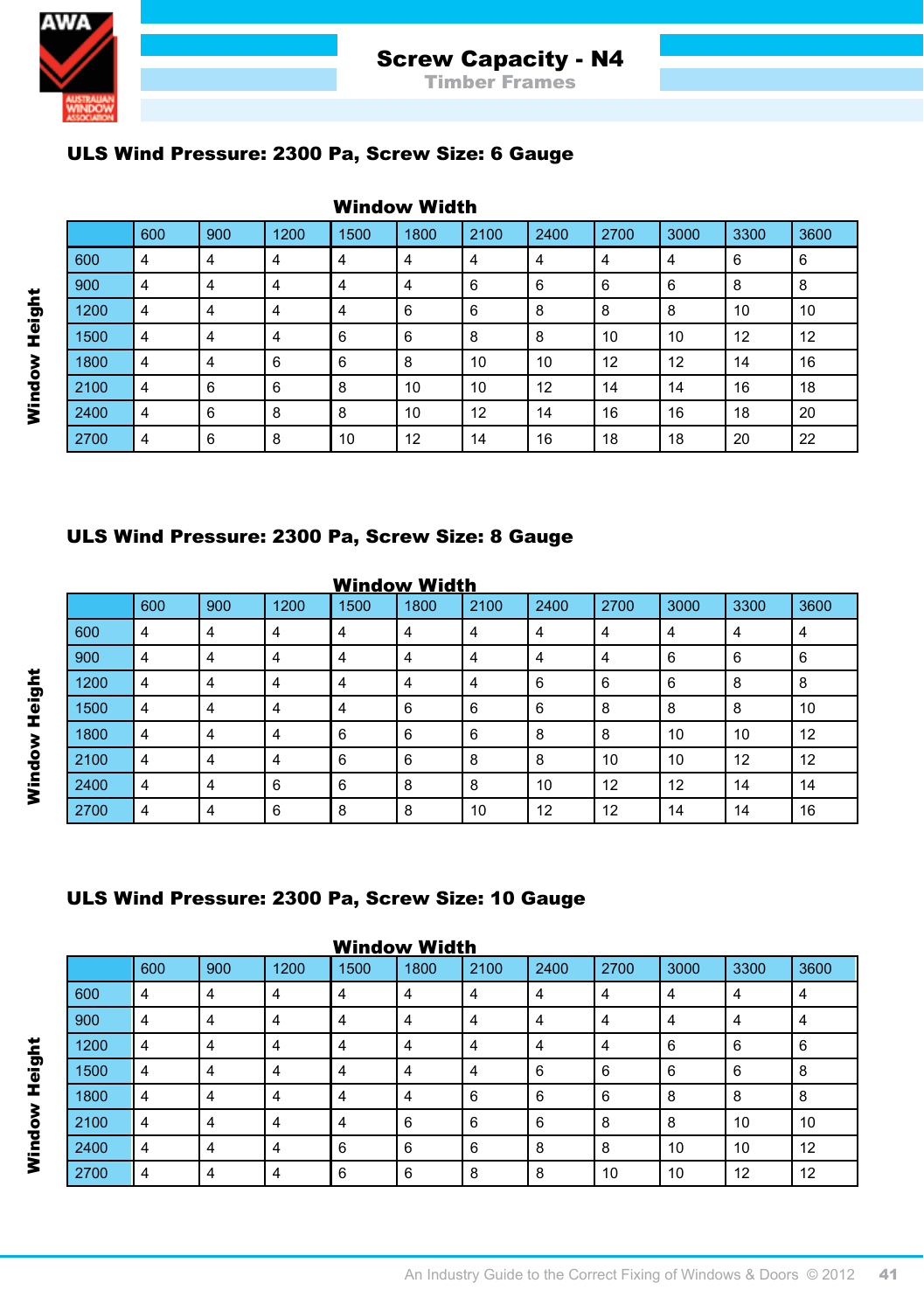

# ULS Wind Pressure: 2300 Pa, Screw Size: 12 Gauge

Window Width

|      | 600 | 900            | 1200           | 1500 | 1800           | 2100           | 2400           | 2700 | 3000           | 3300 | 3600 |
|------|-----|----------------|----------------|------|----------------|----------------|----------------|------|----------------|------|------|
| 600  | 4   | $\overline{4}$ | 4              | 4    | $\overline{4}$ | 4              | 4              | 4    | $\overline{4}$ | 4    | 4    |
| 900  | 4   | 4              | 4              | 4    | 4              | 4              | 4              | 4    | $\overline{4}$ | 4    | 4    |
| 1200 | 4   | 4              | 4              | 4    | 4              | $\overline{4}$ | $\overline{4}$ | 4    | $\overline{4}$ | 4    | 6    |
| 1500 | 4   | 4              | $\overline{4}$ | 4    | $\overline{4}$ | 4              | 4              | 4    | 6              | 6    | 6    |
| 1800 | 4   | 4              | 4              | 4    | $\overline{4}$ | 6              | 6              | 6    | 6              | 6    | 8    |
| 2100 | 4   | 4              | 4              | 4    | 6              | 6              | 6              | 6    | 6              | 8    | 8    |
| 2400 | 4   | 4              | -4             | 4    | 6              | 6              | 6              | 8    | 8              | 8    | 10   |
| 2700 | 4   | 4              | 4              | 4    | 6              | 6              | 8              | 8    | 8              | 10   | 10   |

# ULS Wind Pressure: 2300 Pa, Screw Size: 14 Gauge

|      |                |                |      |      | <b>Window Width</b> |      |      |      |      |      |      |
|------|----------------|----------------|------|------|---------------------|------|------|------|------|------|------|
|      | 600            | 900            | 1200 | 1500 | 1800                | 2100 | 2400 | 2700 | 3000 | 3300 | 3600 |
| 600  | 4              | $\overline{4}$ | 4    | 4    | 4                   | 4    | 4    | 4    | 4    | 4    | 4    |
| 900  | $\overline{4}$ | $\overline{4}$ | 4    | 4    | 4                   | 4    | 4    | 4    | 4    | 4    | 4    |
| 1200 | $\overline{4}$ | 4              | 4    | 4    | 4                   | 4    | 4    | 4    | 4    | 4    | 4    |
| 1500 | $\overline{4}$ | 4              | 4    | 4    | 4                   | 4    | 4    | 4    | 4    | 4    | 6    |
| 1800 | 4              | 4              | 4    | 4    | 4                   | 6    | 6    | 6    | 6    | 6    | 6    |
| 2100 | $\overline{4}$ | 4              | 4    | 4    | 6                   | 6    | 6    | 6    | 6    | 6    | 6    |
| 2400 | $\overline{4}$ | 4              | 4    | 4    | 6                   | 6    | 6    | 6    | 6    | 8    | 8    |
| 2700 | $\overline{4}$ | 4              | 4    | 6    | 6                   | 6    | 6    | 6    | 8    | 8    | 8    |

# ULS Wind Pressure: 2300 Pa, Screw Size: 18 Gauge

| <b>WHOOW WHILE</b> |     |     |                |      |                |      |      |      |      |                |      |  |
|--------------------|-----|-----|----------------|------|----------------|------|------|------|------|----------------|------|--|
|                    | 600 | 900 | 1200           | 1500 | 1800           | 2100 | 2400 | 2700 | 3000 | 3300           | 3600 |  |
| 600                | 4   | 4   | 4              | 4    | $\overline{4}$ | 4    | 4    | 4    | 4    | 4              | 4    |  |
| 900                | 4   | 4   | 4              | 4    | 4              | 4    | 4    | 4    | 4    | $\overline{4}$ | 4    |  |
| 1200               | 4   | 4   | $\overline{4}$ | 4    | 4              | 4    | 4    | 4    | 4    | $\overline{4}$ | 4    |  |
| 1500               | 4   | 4   | 4              | 4    | 4              | 4    | 4    | 4    | 4    | $\overline{4}$ | 4    |  |
| 1800               | 4   | 4   | 4              | 4    | 4              | 6    | 6    | 6    | 6    | 6              | 6    |  |
| 2100               | 4   | 4   | 4              | 4    | 6              | 6    | 6    | 6    | 6    | 6              | 6    |  |
| 2400               | 4   | 4   | 4              | 4    | 6              | 6    | 6    | 6    | 6    | 6              | 6    |  |
| 2700               | 4   | 4   | 4              | 6    | 6              | 6    | 6    | 6    | 6    | 6              | 6    |  |

# Window Width

Window Height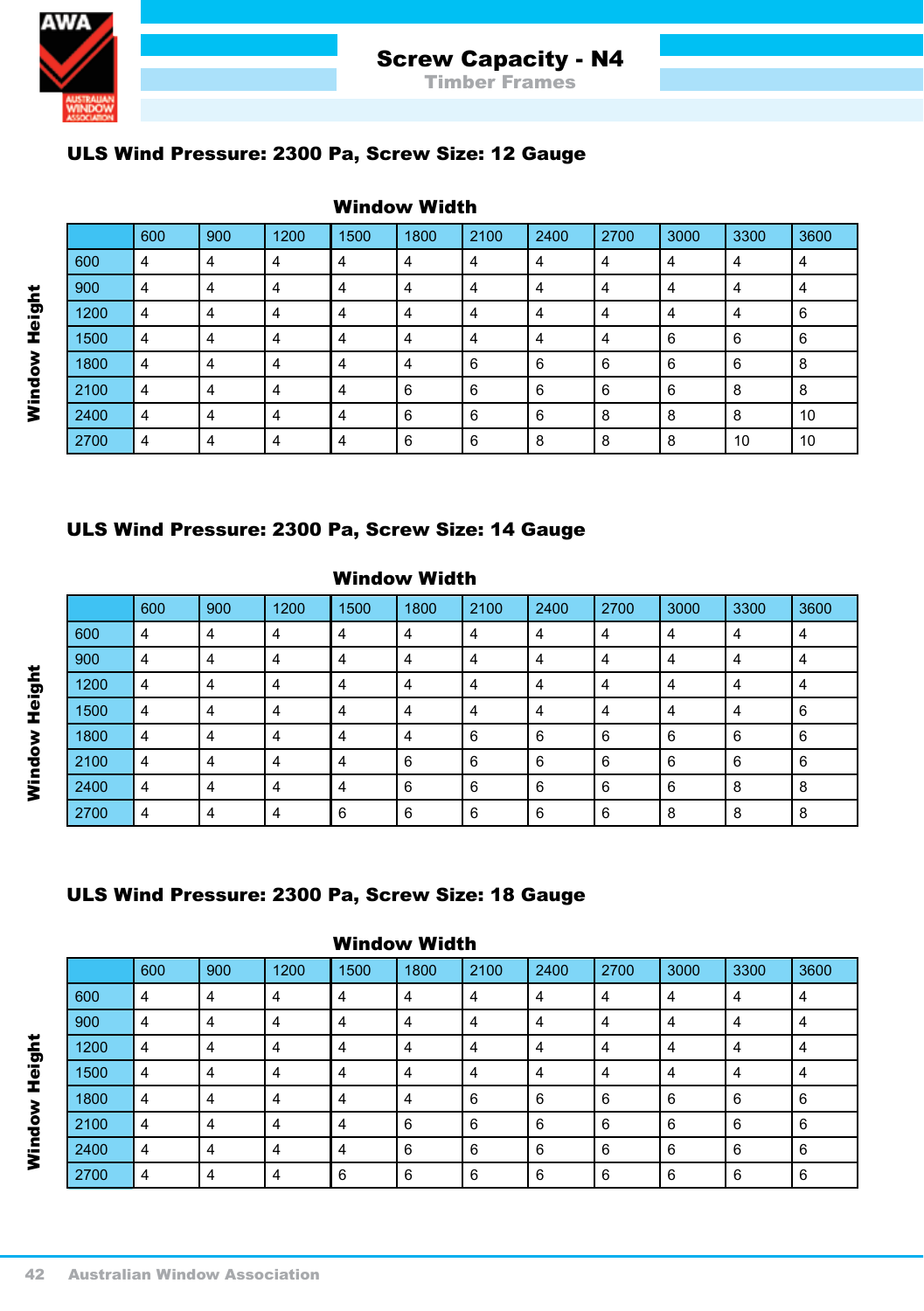

# ULS Wind Pressure: 3300 Pa, Screw Size: 6 Gauge

|      |                |     |      |      | TTIILWYT TTIWLII |      |      |      |      |      |      |
|------|----------------|-----|------|------|------------------|------|------|------|------|------|------|
|      | 600            | 900 | 1200 | 1500 | 1800             | 2100 | 2400 | 2700 | 3000 | 3300 | 3600 |
| 600  | $\overline{4}$ | 4   | 4    | 4    | 4                | 4    | 6    | 6    | 6    | 8    | 8    |
| 900  | $\overline{4}$ | 4   | 4    | 6    | 6                | 6    | 8    | 8    | 10   | 10   | 12   |
| 1200 | $\overline{4}$ | 4   | 6    | 6    | 8                | 8    | 10   | 12   | 12   | 14   | 14   |
| 1500 | 4              | 6   | 6    | 8    | 10               | 10   | 12   | 14   | 16   | 16   | 18   |
| 1800 | $\overline{4}$ | 6   | 8    | 10   | 12               | 12   | 14   | 16   | 18   | 20   | 22   |

 4 6 8 10 12 14 16 18 20 22 24 6 8 10 12 14 16 20 22 24 26 28 2700 6 8 12 14 16 18 22 24 26 30 32

Window Width

# ULS Wind Pressure: 3300 Pa, Screw Size: 8 Gauge

|      | <b>Window Width</b> |     |                |      |      |      |      |      |      |      |      |  |  |
|------|---------------------|-----|----------------|------|------|------|------|------|------|------|------|--|--|
|      | 600                 | 900 | 1200           | 1500 | 1800 | 2100 | 2400 | 2700 | 3000 | 3300 | 3600 |  |  |
| 600  | 4                   | 4   | 4              | 4    | 4    | 4    | 4    | 4    | 6    | 6    | 6    |  |  |
| 900  | 4                   | 4   | $\overline{4}$ | 4    | 4    | 6    | 6    | 6    | 8    | 8    | 8    |  |  |
| 1200 | 4                   | 4   | 4              | 6    | 6    | 6    | 8    | 8    | 10   | 10   | 10   |  |  |
| 1500 | 4                   | 4   | 6              | 6    | 8    | 8    | 10   | 10   | 12   | 12   | 14   |  |  |
| 1800 | 4                   | 4   | 6              | 8    | 8    | 10   | 10   | 12   | 14   | 14   | 16   |  |  |
| 2100 | 4                   | 6   | 6              | 8    | 10   | 10   | 12   | 14   | 16   | 16   | 18   |  |  |
| 2400 | 4                   | 6   | 8              | 10   | 10   | 12   | 14   | 16   | 18   | 18   | 20   |  |  |
| 2700 | 4                   | 6   | 8              | 10   | 12   | 14   | 16   | 18   | 20   | 20   | 22   |  |  |

## ULS Wind Pressure: 3300 Pa, Screw Size: 10 Gauge

| <b>Window Width</b><br>900<br>1200<br>2700<br>3600<br>600<br>2400<br>3000<br>3300<br>1800<br>2100<br>1500<br>600<br>4<br>4<br>4<br>4<br>4<br>4<br>4<br>4<br>4<br>4<br>4<br>900<br>6<br>6<br>6<br>4<br>6<br>4<br>4<br>4<br>4<br>4<br>4<br>1200<br>8<br>6<br>6<br>6<br>8<br>8<br>4<br>4<br>4<br>4<br>4<br>1500<br>6<br>8<br>10<br>6<br>8<br>8<br>10<br>4<br>4<br>4<br>4<br>1800<br>6<br>12<br>12<br>6<br>8<br>10<br>10<br>8<br>4<br>4<br>4<br>2100<br>8<br>12<br>12<br>6<br>6<br>8<br>10<br>10<br>14<br>4<br>4<br>2400<br>8<br>$12 \overline{ }$<br>6<br>8<br>10<br>10<br>14<br>16<br>14<br>4<br>4 |   |   |   |   |    |    |    |    |    |    |    |
|--------------------------------------------------------------------------------------------------------------------------------------------------------------------------------------------------------------------------------------------------------------------------------------------------------------------------------------------------------------------------------------------------------------------------------------------------------------------------------------------------------------------------------------------------------------------------------------------------|---|---|---|---|----|----|----|----|----|----|----|
|                                                                                                                                                                                                                                                                                                                                                                                                                                                                                                                                                                                                  |   |   |   |   |    |    |    |    |    |    |    |
|                                                                                                                                                                                                                                                                                                                                                                                                                                                                                                                                                                                                  |   |   |   |   |    |    |    |    |    |    |    |
|                                                                                                                                                                                                                                                                                                                                                                                                                                                                                                                                                                                                  |   |   |   |   |    |    |    |    |    |    |    |
|                                                                                                                                                                                                                                                                                                                                                                                                                                                                                                                                                                                                  |   |   |   |   |    |    |    |    |    |    |    |
|                                                                                                                                                                                                                                                                                                                                                                                                                                                                                                                                                                                                  |   |   |   |   |    |    |    |    |    |    |    |
|                                                                                                                                                                                                                                                                                                                                                                                                                                                                                                                                                                                                  |   |   |   |   |    |    |    |    |    |    |    |
|                                                                                                                                                                                                                                                                                                                                                                                                                                                                                                                                                                                                  |   |   |   |   |    |    |    |    |    |    |    |
|                                                                                                                                                                                                                                                                                                                                                                                                                                                                                                                                                                                                  |   |   |   |   |    |    |    |    |    |    |    |
| 2700                                                                                                                                                                                                                                                                                                                                                                                                                                                                                                                                                                                             | 4 | 6 | 6 | 8 | 10 | 10 | 12 | 14 | 14 | 16 | 18 |

Window Height Window Height

Window Height Window Height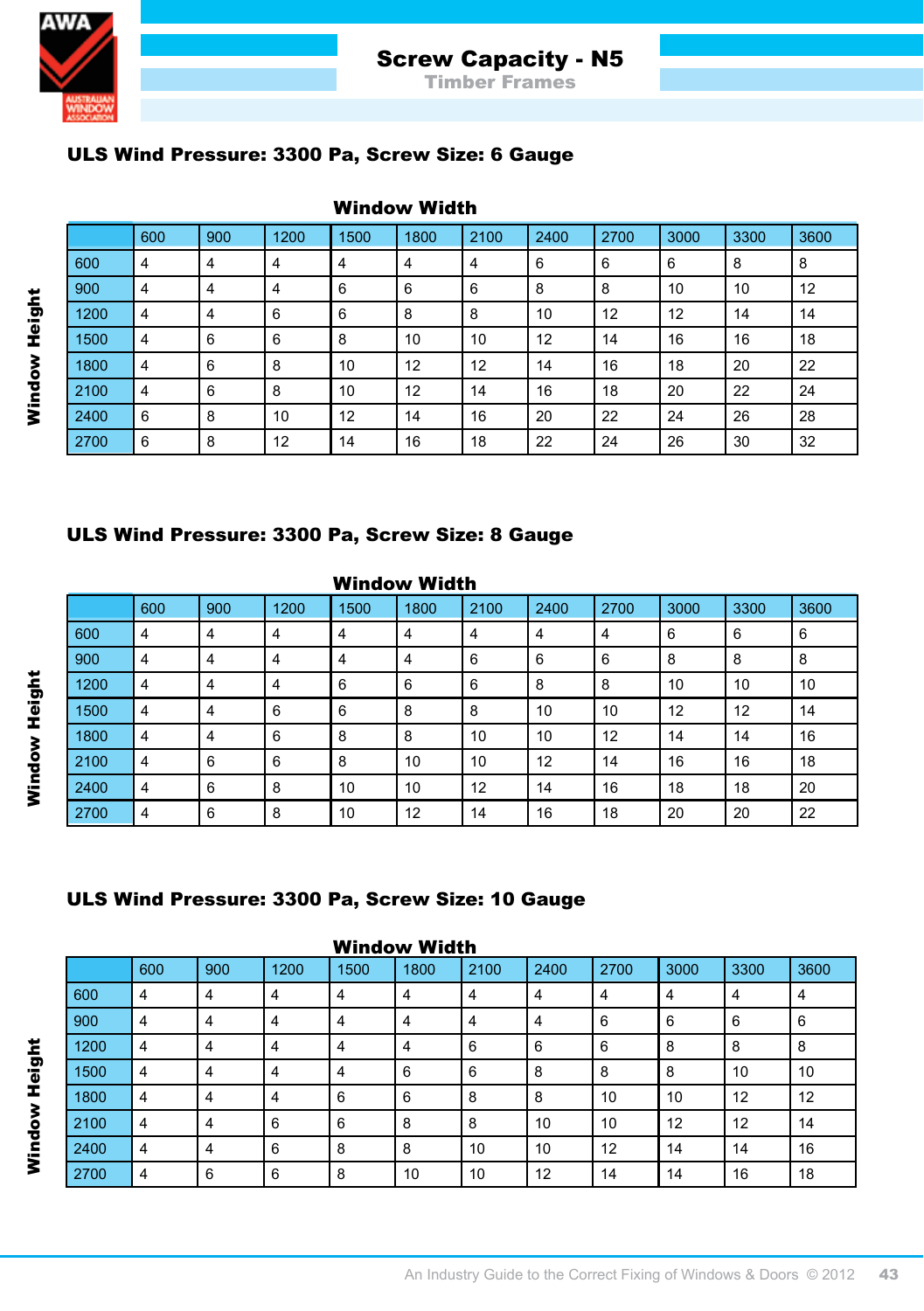

Window Height

Window Height

# ULS Wind Pressure: 3300 Pa, Screw Size: 12 Gauge

| <b>Window Width</b> |  |
|---------------------|--|
|                     |  |

|      | 600            | 900            | 1200           | 1500 | 1800           | 2100 | 2400 | 2700 | 3000 | 3300 | 3600 |
|------|----------------|----------------|----------------|------|----------------|------|------|------|------|------|------|
| 600  | 4              | $\overline{4}$ | $\overline{4}$ | 4    | 4              | 4    | 4    | 4    | 4    | 4    | 4    |
| 900  | $\overline{4}$ | 4              | 4              | 4    | $\overline{4}$ | 4    | 4    | 4    | 4    | 4    | 6    |
| 1200 | 4              | $\overline{4}$ | 4              | 4    | $\overline{4}$ | 4    | 4    | 6    | 6    | 6    | 6    |
| 1500 | 4              | $\overline{4}$ | 4              | 4    | 4              | 6    | 6    | 6    | 8    | 8    | 8    |
| 1800 | 4              | 4              | 4              | 4    | 6              | 6    | 6    | 8    | 8    | 8    | 10   |
| 2100 | 4              | $\overline{4}$ | 4              | 6    | 6              | 6    | 8    | 8    | 10   | 10   | 12   |
| 2400 | 4              | 4              | 4              | 6    | 6              | 8    | 8    | 10   | 10   | 12   | 12   |
| 2700 | 4              | 4              | 6              | 6    | 8              | 8    | 10   | 10   | 12   | 12   | 14   |

# ULS Wind Pressure: 3300 Pa, Screw Size: 14 Gauge

|      | <b>Window Width</b> |     |      |      |      |      |      |      |      |      |      |  |  |
|------|---------------------|-----|------|------|------|------|------|------|------|------|------|--|--|
|      | 600                 | 900 | 1200 | 1500 | 1800 | 2100 | 2400 | 2700 | 3000 | 3300 | 3600 |  |  |
| 600  | $\overline{4}$      | 4   | 4    | 4    | 4    | 4    | 4    | 4    | 4    | 4    | 4    |  |  |
| 900  | $\overline{4}$      | 4   | 4    | 4    | 4    | 4    | 4    | 4    | 4    | 4    | 4    |  |  |
| 1200 | 4                   | 4   | 4    | 4    | 4    | 4    | 4    | 4    | 4    | 6    | 6    |  |  |
| 1500 | $\overline{4}$      | 4   | 4    | 4    | 4    | 4    | 4    | 6    | 6    | 6    | 6    |  |  |
| 1800 | $\overline{4}$      | 4   | 4    | 4    | 4    | 6    | 6    | 6    | 6    | 8    | 8    |  |  |
| 2100 | 4                   | 4   | 4    | 4    | 6    | 6    | 6    | 8    | 8    | 8    | 10   |  |  |
| 2400 | $\overline{4}$      | 4   | 4    | 4    | 6    | 6    | 8    | 8    | 8    | 10   | 10   |  |  |
| 2700 | $\overline{4}$      | 4   | 4    | 6    | 6    | 8    | 8    | 8    | 10   | 10   | 12   |  |  |

# ULS Wind Pressure: 3300 Pa, Screw Size: 18 Gauge

|      |                |     |      |                | ,,,,,,,,,,,,,,,,, |      |      |      |                |      |      |
|------|----------------|-----|------|----------------|-------------------|------|------|------|----------------|------|------|
|      | 600            | 900 | 1200 | 1500           | 1800              | 2100 | 2400 | 2700 | 3000           | 3300 | 3600 |
| 600  | $\overline{4}$ | 4   | 4    | 4              | 4                 | 4    | 4    | 4    | 4              | 4    | 4    |
| 900  | $\overline{4}$ | 4   | 4    | 4              | 4                 | 4    | 4    | 4    | 4              | 4    | 4    |
| 1200 | 4              | 4   | 4    | 4              | 4                 | 4    | 4    | 4    | $\overline{4}$ | 4    | 4    |
| 1500 | 4              | 4   | 4    | 4              | 4                 | 4    | 4    | 4    | 4              | 4    | 6    |
| 1800 | 4              | 4   | 4    | 4              | 4                 | 6    | 6    | 6    | 6              | 6    | 6    |
| 2100 | $\overline{4}$ | 4   | 4    | $\overline{4}$ | 6                 | 6    | 6    | 6    | 6              | 6    | 6    |
| 2400 | $\overline{4}$ | 4   | 4    | $\overline{4}$ | 6                 | 6    | 6    | 6    | 6              | 8    | 8    |
| 2700 | $\overline{4}$ | 4   | 4    | 6              | 6                 | 6    | 6    | 6    | 8              | 8    | 8    |

# Window Width

Window Height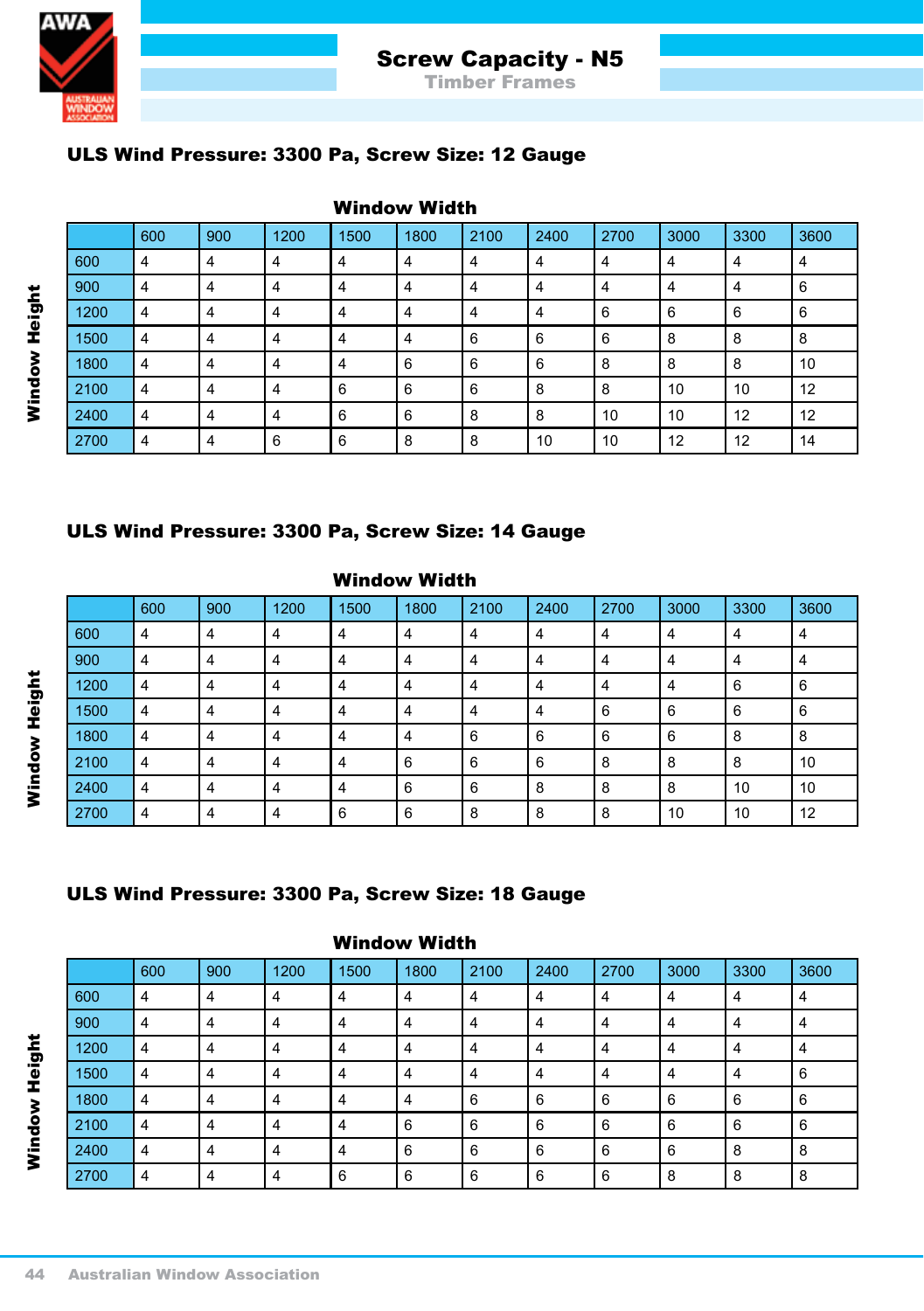

# Window Height Window Height

# ULS Wind Pressure: 4500 Pa, Screw Size: 8 Gauge

|      | <b>Window Width</b> |     |      |      |      |      |      |      |      |      |      |
|------|---------------------|-----|------|------|------|------|------|------|------|------|------|
|      | 600                 | 900 | 1200 | 1500 | 1800 | 2100 | 2400 | 2700 | 3000 | 3300 | 3600 |
| 600  | 4                   | 4   | 4    | 4    | 4    | 4    | 6    | 6    | 6    | 8    | 8    |
| 900  | 4                   | 4   | 4    | 6    | 6    | 6    | 8    | 8    | 10   | 10   | 10   |
| 1200 | 4                   | 4   | 6    | 6    | 8    | 8    | 10   | 10   | 12   | 14   | 14   |
| 1500 | 4                   | 6   | 6    | 8    | 10   | 10   | 12   | 14   | 14   | 16   | 18   |
| 1800 | 4                   | 6   | 8    | 10   | 10   | 12   | 14   | 16   | 18   | 20   | 20   |
| 2100 | 4                   | 6   | 8    | 10   | 12   | 14   | 16   | 18   | 20   | 22   | 24   |
| 2400 | 6                   | 8   | 10   | 12   | 14   | 16   | 18   | 20   | 22   | 26   | 28   |
| 2700 | 6                   | 8   | 10   | 14   | 16   | 18   | 20   | 24   | 26   | 28   | 30   |

# ULS Wind Pressure: 4500 Pa, Screw Size: 10 Gauge

|      | <b>Window Width</b> |     |                |      |      |      |      |      |      |      |      |
|------|---------------------|-----|----------------|------|------|------|------|------|------|------|------|
|      | 600                 | 900 | 1200           | 1500 | 1800 | 2100 | 2400 | 2700 | 3000 | 3300 | 3600 |
| 600  | 4                   | 4   | 4              | 4    | 4    | 4    | 4    | 4    | 6    | 6    | 6    |
| 900  | 4                   | 4   | $\overline{4}$ | 4    | 4    | 6    | 6    | 6    | 8    | 8    | 8    |
| 1200 | 4                   | 4   | $\overline{4}$ | 6    | 6    | 6    | 8    | 8    | 10   | 10   | 10   |
| 1500 | 4                   | 4   | 6              | 6    | 8    | 8    | 10   | 10   | 12   | 12   | 14   |
| 1800 | 4                   | 4   | 6              | 8    | 8    | 10   | 10   | 12   | 14   | 14   | 16   |
| 2100 | 4                   | 6   | 6              | 8    | 10   | 12   | 12   | 14   | 16   | 16   | 18   |
| 2400 | 4                   | 6   | 8              | 10   | 10   | 12   | 14   | 16   | 18   | 20   | 20   |
| 2700 | 4                   | 6   | 8              | 10   | 12   | 14   | 16   | 18   | 20   | 22   | 24   |

# ULS Wind Pressure: 4500 Pa, Screw Size: 12 Gauge

|      | Window Width |     |      |      |      |                |      |      |      |      |      |
|------|--------------|-----|------|------|------|----------------|------|------|------|------|------|
|      | 600          | 900 | 1200 | 1500 | 1800 | 2100           | 2400 | 2700 | 3000 | 3300 | 3600 |
| 600  | 4            | 4   | 4    | 4    | 4    | $\overline{4}$ | 4    | 4    | 4    | 4    | 4    |
| 900  | 4            | 4   | 4    | 4    | 4    | $\overline{4}$ | 4    | 6    | 6    | 6    | 6    |
| 1200 | 4            | 4   | 4    | 4    | 4    | 6              | 6    | 6    | 8    | 8    | 8    |
| 1500 | 4            | 4   | 4    | 6    | 6    | 6              | 8    | 8    | 10   | 10   | 10   |
| 1800 | 4            | 4   | 4    | 6    | 6    | 8              | 8    | 10   | 10   | 12   | 12   |
| 2100 | 4            | 4   | 6    | 6    | 8    | 10             | 10   | 12   | 12   | 14   | 14   |
| 2400 | 4            | 4   | 6    | 8    | 8    | 10             | 12   | 12   | 14   | 16   | 16   |
| 2700 | 4            | 6   | 6    | 8    | 10   | 12             | 12   | 14   | 16   | 18   | 18   |

Window Height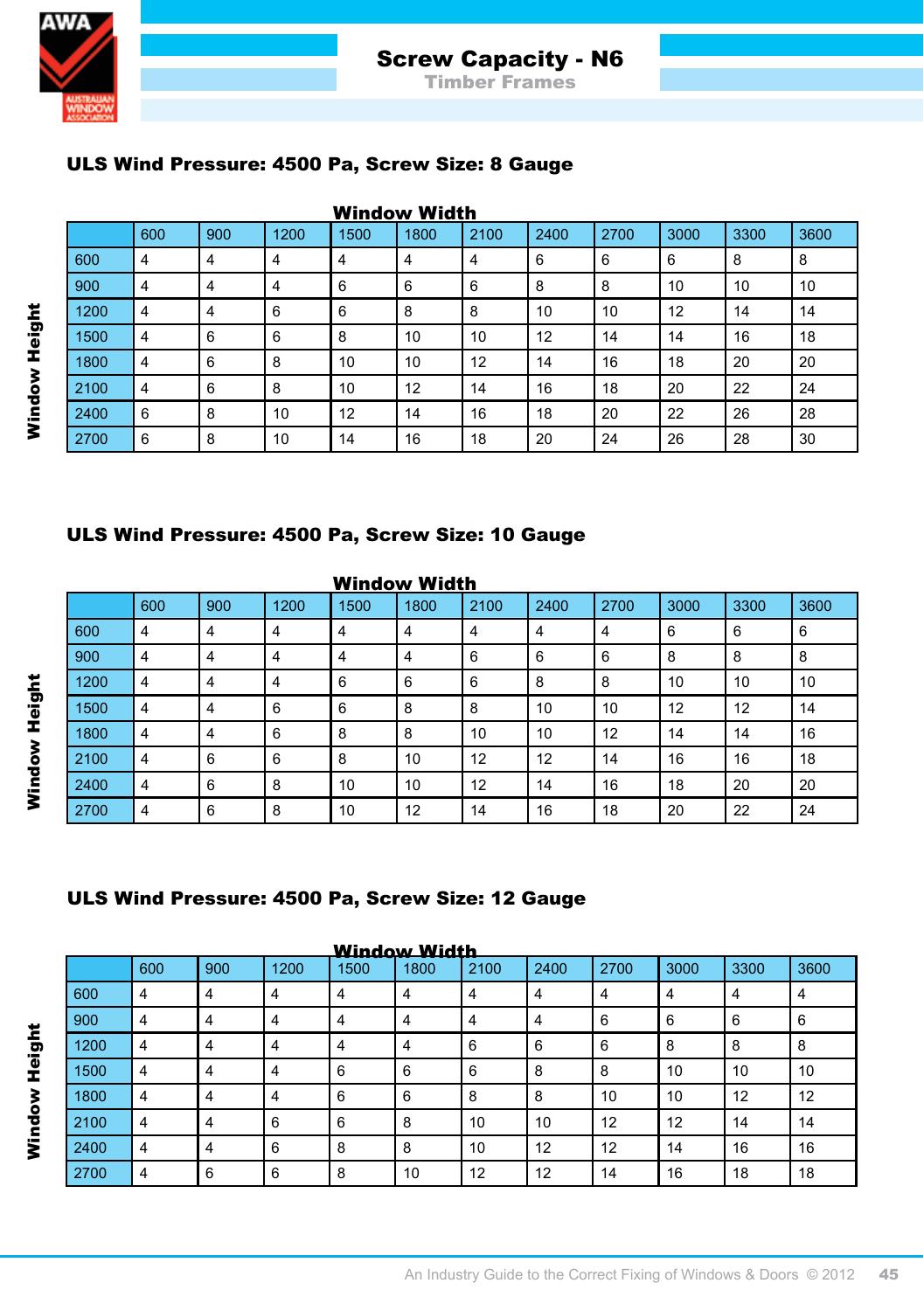

# ULS Wind Pressure: 4500 Pa, Screw Size: 14 Gauge

|      | <b>Window Width</b> |     |      |      |      |      |      |      |      |      |      |
|------|---------------------|-----|------|------|------|------|------|------|------|------|------|
|      | 600                 | 900 | 1200 | 1500 | 1800 | 2100 | 2400 | 2700 | 3000 | 3300 | 3600 |
| 600  | 4                   | 4   | 4    | 4    | 4    | 4    | 4    | 4    | 4    | 4    | 4    |
| 900  | 4                   | 4   | 4    | 4    | 4    | 4    | 4    | 4    | 6    | 6    | 6    |
| 1200 | 4                   | 4   | 4    | 4    | 4    | 4    | 6    | 6    | 6    | 6    | 8    |
| 1500 | 4                   | 4   | 4    | 4    | 6    | 6    | 6    | 8    | 8    | 8    | 10   |
| 1800 | 4                   | 4   | 4    | 6    | 6    | 6    | 8    | 8    | 10   | 10   | 10   |
| 2100 | 4                   | 4   | 4    | 6    | 6    | 8    | 8    | 10   | 10   | 12   | 12   |
| 2400 | 4                   | 4   | 6    | 6    | 8    | 8    | 10   | 10   | 12   | 12   | 14   |
| 2700 | 4                   | 4   | 6    | 8    | 8    | 10   | 10   | 12   | 14   | 14   | 16   |

# ULS Wind Pressure: 4500 Pa, Screw Size: 18 Gauge

|      | <b>Window Width</b> |     |                |      |      |      |      |      |      |      |      |  |
|------|---------------------|-----|----------------|------|------|------|------|------|------|------|------|--|
|      | 600                 | 900 | 1200           | 1500 | 1800 | 2100 | 2400 | 2700 | 3000 | 3300 | 3600 |  |
| 600  | 4                   | 4   | $\overline{4}$ | 4    | 4    | 4    | 4    | 4    | 4    | 4    | 4    |  |
| 900  | 4                   | 4   | 4              | 4    | 4    | 4    | 4    | 4    | 4    | 4    | 4    |  |
| 1200 | 4                   | 4   | 4              | 4    | 4    | 4    | 4    | 4    | 4    | 6    | 6    |  |
| 1500 | 4                   | 4   | 4              | 4    | 4    | 4    | 4    | 6    | 6    | 6    | 6    |  |
| 1800 | 4                   | 4   | 4              | 4    | 4    | 6    | 6    | 6    | 6    | 8    | 8    |  |
| 2100 | 4                   | 4   | 4              | 4    | 6    | 6    | 6    | 6    | 8    | 8    | 8    |  |
| 2400 | 4                   | 4   | 4              | 6    | 6    | 6    | 6    | 8    | 8    | 10   | 10   |  |
| 2700 | 4                   | 4   | 6              | 6    | 6    | 6    | 8    | 8    | 10   | 10   | 12   |  |

Window Height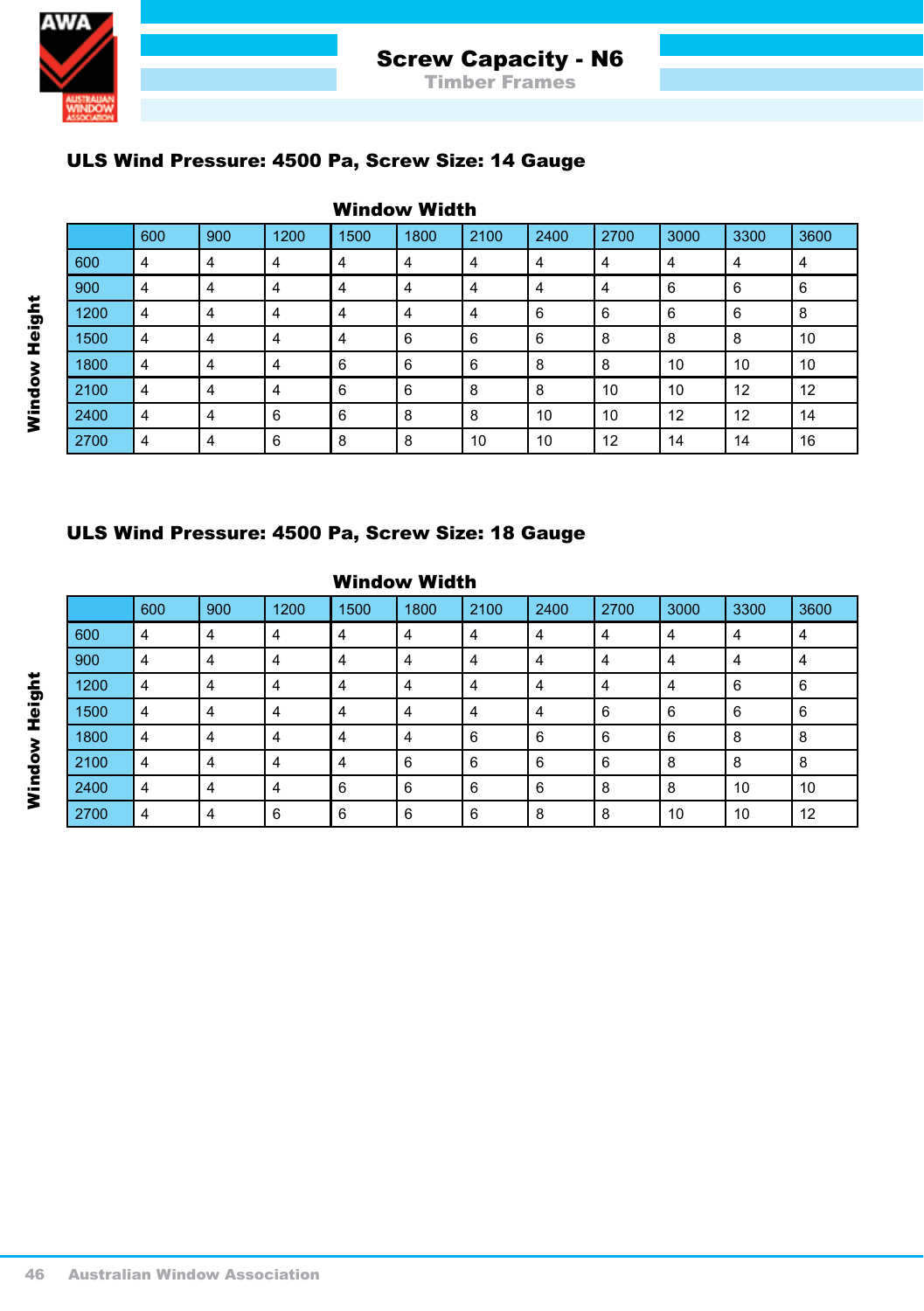

# ULS Wind Pressure: 2000 Pa, Screw Size: 6 Gauge

|      | <b>Window Width</b> |     |      |      |      |      |      |      |                |      |      |
|------|---------------------|-----|------|------|------|------|------|------|----------------|------|------|
|      | 600                 | 900 | 1200 | 1500 | 1800 | 2100 | 2400 | 2700 | 3000           | 3300 | 3600 |
| 600  | 4                   | 4   | 4    | 4    | 4    | 4    | 4    | 4    | $\overline{4}$ | 4    | 6    |
| 900  | 4                   | 4   | 4    | 4    | 4    | 4    | 6    | 6    | 6              | 6    | 8    |
| 1200 | 4                   | 4   | 4    | 4    | 6    | 6    | 6    | 8    | 8              | 8    | 10   |
| 1500 | 4                   | 4   | 4    | 6    | 6    | 8    | 8    | 8    | 10             | 10   | 12   |
| 1800 | 4                   | 4   | 6    | 6    | 8    | 8    | 10   | 10   | 12             | 12   | 14   |
| 2100 | 4                   | 4   | 6    | 8    | 8    | 10   | 10   | 12   | 14             | 14   | 16   |
| 2400 | 4                   | 6   | 6    | 8    | 10   | 10   | 12   | 14   | 14             | 16   | 18   |
| 2700 | 4                   | 6   | 8    | 8    | 10   | 12   | 14   | 14   | 16             | 18   | 20   |

# ULS Wind Pressure: 2000 Pa, Screw Size: 8 Gauge

| <b>Window Width</b> |  |
|---------------------|--|
|                     |  |

|      | 600            | 900 | 1200 | 1500 | 1800 | 2100 | 2400           | 2700 | 3000 | 3300 | 3600 |
|------|----------------|-----|------|------|------|------|----------------|------|------|------|------|
| 600  | 4              | 4   | 4    | 4    | 4    | 4    | 4              | 4    | 4    | 4    | 4    |
| 900  | 4              | 4   | 4    | 4    | 4    | 4    | 4              | 4    | 4    | 6    | 6    |
| 1200 | 4              | 4   | 4    | 4    | 4    | 4    | $\overline{4}$ | 6    | 6    | 6    | 6    |
| 1500 | 4              | 4   | 4    | 4    | 4    | 6    | 6              | 6    | 8    | 8    | 8    |
| 1800 | 4              | 4   | 4    | 4    | 6    | 6    | 6              | 8    | 8    | 10   | 10   |
| 2100 | $\overline{4}$ | 4   | 4    | 6    | 6    | 6    | 8              | 8    | 10   | 10   | 12   |
| 2400 | $\overline{4}$ | 4   | 4    | 6    | 6    | 8    | 8              | 10   | 10   | 12   | 12   |
| 2700 | 4              | 4   | 6    | 6    | 8    | 8    | 10             | 10   | 12   | 14   | 14   |

# ULS Wind Pressure: 2000 Pa, Screw Size: 10 Gauge

| <b>Window Width</b> |  |
|---------------------|--|
|                     |  |

|      | 600            | 900            | 1200           | 1500           | 1800           | 2100           | 2400           | 2700 | 3000 | 3300 | 3600 |
|------|----------------|----------------|----------------|----------------|----------------|----------------|----------------|------|------|------|------|
| 600  | $\overline{4}$ | 4              | $\overline{4}$ | 4              | $\overline{4}$ | $\overline{4}$ | 4              | 4    | 4    | 4    | 4    |
| 900  | $\overline{4}$ | 4              | $\overline{4}$ | 4              | 4              | 4              | 4              | 4    | 4    | 4    | 4    |
| 1200 | 4              | 4              | $\overline{4}$ | 4              | $\overline{4}$ | 4              | $\overline{4}$ | 4    | 4    | 6    | 6    |
| 1500 | $\overline{4}$ | 4              | $\overline{4}$ | 4              | $\overline{4}$ | $\overline{4}$ | -4             | 6    | 6    | 6    | 6    |
| 1800 | $\overline{4}$ | $\overline{4}$ | $\overline{4}$ | $\overline{4}$ | $\overline{4}$ | 6              | 6              | 6    | 6    | 8    | 8    |
| 2100 | 4              | $\overline{4}$ | $\overline{4}$ | $\overline{4}$ | 6              | 6              | 6              | 6    | 8    | 8    | 8    |
| 2400 | 4              | 4              | 4              | 6              | 6              | 6              | 6              | 8    | 8    | 10   | 10   |
| 2700 | 4              | 4              | $\overline{4}$ | 6              | 6              | 6              | 8              | 8    | 10   | 10   | 10   |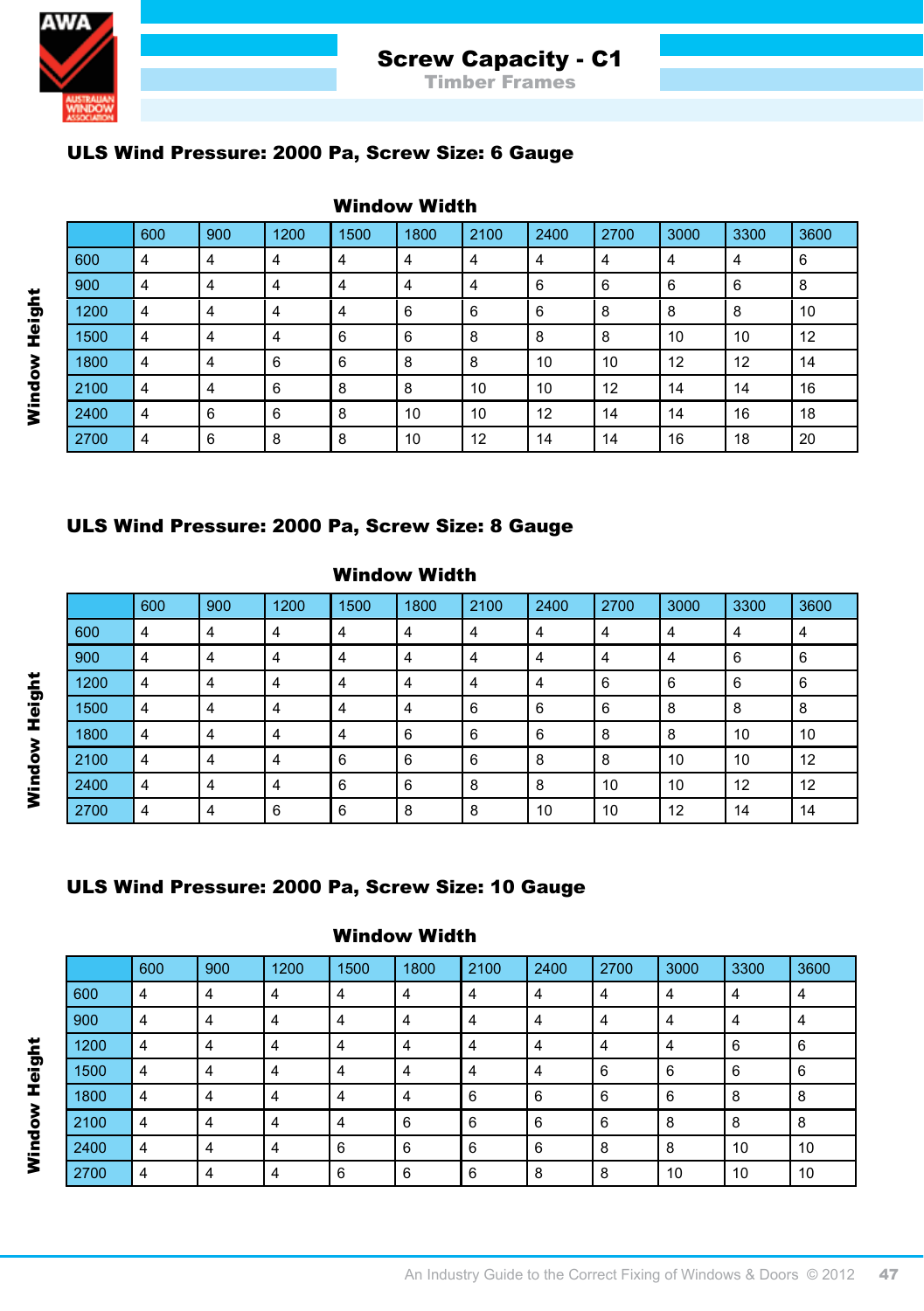

# ULS Wind Pressure: 2000 Pa, Screw Size: 12 Gauge

Window Width

Window Width

|      | 600            | 900 | 1200 | 1500           | 1800 | 2100 | 2400           | 2700 | 3000 | 3300 | 3600 |
|------|----------------|-----|------|----------------|------|------|----------------|------|------|------|------|
| 600  | 4              | 4   | 4    | 4              | 4    | 4    | $\overline{4}$ | 4    | 4    | 4    | 4    |
| 900  | 4              | 4   | 4    | 4              | 4    | 4    | -4             | 4    | 4    | 4    | 4    |
| 1200 | $\overline{4}$ | 4   | 4    | 4              | 4    | 4    | 4              | 4    | 4    | 4    | 4    |
| 1500 | $\overline{4}$ | 4   | 4    | $\overline{4}$ | 4    | 4    | 4              | 4    | 4    | 6    | 6    |
| 1800 | 4              | 4   | 4    | 4              | 4    | 6    | 6              | 6    | 6    | 6    | 6    |
| 2100 | 4              | 4   | 4    | 4              | 6    | 6    | 6              | 6    | 6    | 6    | 8    |
| 2400 | 4              | 4   | 4    | $\overline{4}$ | 6    | 6    | 6              | 6    | 6    | 8    | 8    |
| 2700 | 4              | 4   | 4    | 6              | 6    | 6    | 6              | 6    | 8    | 8    | 8    |

# ULS Wind Pressure: 2000 Pa, Screw Size: 14 Gauge

|      | 600 | 900 | 1200 | 1500 | 1800 | 2100 | 2400 | 2700 | 3000 | 3300 | 3600 |
|------|-----|-----|------|------|------|------|------|------|------|------|------|
| 600  | 4   | 4   | 4    | 4    | 4    | 4    | 4    | 4    | 4    | 4    | 4    |
| 900  | 4   | 4   | 4    | 4    | 4    | 4    | 4    | 4    | 4    | 4    | 4    |
| 1200 | 4   | 4   | 4    | 4    | 4    | 4    | 4    | 4    | 4    | 4    | 4    |
| 1500 | 4   | 4   | 4    | 4    | 4    | 4    | 4    | 4    | 4    | 4    | 4    |
| 1800 | 4   | 4   | 4    | 4    | 4    | 6    | 6    | 6    | 6    | 6    | 6    |
| 2100 | 4   | 4   | 4    | 4    | 6    | 6    | 6    | 6    | 6    | 6    | 6    |
| 2400 | 4   | 4   | 4    | 6    | 6    | 6    | 6    | 6    | 6    | 6    | 6    |
| 2700 | 4   | 4   | 4    | 6    | 6    | 6    | 6    | 6    | 6    | 6    | 8    |

Window Height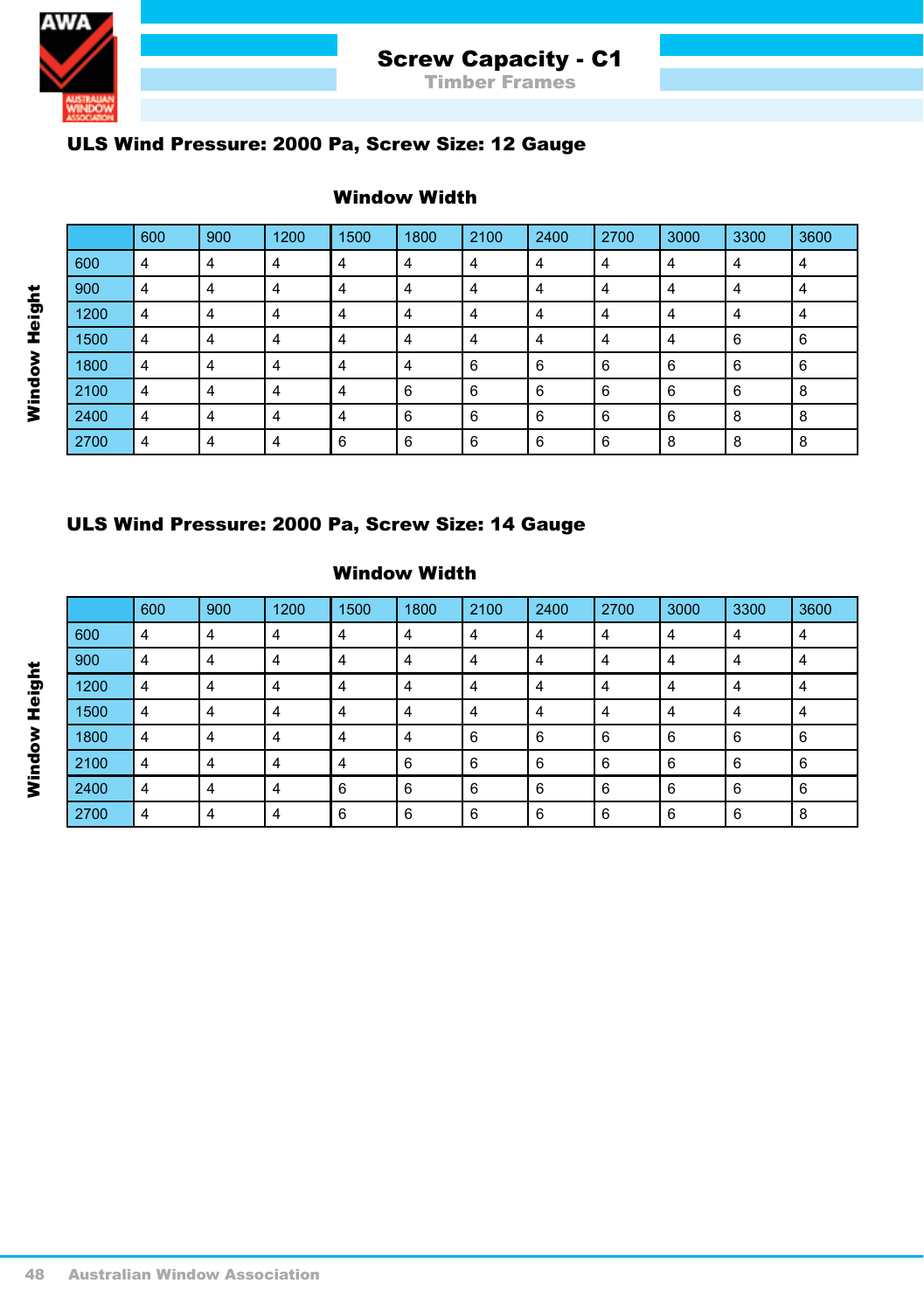

Window Height

Window Height

# ULS Wind Pressure: 3000 Pa, Screw Size: 6 Gauge

|      | 600 | 900 | 1200 | 1500           | 1800           | 2100 | 2400 | 2700 | 3000 | 3300 | 3600 |
|------|-----|-----|------|----------------|----------------|------|------|------|------|------|------|
| 600  | 4   | 4   | 4    | $\overline{4}$ | $\overline{4}$ | 4    | 6    | 6    | 6    | 6    | 8    |
| 900  | 4   | 4   | 4    | 4              | 6              | 6    | 8    | 8    | 8    | 10   | 10   |
| 1200 | 4   | 4   | 6    | 6              | 8              | 8    | 10   | 10   | 12   | 12   | 14   |
| 1500 | 4   | 4   | 6    | 8              | 8              | 10   | 12   | 12   | 14   | 16   | 16   |
| 1800 | 4   | 6   | 8    | 8              | 10             | 12   | 14   | 14   | 16   | 18   | 20   |
| 2100 | 4   | 6   | 8    | 10             | 12             | 14   | 16   | 18   | 20   | 20   | 22   |
| 2400 | 6   | 8   | 10   | 12             | 14             | 16   | 18   | 20   | 22   | 24   | 26   |
| 2700 | 6   | 8   | 10   | 12             | 14             | 18   | 20   | 22   | 24   | 26   | 28   |

# Window Width

# ULS Wind Pressure: 3000 Pa, Screw Size: 8 Gauge

# Window Width

|      | 600            | 900 | 1200 | 1500 | 1800 | 2100 | 2400 | 2700 | 3000 | 3300 | 3600 |
|------|----------------|-----|------|------|------|------|------|------|------|------|------|
| 600  | 4              | 4   | 4    | 4    | 4    | 4    | 4    | 4    | 4    | 6    | 6    |
| 900  | 4              | 4   | 4    | 4    | 4    | 4    | 6    | 6    | 6    | 8    | 8    |
| 1200 | 4              | 4   | 4    | 4    | 6    | 6    | 6    | 8    | 8    | 10   | 10   |
| 1500 | 4              | 4   | 4    | 6    | 6    | 8    | 8    | 10   | 10   | 12   | 12   |
| 1800 | 4              | 4   | 6    | 6    | 8    | 8    | 10   | 10   | 12   | 14   | 14   |
| 2100 | 4              | 4   | 6    | 8    | 8    | 10   | 12   | 12   | 14   | 16   | 16   |
| 2400 | $\overline{4}$ | 6   | 6    | 8    | 10   | 12   | 12   | 14   | 16   | 18   | 18   |
| 2700 | 4              | 6   | 8    | 10   | 10   | 12   | 14   | 16   | 18   | 20   | 20   |

# ULS Wind Pressure: 3000 Pa, Screw Size: 10 Gauge

|      | ---------------- |                |      |                |      |                |      |      |      |                |      |
|------|------------------|----------------|------|----------------|------|----------------|------|------|------|----------------|------|
|      | 600              | 900            | 1200 | 1500           | 1800 | 2100           | 2400 | 2700 | 3000 | 3300           | 3600 |
| 600  | $\overline{4}$   | 4              | 4    | 4              | 4    | 4              | 4    | 4    | 4    | $\overline{4}$ | 4    |
| 900  | $\overline{4}$   | 4              | 4    | 4              | 4    | 4              | 4    | 4    | 6    | 6              | 6    |
| 1200 | $\overline{4}$   | 4              | 4    | $\overline{4}$ | 4    | $\overline{4}$ | 6    | 6    | 6    | 8              | 8    |
| 1500 | $\overline{4}$   | 4              | 4    | 4              | 6    | 6              | 6    | 8    | 8    | 8              | 10   |
| 1800 | $\overline{4}$   | 4              | 4    | 6              | 6    | 6              | 8    | 8    | 10   | 10             | 10   |
| 2100 | $\overline{4}$   | 4              | 4    | 6              | 6    | 8              | 8    | 10   | 10   | 12             | 12   |
| 2400 | $\overline{4}$   | $\overline{4}$ | 6    | 6              | 8    | 8              | 10   | 10   | 12   | 14             | 14   |
| 2700 | $\overline{4}$   | $\overline{4}$ | 6    | 8              | 8    | 10             | 10   | 12   | 14   | 14             | 16   |

# Window Width

Window Height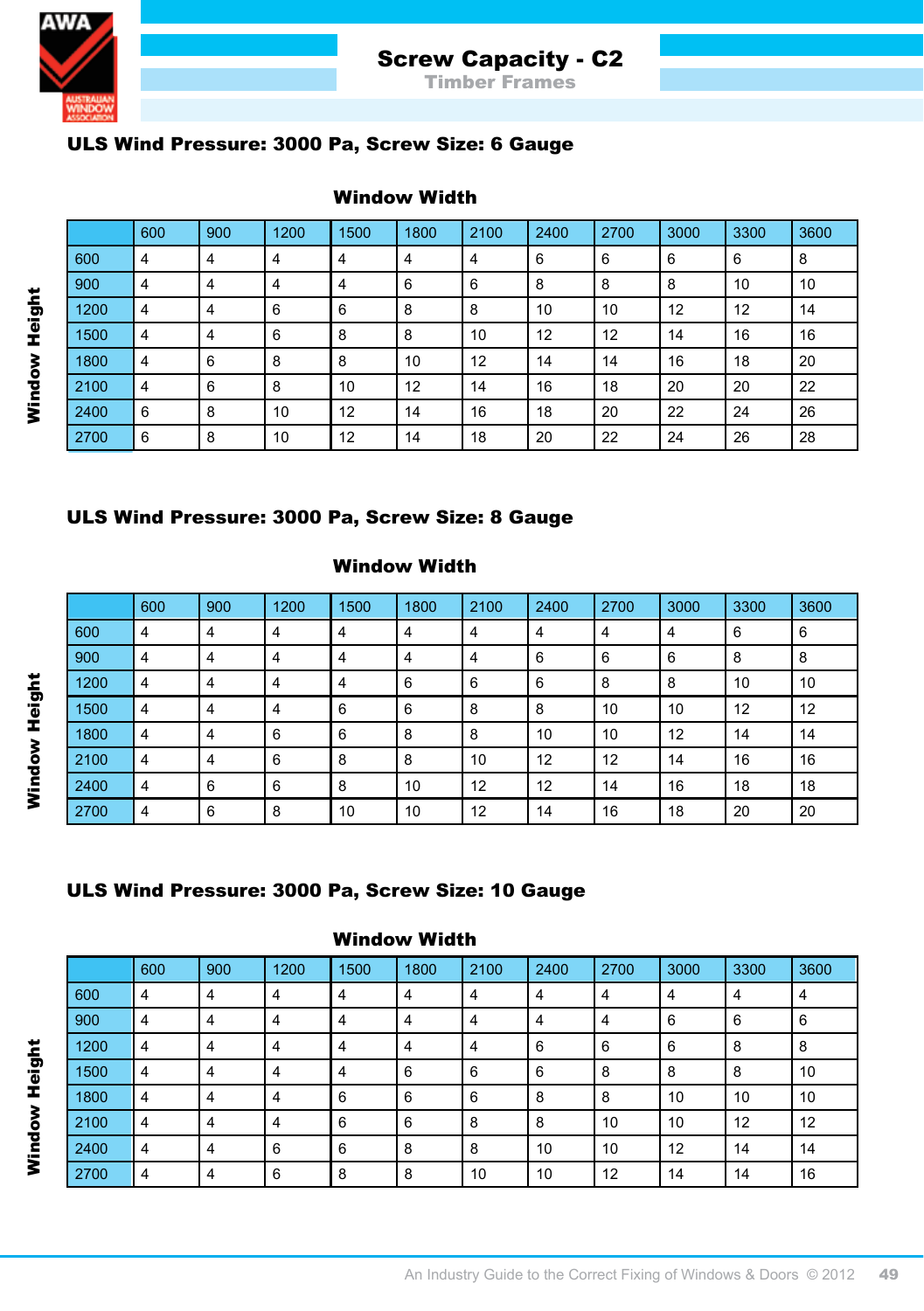

Window Height

Window Height

Window Height

Window Height

# ULS Wind Pressure: 3000 Pa, Screw Size: 12 Gauge

|      |  | 600 | 900 | 1200 | 1500 | 1800 | 2100 | 2400 | 2700 | 3000 | 3300 | 3600 |
|------|--|-----|-----|------|------|------|------|------|------|------|------|------|
| 600  |  | 4   | 4   | 4    | 4    | 4    | 4    | 4    | 4    | 4    | 4    | 4    |
| 900  |  | 4   | 4   | 4    | 4    | 4    | 4    | 4    | 4    | 4    | 4    | 4    |
| 1200 |  | 4   | 4   | 4    | 4    | 4    | 4    | 4    | 4    | 6    | 6    | 6    |
| 1500 |  | 4   | 4   | 4    | 4    | 4    | 4    | 6    | 6    | 6    | 8    | 8    |
| 1800 |  | 4   | 4   | 4    | 4    | 4    | 6    | 6    | 6    | 8    | 8    | 8    |
| 2100 |  | 4   | 4   | 4    | 4    | 6    | 6    | 8    | 8    | 8    | 10   | 10   |
| 2400 |  | 4   | 4   | 4    | 6    | 6    | 8    | 8    | 8    | 10   | 10   | 12   |
| 2700 |  | 4   | 4   | 4    | 6    | 6    | 8    | 8    | 10   | 10   | 12   | 12   |

# Window Width

# ULS Wind Pressure: 3000 Pa, Screw Size: 14 Gauge

|      | <b>Window Width</b> |                |      |      |      |                |      |      |      |      |      |  |  |
|------|---------------------|----------------|------|------|------|----------------|------|------|------|------|------|--|--|
|      | 600                 | 900            | 1200 | 1500 | 1800 | 2100           | 2400 | 2700 | 3000 | 3300 | 3600 |  |  |
| 600  | 4                   | 4              | 4    | 4    | 4    | 4              | 4    | 4    | 4    | 4    | 4    |  |  |
| 900  | 4                   | $\overline{4}$ | 4    | 4    | 4    | $\overline{4}$ | 4    | 4    | 4    | 4    | 4    |  |  |
| 1200 | 4                   | 4              | 4    | 4    | 4    | 4              | 4    | 4    | 4    | 4    | 6    |  |  |
| 1500 | 4                   | 4              | 4    | 4    | 4    | 4              | 4    | 6    | 6    | 6    | 6    |  |  |
| 1800 | 4                   | 4              | 4    | 4    | 4    | 6              | 6    | 6    | 6    | 6    | 8    |  |  |
| 2100 | $\overline{4}$      | 4              | 4    | 4    | 6    | 6              | 6    | 6    | 8    | 8    | 8    |  |  |
| 2400 | 4                   | 4              | 4    | 4    | 6    | 6              | 6    | 8    | 8    | 8    | 10   |  |  |
| 2700 | 4                   | 4              | 4    | 6    | 6    | 6              | 8    | 8    | 10   | 10   | 10   |  |  |

# ULS Wind Pressure: 3000 Pa, Screw Size: 18 Gauge

|      | ,,,,,,,,,,,,,,,,, |     |      |      |      |      |      |      |      |      |      |
|------|-------------------|-----|------|------|------|------|------|------|------|------|------|
|      | 600               | 900 | 1200 | 1500 | 1800 | 2100 | 2400 | 2700 | 3000 | 3300 | 3600 |
| 600  | 4                 | 4   | 4    | 4    | 4    | 4    | 4    | 4    | 4    | 4    | 4    |
| 900  | 4                 | 4   | 4    | 4    | 4    | 4    | 4    | 4    | 4    | 4    | 4    |
| 1200 | -4                | 4   | 4    | 4    | 4    | 4    | 4    | 4    | 4    | 4    | 4    |
| 1500 | 4                 | 4   | 4    | 4    | 4    | 4    | 4    | 4    | 4    | 4    | 4    |
| 1800 | 4                 | 4   | 4    | 4    | 4    | 6    | 6    | 6    | 6    | 6    | 6    |
| 2100 | $\overline{4}$    | 4   | 4    | 4    | 6    | 6    | 6    | 6    | 6    | 6    | 6    |
| 2400 | 4                 | 4   | 4    | 6    | 6    | 6    | 6    | 6    | 6    | 6    | 6    |
| 2700 | 4                 | 4   | 6    | 6    | 6    | 6    | 6    | 6    | 6    | 8    | 8    |

# Window Width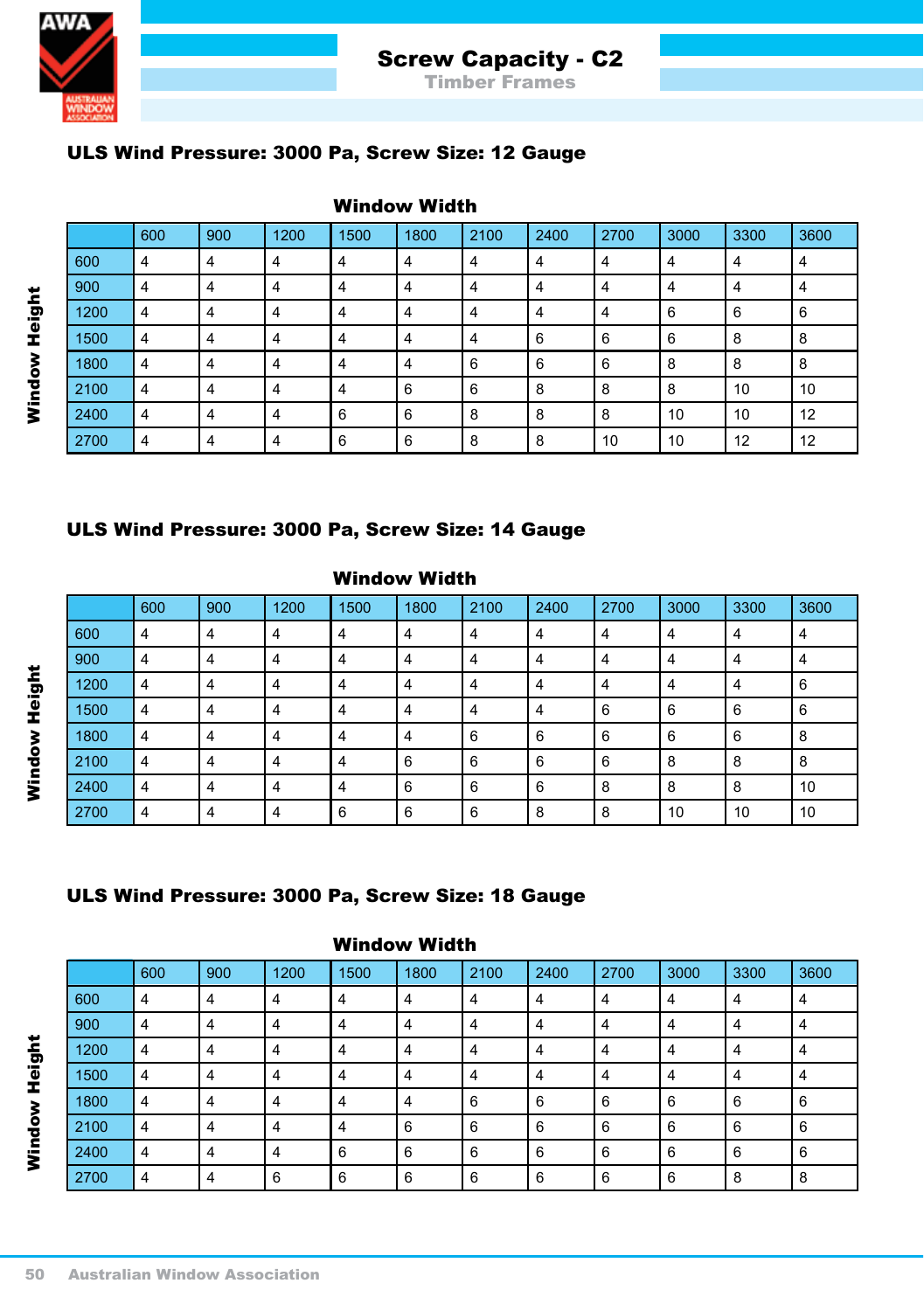

# ULS Wind Pressure: 4400 Pa, Screw Size: 8 Gauge

|      | ------------------ |     |      |                   |      |                |                   |      |      |      |      |  |
|------|--------------------|-----|------|-------------------|------|----------------|-------------------|------|------|------|------|--|
|      | 600                | 900 | 1200 | 1500              | 1800 | 2100           | 2400              | 2700 | 3000 | 3300 | 3600 |  |
| 600  | $\overline{4}$     | 4   | 4    | 4                 | 4    | $\overline{4}$ | 6                 | 6    | 6    | 6    | 8    |  |
| 900  | $\overline{4}$     | 4   | 4    | 6                 | 6    | 6              | 8                 | 8    | 10   | 10   | 10   |  |
| 1200 | $\overline{4}$     | 4   | 6    | 6                 | 8    | 8              | 10                | 10   | 12   | 12   | 14   |  |
| 1500 | $\overline{4}$     | 6   | 6    | 8                 | 10   | 10             | $12 \overline{ }$ | 14   | 14   | 16   | 18   |  |
| 1800 | $\overline{4}$     | 6   | 8    | 10                | 10   | 12             | 14                | 16   | 18   | 18   | 20   |  |
| 2100 | 4                  | 6   | 8    | 10                | 12   | 14             | 16                | 18   | 20   | 22   | 24   |  |
| 2400 | 6                  | 8   | 10   | $12 \overline{ }$ | 14   | 16             | 18                | 20   | 22   | 24   | 26   |  |
| 2700 | 6                  | 8   | 10   | 14                | 16   | 18             | 20                | 22   | 26   | 28   | 30   |  |

Window Width

Window Width

# ULS Wind Pressure: 4400 Pa, Screw Size: 10 Gauge

|      | 600 | 900 | 1200 | 1500 | 1800 | 2100 | 2400 | 2700 | 3000 | 3300 | 3600 |  |
|------|-----|-----|------|------|------|------|------|------|------|------|------|--|
| 600  | 4   | 4   | 4    | 4    | 4    | 4    | 4    | 4    | 6    | 6    | 6    |  |
| 900  | 4   | 4   | 4    | 4    | 4    | 6    | 6    | 6    | 8    | 8    | 8    |  |
| 1200 | 4   | 4   | 4    | 6    | 6    | 6    | 8    | 8    | 10   | 10   | 10   |  |
| 1500 | 4   | 4   | 6    | 6    | 8    | 8    | 10   | 10   | 12   | 12   | 14   |  |
| 1800 | 4   | 4   | 6    | 8    | 8    | 10   | 10   | 12   | 14   | 14   | 16   |  |
| 2100 | 4   | 6   | 6    | 8    | 10   | 10   | 12   | 14   | 16   | 16   | 18   |  |
| 2400 | 4   | 6   | 8    | 10   | 10   | 12   | 14   | 16   | 18   | 18   | 20   |  |
| 2700 | 4   | 6   | 8    | 10   | 12   | 14   | 16   | 18   | 20   | 22   | 22   |  |

# ULS Wind Pressure: 4400 Pa, Screw Size: 12 Gauge

|      | ,,,,,,,,,,,,,,,,,, |     |      |      |      |                |      |      |      |      |      |
|------|--------------------|-----|------|------|------|----------------|------|------|------|------|------|
|      | 600                | 900 | 1200 | 1500 | 1800 | 2100           | 2400 | 2700 | 3000 | 3300 | 3600 |
| 600  | 4                  | 4   | 4    | 4    | 4    | 4              | 4    | 4    | 4    | 4    | 4    |
| 900  | 4                  | 4   | 4    | 4    | 4    | $\overline{4}$ | 4    | 6    | 6    | 6    | 6    |
| 1200 | 4                  | 4   | 4    | 4    | 4    | 6              | 6    | 6    | 8    | 8    | 8    |
| 1500 | 4                  | 4   | 4    | 6    | 6    | 6              | 8    | 8    | 10   | 10   | 10   |
| 1800 | 4                  | 4   | 4    | 6    | 6    | 8              | 8    | 10   | 10   | 12   | 12   |
| 2100 | 4                  | 4   | 6    | 6    | 8    | 8              | 10   | 12   | 12   | 14   | 14   |
| 2400 | 4                  | 4   | 6    | 8    | 8    | 10             | 12   | 12   | 14   | 16   | 16   |
| 2700 | 4                  | 6   | 6    | 8    | 10   | 12             | 12   | 14   | 16   | 16   | 18   |

# Window Width

Window Height Window Height

Window Height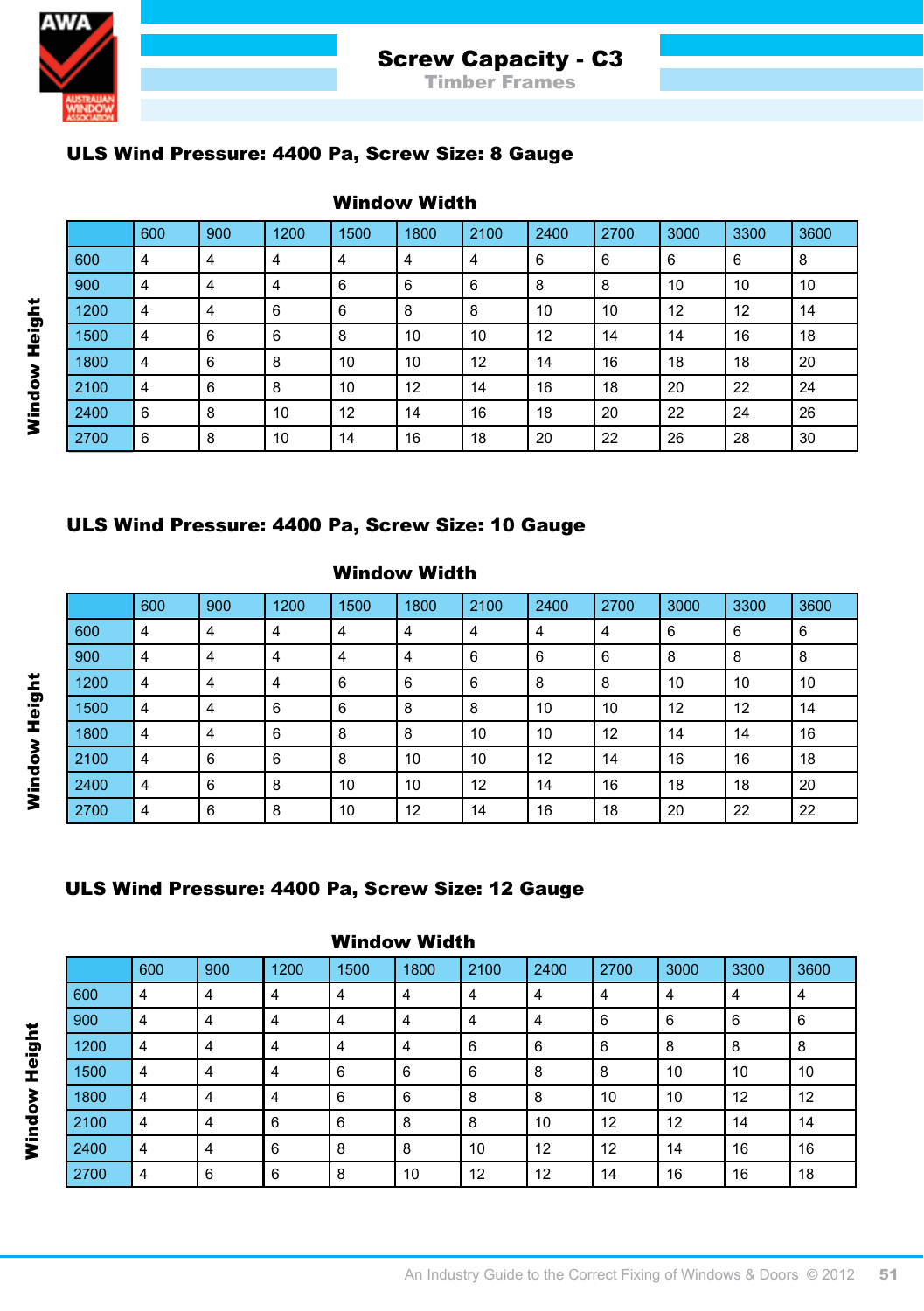

# ULS Wind Pressure: 4400 Pa, Screw Size: 14 Gauge

|      | 600            | 900 | 1200 | 1500 | 1800 | 2100 | 2400 | 2700 | 3000 | 3300 | 3600 |
|------|----------------|-----|------|------|------|------|------|------|------|------|------|
| 600  | $\overline{4}$ | 4   | 4    | 4    | 4    | 4    | 4    | 4    | 4    | 4    | 4    |
| 900  | 4              | 4   | 4    | -4   | 4    | 4    | 4    | 4    | 4    | 6    | 6    |
| 1200 | 4              | 4   | 4    | 4    | 4    | 4    | 6    | 6    | 6    | 6    | 8    |
| 1500 | 4              | 4   | 4    | 4    | 4    | 6    | 6    | 6    | 8    | 8    | 8    |
| 1800 | 4              | 4   | 4    | 4    | 6    | 6    | 8    | 8    | 8    | 10   | 10   |
| 2100 | 4              | 4   | 4    | 6    | 6    | 8    | 8    | 10   | 10   | 12   | 12   |
| 2400 | 4              | 4   | 6    | 6    | 8    | 8    | 10   | 10   | 12   | 12   | 14   |
| 2700 | 4              | 4   | 6    | 6    | 8    | 10   | 10   | 12   | 12   | 14   | 16   |

# Window Width

# ULS Wind Pressure: 4400 Pa, Screw Size: 18 Gauge

|      | 600            | 900 | 1200 | 1500 | 1800 | 2100 | 2400 | 2700 | 3000 | 3300 | 3600 |
|------|----------------|-----|------|------|------|------|------|------|------|------|------|
| 600  | 4              | 4   | 4    | 4    | 4    | 4    | 4    | 4    | 4    | 4    | 4    |
| 900  | 4              | 4   | 4    | 4    | 4    | 4    | 4    | 4    | 4    | 4    | 4    |
| 1200 | 4              | 4   | 4    | 4    | 4    | 4    | 4    | 4    | 4    | 6    | 6    |
| 1500 | 4              | 4   | 4    | 4    | 4    | 4    | 4    | 6    | 6    | 6    | 6    |
| 1800 | $\overline{4}$ | 4   | 4    | 4    | 4    | 6    | 6    | 6    | 6    | 8    | 8    |
| 2100 | 4              | 4   | 4    | 4    | 6    | 6    | 6    | 6    | 8    | 8    | 8    |
| 2400 | 4              | 4   | 4    | 4    | 6    | 6    | 6    | 8    | 8    | 10   | 10   |
| 2700 | 4              | 4   | 4    | 6    | 6    | 6    | 8    | 8    | 10   | 10   | 10   |

# Window Width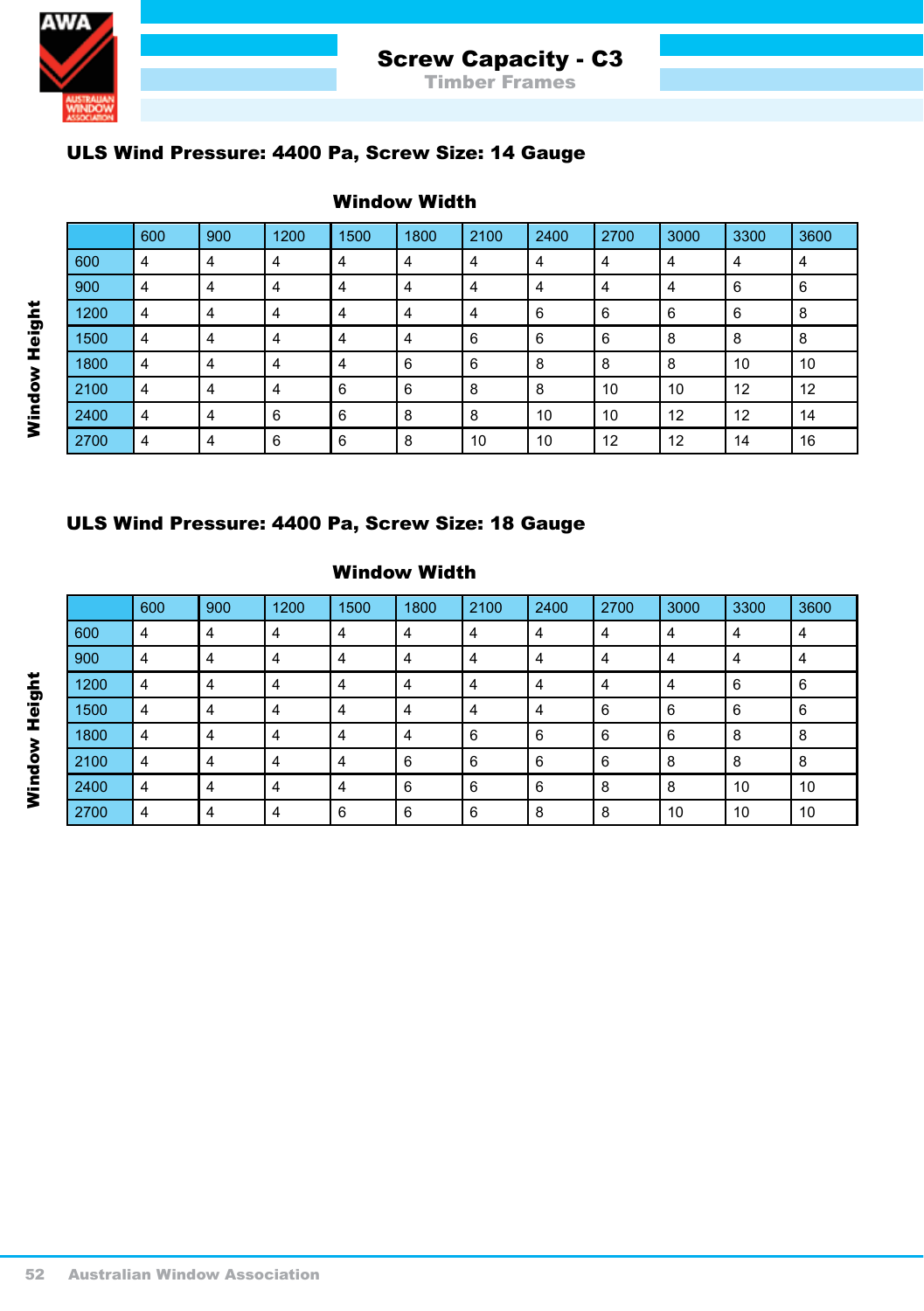

Window Height

Window Height

# ULS Wind Pressure: 6000 Pa, Screw Size: 8 Gauge

|      | 600            | 900 | 1200 | 1500           | 1800              | 2100 | 2400 | 2700 | 3000 | 3300 | 3600 |  |  |
|------|----------------|-----|------|----------------|-------------------|------|------|------|------|------|------|--|--|
| 600  | $\overline{4}$ | 4   | 4    | $\overline{4}$ | 6                 | 6    | 6    | 8    | 8    | 10   | 10   |  |  |
| 900  | $\overline{4}$ | 4   | 6    | 6              | 8                 | 8    | 10   | 10   | 12   | 14   | 14   |  |  |
| 1200 | 4              | 6   | 6    | 8              | 10                | 12   | 12   | 14   | 16   | 18   | 18   |  |  |
| 1500 | 4              | 6   | 8    | 10             | $12 \overline{ }$ | 14   | 16   | 18   | 20   | 22   | 22   |  |  |
| 1800 | 6              | 8   | 10   | 12             | 14                | 16   | 18   | 20   | 22   | 26   | 28   |  |  |
| 2100 | 6              | 8   | 12   | 14             | 16                | 18   | 22   | 24   | 26   | 30   | 32   |  |  |
| 2400 | 6              | 10  | 12   | 16             | 18                | 22   | 24   | 28   | 30   | 34   | 36   |  |  |
| 2700 | 8              | 10  | 14   | 18             | 20                | 24   | 28   | 30   | 34   | 38   | 40   |  |  |

## Window Width

# ULS Wind Pressure: 6000 Pa, Screw Size: 10 Gauge

|      | <b>Window Width</b> |     |      |      |      |      |      |      |      |      |      |  |
|------|---------------------|-----|------|------|------|------|------|------|------|------|------|--|
|      | 600                 | 900 | 1200 | 1500 | 1800 | 2100 | 2400 | 2700 | 3000 | 3300 | 3600 |  |
| 600  | 4                   | 4   | 4    | 4    | 4    | 4    | 6    | 6    | 6    | 8    | 8    |  |
| 900  | 4                   | 4   | 4    | 6    | 6    | 6    | 8    | 8    | 10   | 10   | 10   |  |
| 1200 | 4                   | 4   | 6    | 6    | 8    | 8    | 10   | 10   | 12   | 14   | 14   |  |
| 1500 | $\overline{4}$      | 6   | 6    | 8    | 10   | 10   | 12   | 14   | 14   | 16   | 18   |  |
| 1800 | 4                   | 6   | 8    | 10   | 10   | 12   | 14   | 16   | 18   | 20   | 20   |  |
| 2100 | 4                   | 6   | 8    | 10   | 12   | 14   | 16   | 18   | 20   | 22   | 24   |  |
| 2400 | 6                   | 8   | 10   | 12   | 14   | 16   | 18   | 20   | 24   | 26   | 28   |  |
| 2700 | 6                   | 8   | 10   | 14   | 16   | 18   | 20   | 24   | 26   | 28   | 30   |  |

# ULS Wind Pressure: 6000 Pa, Screw Size: 12 Gauge

|      |                |     |      |                | ----- <del>---</del> ----- <del>---</del> -- |      |      |      |      |      |      |
|------|----------------|-----|------|----------------|----------------------------------------------|------|------|------|------|------|------|
|      | 600            | 900 | 1200 | 1500           | 1800                                         | 2100 | 2400 | 2700 | 3000 | 3300 | 3600 |
| 600  | $\overline{4}$ | 4   | 4    | $\overline{4}$ | 4                                            | 4    | 4    | -4   | 6    | 6    | 6    |
| 900  | 4              | 4   | 4    | 4              | 4                                            | 6    | 6    | 6    | 8    | 8    | 8    |
| 1200 | 4              | 4   | 4    | 6              | 6                                            | 8    | 8    | 8    | 10   | 10   | 12   |
| 1500 | 4              | 4   | 6    | 6              | 8                                            | 8    | 10   | 10   | 12   | 14   | 14   |
| 1800 | 4              | 4   | 6    | 8              | 8                                            | 10   | 12   | 12   | 14   | 16   | 16   |
| 2100 | 4              | 6   | 8    | 8              | 10                                           | 12   | 14   | 14   | 16   | 18   | 20   |
| 2400 | 4              | 6   | 8    | 10             | 12                                           | 14   | 16   | 16   | 18   | 20   | 22   |
| 2700 | 4              | 6   | 8    | 10             | 12                                           | 14   | 16   | 18   | 20   | 22   | 24   |

# Window Width

Window Height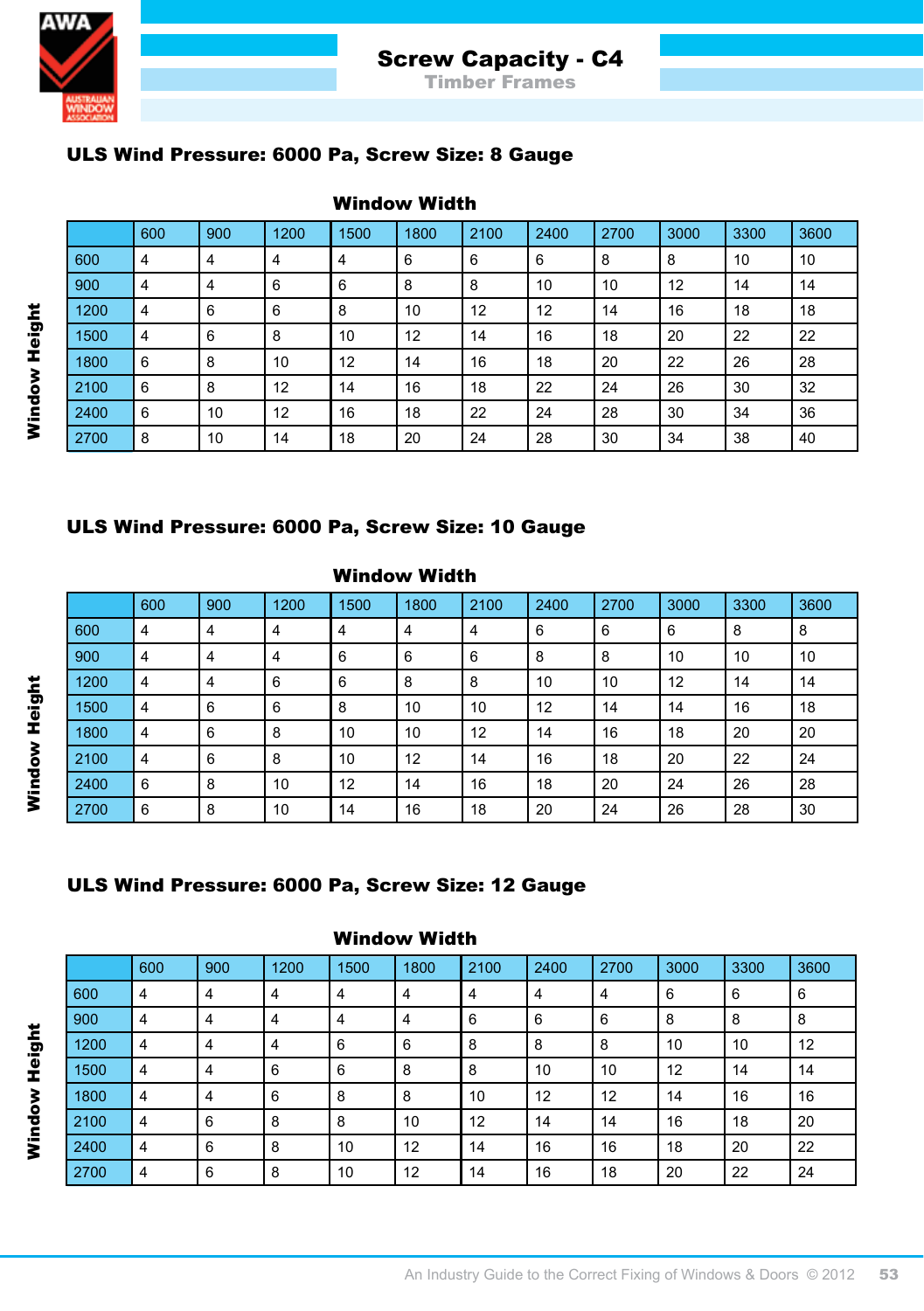

# Window Height Window Height

# ULS Wind Pressure: 6000 Pa, Screw Size: 14 Gauge

|      | <b>Window Width</b> |     |                |      |      |      |      |      |      |      |      |  |
|------|---------------------|-----|----------------|------|------|------|------|------|------|------|------|--|
|      | 600                 | 900 | 1200           | 1500 | 1800 | 2100 | 2400 | 2700 | 3000 | 3300 | 3600 |  |
| 600  | 4                   | 4   | 4              | 4    | 4    | 4    | 4    | 4    | 4    | 4    | 6    |  |
| 900  | 4                   | 4   | 4              | 4    | 4    | 4    | 6    | 6    | 6    | 6    | 8    |  |
| 1200 | 4                   | 4   | 4              | 4    | 6    | 6    | 6    | 8    | 8    | 8    | 10   |  |
| 1500 | 4                   | 4   | $\overline{4}$ | 6    | 6    | 8    | 8    | 10   | 10   | 10   | 12   |  |
| 1800 | 4                   | 4   | 6              | 6    | 8    | 8    | 10   | 10   | 12   | 12   | 14   |  |
| 2100 | 4                   | 4   | 6              | 8    | 8    | 10   | 10   | 12   | 14   | 14   | 16   |  |
| 2400 | 4                   | 6   | 6              | 8    | 10   | 10   | 12   | 14   | 16   | 16   | 18   |  |
| 2700 | 4                   | 6   | 8              | 10   | 10   | 12   | 14   | 16   | 18   | 18   | 20   |  |

# ULS Wind Pressure: 6000 Pa, Screw Size: 18 Gauge

|      |     |     |      |      | <b>Window Width</b> |      |      |      |      |      |      |
|------|-----|-----|------|------|---------------------|------|------|------|------|------|------|
|      | 600 | 900 | 1200 | 1500 | 1800                | 2100 | 2400 | 2700 | 3000 | 3300 | 3600 |
| 600  | 4   | 4   | 4    | 4    | 4                   | 4    | 4    | 4    | 4    | 4    | 4    |
| 900  | 4   | 4   | 4    | 4    | 4                   | 4    | 4    | 4    | 4    | 6    | 6    |
| 1200 | 4   | 4   | 4    | 4    | 4                   | 4    | 4    | 6    | 6    | 6    | 6    |
| 1500 | 4   | 4   | 4    | 4    | 4                   | 6    | 6    | 6    | 8    | 8    | 8    |
| 1800 | 4   | 4   | 4    | 4    | 6                   | 6    | 6    | 8    | 8    | 10   | 10   |
| 2100 | 4   | 4   | 4    | 6    | 6                   | 8    | 8    | 8    | 10   | 10   | 12   |
| 2400 | 4   | 4   | 4    | 6    | 6                   | 8    | 8    | 10   | 10   | 12   | 12   |
| 2700 | 4   | 4   | 6    | 6    | 8                   | 8    | 10   | 12   | 12   | 14   | 14   |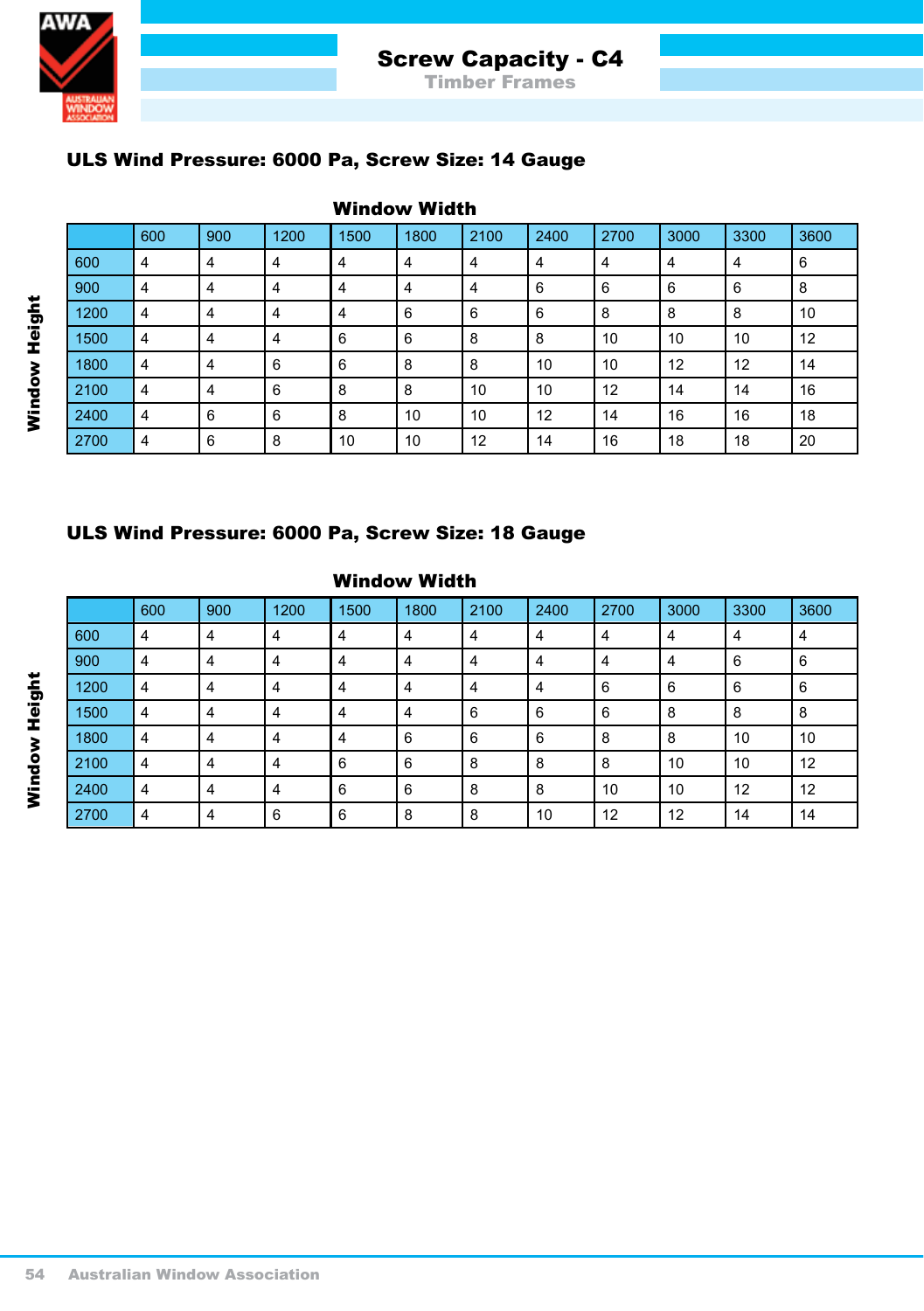

# Fixing Size Guide Brick & Blockwork Buildings

# Assumptions

- *1. The following tables show the minimum number of fasteners required to hold a window into a brick or blockwork opening.*
- *2. These tables have been derived from information published in the Ramset Specifiers Resource Book Ed 3 - RamPlug Brick and Block Anchoring. Similar products are available from other manufacturers and users should ensure that the working load limit performance of the anchors used is not less that that of the equivalent RamPlug anchor.*
- *3. The anchor manufacturer's installation instructions should be followed at all times.*
- *4. Anchoring into pre-manufactured masonry units such as concrete blocks, wire cut extruded clay brick and pressed solid bricks requires a different approach to anchoring into solid in-situ concrete or precast concrete units. The anchor must firmly clamp a fixture to the face of the substrate without splitting it or causing other damage. The capacity of the anchors is frequently limited by the strength of the substrate, and the strength of the various units available on the market varies from manufacturer to manufacturer and from region to region within any one manufacturer. Also being discrete units rather than a continuous slab means the anchor will always be in close proximity to an edge of that individual unit whilst also possibly being centrally placed within the overall structure.*
- *5. Ideally all anchors into these pre-manufactured masonry units should be in the centre of the block or brick and in the case of hollow units such as wire cut bricks and concrete blocks the anchors should be placed in the solid section of the unit, but it is not always practical to position fixtures to ensure this.*
- *6. ULS wind pressures are as per AS2047-1999 Windows in Buildings and AS4055-2006 Wind loads for housing.*
- *7. Windows should be packed between the reveals and frame (except at lintels). Failure to do so will greatly reduce the strength of the fasteners used.*
- *8. It is assumed that the load is distributed equally to all fasteners. Manufacturers generally recommend that windows be fastened through the jambs. Wide windows may need to be fastened through the sill.*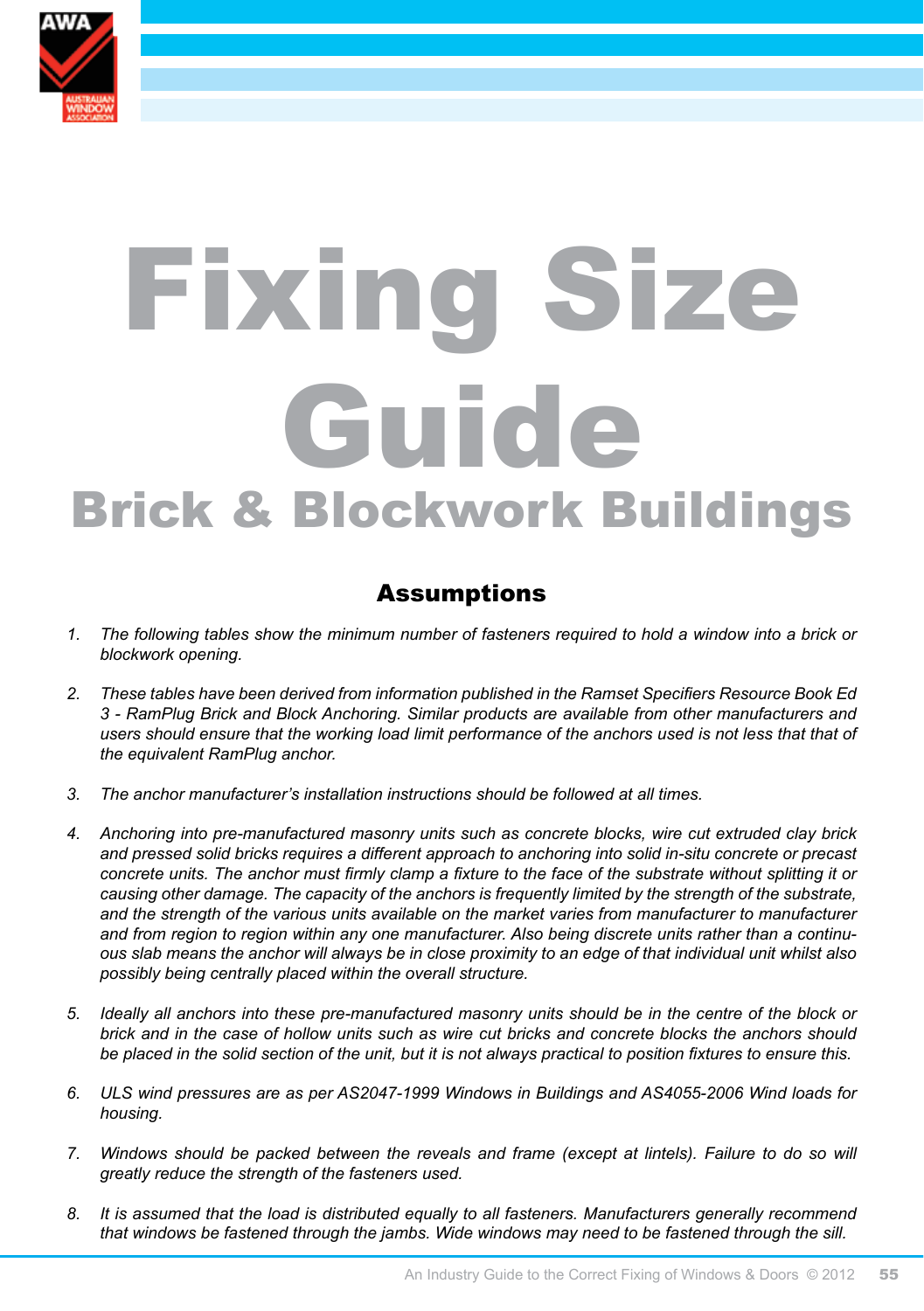

# ULS Wind Pressure: 700 Pa, Anchor Size: 5mm

|      | <b>Window Width</b> |     |      |                |                |      |      |      |      |      |                |  |  |
|------|---------------------|-----|------|----------------|----------------|------|------|------|------|------|----------------|--|--|
|      | 600                 | 900 | 1200 | 1500           | 1800           | 2100 | 2400 | 2700 | 3000 | 3300 | 3600           |  |  |
| 600  | 4                   | 4   | 4    | 4              | 4              | 4    | 4    | 4    | 4    | 4    | $\overline{4}$ |  |  |
| 900  | $\overline{4}$      | 4   | 4    | 4              | 4              | 4    | 4    | 4    | 4    | 4    | 4              |  |  |
| 1200 | $\overline{4}$      | 4   | 4    | 4              | $\overline{4}$ | 4    | 4    | 4    | 6    | 6    | 6              |  |  |
| 1500 | 4                   | 4   | 4    | 4              | 4              | 4    | 6    | 6    | 6    | 6    | 8              |  |  |
| 1800 | $\overline{4}$      | 4   | 4    | 4              | $\overline{4}$ | 6    | 6    | 6    | 8    | 8    | 8              |  |  |
| 2100 | $\overline{4}$      | 4   | 4    | $\overline{4}$ | 6              | 6    | 6    | 8    | 8    | 10   | 10             |  |  |
| 2400 | $\overline{4}$      | 4   | 4    | 6              | 6              | 6    | 8    | 8    | 10   | 10   | 12             |  |  |
| 2700 | $\overline{4}$      | 4   | 4    | 6              | 6              | 8    | 8    | 10   | 10   | 12   | 12             |  |  |
| 3000 | 4                   | 4   | 6    | 6              | 8              | 8    | 10   | 10   | 12   | 12   | 14             |  |  |
|      |                     |     |      |                |                |      |      |      |      |      |                |  |  |

# ULS Wind Pressure: 700 Pa, Anchor Size: 6mm

| 900  | $\overline{4}$          | $\overline{4}$                              | $\overline{4}$          | $\overline{4}$          | 4                       | $\overline{4}$          | $\overline{4}$          | 4                       | $\overline{\mathbf{4}}$ | $\overline{\mathbf{4}}$ | $\overline{4}$          |
|------|-------------------------|---------------------------------------------|-------------------------|-------------------------|-------------------------|-------------------------|-------------------------|-------------------------|-------------------------|-------------------------|-------------------------|
| 1200 | 4                       | 4                                           | 4                       | $\overline{4}$          | 4                       | 4                       | 4                       | 4                       | 6                       | 6                       | 6                       |
| 1500 | $\overline{\mathbf{4}}$ | $\overline{\mathbf{4}}$                     | 4                       | $\overline{4}$          | 4                       | $\overline{4}$          | $6\phantom{1}6$         | 6                       | 6                       | 6                       | 8                       |
| 1800 | $\overline{\mathbf{4}}$ | $\overline{\mathbf{4}}$                     | 4                       | $\overline{\mathbf{4}}$ | 4                       | 6                       | 6                       | 6                       | 8                       | 8                       | 8                       |
| 2100 | $\overline{4}$          | $\overline{4}$                              | 4                       | $\overline{4}$          | 6                       | $6\phantom{1}6$         | 6                       | 8                       | 8                       | 10                      | 10                      |
| 2400 | $\overline{4}$          | $\overline{4}$                              | 4                       | $\,6\,$                 | 6                       | 6                       | 8                       | 8                       | 10                      | 10                      | 12                      |
| 2700 | $\overline{\mathbf{4}}$ | $\overline{\mathbf{4}}$                     | 4                       | $\,6\,$                 | 6                       | 8                       | 8                       | 10                      | 10                      | 12                      | 12                      |
| 3000 | $\overline{4}$          | $\overline{4}$                              | 6                       | 6                       | 8                       | 8                       | 10                      | 10                      | 12                      | 12                      | 14                      |
|      |                         | ULS Wind Pressure: 700 Pa, Anchor Size: 6mm |                         |                         | <b>Window Width</b>     |                         |                         |                         |                         |                         |                         |
|      | 600                     | 900                                         | 1200                    | 1500                    | 1800                    | 2100                    | 2400                    | 2700                    | 3000                    | 3300                    | 3600                    |
| 600  | 4                       | $\overline{\mathbf{4}}$                     | 4                       | 4                       | 4                       | 4                       | 4                       | 4                       | 4                       | 4                       | 4                       |
| 900  | $\overline{\mathbf{4}}$ | $\overline{\mathbf{4}}$                     | 4                       | 4                       | 4                       | 4                       | $\overline{4}$          | $\overline{4}$          | $\overline{\mathbf{4}}$ | $\overline{4}$          | $\overline{4}$          |
| 1200 | $\overline{\mathbf{4}}$ | $\overline{\mathbf{4}}$                     | 4                       | 4                       | 4                       | 4                       | $\overline{\mathbf{4}}$ | $\overline{\mathbf{4}}$ | 4                       | $\overline{\mathbf{4}}$ | 4                       |
| 1500 | $\overline{\mathbf{4}}$ | $\overline{4}$                              | 4                       | $\overline{4}$          | 4                       | $\overline{\mathbf{4}}$ | 4                       | $\overline{4}$          | $\overline{\mathbf{4}}$ | $\overline{4}$          | 4                       |
|      |                         | 4                                           | 4                       | 4                       | 4                       | 4                       | 4                       | $\overline{4}$          | 4                       | $\overline{4}$          | $\overline{4}$          |
| 1800 | 4                       |                                             |                         |                         |                         |                         |                         |                         |                         |                         |                         |
| 2100 | $\overline{4}$          | $\overline{\mathbf{4}}$                     | 4                       | $\overline{\mathbf{4}}$ | 4                       | 4                       | $\overline{4}$          | $\overline{\mathbf{4}}$ | $\overline{\mathbf{4}}$ | 6                       | 6                       |
| 2400 | $\overline{\mathbf{4}}$ | $\overline{4}$                              | $\overline{4}$          | $\overline{\mathbf{4}}$ | 4                       | 4                       | $\overline{4}$          | $\overline{4}$          | 6                       | $\,6\,$                 | 6                       |
| 2700 | $\overline{4}$          | 4                                           | 4                       | $\overline{4}$          | 4                       | 4                       | $\overline{\mathbf{4}}$ | $\,6\,$                 | $\,6\,$                 | $\,6\,$                 | $\,6\,$                 |
| 3000 | 4                       | $\overline{\mathbf{4}}$                     | 4                       | $\overline{4}$          | 4                       | 4                       | 6                       | 6                       | 6                       | 6                       | 8                       |
|      |                         | ULS Wind Pressure: 700 Pa, Anchor Size: 7mm |                         |                         | <b>Window Width</b>     |                         |                         |                         |                         |                         |                         |
|      | 600                     | 900                                         | 1200                    | 1500                    | 1800                    | 2100                    | 2400                    | 2700                    | 3000                    | 3300                    |                         |
| 600  | $\overline{\mathbf{4}}$ | 4                                           | 4                       | 4                       | 4                       | 4                       | 4                       | 4                       | 4                       | 4                       | 3600<br>4               |
| 900  | $\overline{4}$          | 4                                           | 4                       | 4                       | 4                       | $\overline{\mathbf{4}}$ | 4                       | $\overline{4}$          | 4                       | $\overline{4}$          | $\overline{\mathbf{4}}$ |
| 1200 | $\overline{\mathbf{4}}$ | $\overline{\mathbf{4}}$                     | 4                       | $\overline{\mathbf{4}}$ | 4                       | $\overline{4}$          | $\overline{4}$          | $\overline{4}$          | 4                       | $\overline{4}$          | $\overline{\mathbf{4}}$ |
| 1500 | 4                       | 4                                           | 4                       | 4                       | 4                       | 4                       | $\overline{4}$          | 4                       | 4                       | $\overline{\mathbf{4}}$ | 4                       |
| 1800 | $\overline{4}$          | 4                                           | 4                       | 4                       | 4                       | 4                       | $\overline{4}$          | 4                       | 4                       | 4                       | 4                       |
| 2100 | 4                       | 4                                           | $\overline{4}$          | $\overline{4}$          | 4                       | $\overline{4}$          | 4                       | $\overline{4}$          | $\overline{4}$          | $\overline{4}$          | 4                       |
| 2400 | $\overline{4}$          | $\overline{\mathbf{4}}$                     | $\overline{\mathbf{4}}$ | $\overline{\mathbf{4}}$ | $\overline{\mathbf{4}}$ | $\overline{\mathbf{4}}$ | $\overline{\mathbf{4}}$ | $\overline{\mathbf{4}}$ | $\overline{\mathbf{4}}$ | $\overline{4}$          | $\overline{4}$          |
| 2700 | $\overline{\mathbf{4}}$ | $\overline{\mathbf{4}}$                     | 4                       | 4                       | $\overline{\mathbf{4}}$ | 4                       | $\overline{\mathbf{4}}$ | $\overline{\mathbf{4}}$ | 4                       | $\overline{\mathbf{4}}$ | 6                       |

# Window Width

# ULS Wind Pressure: 700 Pa, Anchor Size: 7mm

|      | <u>UUHUVV UUUUH</u> |     |      |      |                |      |      |                |      |      |                |  |  |
|------|---------------------|-----|------|------|----------------|------|------|----------------|------|------|----------------|--|--|
|      | 600                 | 900 | 1200 | 1500 | 1800           | 2100 | 2400 | 2700           | 3000 | 3300 | 3600           |  |  |
| 600  | 4                   | 4   | 4    | 4    | 4              | 4    | 4    | 4              | 4    | 4    | 4              |  |  |
| 900  | 4                   | 4   | 4    | 4    | 4              | 4    | 4    | 4              | 4    | 4    | 4              |  |  |
| 1200 | 4                   | 4   | 4    | 4    | $\overline{4}$ | 4    | 4    | $\overline{4}$ | 4    | 4    | 4              |  |  |
| 1500 | 4                   | 4   | 4    | 4    | 4              | 4    | 4    | 4              | 4    | 4    | $\overline{4}$ |  |  |
| 1800 | 4                   | 4   | 4    | 4    | 4              | 4    | 4    | 4              | 4    | 4    | 4              |  |  |
| 2100 | 4                   | 4   | 4    | 4    | 4              | 4    | 4    | 4              | 4    | 4    | 4              |  |  |
| 2400 | 4                   | 4   | 4    | 4    | 4              | 4    | 4    | $\overline{4}$ | 4    | 4    | 4              |  |  |
| 2700 | 4                   | 4   | 4    | 4    | $\overline{4}$ | 4    | 4    | 4              | 4    | 4    | 6              |  |  |
| 3000 | 4                   | 4   | 4    | 4    | 4              | 4    | 4    | 4              | 4    | 6    | 6              |  |  |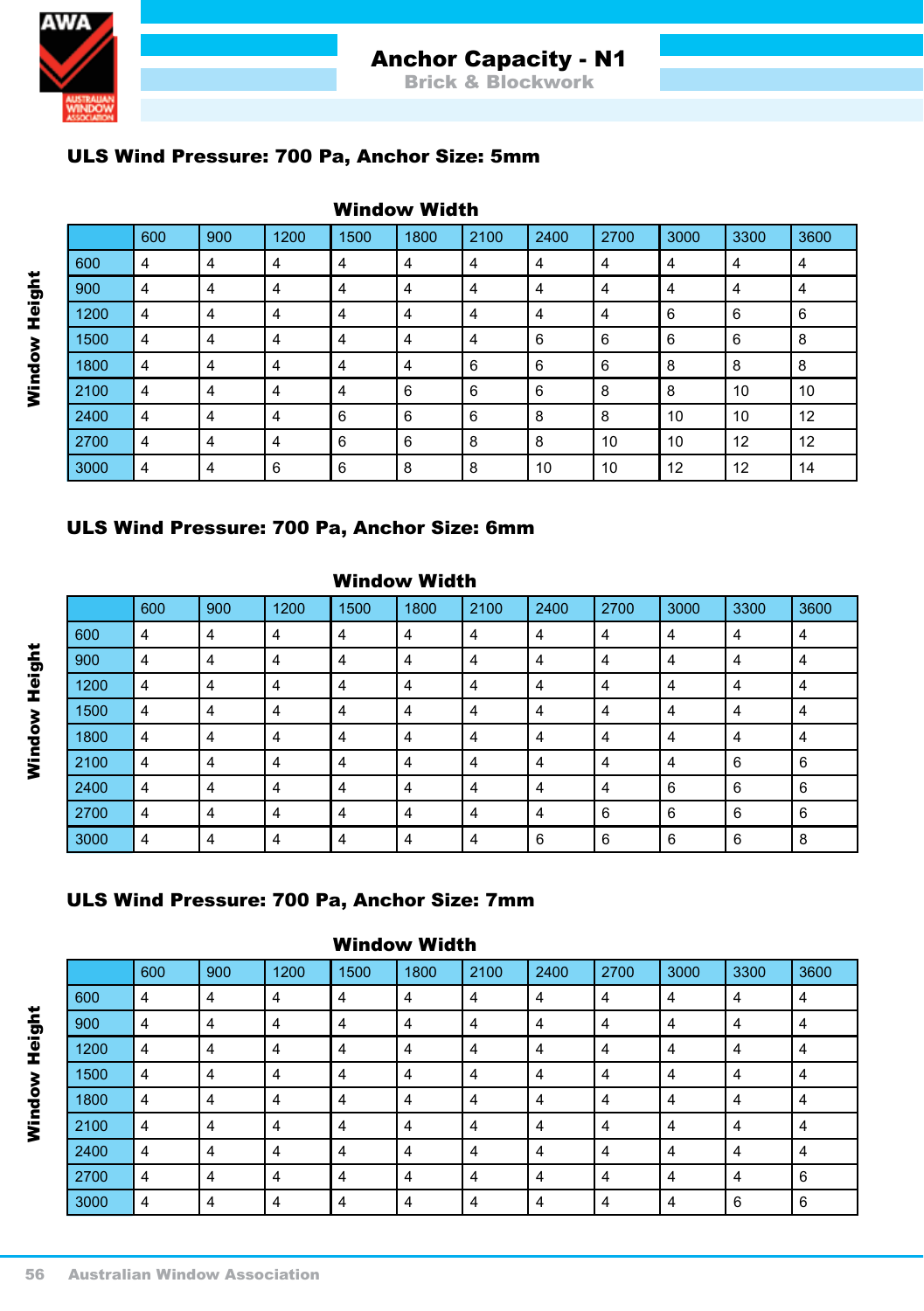

Brick & Blockwork

# ULS Wind Pressure: 700 Pa, Anchor Size: 8mm

|      | <b>Window Width</b> |     |      |      |                |      |      |      |      |      |      |  |
|------|---------------------|-----|------|------|----------------|------|------|------|------|------|------|--|
|      | 600                 | 900 | 1200 | 1500 | 1800           | 2100 | 2400 | 2700 | 3000 | 3300 | 3600 |  |
| 600  | 4                   | 4   | 4    | 4    | 4              | 4    | 4    | 4    | 4    | 4    | 4    |  |
| 900  | 4                   | 4   | 4    | 4    | 4              | 4    | 4    | 4    | 4    | 4    | 4    |  |
| 1200 | 4                   | 4   | 4    | 4    | $\overline{4}$ | 4    | 4    | 4    | 4    | 4    | 4    |  |
| 1500 | 4                   | 4   | 4    | 4    | $\overline{4}$ | 4    | 4    | 4    | 4    | 4    | 4    |  |
| 1800 | 4                   | 4   | 4    | 4    | $\overline{4}$ | 4    | 4    | 4    | 4    | 4    | 4    |  |
| 2100 | 4                   | 4   | 4    | 4    | $\overline{4}$ | 4    | 4    | 4    | 4    | 4    | 4    |  |
| 2400 | 4                   | 4   | 4    | 4    | 4              | 4    | 4    | 4    | 4    | 4    | 4    |  |
| 2700 | 4                   | 4   | 4    | 4    | 4              | 4    | 4    | 4    | 4    | 4    | 4    |  |
| 3000 | 4                   | 4   | 4    | 4    | 4              | 4    | 4    | 4    | 4    | 4    | 4    |  |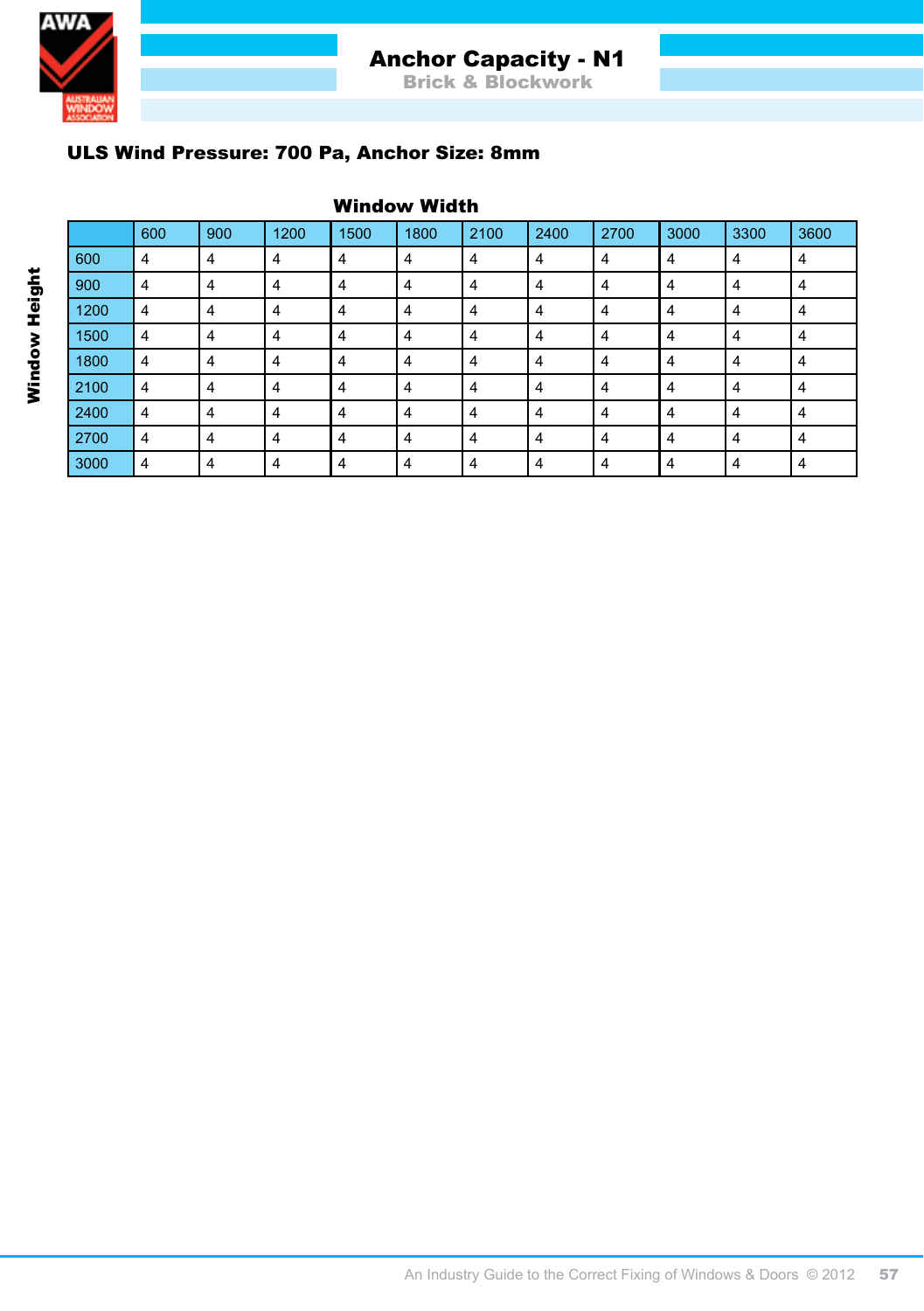

# ULS Wind Pressure: 1000 Pa, Anchor Size: 5mm

| <b>Window Width</b> |  |
|---------------------|--|
|                     |  |

|      | 600            | 900 | 1200 | 1500           | 1800 | 2100 | 2400           | 2700           | 3000              | 3300 | 3600 |
|------|----------------|-----|------|----------------|------|------|----------------|----------------|-------------------|------|------|
| 600  | 4              | 4   | 4    | 4              | 4    | 4    | 4              | $\overline{4}$ | $\overline{4}$    | 4    | 4    |
| 900  | $\overline{4}$ | 4   | 4    | 4              | 4    | 4    | $\overline{4}$ | 6              | 6                 | 6    | 6    |
| 1200 | 4              | 4   | 4    | $\overline{4}$ | 4    | 6    | 6              | 6              | 6                 | 8    | 8    |
| 1500 | $\overline{4}$ | 4   | 4    | $\overline{4}$ | 6    | 6    | 6              | 8              | 8                 | 10   | 10   |
| 1800 | $\overline{4}$ | 4   | 4    | 6              | 6    | 8    | 8              | 10             | 10                | 10   | 12   |
| 2100 | $\overline{4}$ | 4   | 6    | 6              | 8    | 8    | 10             | 10             | 12                | 12   | 14   |
| 2400 | 4              | 4   | 6    | 6              | 8    | 10   | 10             | 12             | $12 \overline{ }$ | 14   | 16   |
| 2700 | $\overline{4}$ | 6   | 6    | 8              | 10   | 10   | 12             | 14             | 14                | 16   | 18   |
| 3000 | 4              | 6   | 6    | 8              | 10   | 12   | 12             | 14             | 16                | 18   | 18   |

# ULS Wind Pressure: 1000 Pa, Anchor Size: 6mm

|      | <b>Window Width</b> |     |                |                |                |      |                |      |      |      |      |  |  |  |
|------|---------------------|-----|----------------|----------------|----------------|------|----------------|------|------|------|------|--|--|--|
|      | 600                 | 900 | 1200           | 1500           | 1800           | 2100 | 2400           | 2700 | 3000 | 3300 | 3600 |  |  |  |
| 600  | 4                   | 4   | 4              | 4              | $\overline{4}$ | 4    | 4              | 4    | 4    | 4    | 4    |  |  |  |
| 900  | 4                   | 4   | 4              | $\overline{4}$ | $\overline{4}$ | 4    | 4              | 4    | 4    | 4    | 4    |  |  |  |
| 1200 | 4                   | 4   | 4              | 4              | $\overline{4}$ | 4    | 4              | 4    | 4    | 4    | 4    |  |  |  |
| 1500 | 4                   | 4   | 4              | 4              | $\overline{4}$ | 4    | $\overline{4}$ | 4    | 4    | 6    | 6    |  |  |  |
| 1800 | 4                   | 4   | $\overline{4}$ | 4              | $\overline{4}$ | 4    | 4              | 6    | 6    | 6    | 6    |  |  |  |
| 2100 | 4                   | 4   | 4              | 4              | $\overline{4}$ | 4    | 6              | 6    | 6    | 6    | 8    |  |  |  |
| 2400 | 4                   | 4   | 4              | 4              | $\overline{4}$ | 6    | 6              | 6    | 6    | 8    | 8    |  |  |  |
| 2700 | 4                   | 4   | 4              | 4              | 6              | 6    | 6              | 8    | 8    | 8    | 10   |  |  |  |
| 3000 | 4                   | 4   | 4              | 4              | 6              | 6    | 6              | 8    | 8    | 10   | 10   |  |  |  |

# ULS Wind Pressure: 1000 Pa, Anchor Size: 7mm

| 900  | $\overline{4}$                                     | $\overline{4}$                               | $\overline{4}$          | $\overline{4}$          | 4                       | $\overline{4}$          | $\overline{4}$          | 6                       | $\,6\,$                 | $\,6\,$                 | $\,6$                   |
|------|----------------------------------------------------|----------------------------------------------|-------------------------|-------------------------|-------------------------|-------------------------|-------------------------|-------------------------|-------------------------|-------------------------|-------------------------|
| 1200 | 4                                                  | 4                                            | 4                       | $\overline{4}$          | 4                       | $6\phantom{1}6$         | $6\phantom{1}6$         | 6                       | 6                       | 8                       | 8                       |
| 1500 | 4                                                  | $\overline{4}$                               | 4                       | $\overline{4}$          | 6                       | 6                       | 6                       | 8                       | 8                       | 10                      | 10                      |
| 1800 | $\overline{\mathbf{4}}$                            | $\overline{\mathbf{4}}$                      | $\overline{4}$          | 6                       | 6                       | 8                       | 8                       | 10                      | 10                      | 10                      | 12                      |
| 2100 | $\overline{4}$                                     | $\overline{4}$                               | 6                       | 6                       | 8                       | 8                       | 10                      | 10                      | 12                      | 12                      | 14                      |
| 2400 | $\overline{\mathbf{4}}$                            | $\overline{\mathbf{4}}$                      | 6                       | $\,6\,$                 | 8                       | 10                      | 10                      | 12                      | 12                      | 14                      | 16                      |
| 2700 | $\overline{\mathbf{4}}$                            | $6\phantom{1}6$                              | 6                       | 8                       | 10                      | 10                      | 12                      | 14                      | 14                      | 16                      | 18                      |
| 3000 | 4                                                  | 6                                            | 6                       | 8                       | 10                      | 12                      | 12                      | 14                      | 16                      | 18                      | 18                      |
|      |                                                    | ULS Wind Pressure: 1000 Pa, Anchor Size: 6mm |                         |                         | <b>Window Width</b>     |                         |                         |                         |                         |                         |                         |
|      | 600                                                | 900                                          | 1200                    | 1500                    | 1800                    | 2100                    | 2400                    | 2700                    | 3000                    | 3300                    | 3600                    |
| 600  | 4                                                  | 4                                            | 4                       | 4                       | 4                       | 4                       | 4                       | 4                       | 4                       | 4                       | 4                       |
| 900  | $\overline{\mathbf{4}}$                            | $\overline{\mathbf{4}}$                      | 4                       | 4                       | 4                       | 4                       | $\overline{4}$          | $\overline{4}$          | $\overline{\mathbf{4}}$ | $\overline{4}$          | $\overline{4}$          |
| 1200 | $\overline{\mathbf{4}}$                            | $\overline{\mathbf{4}}$                      | 4                       | 4                       | 4                       | 4                       | $\overline{\mathbf{4}}$ | $\overline{\mathbf{4}}$ | 4                       | $\overline{\mathbf{4}}$ | 4                       |
| 1500 | 4                                                  | $\overline{\mathbf{4}}$                      | 4                       | $\overline{4}$          | 4                       | $\overline{\mathbf{4}}$ | 4                       | $\overline{4}$          | $\overline{\mathbf{4}}$ | 6                       | 6                       |
| 1800 | 4                                                  | 4                                            | 4                       | 4                       | 4                       | 4                       | 4                       | 6                       | 6                       | 6                       | 6                       |
|      |                                                    |                                              |                         |                         |                         |                         |                         |                         |                         |                         |                         |
| 2100 | $\overline{4}$                                     | $\overline{\mathbf{4}}$                      | 4                       | 4                       | 4                       | 4                       | $\,6$                   | 6                       | 6                       | 6                       | 8                       |
| 2400 | $\overline{\mathbf{4}}$                            | $\overline{4}$                               | $\overline{4}$          | $\overline{\mathbf{4}}$ | 4                       | 6                       | $\,6\,$                 | 6                       | 6                       | 8                       | 8                       |
| 2700 | 4                                                  | 4                                            | 4                       | $\overline{4}$          | 6                       | 6                       | $\,6\,$                 | 8                       | 8                       | 8                       |                         |
| 3000 | 4                                                  | $\overline{\mathbf{4}}$                      | 4                       | $\overline{4}$          | 6                       | 6                       | 6                       | 8                       | 8                       | 10                      |                         |
|      |                                                    | ULS Wind Pressure: 1000 Pa, Anchor Size: 7mm |                         |                         | <b>Window Width</b>     |                         |                         |                         |                         |                         |                         |
|      | 600                                                | 900                                          | 1200                    | 1500                    | 1800                    | 2100                    | 2400                    | 2700                    | 3000                    | 3300                    |                         |
| 600  | 4                                                  | 4                                            | 4                       | 4                       | 4                       | 4                       | 4                       | 4                       | 4                       | 4                       | 4                       |
| 900  | 4                                                  | 4                                            | 4                       | 4                       | 4                       | $\overline{4}$          | 4                       | $\overline{4}$          | 4                       | $\overline{4}$          | $\overline{\mathbf{4}}$ |
| 1200 | $\overline{\mathbf{4}}$                            | $\overline{\mathbf{4}}$                      | 4                       | $\overline{\mathbf{4}}$ | 4                       | $\overline{4}$          | $\overline{4}$          | $\overline{4}$          | 4                       | $\overline{4}$          | $\overline{\mathbf{4}}$ |
| 1500 | $\overline{\mathbf{4}}$                            | 4                                            | 4                       | 4                       | 4                       | 4                       | $\overline{4}$          | 4                       | 4                       | $\overline{\mathbf{4}}$ | 10<br>10<br>3600<br>4   |
| 1800 | $\overline{4}$                                     | 4                                            | 4                       | 4                       | 4                       | 4                       | $\overline{4}$          | 4                       | 4                       | 4                       | 4                       |
| 2100 | 4                                                  | 4                                            | $\overline{4}$          | $\overline{4}$          | 4                       | $\overline{4}$          | 4                       | $\overline{4}$          | $\overline{4}$          | 6                       | 6                       |
| 2400 | $\overline{4}$                                     | $\overline{\mathbf{4}}$                      | $\overline{\mathbf{4}}$ | $\overline{\mathbf{4}}$ | $\overline{\mathbf{4}}$ | $\overline{\mathbf{4}}$ | $\overline{\mathbf{4}}$ | $\overline{\mathbf{4}}$ | 6                       | $\,6\,$                 | 6                       |
| 2700 | $\overline{\mathbf{4}}$<br>$\overline{\mathbf{4}}$ | $\overline{\mathbf{4}}$                      | 4                       | 4                       | $\overline{\mathbf{4}}$ | 4                       | $\overline{\mathbf{4}}$ | 6<br>$\,6\,$            | 6                       | $\,6\,$                 | 6                       |

# Window Width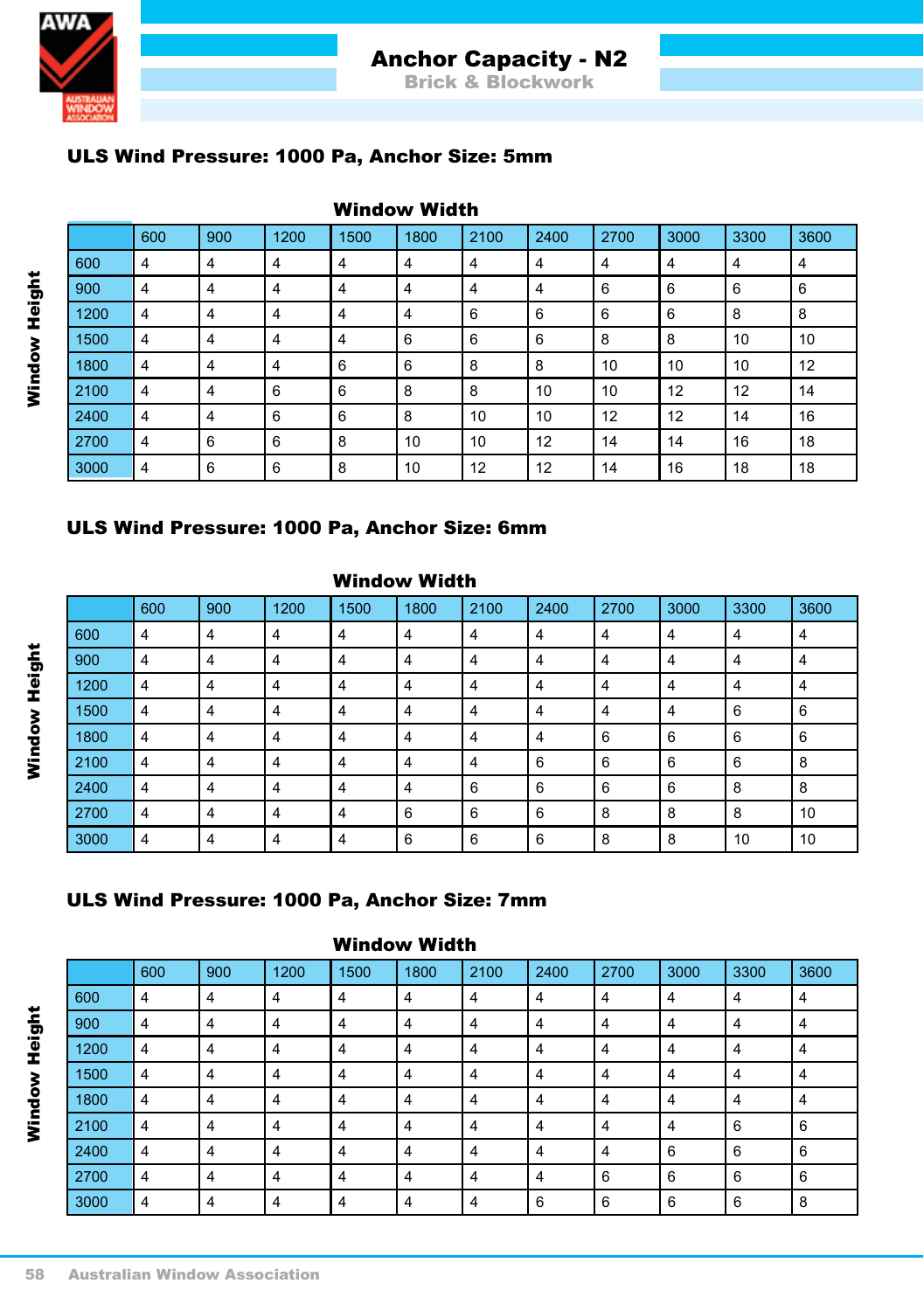

Brick & Blockwork

# ULS Wind Pressure: 1000 Pa, Anchor Size: 8mm

|      | <b>Window Width</b> |     |      |                |      |                |      |      |      |      |      |  |  |  |
|------|---------------------|-----|------|----------------|------|----------------|------|------|------|------|------|--|--|--|
|      | 600                 | 900 | 1200 | 1500           | 1800 | 2100           | 2400 | 2700 | 3000 | 3300 | 3600 |  |  |  |
| 600  | 4                   | 4   | 4    | 4              | 4    | $\overline{4}$ | 4    | 4    | 4    | 4    | 4    |  |  |  |
| 900  | 4                   | 4   | 4    | 4              | 4    | $\overline{4}$ | 4    | 4    | 4    | 4    | 4    |  |  |  |
| 1200 | 4                   | 4   | 4    | 4              | 4    | 4              | 4    | 4    | 4    | 4    | 4    |  |  |  |
| 1500 | 4                   | 4   | 4    | 4              | 4    | 4              | 4    | 4    | 4    | 4    | 4    |  |  |  |
| 1800 | 4                   | 4   | 4    | $\overline{4}$ | 4    | 4              | 4    | 4    | 4    | 4    | 4    |  |  |  |
| 2100 | 4                   | 4   | 4    | 4              | 4    | 4              | 4    | 4    | 4    | 4    | 4    |  |  |  |
| 2400 | 4                   | 4   | 4    | 4              | 4    | $\overline{4}$ | 4    | 4    | 4    | 6    | 6    |  |  |  |
| 2700 | 4                   | 4   | 4    | 4              | 4    | 4              | 4    | 4    | 6    | 6    | 6    |  |  |  |
| 3000 | 4                   | 4   | 4    | 4              | 4    | 4              | 4    | 6    | 6    | 6    | 6    |  |  |  |

# ULS Wind Pressure: 1000 Pa, Anchor Size: 10mm

|      | 600 | 900 | 1200 | 1500 | 1800           | 2100 | 2400 | 2700 | 3000 | 3300 | 3600 |
|------|-----|-----|------|------|----------------|------|------|------|------|------|------|
| 600  | 4   | 4   | 4    | 4    | $\overline{4}$ | 4    | 4    | 4    | 4    | 4    | 4    |
| 900  | 4   | 4   | 4    | 4    | 4              | 4    | 4    | 4    | 4    | 4    | 4    |
| 1200 | 4   | 4   | 4    | 4    | 4              | 4    | 4    | 4    | 4    | 4    | 4    |
| 1500 | 4   | 4   | 4    | 4    | $\overline{4}$ | 4    | 4    | 4    | 4    | 4    | 4    |
| 1800 | 4   | 4   | 4    | 4    | 4              | 4    | 4    | 4    | 4    | 4    | 4    |
| 2100 | 4   | 4   | 4    | 4    | 4              | 4    | 4    | 4    | 4    | 4    | 4    |
| 2400 | 4   | 4   | 4    | 4    | 4              | 4    | 4    | 4    | 4    | 4    | 4    |
| 2700 | 4   | 4   | 4    | 4    | 4              | 4    | 4    | 4    | 4    | 4    | 4    |
| 3000 | 4   | 4   | 4    | 4    | 4              | 4    | 4    | 4    | 4    | 4    | 4    |

# Window Width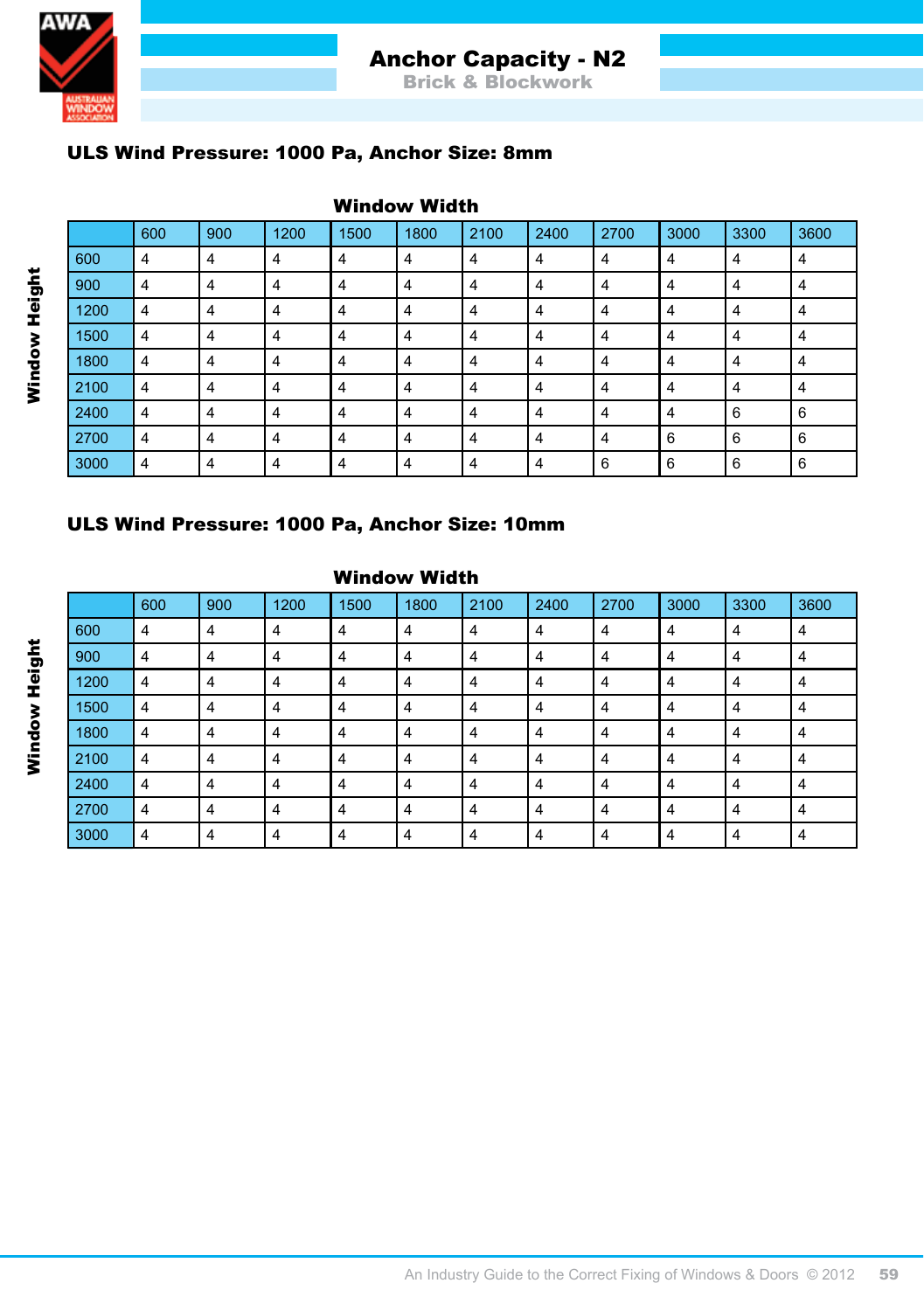

# ULS Wind Pressure: 1500 Pa, Anchor Size: 5mm

| <b>Window Width</b> |     |     |      |      |      |      |      |      |      |      |      |  |  |
|---------------------|-----|-----|------|------|------|------|------|------|------|------|------|--|--|
|                     | 600 | 900 | 1200 | 1500 | 1800 | 2100 | 2400 | 2700 | 3000 | 3300 | 3600 |  |  |
| 600                 | 4   | 4   | 4    | 4    | 4    | 4    | 4    | 6    | 6    | 6    | 6    |  |  |
| 900                 | 4   | 4   | 4    | 4    | 6    | 6    | 6    | 8    | 8    | 8    | 10   |  |  |
| 1200                | 4   | 4   | 4    | 6    | 6    | 8    | 8    | 10   | 10   | 10   | 12   |  |  |
| 1500                | 4   | 4   | 6    | 6    | 8    | 8    | 10   | 12   | 12   | 14   | 14   |  |  |
| 1800                | 4   | 6   | 6    | 8    | 10   | 10   | 12   | 14   | 14   | 16   | 18   |  |  |
| 2100                | 4   | 6   | 8    | 8    | 10   | 12   | 14   | 16   | 16   | 18   | 20   |  |  |
| 2400                | 4   | 6   | 8    | 10   | 12   | 14   | 16   | 18   | 18   | 20   | 22   |  |  |
| 2700                | 6   | 8   | 10   | 12   | 14   | 16   | 18   | 20   | 22   | 24   | 26   |  |  |
| 3000                | 6   | 8   | 10   | 12   | 14   | 16   | 18   | 22   | 24   | 26   | 28   |  |  |

# ULS Wind Pressure: 1500 Pa, Anchor Size: 6mm

|                      | 900          | $\overline{4}$                   | $\overline{4}$                               | $\overline{4}$                            | $\overline{4}$      | $\,6\,$             | $\,6$                   | $\,6$                   | 8                       | 8                       | 8                       | 10       |
|----------------------|--------------|----------------------------------|----------------------------------------------|-------------------------------------------|---------------------|---------------------|-------------------------|-------------------------|-------------------------|-------------------------|-------------------------|----------|
| Window Height        | 1200         | $\overline{4}$                   | $\overline{4}$                               | $\overline{4}$                            | $\,6$               | $\,6\,$             | 8                       | 8                       | 10                      | 10                      | 10                      | 12       |
|                      | 1500         | $\overline{4}$                   | $\overline{4}$                               | $\,6$                                     | $\,6$               | 8                   | 8                       | 10                      | 12                      | 12                      | 14                      | 14       |
|                      | 1800         | 4                                | 6                                            | 6                                         | 8                   | 10                  | 10                      | 12                      | 14                      | 14                      | 16                      | 18       |
|                      | 2100         | $\overline{4}$                   | 6                                            | 8                                         | 8                   | 10                  | 12                      | 14                      | 16                      | 16                      | 18                      | 20       |
|                      | 2400         | $\overline{4}$                   | 6                                            | 8                                         | 10                  | 12                  | 14                      | 16                      | 18                      | 18                      | 20                      | 22       |
|                      | 2700         | $6\phantom{1}6$                  | 8                                            | 10                                        | 12                  | 14                  | 16                      | 18                      | 20                      | 22                      | 24                      | 26       |
|                      | 3000         | 6                                | 8                                            | 10                                        | 12                  | 14                  | 16                      | 18                      | 22                      | 24                      | 26                      | 28       |
|                      |              |                                  | ULS Wind Pressure: 1500 Pa, Anchor Size: 6mm |                                           |                     | <b>Window Width</b> |                         |                         |                         |                         |                         |          |
|                      |              | 600                              | 900                                          | 1200                                      | 1500                | 1800                | 2100                    | 2400                    | 2700                    | 3000                    | 3300                    | 3600     |
|                      | 600          | $\overline{\mathbf{4}}$          | $\overline{\mathbf{4}}$                      | 4                                         | 4                   | $\overline{4}$      | $\overline{4}$          | 4                       | 4                       | 4                       | 4                       | 4        |
|                      | 900          | $\overline{\mathbf{4}}$          | $\overline{4}$                               | $\overline{4}$                            | $\overline{4}$      | $\overline{4}$      | $\overline{4}$          | $\overline{\mathbf{4}}$ | $\overline{\mathbf{4}}$ | $\overline{\mathbf{4}}$ | $\overline{\mathbf{4}}$ | 6        |
|                      | 1200         | 4                                | $\overline{\mathbf{4}}$                      | 4                                         | 4                   | 4                   | $\overline{\mathbf{4}}$ | 4                       | 6                       | 6                       | $6\phantom{1}6$         | 6        |
|                      | 1500         | $\overline{\mathbf{4}}$          | $\overline{4}$                               | 4                                         | 4                   | 4                   | $\overline{\mathbf{4}}$ | 6                       | 6                       | 6                       | 8                       | 8        |
|                      |              |                                  | 4                                            | 4                                         | 4                   | 6                   | 6                       | 6                       | 8                       | 8                       | 8                       | 10       |
|                      | 1800         | $\overline{\mathbf{4}}$          |                                              |                                           |                     |                     |                         |                         |                         |                         |                         |          |
|                      | 2100         | $\overline{4}$                   | $\overline{\mathbf{4}}$                      | $\overline{\mathbf{4}}$                   | 4                   | 6                   | 6                       | 8                       | 8                       | 8                       | 10                      | 10       |
| <b>Window Height</b> | 2400         | $\overline{4}$                   | 4                                            | $\overline{4}$                            | 6                   | $\,6$               | 8                       | 8                       | 10                      | 10                      | 10                      | 12       |
|                      | 2700         | 4                                | 4                                            | 6                                         | 6                   | 8                   | 8                       | 10                      | 10                      | 12                      | 12                      | 14       |
|                      | 3000         | 4                                | $\overline{\mathbf{4}}$                      | 6                                         | 6                   | 8                   | 8                       | 10                      | 12                      | 12                      | 14                      | 14       |
|                      |              |                                  | ULS Wind Pressure: 1500 Pa, Anchor Size: 7mm |                                           |                     | <b>Window Width</b> |                         |                         |                         |                         |                         |          |
|                      |              | 600                              | 900                                          | 1200                                      | 1500                | 1800                | 2100                    | 2400                    | 2700                    | 3000                    | 3300                    | 3600     |
|                      | 600          | 4                                | 4                                            | 4                                         | 4                   | 4                   | 4                       | 4                       | 4                       | 4                       | 4                       | 4        |
|                      | 900          | $\overline{\mathbf{4}}$          | $\overline{4}$                               | $\overline{\mathbf{4}}$                   | 4                   | $\overline{4}$      | $\overline{4}$          | 4                       | $\overline{\mathbf{4}}$ | $\overline{\mathbf{4}}$ | 4                       | 4        |
|                      | 1200         | $\overline{4}$                   | $\overline{4}$                               | $\overline{4}$                            | $\overline{4}$      | $\overline{4}$      | $\overline{4}$          | 4                       | $\overline{\mathbf{4}}$ | $\overline{4}$          | $\overline{4}$          | 4        |
|                      | 1500         | $\overline{\mathbf{4}}$          | 4                                            | 4                                         | 4                   | 4                   | $\overline{\mathbf{4}}$ | 4                       | 4                       | 6                       | 6                       | 6        |
| dow Height           | 1800         | 4                                | 4                                            | 4                                         | 4                   | 4                   | 4                       | 4                       | 6                       | 6                       | 6                       | 6        |
| <b>Nin</b>           | 2100         | 4                                | $\overline{4}$                               | 4                                         | 4                   | $\overline{4}$      | 6                       | 6                       | 6                       | 6                       | 8                       | 8        |
|                      | 2400         | $\overline{4}$                   | $\overline{4}$                               | $\overline{4}$                            | $\overline{4}$      | $\overline{4}$      | 6                       | 6                       | 6                       | 8                       | 8                       | 8        |
|                      | 2700<br>3000 | $\overline{4}$<br>$\overline{4}$ | $\overline{4}$<br>$\overline{4}$             | $\overline{4}$<br>$\overline{\mathbf{4}}$ | $\overline{4}$<br>6 | 6<br>6              | 6<br>6                  | 6<br>8                  | 8<br>8                  | 8<br>10                 | 10<br>10                | 10<br>10 |

# Window Width

# ULS Wind Pressure: 1500 Pa, Anchor Size: 7mm

|      |                |     |      |      | ********* ******* |      |      |                |      |      |                |
|------|----------------|-----|------|------|-------------------|------|------|----------------|------|------|----------------|
|      | 600            | 900 | 1200 | 1500 | 1800              | 2100 | 2400 | 2700           | 3000 | 3300 | 3600           |
| 600  | $\overline{4}$ | 4   | 4    | 4    | 4                 | 4    | 4    | 4              | 4    | 4    | $\overline{4}$ |
| 900  | 4              | 4   | 4    | 4    | 4                 | 4    | 4    | 4              | 4    | 4    | 4              |
| 1200 | 4              | 4   | 4    | 4    | 4                 | 4    | 4    | $\overline{4}$ | 4    | 4    | 4              |
| 1500 | 4              | 4   | 4    | 4    | 4                 | 4    | 4    | 4              | 6    | 6    | 6              |
| 1800 | 4              | 4   | 4    | 4    | 4                 | 4    | 4    | 6              | 6    | 6    | 6              |
| 2100 | 4              | 4   | 4    | 4    | 4                 | 6    | 6    | 6              | 6    | 8    | 8              |
| 2400 | 4              | 4   | 4    | 4    | 4                 | 6    | 6    | 6              | 8    | 8    | 8              |
| 2700 | 4              | 4   | 4    | 4    | 6                 | 6    | 6    | 8              | 8    | 10   | 10             |
| 3000 | 4              | 4   | 4    | 6    | 6                 | 6    | 8    | 8              | 10   | 10   | 10             |

# Window Width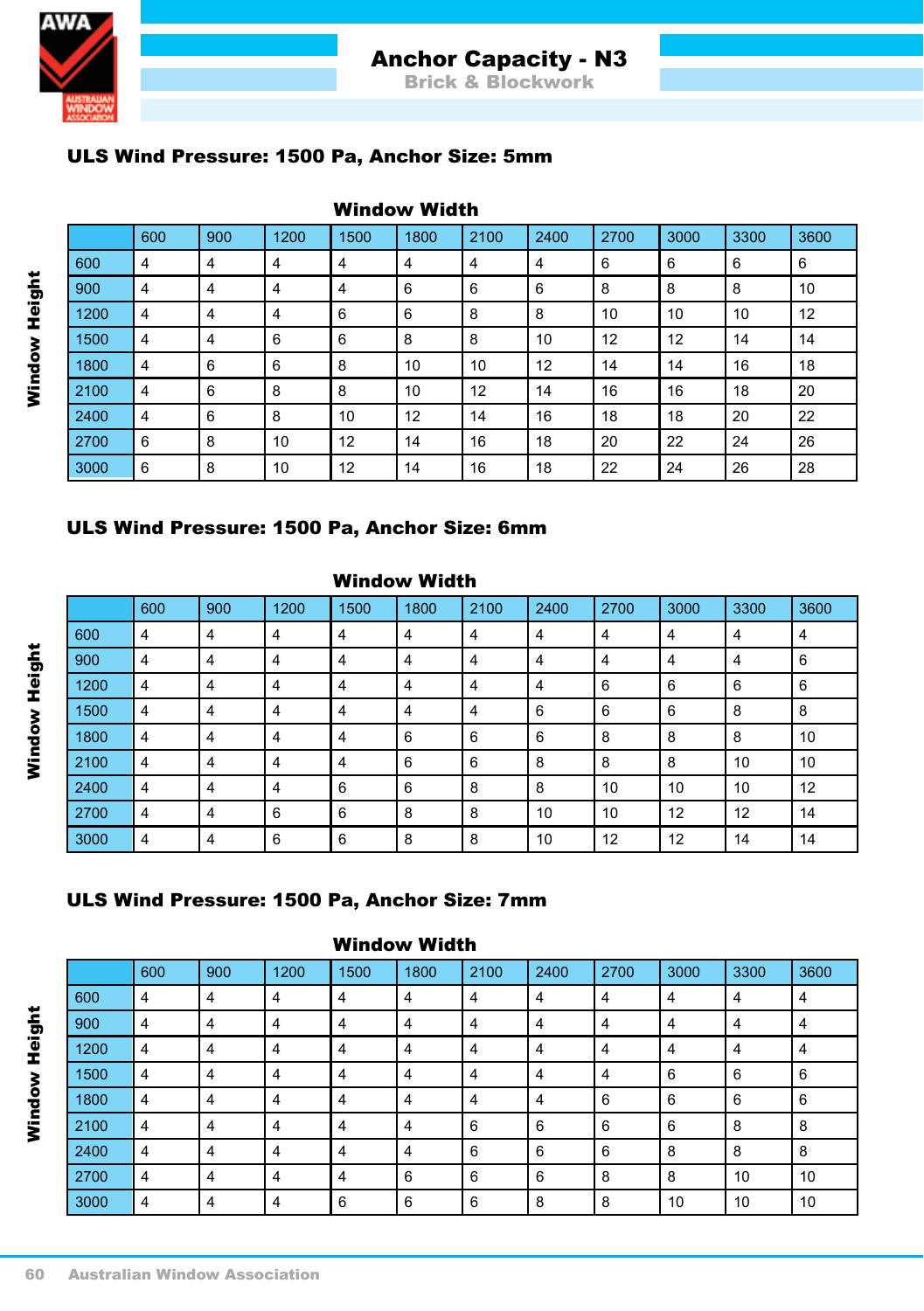

Brick & Blockwork

# ULS Wind Pressure: 1500 Pa, Anchor Size: 8mm

|      | <b>Window Width</b> |                |      |      |      |      |      |      |      |      |      |  |  |  |
|------|---------------------|----------------|------|------|------|------|------|------|------|------|------|--|--|--|
|      | 600                 | 900            | 1200 | 1500 | 1800 | 2100 | 2400 | 2700 | 3000 | 3300 | 3600 |  |  |  |
| 600  | 4                   | 4              | 4    | 4    | 4    | 4    | 4    | 4    | 4    | 4    | 4    |  |  |  |
| 900  | 4                   | 4              | 4    | 4    | 4    | 4    | 4    | 4    | 4    | 4    | 4    |  |  |  |
| 1200 | 4                   | $\overline{4}$ | 4    | 4    | 4    | 4    | 4    | 4    | 4    | 4    | 4    |  |  |  |
| 1500 | 4                   | 4              | 4    | 4    | 4    | 4    | 4    | 4    | 4    | 4    | 6    |  |  |  |
| 1800 | 4                   | 4              | 4    | 4    | 4    | 4    | 4    | 4    | 6    | 6    | 6    |  |  |  |
| 2100 | 4                   | 4              | 4    | 4    | 4    | 4    | 4    | 6    | 6    | 6    | 6    |  |  |  |
| 2400 | 4                   | 4              | 4    | 4    | 4    | 4    | 6    | 6    | 6    | 8    | 8    |  |  |  |
| 2700 | 4                   | 4              | 4    | 4    | 4    | 6    | 6    | 6    | 8    | 8    | 8    |  |  |  |
| 3000 | 4                   | 4              | 4    | 4    | 6    | 6    | 6    | 8    | 8    | 8    | 10   |  |  |  |

# ULS Wind Pressure: 1500 Pa, Anchor Size: 10mm

Window Width

|      | 600 | 900 | 1200 | 1500           | 1800           | 2100 | 2400 | 2700 | 3000 | 3300 | 3600 |
|------|-----|-----|------|----------------|----------------|------|------|------|------|------|------|
| 600  | 4   | 4   | 4    | 4              | 4              | 4    | 4    | 4    | 4    | 4    | 4    |
| 900  | 4   | 4   | 4    | 4              | 4              | 4    | 4    | 4    | 4    | 4    | 4    |
| 1200 | 4   | 4   | 4    | 4              | 4              | 4    | 4    | 4    | 4    | 4    | 4    |
| 1500 | 4   | 4   | 4    | 4              | $\overline{4}$ | 4    | 4    | 4    | 4    | 4    | 4    |
| 1800 | 4   | 4   | 4    | 4              | 4              | 4    | 4    | 4    | 4    | 4    | 4    |
| 2100 | 4   | 4   | 4    | 4              | 4              | 4    | 4    | 4    | 4    | 4    | 4    |
| 2400 | 4   | 4   | 4    | 4              | 4              | 4    | 4    | 4    | 4    | 6    | 6    |
| 2700 | 4   | 4   | 4    | 4              | 4              | 4    | 4    | 4    | 6    | 6    | 6    |
| 3000 | 4   | 4   | 4    | $\overline{4}$ | 4              | 4    | 4    | 6    | 6    | 6    | 6    |

# ULS Wind Pressure: 1500 Pa, Anchor Size: 12mm

|      | 600 | 900            | 1200 | 1500 | 1800           | 2100 | 2400           | 2700 | 3000 | 3300 | 3600           |
|------|-----|----------------|------|------|----------------|------|----------------|------|------|------|----------------|
| 600  | 4   | 4              | 4    | 4    | 4              | 4    | 4              | 4    | 4    | 4    | 4              |
| 900  | 4   | $\overline{4}$ | 4    | 4    | 4              | 4    | $\overline{4}$ | 4    | 4    | 4    | 4              |
| 1200 | 4   | 4              | 4    | 4    | 4              | 4    | 4              | 4    | 4    | 4    | $\overline{4}$ |
| 1500 | 4   | 4              | 4    | 4    | 4              | 4    | $\overline{4}$ | 4    | 4    | 4    | $\overline{4}$ |
| 1800 | 4   | $\overline{4}$ | 4    | 4    | 4              | 4    | $\overline{4}$ | 4    | 4    | 4    | 4              |
| 2100 | 4   | 4              | 4    | 4    | $\overline{4}$ | 4    | $\overline{4}$ | 4    | 4    | 4    | $\overline{4}$ |
| 2400 | 4   | 4              | 4    | 4    | 4              | 4    | 4              | 4    | 4    | 4    | 4              |
| 2700 | 4   | 4              | 4    | 4    | 4              | 4    | 4              | 4    | 4    | 6    | 6              |
| 3000 | 4   | 4              | 4    | 4    | 4              | 4    | $\overline{4}$ | 4    | 6    | 6    | 6              |

# Window Width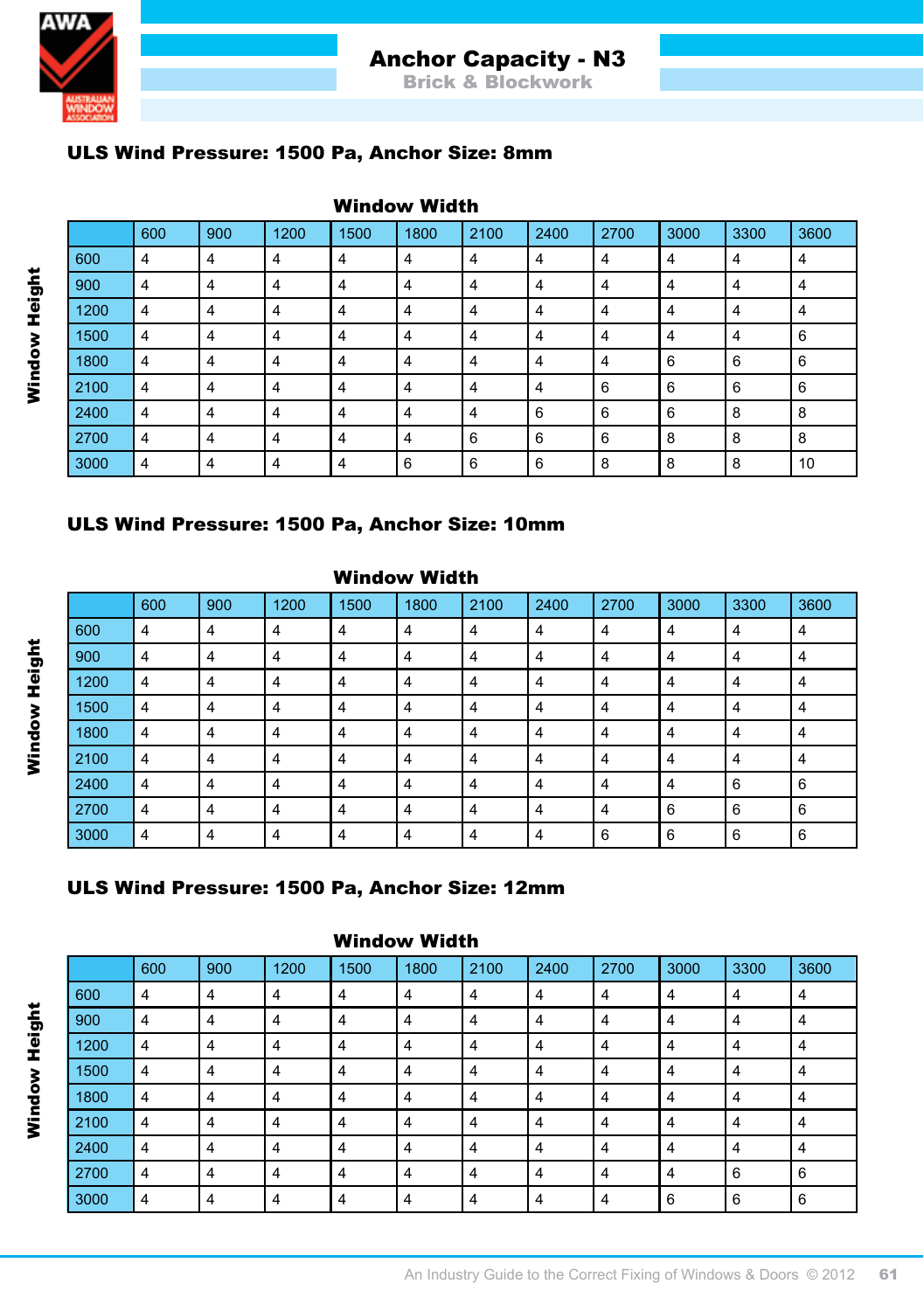

# ULS Wind Pressure: 2300 Pa, Anchor Size: 5mm

| <b>Window Width</b> |                |     |                |                |      |      |      |      |      |      |      |  |  |
|---------------------|----------------|-----|----------------|----------------|------|------|------|------|------|------|------|--|--|
|                     | 600            | 900 | 1200           | 1500           | 1800 | 2100 | 2400 | 2700 | 3000 | 3300 | 3600 |  |  |
| 600                 | $\overline{4}$ | 4   | $\overline{4}$ | $\overline{4}$ | 6    | 6    | 6    | 8    | 8    | 8    | 10   |  |  |
| 900                 | 4              | 4   | 6              | 6              | 8    | 8    | 10   | 10   | 12   | 12   | 14   |  |  |
| 1200                | $\overline{4}$ | 6   | 6              | 8              | 10   | 10   | 12   | 14   | 14   | 16   | 18   |  |  |
| 1500                | $\overline{4}$ | 6   | 8              | 10             | 12   | 14   | 14   | 16   | 18   | 20   | 22   |  |  |
| 1800                | 6              | 8   | 10             | 12             | 14   | 16   | 18   | 20   | 22   | 24   | 26   |  |  |
| 2100                | 6              | 8   | 10             | 14             | 16   | 18   | 20   | 22   | 26   | 28   | 30   |  |  |
| 2400                | 6              | 10  | 12             | 14             | 18   | 20   | 24   | 26   | 28   | 32   | 34   |  |  |
| 2700                | 8              | 10  | 14             | 16             | 20   | 22   | 26   | 28   | 32   | 36   | 38   |  |  |
| 3000                | 8              | 12  | 14             | 18             | 22   | 26   | 28   | 32   | 36   | 38   | 42   |  |  |

# ULS Wind Pressure: 2300 Pa, Anchor Size: 6mm

|   | 600  |
|---|------|
|   | 900  |
|   | 1200 |
|   | 1500 |
| š | 1800 |
|   | 2100 |
|   |      |

# Window Width

|      | 600 | 900            | 1200 | 1500 | 1800 | 2100           | 2400 | 2700 | 3000 | 3300 | 3600 |
|------|-----|----------------|------|------|------|----------------|------|------|------|------|------|
| 600  | 4   | $\overline{4}$ | 4    | 4    | 4    | $\overline{4}$ | 4    | 4    | 4    | 4    | 6    |
| 900  | 4   | 4              | 4    | 4    | 4    | $\overline{4}$ | 6    | 6    | 6    | 6    | 8    |
| 1200 | 4   | 4              | 4    | 4    | 6    | 6              | -6   | 8    | 8    | 8    | 10   |
| 1500 | 4   | 4              | 4    | 6    | 6    | 8              | 8    | 8    | 10   | 10   | 12   |
| 1800 | 4   | 4              | 6    | 6    | 8    | 8              | 10   | 10   | 12   | 12   | 14   |
| 2100 | 4   | 4              | 6    | 8    | 8    | 10             | 10   | 12   | 14   | 14   | 16   |
| 2400 | 4   | 6              | 6    | 8    | 10   | 10             | 12   | 14   | 14   | 16   | 18   |
| 2700 | 4   | 6              | 8    | 8    | 10   | 12             | 14   | 14   | 16   | 18   | 20   |
| 3000 | 4   | 6              | 8    | 10   | 12   | 14             | 14   | 16   | 18   | 20   | 22   |

# ULS Wind Pressure: 2300 Pa, Anchor Size: 7mm

| 900  | $\overline{4}$          | $\overline{4}$                               | 6                       | 6                       | 8                   | 8               | 10             | 10                      | 12             | 12   | 14        |
|------|-------------------------|----------------------------------------------|-------------------------|-------------------------|---------------------|-----------------|----------------|-------------------------|----------------|------|-----------|
| 1200 | 4                       | 6                                            | 6                       | 8                       | 10                  | 10              | 12             | 14                      | 14             | 16   | 18        |
| 1500 | $\overline{\mathbf{4}}$ | 6                                            | 8                       | 10                      | 12                  | 14              | 14             | 16                      | 18             | 20   | 22        |
| 1800 | 6                       | 8                                            | 10                      | 12                      | 14                  | 16              | 18             | 20                      | 22             | 24   | 26        |
| 2100 | $6\phantom{1}6$         | 8                                            | 10                      | 14                      | 16                  | 18              | 20             | 22                      | 26             | 28   | 30        |
| 2400 | $6\phantom{1}6$         | 10                                           | 12                      | 14                      | 18                  | 20              | 24             | 26                      | 28             | 32   | 34        |
| 2700 | 8                       | 10                                           | 14                      | 16                      | 20                  | 22              | 26             | 28                      | 32             | 36   | 38        |
| 3000 | 8                       | 12                                           | 14                      | 18                      | 22                  | 26              | 28             | 32                      | 36             | 38   | 42        |
|      |                         | ULS Wind Pressure: 2300 Pa, Anchor Size: 6mm |                         |                         | <b>Window Width</b> |                 |                |                         |                |      |           |
|      | 600                     | 900                                          | 1200                    | 1500                    | 1800                | 2100            | 2400           | 2700                    | 3000           | 3300 | 3600      |
| 600  | 4                       | 4                                            | 4                       | 4                       | 4                   | 4               | 4              | 4                       | 4              | 4    | 6         |
| 900  | $\overline{\mathbf{4}}$ | 4                                            | $\overline{4}$          | $\overline{\mathbf{4}}$ | 4                   | $\overline{4}$  | 6              | 6                       | $\,6\,$        | 6    | 8         |
| 1200 | $\overline{\mathbf{4}}$ | 4                                            | $\overline{\mathbf{4}}$ | $\overline{\mathbf{4}}$ | 6                   | 6               | 6              | 8                       | 8              | 8    | 10        |
| 1500 | 4                       | $\overline{\mathbf{4}}$                      | $\overline{\mathbf{4}}$ | 6                       | 6                   | 8               | 8              | 8                       | 10             | 10   | 12        |
| 1800 | 4                       | 4                                            | 6                       | 6                       | 8                   | 8               | 10             | 10                      | 12             | 12   | 14        |
|      |                         |                                              |                         |                         |                     |                 |                |                         |                |      |           |
| 2100 | $\overline{\mathbf{4}}$ | $\overline{\mathbf{4}}$                      | 6                       | 8                       | 8                   | 10              | 10             | 12                      | 14             | 14   | 16        |
| 2400 | $\overline{\mathbf{4}}$ | 6                                            | $6\phantom{1}6$         | 8                       | 10                  | 10              | 12             | 14                      | 14             | 16   | 18        |
| 2700 | 4                       | 6                                            | 8                       | 8                       | 10                  | 12              | 14             | 14                      | 16             | 18   | 20        |
| 3000 | 4                       | 6                                            | 8                       | 10                      | 12                  | 14              | 14             | 16                      | 18             | 20   | 22        |
|      |                         | ULS Wind Pressure: 2300 Pa, Anchor Size: 7mm |                         |                         | <b>Window Width</b> |                 |                |                         |                |      |           |
|      | 600                     | 900                                          | 1200                    | 1500                    | 1800                | 2100            | 2400           | 2700                    | 3000           | 3300 |           |
| 600  | 4                       | 4                                            | 4                       | 4                       | 4                   | 4               | 4              | 4                       | 4              | 4    | 3600<br>4 |
| 900  | $\overline{4}$          | 4                                            | 4                       | 4                       | 4                   | 4               | $\overline{4}$ | $\overline{\mathbf{4}}$ | $\overline{4}$ | 6    | 6         |
| 1200 | $\overline{\mathbf{4}}$ | 4                                            | $\overline{4}$          | $\overline{4}$          | 4                   | $\overline{4}$  | 6              | 6                       | 6              | 6    | 8         |
| 1500 | $\overline{\mathbf{4}}$ | 4                                            | $\overline{\mathbf{4}}$ | $\overline{\mathbf{4}}$ | 4                   | $6\phantom{1}6$ | 6              | 6                       | 8              | 8    | 8         |
| 1800 | $\overline{\mathbf{4}}$ | 4                                            | 4                       | 4                       | 6                   | $\,6$           | 8              | 8                       | 8              | 10   | 10        |
| 2100 | 4                       | 4                                            | 4                       | 6                       | 6                   | 8               | 8              | 8                       | 10             | 10   | 12        |
| 2400 | $\overline{\mathbf{4}}$ | $\overline{\mathbf{4}}$                      | 6                       | $\,6\,$                 | 8                   | $\bf 8$         | 10             | 10                      | 12             | 12   |           |
| 2700 | $\overline{\mathbf{4}}$ | $\overline{\mathbf{4}}$                      | 6                       | 6                       | 8                   | 8               | 10             | 12                      | 12             | 14   | 14<br>14  |

# Window Width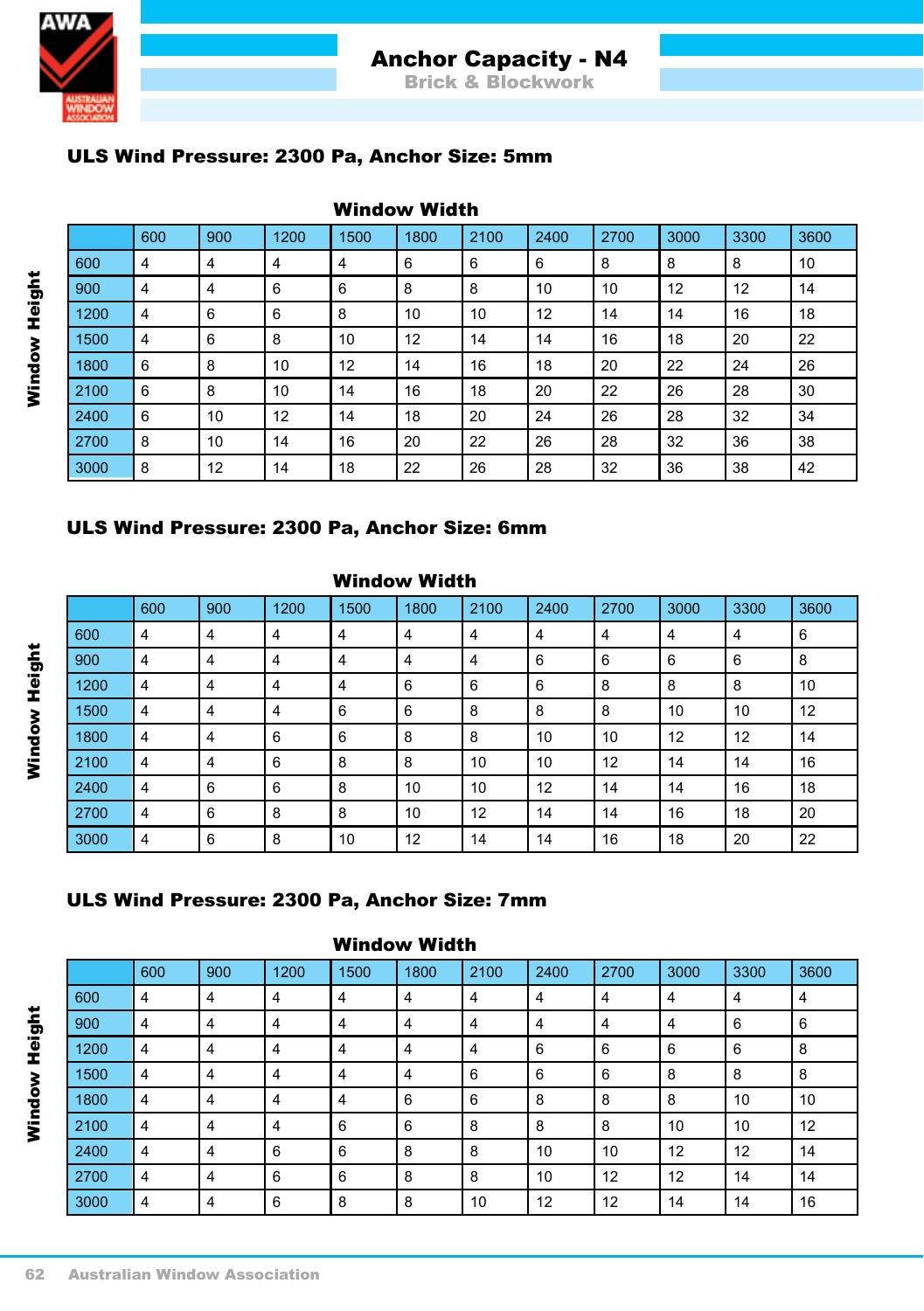

Window Height

**Window Height** 

# ULS Wind Pressure: 2300 Pa, Anchor Size: 8mm

|      | <b>Window Width</b> |     |      |                |                |      |      |      |      |      |      |  |  |  |
|------|---------------------|-----|------|----------------|----------------|------|------|------|------|------|------|--|--|--|
|      | 600                 | 900 | 1200 | 1500           | 1800           | 2100 | 2400 | 2700 | 3000 | 3300 | 3600 |  |  |  |
| 600  | 4                   | 4   | 4    | $\overline{4}$ | 4              | 4    | 4    | 4    | 4    | 4    | 4    |  |  |  |
| 900  | $\overline{4}$      | 4   | 4    | $\overline{4}$ | 4              | 4    | 4    | 4    | 4    | 4    | 4    |  |  |  |
| 1200 | 4                   | 4   | 4    | 4              | $\overline{4}$ | 4    | 4    | 4    | 6    | 6    | 6    |  |  |  |
| 1500 | 4                   | 4   | 4    | $\overline{4}$ | 4              | 4    | 6    | 6    | 6    | 6    | 8    |  |  |  |
| 1800 | $\overline{4}$      | 4   | 4    | 4              | 4              | 6    | 6    | 6    | 8    | 8    | 8    |  |  |  |
| 2100 | 4                   | 4   | 4    | 4              | 6              | 6    | 6    | 8    | 8    | 10   | 10   |  |  |  |
| 2400 | 4                   | 4   | 4    | 6              | 6              | 6    | 8    | 8    | 10   | 10   | 12   |  |  |  |
| 2700 | 4                   | 4   | 4    | 6              | 6              | 8    | 8    | 10   | 10   | 12   | 12   |  |  |  |
| 3000 | 4                   | 4   | 6    | 6              | 8              | 8    | 10   | 10   | 12   | 12   | 14   |  |  |  |

# ULS Wind Pressure: 2300 Pa, Anchor Size: 10mm

Window Width

|      | 600 | 900 | 1200 | 1500 | 1800 | 2100 | 2400 | 2700 | 3000 | 3300 | 3600 |
|------|-----|-----|------|------|------|------|------|------|------|------|------|
| 600  | 4   | 4   | 4    | 4    | 4    | 4    | 4    | 4    | 4    | 4    | 4    |
| 900  | 4   | 4   | 4    | 4    | 4    | 4    | 4    | 4    | 4    | 4    | 4    |
| 1200 | 4   | 4   | 4    | 4    | 4    | 4    | 4    | 4    | 4    | 4    | 4    |
| 1500 | 4   | 4   | 4    | 4    | 4    | 4    | 4    | 4    | 4    | 4    | 6    |
| 1800 | 4   | 4   | 4    | 4    | 4    | 4    | 4    | 4    | 6    | 6    | 6    |
| 2100 | 4   | 4   | 4    | 4    | 4    | 4    | 6    | 6    | 6    | 6    | 8    |
| 2400 | 4   | 4   | 4    | 4    | 4    | 6    | 6    | 6    | 6    | 8    | 8    |
| 2700 | 4   | 4   | 4    | 4    | 4    | 6    | 6    | 6    | 8    | 8    | 8    |
| 3000 | 4   | 4   | 4    | 4    | 6    | 6    | 6    | 8    | 8    | 8    | 10   |

# ULS Wind Pressure: 2300 Pa, Anchor Size: 12mm

|      |     |                |      |      | ********* ******* |      |                |      |      |      |                |
|------|-----|----------------|------|------|-------------------|------|----------------|------|------|------|----------------|
|      | 600 | 900            | 1200 | 1500 | 1800              | 2100 | 2400           | 2700 | 3000 | 3300 | 3600           |
| 600  | 4   | $\overline{4}$ | 4    | 4    | $\overline{4}$    | 4    | $\overline{4}$ | 4    | 4    | 4    | $\overline{4}$ |
| 900  | 4   | 4              | 4    | 4    | 4                 | 4    | $\overline{4}$ | 4    | 4    | 4    | 4              |
| 1200 | 4   | 4              | 4    | 4    | 4                 | 4    | 4              | 4    | 4    | 4    | 4              |
| 1500 | 4   | 4              | 4    | 4    | 4                 | 4    | $\overline{4}$ | 4    | 4    | 4    | $\overline{4}$ |
| 1800 | 4   | $\overline{4}$ | 4    | 4    | 4                 | 4    | $\overline{4}$ | 4    | 4    | 6    | 6              |
| 2100 | 4   | 4              | 4    | 4    | 4                 | 4    | $\overline{4}$ | 4    | 6    | 6    | 6              |
| 2400 | 4   | $\overline{4}$ | 4    | 4    | 4                 | 4    | 6              | 6    | 6    | 6    | 8              |
| 2700 | 4   | 4              | 4    | 4    | 4                 | 4    | 6              | 6    | 6    | 8    | 8              |
| 3000 | 4   | 4              | 4    | 4    | 4                 | 6    | 6              | 6    | 8    | 8    | 8              |

# Window Width

Window Height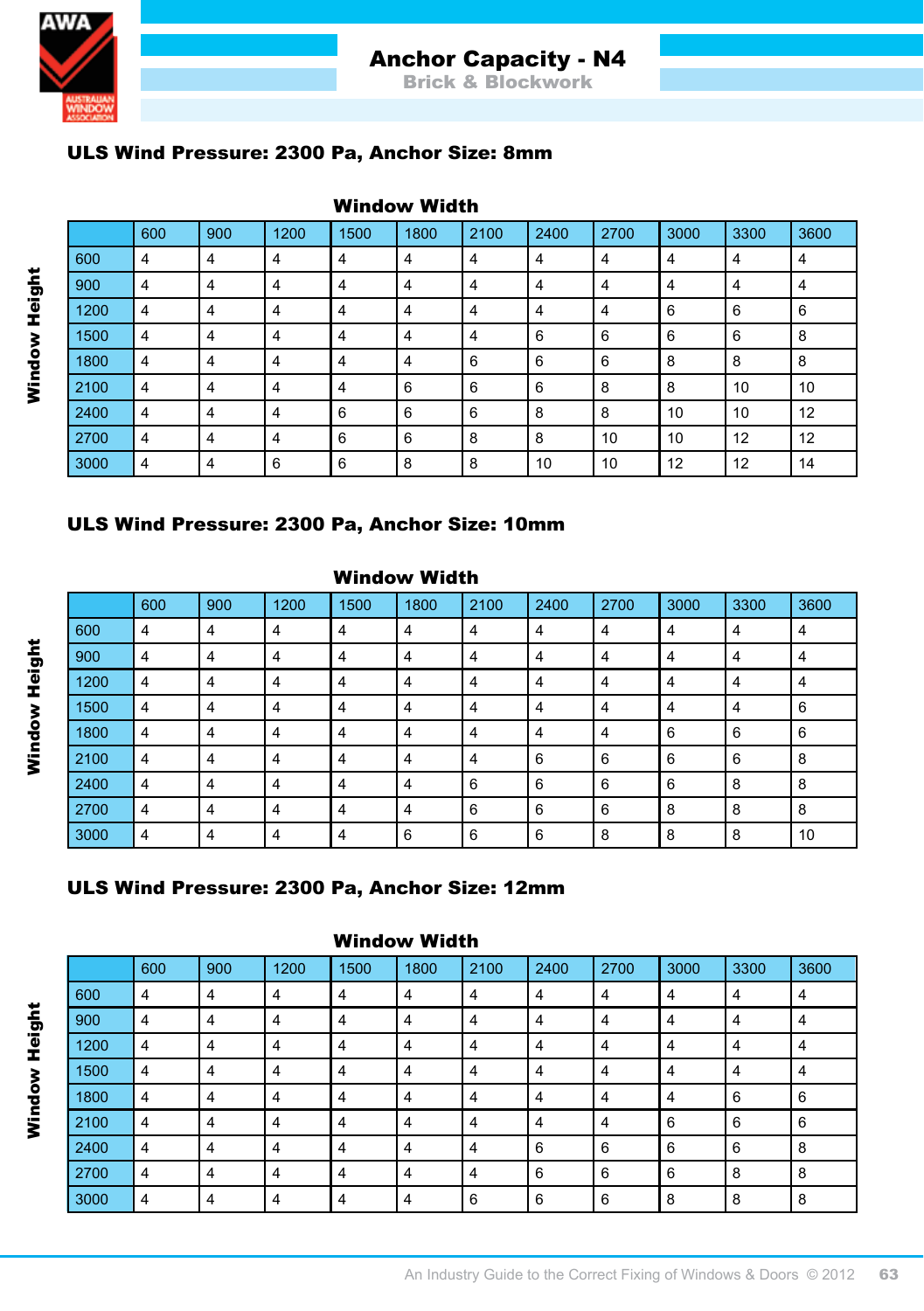

# ULS Wind Pressure: 3300 Pa, Anchor Size: 5mm

|      | <b>Window Width</b> |     |      |      |      |      |      |      |      |      |      |  |  |
|------|---------------------|-----|------|------|------|------|------|------|------|------|------|--|--|
|      | 600                 | 900 | 1200 | 1500 | 1800 | 2100 | 2400 | 2700 | 3000 | 3300 | 3600 |  |  |
| 600  | 4                   | 4   | 4    | 6    | 6    | 8    | 8    | 10   | 10   | 12   | 12   |  |  |
| 900  | 4                   | 6   | 6    | 8    | 10   | 12   | 12   | 14   | 16   | 18   | 18   |  |  |
| 1200 | $\overline{4}$      | 6   | 8    | 10   | 12   | 14   | 16   | 18   | 20   | 22   | 24   |  |  |
| 1500 | 6                   | 8   | 10   | 14   | 16   | 18   | 20   | 24   | 26   | 28   | 30   |  |  |
| 1800 | 6                   | 10  | 12   | 16   | 18   | 22   | 24   | 28   | 30   | 34   | 36   |  |  |
| 2100 | 8                   | 12  | 14   | 18   | 22   | 26   | 28   | 32   | 36   | 40   | 42   |  |  |
| 2400 | 8                   | 12  | 16   | 20   | 24   | 28   | 32   | 36   | 40   | 44   | 48   |  |  |
| 2700 | 10                  | 14  | 18   | 24   | 28   | 32   | 36   | 42   | 46   | 50   | 54   |  |  |
| 3000 | 10                  | 16  | 20   | 26   | 30   | 36   | 40   | 46   | 50   | 56   | 60   |  |  |

# ULS Wind Pressure: 3300 Pa, Anchor Size: 6mm

| 900  | $\overline{4}$          | $6\phantom{1}6$                              | 6    | 8              | 10                  | 12   | 12   | 14   | 16   | 18   | 18                   |
|------|-------------------------|----------------------------------------------|------|----------------|---------------------|------|------|------|------|------|----------------------|
| 1200 | 4                       | $6\phantom{1}6$                              | 8    | 10             | 12                  | 14   | 16   | 18   | 20   | 22   | 24                   |
| 1500 | 6                       | 8                                            | 10   | 14             | 16                  | 18   | 20   | 24   | 26   | 28   | 30                   |
| 1800 | 6                       | 10                                           | 12   | 16             | 18                  | 22   | 24   | 28   | 30   | 34   | 36                   |
| 2100 | 8                       | 12                                           | 14   | 18             | 22                  | 26   | 28   | 32   | 36   | 40   | 42                   |
| 2400 | 8                       | 12                                           | 16   | 20             | 24                  | 28   | 32   | 36   | 40   | 44   | 48                   |
| 2700 | 10                      | 14                                           | 18   | 24             | 28                  | 32   | 36   | 42   | 46   | 50   | 54                   |
| 3000 | 10                      | 16                                           | 20   | 26             | 30                  | 36   | 40   | 46   | 50   | 56   | 60                   |
|      |                         | ULS Wind Pressure: 3300 Pa, Anchor Size: 6mm |      |                | <b>Window Width</b> |      |      |      |      |      |                      |
|      | 600                     | 900                                          | 1200 | 1500           | 1800                | 2100 | 2400 | 2700 | 3000 | 3300 | 3600                 |
| 600  | 4                       | 4                                            | 4    | 4              | 4                   | 4    | 4    | 6    | 6    | 6    | 6                    |
| 900  | 4                       | 4                                            | 4    | $\overline{4}$ | 6                   | 6    | 6    | 8    | 8    | 10   | 10                   |
| 1200 | 4                       | 4                                            | 4    | 6              | 6                   | 8    | 8    | 10   | 10   | 12   | 12                   |
| 1500 | 4                       | $\overline{4}$                               | 6    | 8              | 8                   | 10   | 10   | 12   | 14   | 14   | 16                   |
| 1800 | 4                       | 6                                            | 6    | 8              | 10                  | 12   | 12   | 14   | 16   | 18   | 18                   |
|      |                         |                                              |      |                |                     |      |      |      |      |      |                      |
| 2100 | $\overline{\mathbf{4}}$ | 6                                            | 8    | 10             | 12                  | 14   | 14   | 16   | 18   | 20   |                      |
| 2400 | $\overline{\mathbf{4}}$ | $6\phantom{1}$                               | 8    | 10             | 12                  | 14   | 16   | 18   | 20   | 22   | 22<br>24             |
| 2700 | $6\phantom{1}$          | 8                                            | 10   | 12             | 14                  | 16   | 18   | 22   | 24   | 26   |                      |
| 3000 | 6                       | 8                                            | 10   | 14             | 16                  | 18   | 20   | 24   | 26   | 28   |                      |
|      |                         | ULS Wind Pressure: 3300 Pa, Anchor Size: 7mm |      |                | <b>Window Width</b> |      |      |      |      |      |                      |
|      | 600                     | 900                                          | 1200 | 1500           | 1800                | 2100 | 2400 | 2700 | 3000 | 3300 | 28<br>30<br>3600     |
| 600  | 4                       | 4                                            | 4    | 4              | 4                   | 4    | 4    | 4    | 4    | 4    | 6                    |
| 900  | 4                       | 4                                            | 4    | 4              | 4                   | 4    | 6    | 6    | 6    | 6    | 8                    |
| 1200 | $\overline{\mathbf{4}}$ | 4                                            | 4    | $\overline{4}$ | 6                   | 6    | 6    | 8    | 8    | 8    |                      |
| 1500 | $\overline{\mathbf{4}}$ | 4                                            | 4    | 6              | 6                   | 8    | 8    | 10   | 10   | 10   |                      |
| 1800 | $\overline{\mathbf{4}}$ | 4                                            | 6    | 6              | 8                   | 8    | $10$ | $10$ | 12   | 12   |                      |
| 2100 | 4                       | 4                                            | 6    | 8              | 8                   | 10   | 12   | 12   | 14   | 14   | 10<br>12<br>14<br>16 |
| 2400 | $\overline{4}$          | 6                                            | 6    | 8              | 10                  | 12   | 12   | 14   | 16   | 16   |                      |
| 2700 | $\overline{\mathbf{4}}$ | 6                                            | 8    | 10             | 10                  | 12   | 14   | 16   | 18   | 18   | 18<br>20             |

# ULS Wind Pressure: 3300 Pa, Anchor Size: 7mm

|      | WINGOW WIGUN |     |      |      |      |      |                   |      |      |                |      |
|------|--------------|-----|------|------|------|------|-------------------|------|------|----------------|------|
|      | 600          | 900 | 1200 | 1500 | 1800 | 2100 | 2400              | 2700 | 3000 | 3300           | 3600 |
| 600  | 4            | 4   | 4    | 4    | 4    | 4    | $\overline{4}$    | 4    | 4    | $\overline{4}$ | 6    |
| 900  | 4            | 4   | 4    | 4    | 4    | 4    | 6                 | 6    | 6    | 6              | 8    |
| 1200 | 4            | 4   | 4    | 4    | 6    | 6    | 6                 | 8    | 8    | 8              | 10   |
| 1500 | 4            | 4   | 4    | 6    | 6    | 8    | 8                 | 10   | 10   | 10             | 12   |
| 1800 | 4            | 4   | 6    | 6    | 8    | 8    | 10                | 10   | 12   | 12             | 14   |
| 2100 | 4            | 4   | 6    | 8    | 8    | 10   | 12                | 12   | 14   | 14             | 16   |
| 2400 | 4            | 6   | 6    | 8    | 10   | 12   | $12 \overline{ }$ | 14   | 16   | 16             | 18   |
| 2700 | 4            | 6   | 8    | 10   | 10   | 12   | 14                | 16   | 18   | 18             | 20   |
| 3000 | 4            | 6   | 8    | 10   | 12   | 14   | 16                | 18   | 18   | 20             | 22   |

# Window Width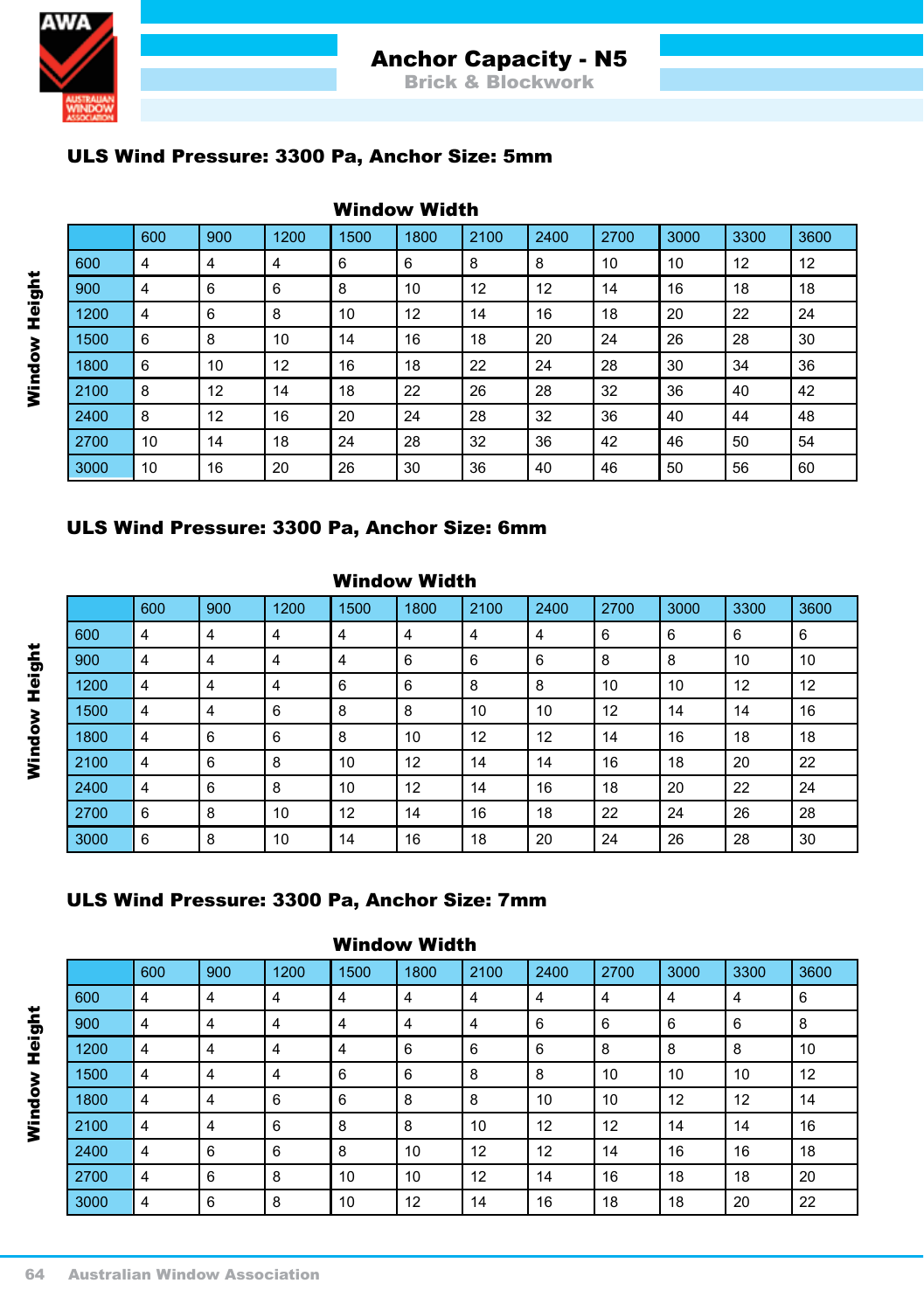

# ULS Wind Pressure: 3300 Pa, Anchor Size: 8mm

|      | <b>Window Width</b> |                |      |      |      |                |      |      |      |      |      |  |  |
|------|---------------------|----------------|------|------|------|----------------|------|------|------|------|------|--|--|
|      | 600                 | 900            | 1200 | 1500 | 1800 | 2100           | 2400 | 2700 | 3000 | 3300 | 3600 |  |  |
| 600  | 4                   | $\overline{4}$ | 4    | 4    | 4    | $\overline{4}$ | 4    | 4    | 4    | 4    | 4    |  |  |
| 900  | 4                   | $\overline{4}$ | 4    | 4    | 4    | $\overline{4}$ | 4    | 6    | 6    | 6    | 6    |  |  |
| 1200 | 4                   | 4              | 4    | 4    | 4    | 6              | 6    | 6    | 8    | 8    | 8    |  |  |
| 1500 | 4                   | $\overline{4}$ | 4    | 4    | 6    | 6              | 8    | 8    | 8    | 10   | 10   |  |  |
| 1800 | $\overline{4}$      | $\overline{4}$ | 4    | 6    | 6    | 8              | 8    | 10   | 10   | 12   | 12   |  |  |
| 2100 | 4                   | 4              | 6    | 6    | 8    | 8              | 10   | 10   | 12   | 12   | 14   |  |  |
| 2400 | 4                   | 4              | 6    | 8    | 8    | 10             | 10   | 12   | 14   | 14   | 16   |  |  |
| 2700 | 4                   | 6              | 6    | 8    | 10   | 10             | 12   | 14   | 14   | 16   | 18   |  |  |
| 3000 | 4                   | 6              | 8    | 8    | 10   | 12             | 14   | 14   | 16   | 18   | 20   |  |  |

# ULS Wind Pressure: 3300 Pa, Anchor Size: 10mm

Window Width

|      | 600            | 900 | 1200 | 1500           | 1800 | 2100 | 2400 | 2700 | 3000 | 3300 | 3600 |
|------|----------------|-----|------|----------------|------|------|------|------|------|------|------|
| 600  | 4              | 4   | 4    | 4              | 4    | 4    | 4    | 4    | 4    | 4    | 4    |
| 900  | 4              | 4   | 4    | $\overline{4}$ | 4    | 4    | 4    | 4    | 4    | 4    | 4    |
| 1200 | $\overline{4}$ | 4   | 4    | 4              | 4    | 4    | 4    | 4    | 6    | 6    | 6    |
| 1500 | 4              | 4   | 4    | $\overline{4}$ | 4    | 4    | 6    | 6    | 6    | 6    | 8    |
| 1800 | 4              | 4   | 4    | 4              | 4    | 6    | 6    | 6    | 8    | 8    | 8    |
| 2100 | 4              | 4   | 4    | 4              | 6    | 6    | 6    | 8    | 8    | 10   | 10   |
| 2400 | 4              | 4   | 4    | 6              | 6    | 6    | 8    | 8    | 10   | 10   | 12   |
| 2700 | 4              | 4   | 4    | 6              | 6    | 8    | 8    | 10   | 10   | 12   | 12   |
| 3000 | 4              | 4   | 6    | 6              | 8    | 8    | 10   | 10   | 12   | 12   | 14   |

## ULS Wind Pressure: 3300 Pa, Anchor Size: 12mm

|      |                |                |      | -------        | ------- |      |                |      |      |      |                |
|------|----------------|----------------|------|----------------|---------|------|----------------|------|------|------|----------------|
|      | 600            | 900            | 1200 | 1500           | 1800    | 2100 | 2400           | 2700 | 3000 | 3300 | 3600           |
| 600  | 4              | $\overline{4}$ | 4    | 4              | 4       | 4    | $\overline{4}$ | 4    | 4    | 4    | 4              |
| 900  | $\overline{4}$ | $\overline{4}$ | 4    | 4              | 4       | 4    | 4              | 4    | 4    | 4    | $\overline{4}$ |
| 1200 | 4              | $\overline{4}$ | 4    | 4              | 4       | 4    | $\overline{4}$ | 4    | 4    | 4    | 6              |
| 1500 | 4              | 4              | 4    | 4              | 4       | 4    | 4              | 6    | 6    | 6    | 6              |
| 1800 | 4              | $\overline{4}$ | 4    | 4              | 4       | 4    | 6              | 6    | 6    | 6    | 8              |
| 2100 | 4              | 4              | 4    | 4              | 4       | 6    | 6              | 6    | 8    | 8    | 8              |
| 2400 | 4              | $\overline{4}$ | 4    | $\overline{4}$ | 6       | 6    | 6              | 8    | 8    | 8    | 10             |
| 2700 | 4              | $\overline{4}$ | 4    | 6              | 6       | 6    | 8              | 8    | 10   | 10   | 10             |
| 3000 | 4              | $\overline{4}$ | 4    | 6              | 6       | 8    | 8              | 10   | 10   | 10   | 12             |

# Window Width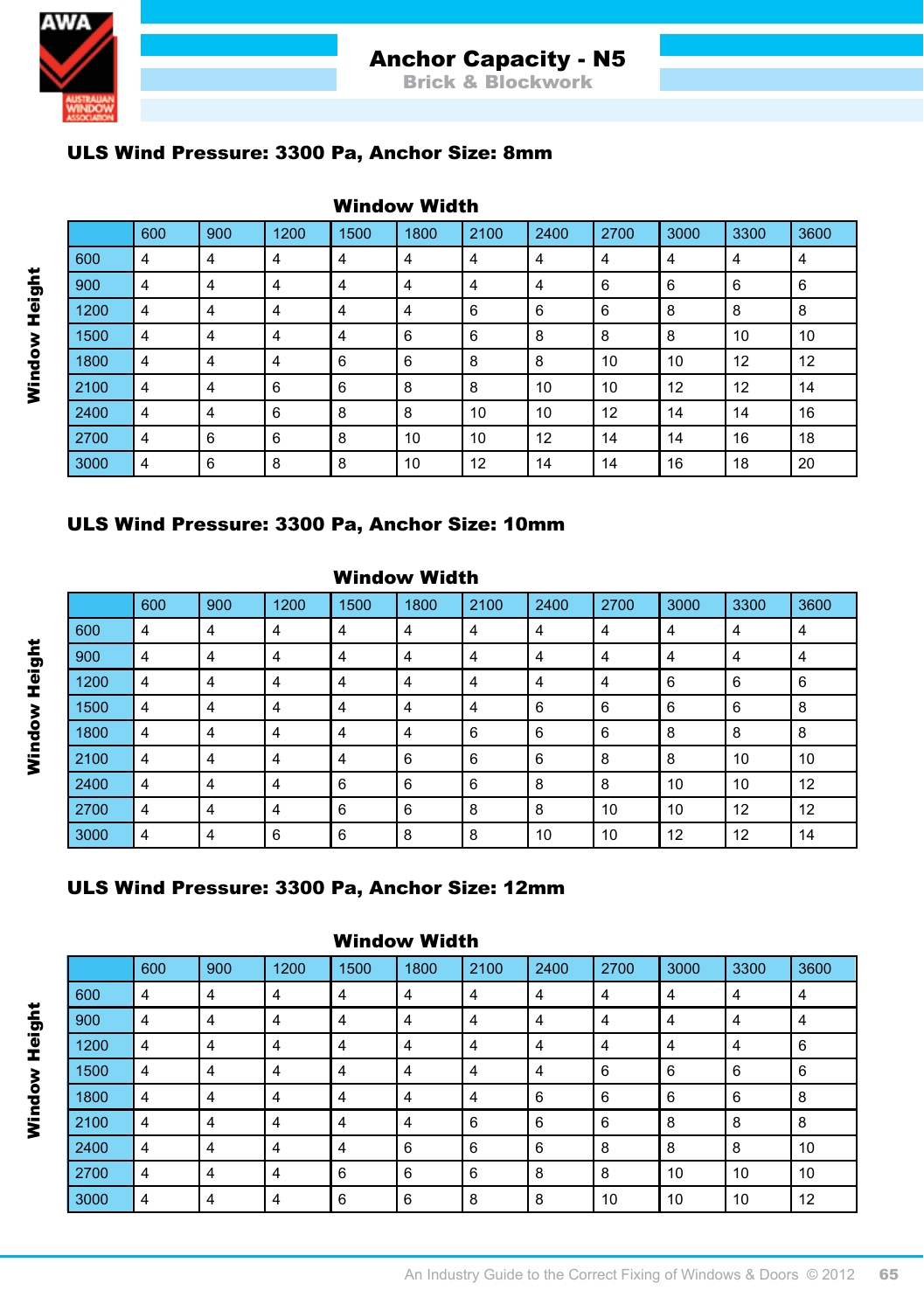

# ULS Wind Pressure: 4500 Pa, Anchor Size: 5mm

|      | <b>Window Width</b> |     |      |      |      |      |      |      |      |      |      |  |  |  |  |
|------|---------------------|-----|------|------|------|------|------|------|------|------|------|--|--|--|--|
|      | 600                 | 900 | 1200 | 1500 | 1800 | 2100 | 2400 | 2700 | 3000 | 3300 | 3600 |  |  |  |  |
| 600  | 4                   | 6   | 6    | 8    | 10   | 10   | 12   | 14   | 14   | 16   | 18   |  |  |  |  |
| 900  | 6                   | 8   | 10   | 12   | 14   | 16   | 18   | 20   | 22   | 24   | 26   |  |  |  |  |
| 1200 | 6                   | 10  | 12   | 14   | 18   | 20   | 22   | 26   | 28   | 30   | 34   |  |  |  |  |
| 1500 | 8                   | 12  | 14   | 18   | 22   | 24   | 28   | 32   | 34   | 38   | 42   |  |  |  |  |
| 1800 | 10                  | 14  | 18   | 22   | 26   | 30   | 34   | 38   | 42   | 46   | 50   |  |  |  |  |
| 2100 | 10                  | 16  | 20   | 24   | 30   | 34   | 38   | 44   | 48   | 52   | 58   |  |  |  |  |
| 2400 | 12                  | 18  | 22   | 28   | 34   | 38   | 44   | 50   | 54   | 60   | 66   |  |  |  |  |
| 2700 | 14                  | 20  | 26   | 32   | 38   | 44   | 50   | 56   | 62   | 68   | 74   |  |  |  |  |
| 3000 | 14                  | 22  | 28   | 34   | 42   | 48   | 54   | 62   | 68   | 76   | 82   |  |  |  |  |

# ULS Wind Pressure: 4500 Pa, Anchor Size: 6mm

| 900                                                | 6                       | 8      | 10                                           | 12       | 14                  | 16       | 18       | 20       | 22       | 24       | 26       |
|----------------------------------------------------|-------------------------|--------|----------------------------------------------|----------|---------------------|----------|----------|----------|----------|----------|----------|
| 1200                                               | 6                       | 10     | 12                                           | 14       | 18                  | 20       | 22       | 26       | 28       | 30       | 34       |
| 1500                                               | 8                       | 12     | 14                                           | 18       | 22                  | 24       | 28       | 32       | 34       | 38       | 42       |
| 1800                                               | 10                      | 14     | 18                                           | 22       | 26                  | 30       | 34       | 38       | 42       | 46       | 50       |
| 2100                                               | 10                      | 16     | 20                                           | 24       | 30                  | 34       | 38       | 44       | 48       | 52       | 58       |
| 2400                                               | 12                      | 18     | 22                                           | 28       | 34                  | 38       | 44       | 50       | 54       | 60       | 66       |
| 2700                                               | 14                      | 20     | 26                                           | 32       | 38                  | 44       | 50       | 56       | 62       | 68       | 74       |
| 3000                                               | 14                      | 22     | 28                                           | 34       | 42                  | 48       | 54       | 62       | 68       | 76       | 82       |
|                                                    |                         |        | ULS Wind Pressure: 4500 Pa, Anchor Size: 6mm |          | <b>Window Width</b> |          |          |          |          |          |          |
|                                                    | 600                     | 900    | 1200                                         | 1500     | 1800                | 2100     | 2400     | 2700     | 3000     | 3300     | 3600     |
| 600                                                | 4                       | 4      | 4                                            | 4        | 6                   | 6        | 6        | 8        | 8        | 8        | 10       |
| 900                                                | 4                       | 4      | 6                                            | 6        | 8                   | 8        | 10       | 10       | 12       | 12       | 14       |
| 1200                                               | 4                       | 6      | 6                                            | 8        | 10                  | 10       | 12       | 14       | 14       | 16       | 18       |
| 1500                                               | 4                       | 6      | 8                                            | 10       | 12                  | 12       | 14       | 16       | 18       | 20       | 22       |
| 1800                                               | 6                       | 8      | 10                                           | 12       | 14                  | 16       | 18       | 20       | 22       | 24       | 26       |
|                                                    |                         |        |                                              |          |                     |          | 20       |          |          |          | 30       |
|                                                    | 6                       | 8      | 10                                           | 12       | 16                  | 18       |          | 22       | 24       | 26       |          |
|                                                    | 6                       | 10     | 12                                           | 14       | 18                  | 20       | 22       | 26       | 28       | 30       | 34       |
|                                                    | 8                       | 10     | 14                                           | 16       | 20                  | 22       | 26       | 28       | 32       | 34       | 38       |
|                                                    | 8                       | 12     | 14                                           | 18       | 22                  | 24       | 28       | 32       | 34       | 38       | 42       |
| 2100<br>2400<br>2700<br>3000                       |                         |        | ULS Wind Pressure: 4500 Pa, Anchor Size: 7mm |          | <b>Window Width</b> |          |          |          |          |          |          |
|                                                    | 600                     | 900    | 1200                                         | 1500     | 1800                | 2100     | 2400     | 2700     | 3000     | 3300     | 3600     |
|                                                    | 4                       | 4      | 4                                            | 4        | 4                   | 4        | 4        | 6        | 6        | 6        | 6        |
|                                                    | 4                       | 4      | 4                                            | 4        | 6                   | 6        | 6        | 8        | 8        | 10       | 10       |
|                                                    | $\overline{4}$          | 4      | 4                                            | 6        | 6                   | 8        | 8        | 10       | 10       | 12       | 12       |
|                                                    | $\overline{\mathbf{4}}$ | 4      | 6                                            | 8        | 8                   | 10       | 10       | 12       | 14       | 14       | 16       |
|                                                    | $\overline{\mathbf{4}}$ | 6      | 6                                            | 8        | 10                  | 12       | 12       | 14       | 16       | 18       | 18       |
|                                                    | 4                       | 6      | 8                                            | 10       | 12                  | 14       | 14       | 16       | 18       | 20       | 22       |
| 1200<br>1500                                       | $\overline{4}$          | 6      | 8                                            | 10       | 12                  | 14       | 16       | 18       | 20       | 22       | 24       |
| 600<br>900<br>1800<br>2100<br>2400<br>2700<br>3000 | 6<br>$\,6\,$            | 8<br>8 | 10<br>10                                     | 12<br>14 | 14<br>16            | 16<br>18 | 18<br>20 | 20<br>24 | 24<br>26 | 26<br>28 | 28<br>30 |

# ULS Wind Pressure: 4500 Pa, Anchor Size: 7mm

|      | WHIQOW WHILI   |     |      |                |                |      |                 |      |      |      |      |  |  |  |
|------|----------------|-----|------|----------------|----------------|------|-----------------|------|------|------|------|--|--|--|
|      | 600            | 900 | 1200 | 1500           | 1800           | 2100 | 2400            | 2700 | 3000 | 3300 | 3600 |  |  |  |
| 600  | $\overline{4}$ | 4   | 4    | $\overline{4}$ | $\overline{4}$ | 4    | 4               | 6    | 6    | 6    | 6    |  |  |  |
| 900  | $\overline{4}$ | 4   | 4    | 4              | 6              | 6    | 6               | 8    | 8    | 10   | 10   |  |  |  |
| 1200 | $\overline{4}$ | 4   | 4    | 6              | 6              | 8    | 8               | 10   | 10   | 12   | 12   |  |  |  |
| 1500 | $\overline{4}$ | 4   | 6    | 8              | 8              | 10   | 10              | 12   | 14   | 14   | 16   |  |  |  |
| 1800 | 4              | 6   | 6    | 8              | 10             | 12   | 12 <sup>2</sup> | 14   | 16   | 18   | 18   |  |  |  |
| 2100 | 4              | 6   | 8    | 10             | 12             | 14   | 14              | 16   | 18   | 20   | 22   |  |  |  |
| 2400 | 4              | 6   | 8    | 10             | 12             | 14   | 16              | 18   | 20   | 22   | 24   |  |  |  |
| 2700 | 6              | 8   | 10   | 12             | 14             | 16   | 18              | 20   | 24   | 26   | 28   |  |  |  |
| 3000 | 6              | 8   | 10   | 14             | 16             | 18   | 20              | 24   | 26   | 28   | 30   |  |  |  |

# Window Width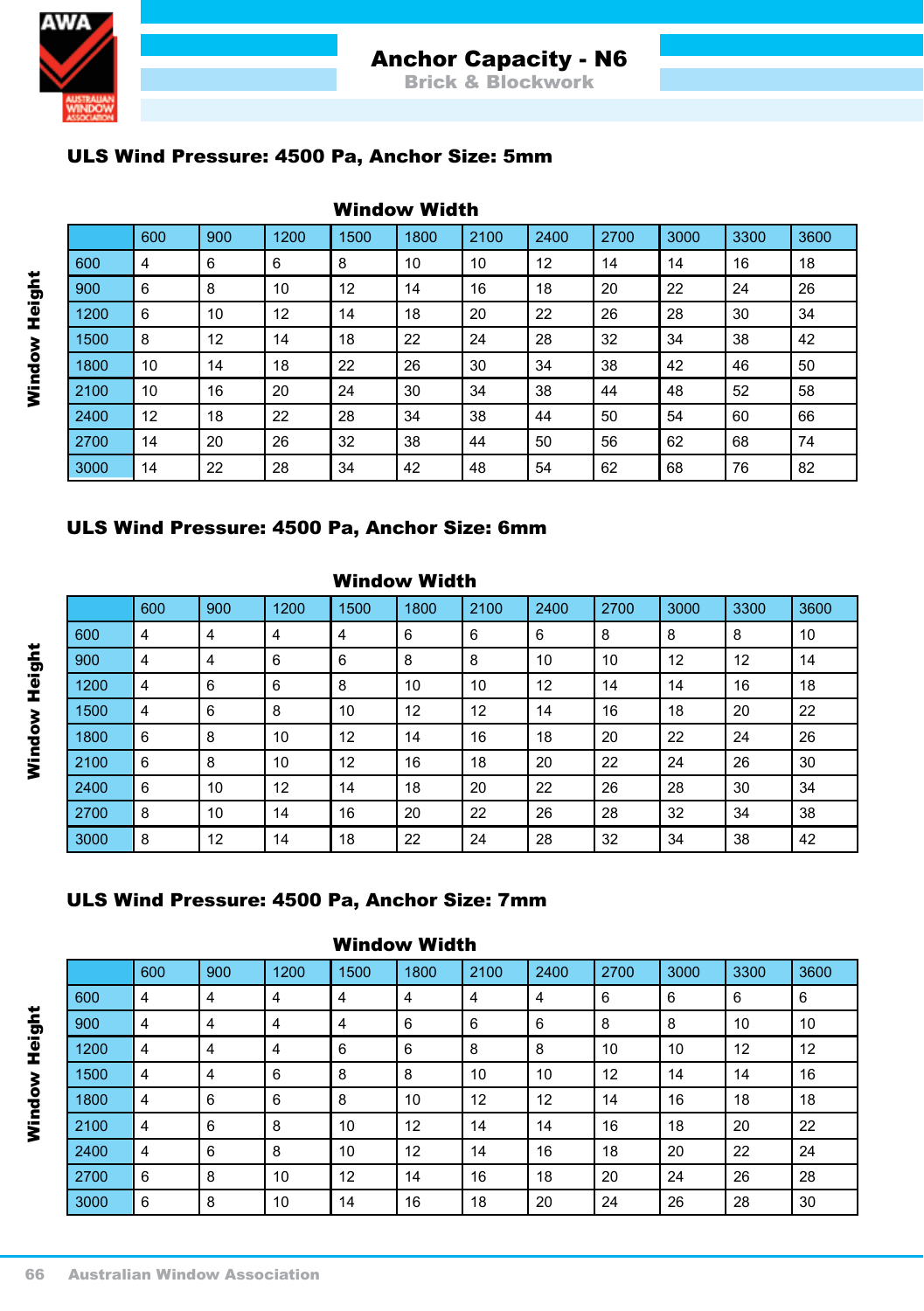

Brick & Blockwork

# ULS Wind Pressure: 4500 Pa, Anchor Size: 8mm

|      | <b>Window Width</b> |                |      |      |      |      |      |      |      |      |      |  |  |  |  |
|------|---------------------|----------------|------|------|------|------|------|------|------|------|------|--|--|--|--|
|      | 600                 | 900            | 1200 | 1500 | 1800 | 2100 | 2400 | 2700 | 3000 | 3300 | 3600 |  |  |  |  |
| 600  | $\overline{4}$      | 4              | 4    | 4    | 4    | 4    | 4    | 4    | 6    | 6    | 6    |  |  |  |  |
| 900  | 4                   | 4              | 4    | 4    | 4    | 6    | 6    | 6    | 8    | 8    | 8    |  |  |  |  |
| 1200 | $\overline{4}$      | 4              | 4    | 6    | 6    | 6    | 8    | 8    | 10   | 10   | 10   |  |  |  |  |
| 1500 | 4                   | $\overline{4}$ | 6    | 6    | 8    | 8    | 10   | 10   | 12   | 12   | 14   |  |  |  |  |
| 1800 | 4                   | 4              | 6    | 8    | 8    | 10   | 10   | 12   | 14   | 14   | 16   |  |  |  |  |
| 2100 | 4                   | 6              | 6    | 8    | 10   | 12   | 12   | 14   | 16   | 16   | 18   |  |  |  |  |
| 2400 | 4                   | 6              | 8    | 10   | 10   | 12   | 14   | 16   | 18   | 20   | 20   |  |  |  |  |
| 2700 | 4                   | 6              | 8    | 10   | 12   | 14   | 16   | 18   | 20   | 22   | 24   |  |  |  |  |
| 3000 | 6                   | 8              | 10   | 12   | 14   | 16   | 18   | 20   | 22   | 24   | 26   |  |  |  |  |

# ULS Wind Pressure: 4500 Pa, Anchor Size: 10mm

Window Width

|      | 600 | 900 | 1200 | 1500 | 1800 | 2100           | 2400 | 2700 | 3000 | 3300 | 3600           |
|------|-----|-----|------|------|------|----------------|------|------|------|------|----------------|
| 600  | 4   | 4   | 4    | 4    | 4    | 4              | 4    | 4    | 4    | 4    | $\overline{4}$ |
| 900  | 4   | 4   | 4    | 4    | 4    | $\overline{4}$ | 4    | 4    | 6    | 6    | 6              |
| 1200 | 4   | 4   | 4    | 4    | 4    | 4              | 6    | 6    | 6    | 8    | 8              |
| 1500 | 4   | 4   | 4    | 4    | 6    | 6              | 6    | 8    | 8    | 8    | 10             |
| 1800 | 4   | 4   | 4    | 6    | 6    | 6              | 8    | 8    | 10   | 10   | 12             |
| 2100 | 4   | 4   | 4    | 6    | 6    | 8              | 8    | 10   | 10   | 12   | 12             |
| 2400 | 4   | 4   | 6    | 6    | 8    | 8              | 10   | 12   | 12   | 14   | 14             |
| 2700 | 4   | 4   | 6    | 8    | 8    | 10             | 12   | 12   | 14   | 16   | 16             |
| 3000 | 4   | 6   | 6    | 8    | 10   | 10             | 12   | 14   | 16   | 16   | 18             |

# ULS Wind Pressure: 4500 Pa, Anchor Size: 12mm

| ********* ******* |                |                |      |      |      |      |      |      |      |      |                |  |  |
|-------------------|----------------|----------------|------|------|------|------|------|------|------|------|----------------|--|--|
|                   | 600            | 900            | 1200 | 1500 | 1800 | 2100 | 2400 | 2700 | 3000 | 3300 | 3600           |  |  |
| 600               | $\overline{4}$ | $\overline{4}$ | 4    | 4    | 4    | 4    | 4    | 4    | 4    | 4    | $\overline{4}$ |  |  |
| 900               | 4              | 4              | 4    | 4    | 4    | 4    | 4    | 4    | 4    | 6    | 6              |  |  |
| 1200              | 4              | $\overline{4}$ | 4    | 4    | 4    | 4    | 4    | 6    | 6    | 6    | 6              |  |  |
| 1500              | 4              | 4              | 4    | 4    | 4    | 6    | 6    | 6    | 8    | 8    | 8              |  |  |
| 1800              | 4              | $\overline{4}$ | 4    | 4    | 6    | 6    | 6    | 8    | 8    | 10   | 10             |  |  |
| 2100              | 4              | 4              | 4    | 6    | 6    | 8    | 8    | 8    | 10   | 10   | 12             |  |  |
| 2400              | 4              | 4              | 4    | 6    | 6    | 8    | 8    | 10   | 10   | 12   | 12             |  |  |
| 2700              | 4              | $\overline{4}$ | 6    | 6    | 8    | 8    | 10   | 10   | 12   | 14   | 14             |  |  |
| 3000              | 4              | $\overline{4}$ | 6    | 8    | 8    | 10   | 10   | 12   | 14   | 14   | 16             |  |  |

# Window Width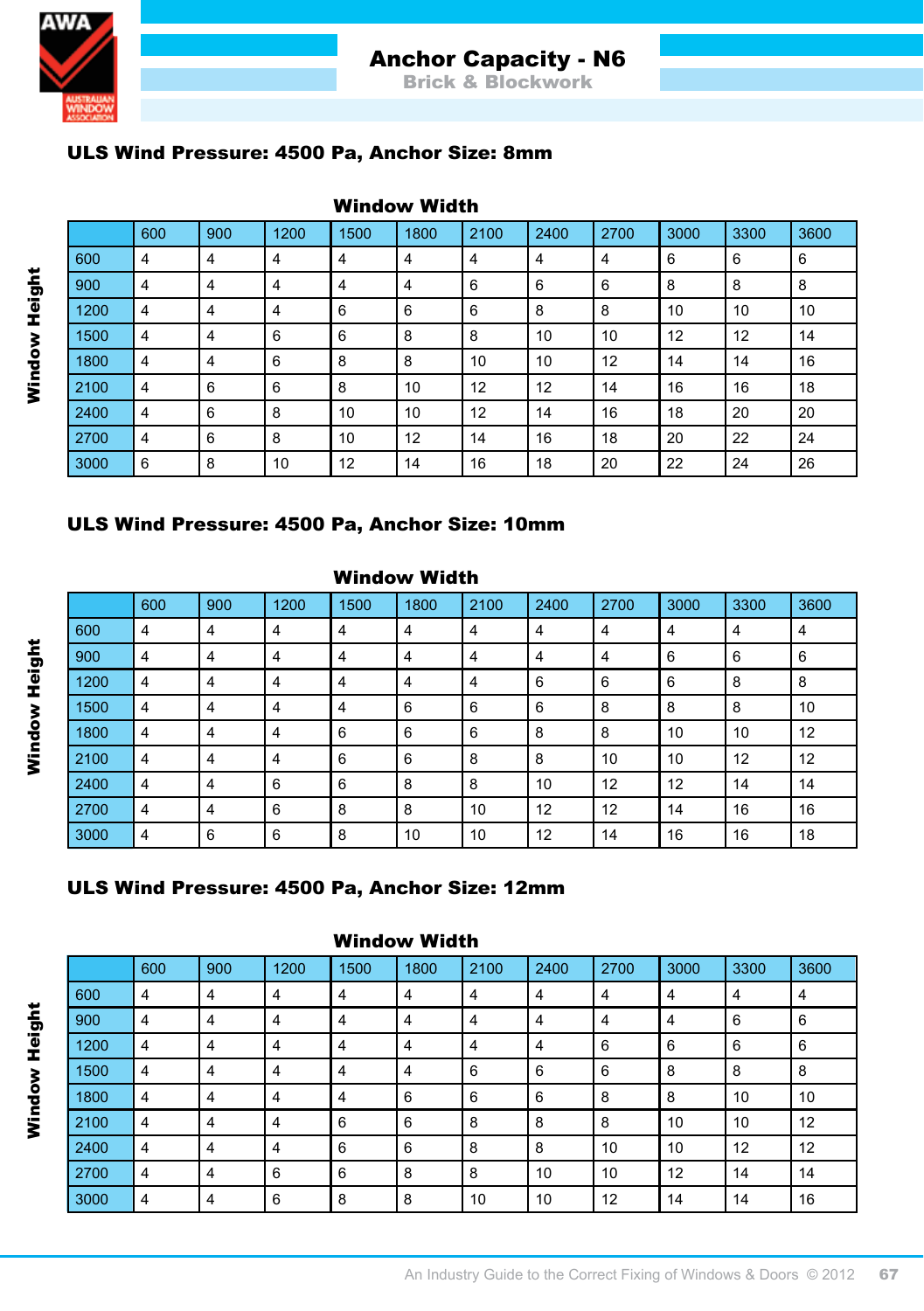

# ULS Wind Pressure: 2000 Pa, Anchor Size: 5mm

|      | <b>Window Width</b> |     |      |      |      |      |      |      |      |      |      |  |  |  |  |
|------|---------------------|-----|------|------|------|------|------|------|------|------|------|--|--|--|--|
|      | 600                 | 900 | 1200 | 1500 | 1800 | 2100 | 2400 | 2700 | 3000 | 3300 | 3600 |  |  |  |  |
| 600  | 4                   | 4   | 4    | 4    | 4    | 6    | 6    | 6    | 6    | 8    | 8    |  |  |  |  |
| 900  | 4                   | 4   | 4    | 6    | 6    | 8    | 8    | 10   | 10   | 10   | 12   |  |  |  |  |
| 1200 | $\overline{4}$      | 4   | 6    | 6    | 8    | 10   | 10   | 12   | 12   | 14   | 16   |  |  |  |  |
| 1500 | 4                   | 6   | 6    | 8    | 10   | 12   | 12   | 14   | 16   | 18   | 18   |  |  |  |  |
| 1800 | $\overline{4}$      | 6   | 8    | 10   | 12   | 14   | 16   | 18   | 18   | 20   | 22   |  |  |  |  |
| 2100 | 6                   | 8   | 10   | 12   | 14   | 16   | 18   | 20   | 22   | 24   | 26   |  |  |  |  |
| 2400 | 6                   | 8   | 10   | 12   | 16   | 18   | 20   | 22   | 24   | 28   | 30   |  |  |  |  |
| 2700 | 6                   | 10  | 12   | 14   | 18   | 20   | 22   | 26   | 28   | 30   | 34   |  |  |  |  |
| 3000 | 6                   | 10  | 12   | 16   | 18   | 22   | 24   | 28   | 30   | 34   | 36   |  |  |  |  |

# ULS Wind Pressure: 2000 Pa, Anchor Size: 6mm

|                                    | 900          | $\overline{4}$                   | $\overline{4}$                               | $\overline{4}$          | $\,6\,$                 | $\,6$                   | 8                       | 8                       | 10                      | 10             | 10              | 12                      |
|------------------------------------|--------------|----------------------------------|----------------------------------------------|-------------------------|-------------------------|-------------------------|-------------------------|-------------------------|-------------------------|----------------|-----------------|-------------------------|
| Window Height                      | 1200         | 4                                | $\overline{4}$                               | 6                       | $\,6\,$                 | 8                       | 10                      | 10                      | 12                      | 12             | 14              | 16                      |
|                                    | 1500         | 4                                | 6                                            | 6                       | 8                       | 10                      | 12                      | 12                      | 14                      | 16             | 18              | 18                      |
|                                    | 1800         | 4                                | 6                                            | 8                       | 10                      | 12                      | 14                      | 16                      | 18                      | 18             | 20              | 22                      |
|                                    | 2100         | 6                                | 8                                            | 10                      | 12                      | 14                      | 16                      | 18                      | 20                      | 22             | 24              | 26                      |
|                                    | 2400         | 6                                | 8                                            | 10                      | 12                      | 16                      | 18                      | 20                      | 22                      | 24             | 28              | 30                      |
|                                    | 2700         | 6                                | 10                                           | 12                      | 14                      | 18                      | 20                      | 22                      | 26                      | 28             | 30              | 34                      |
|                                    | 3000         | 6                                | 10                                           | 12                      | 16                      | 18                      | 22                      | 24                      | 28                      | 30             | 34              | 36                      |
|                                    |              |                                  | ULS Wind Pressure: 2000 Pa, Anchor Size: 6mm |                         |                         | <b>Window Width</b>     |                         |                         |                         |                |                 |                         |
|                                    |              | 600                              | 900                                          | 1200                    | 1500                    | 1800                    | 2100                    | 2400                    | 2700                    | 3000           | 3300            | 3600                    |
|                                    | 600          | $\overline{\mathbf{4}}$          | $\overline{4}$                               | 4                       | 4                       | $\overline{4}$          | $\overline{4}$          | 4                       | 4                       | 4              | 4               | 4                       |
|                                    | 900          | $\overline{4}$                   | $\overline{4}$                               | $\overline{\mathbf{4}}$ | $\overline{4}$          | $\overline{4}$          | $\overline{\mathbf{4}}$ | $\overline{\mathbf{4}}$ | $\,6\,$                 | 6              | $6\phantom{1}6$ | 6                       |
|                                    | 1200         | 4                                | $\overline{4}$                               | $\overline{4}$          | 4                       | 4                       | 6                       | 6                       | $\,6\,$                 | 6              | 8               | 8                       |
|                                    | 1500         | $\overline{4}$                   | 4                                            | 4                       | $\overline{4}$          | $\,6\,$                 | $\,6\,$                 | 6                       | 8                       | 8              | 10              | 10                      |
|                                    |              |                                  | $\overline{4}$                               | 4                       | 6                       | 6                       | 8                       | 8                       | 10                      | 10             | 10              | 12                      |
|                                    | 1800         | 4                                |                                              |                         |                         |                         |                         |                         |                         |                |                 |                         |
|                                    | 2100         | 4                                | $\overline{4}$                               | 6                       | 6                       | 8                       | 8                       | 10                      | 10                      | 12             | 12              | 14                      |
|                                    | 2400         | $\overline{4}$                   | $\overline{4}$                               | 6                       | $\,6\,$                 | 8                       | 10                      | 10                      | 12                      | 12             | 14              | 16                      |
|                                    | 2700         | $\overline{\mathbf{4}}$          | 6                                            | 6                       | 8                       | 10                      | 10                      | 12                      | 14                      | 14             | 16              | 18                      |
|                                    | 3000         | $\overline{4}$                   | 6                                            | 6                       | 8                       | 10                      | 12                      | 12                      | 14                      | 16             | 18              | 18                      |
| Window Height                      |              |                                  | ULS Wind Pressure: 2000 Pa, Anchor Size: 7mm |                         |                         | <b>Window Width</b>     |                         |                         |                         |                |                 |                         |
|                                    |              | 600                              | 900                                          | 1200                    | 1500                    | 1800                    | 2100                    | 2400                    | 2700                    | 3000           | 3300            | 3600                    |
|                                    | 600          | 4                                | 4                                            | 4                       | 4                       | $\overline{4}$          | 4                       | 4                       | 4                       | 4              | 4               | 4                       |
|                                    | 900          | $\overline{4}$                   | $\overline{4}$                               | $\overline{4}$          | $\overline{4}$          | $\overline{4}$          | $\overline{4}$          | $\overline{4}$          | $\overline{4}$          | $\overline{4}$ | $\overline{4}$  | 4                       |
|                                    | 1200         | 4                                | $\overline{4}$                               | $\overline{4}$          | $\overline{4}$          | $\overline{4}$          | $\overline{\mathbf{4}}$ | $\overline{\mathbf{4}}$ | $\overline{\mathbf{4}}$ | 6              | $6\phantom{1}6$ | 6                       |
|                                    | 1500         | 4                                | 4                                            | 4                       | $\overline{\mathbf{4}}$ | $\overline{\mathbf{4}}$ | 4                       | 6                       | 6                       | 6              | $6\phantom{1}6$ | 8                       |
|                                    | 1800         | 4                                | 4                                            | 4                       | 4                       | 4                       | 6                       | 6                       | 6                       | 8              | 8               | 8                       |
|                                    | 2100         | 4                                | $\overline{4}$                               | 4                       | $\overline{4}$          | 6                       | 6                       | 8                       | 8                       | 8              | 10              | 10                      |
| <b>Height</b><br>Now Height<br>Win | 2400         | $\overline{4}$                   | $\overline{4}$                               | $\overline{4}$          | 6                       | 6                       | 8                       | 8                       | 8                       | 10             | 10              | 12 <sup>°</sup>         |
|                                    | 2700<br>3000 | $\overline{4}$<br>$\overline{4}$ | $\overline{4}$<br>$\overline{4}$             | $\overline{4}$<br>6     | 6<br>6                  | 6<br>8                  | 8<br>8                  | 8<br>10                 | 10<br>10                | 10<br>12       | 12<br>12        | $12 \overline{ }$<br>14 |

# Window Width

# ULS Wind Pressure: 2000 Pa, Anchor Size: 7mm

|      | TIIIWVW TIULII |     |      |      |      |      |                |      |      |      |      |  |  |  |
|------|----------------|-----|------|------|------|------|----------------|------|------|------|------|--|--|--|
|      | 600            | 900 | 1200 | 1500 | 1800 | 2100 | 2400           | 2700 | 3000 | 3300 | 3600 |  |  |  |
| 600  | 4              | 4   | 4    | 4    | 4    | 4    | 4              | 4    | 4    | 4    | 4    |  |  |  |
| 900  | 4              | 4   | 4    | 4    | 4    | 4    | 4              | 4    | 4    | 4    | 4    |  |  |  |
| 1200 | 4              | 4   | 4    | 4    | 4    | 4    | $\overline{4}$ | 4    | 6    | 6    | 6    |  |  |  |
| 1500 | 4              | 4   | 4    | 4    | 4    | 4    | 6              | 6    | 6    | 6    | 8    |  |  |  |
| 1800 | 4              | 4   | 4    | 4    | 4    | 6    | 6              | 6    | 8    | 8    | 8    |  |  |  |
| 2100 | 4              | 4   | 4    | 4    | 6    | 6    | 8              | 8    | 8    | 10   | 10   |  |  |  |
| 2400 | 4              | 4   | 4    | 6    | 6    | 8    | 8              | 8    | 10   | 10   | 12   |  |  |  |
| 2700 | 4              | 4   | 4    | 6    | 6    | 8    | 8              | 10   | 10   | 12   | 12   |  |  |  |
| 3000 | 4              | 4   | 6    | 6    | 8    | 8    | 10             | 10   | 12   | 12   | 14   |  |  |  |

# Window Width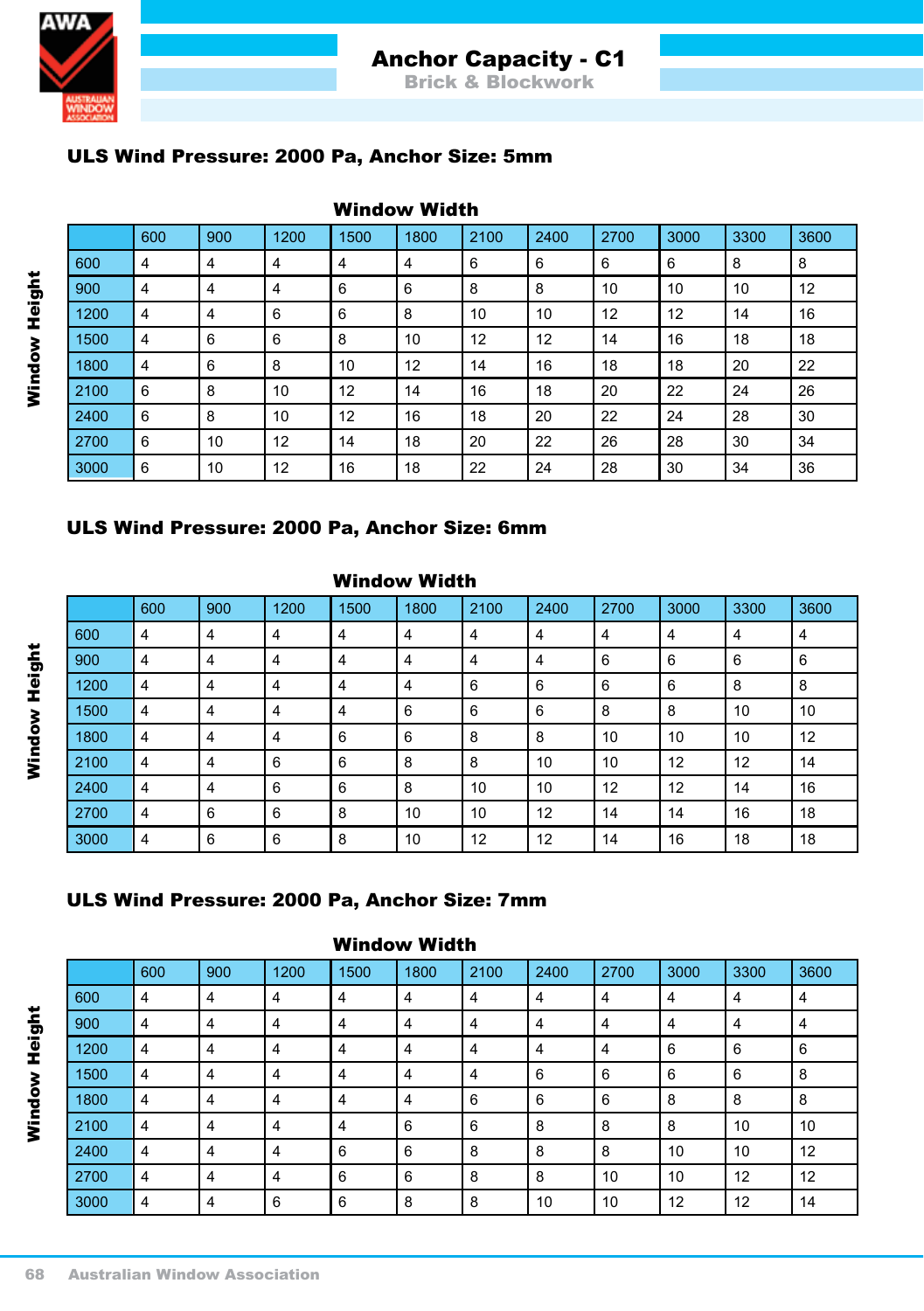

# ULS Wind Pressure: 2000 Pa, Anchor Size: 8mm

|      | <b>Window Width</b> |     |                |                |                |      |      |      |      |      |      |  |  |  |  |
|------|---------------------|-----|----------------|----------------|----------------|------|------|------|------|------|------|--|--|--|--|
|      | 600                 | 900 | 1200           | 1500           | 1800           | 2100 | 2400 | 2700 | 3000 | 3300 | 3600 |  |  |  |  |
| 600  | 4                   | 4   | 4              | $\overline{4}$ | 4              | 4    | 4    | 4    | 4    | 4    | 4    |  |  |  |  |
| 900  | $\overline{4}$      | 4   | 4              | $\overline{4}$ | 4              | 4    | 4    | 4    | 4    | 4    | 4    |  |  |  |  |
| 1200 | 4                   | 4   | 4              | 4              | $\overline{4}$ | 4    | 4    | 4    | 4    | 6    | 6    |  |  |  |  |
| 1500 | 4                   | 4   | 4              | $\overline{4}$ | 4              | 4    | 4    | 6    | 6    | 6    | 6    |  |  |  |  |
| 1800 | $\overline{4}$      | 4   | 4              | 4              | 4              | 4    | 6    | 6    | 6    | 8    | 8    |  |  |  |  |
| 2100 | 4                   | 4   | 4              | 4              | 4              | 6    | 6    | 6    | 8    | 8    | 8    |  |  |  |  |
| 2400 | 4                   | 4   | 4              | 4              | 6              | 6    | 6    | 8    | 8    | 10   | 10   |  |  |  |  |
| 2700 | 4                   | 4   | $\overline{4}$ | 6              | 6              | 6    | 8    | 8    | 10   | 10   | 10   |  |  |  |  |
| 3000 | 4                   | 4   | 4              | 6              | 6              | 8    | 8    | 10   | 10   | 12   | 12   |  |  |  |  |

# ULS Wind Pressure: 2000 Pa, Anchor Size: 10mm

Window Width

|      | 600            | 900 | 1200 | 1500 | 1800           | 2100 | 2400 | 2700 | 3000 | 3300 | 3600 |
|------|----------------|-----|------|------|----------------|------|------|------|------|------|------|
| 600  | 4              | 4   | 4    | 4    | 4              | 4    | 4    | 4    | 4    | 4    | 4    |
| 900  | 4              | 4   | 4    | 4    | 4              | 4    | 4    | 4    | 4    | 4    | 4    |
| 1200 | $\overline{4}$ | 4   | 4    | 4    | 4              | 4    | 4    | 4    | 4    | 4    | 4    |
| 1500 | 4              | 4   | 4    | 4    | 4              | 4    | 4    | 4    | 4    | 4    | 4    |
| 1800 | $\overline{4}$ | 4   | 4    | 4    | 4              | 4    | 4    | 4    | 4    | 6    | 6    |
| 2100 | 4              | 4   | 4    | 4    | 4              | 4    | 4    | 4    | 6    | 6    | 6    |
| 2400 | 4              | 4   | 4    | 4    | 4              | 4    | 6    | 6    | 6    | 6    | 8    |
| 2700 | 4              | 4   | 4    | 4    | 4              | 4    | 6    | 6    | 6    | 8    | 8    |
| 3000 | 4              | 4   | 4    | 4    | $\overline{4}$ | 6    | 6    | 6    | 8    | 8    | 8    |

# ULS Wind Pressure: 2000 Pa, Anchor Size: 12mm

|      | 600            | 900            | 1200 | 1500 | 1800           | 2100 | 2400           | 2700 | 3000 | 3300 | 3600           |  |
|------|----------------|----------------|------|------|----------------|------|----------------|------|------|------|----------------|--|
| 600  | 4              | 4              | 4    | 4    | $\overline{4}$ | 4    | 4              | 4    | 4    | 4    | 4              |  |
| 900  | $\overline{4}$ | $\overline{4}$ | 4    | 4    | $\overline{4}$ | 4    | $\overline{4}$ | 4    | 4    | 4    | 4              |  |
| 1200 | 4              | 4              | 4    | 4    | 4              | 4    | 4              | 4    | 4    | 4    | $\overline{4}$ |  |
| 1500 | 4              | 4              | 4    | 4    | 4              | 4    | $\overline{4}$ | 4    | 4    | 4    | $\overline{4}$ |  |
| 1800 | 4              | $\overline{4}$ | 4    | 4    | 4              | 4    | $\overline{4}$ | 4    | 4    | 4    | 4              |  |
| 2100 | 4              | 4              | 4    | 4    | $\overline{4}$ | 4    | $\overline{4}$ | 4    | 4    | 6    | 6              |  |
| 2400 | 4              | 4              | 4    | 4    | 4              | 4    | 4              | 4    | 6    | 6    | 6              |  |
| 2700 | 4              | 4              | 4    | 4    | 4              | 4    | 4              | 6    | 6    | 6    | 6              |  |
| 3000 | 4              | 4              | 4    | 4    | 4              | 4    | 6              | 6    | 6    | 6    | 8              |  |

# Window Width

Window Height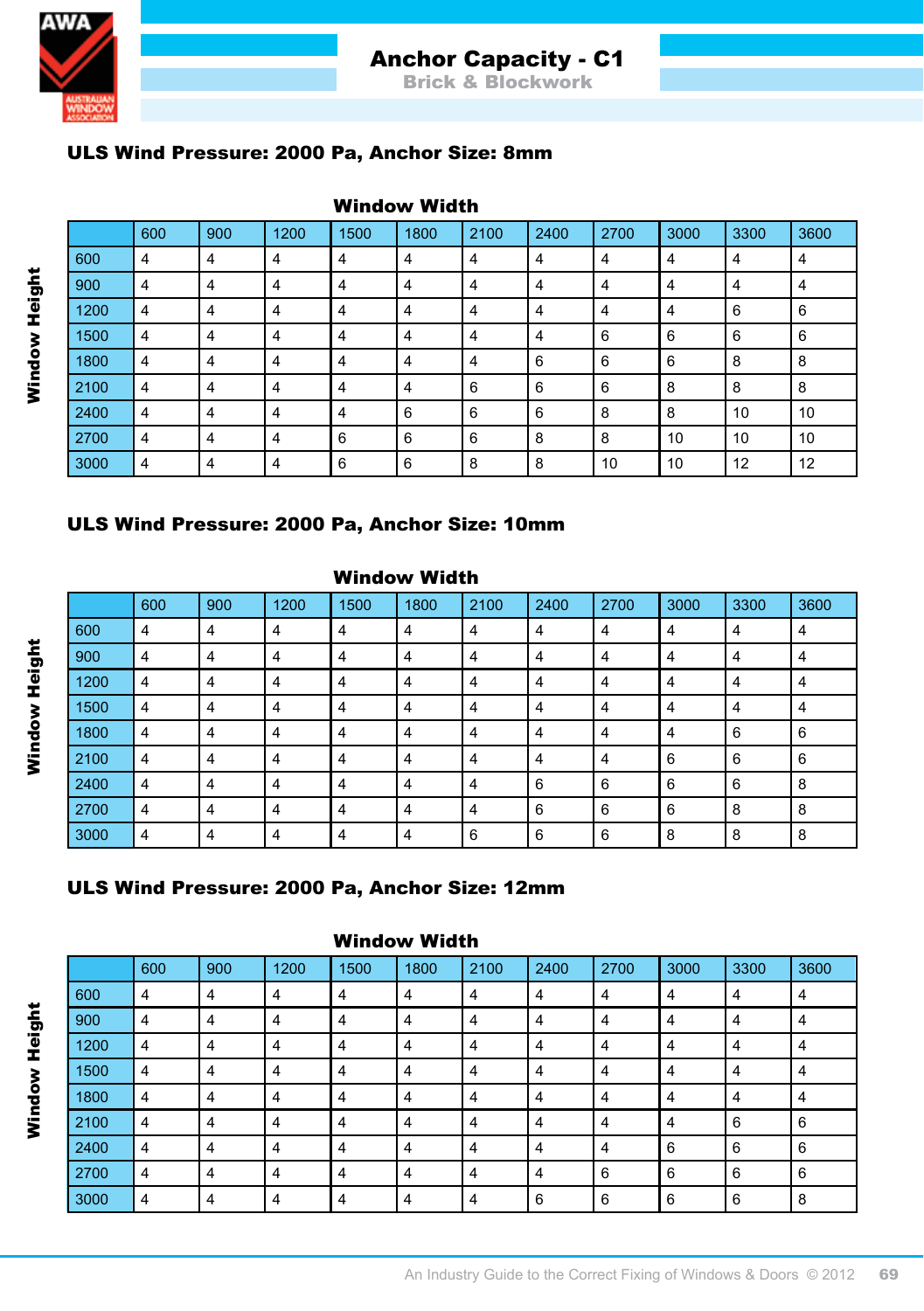

# ULS Wind Pressure: 3000 Pa, Anchor Size: 5mm

|      |                |     |      |      | <b>Window Width</b> |      |      |      |      |      |      |
|------|----------------|-----|------|------|---------------------|------|------|------|------|------|------|
|      | 600            | 900 | 1200 | 1500 | 1800                | 2100 | 2400 | 2700 | 3000 | 3300 | 3600 |
| 600  | 4              | 4   | 4    | 6    | 6                   | 8    | 8    | 10   | 10   | 10   | 12   |
| 900  | 4              | 6   | 6    | 8    | 10                  | 10   | 12   | 14   | 14   | 16   | 18   |
| 1200 | $\overline{4}$ | 6   | 8    | 10   | 12                  | 14   | 16   | 18   | 18   | 20   | 22   |
| 1500 | 6              | 8   | 10   | 12   | 14                  | 16   | 18   | 22   | 24   | 26   | 28   |
| 1800 | 6              | 10  | 12   | 14   | 18                  | 20   | 22   | 26   | 28   | 30   | 34   |
| 2100 | 8              | 10  | 14   | 16   | 20                  | 24   | 26   | 30   | 32   | 36   | 38   |
| 2400 | 8              | 12  | 16   | 18   | 22                  | 26   | 30   | 34   | 36   | 40   | 44   |
| 2700 | 10             | 14  | 18   | 22   | 26                  | 30   | 34   | 38   | 42   | 46   | 50   |
| 3000 | 10             | 14  | 18   | 24   | 28                  | 32   | 36   | 42   | 46   | 50   | 56   |

# ULS Wind Pressure: 3000 Pa, Anchor Size: 6mm

| 900                                                        | $\overline{4}$                   | 6                       | 6                                            | 8                       | 10                  | 10   | 12   | 14   | 14   | 16   | 18       |
|------------------------------------------------------------|----------------------------------|-------------------------|----------------------------------------------|-------------------------|---------------------|------|------|------|------|------|----------|
| 1200                                                       | 4                                | 6                       | 8                                            | 10                      | 12                  | 14   | 16   | 18   | 18   | 20   | 22       |
| 1500                                                       | 6                                | 8                       | 10                                           | 12                      | 14                  | 16   | 18   | 22   | 24   | 26   | 28       |
| 1800                                                       | 6                                | 10                      | 12                                           | 14                      | 18                  | 20   | 22   | 26   | 28   | 30   | 34       |
| 2100                                                       | 8                                | 10                      | 14                                           | 16                      | 20                  | 24   | 26   | 30   | 32   | 36   | 38       |
| 2400                                                       | 8                                | 12                      | 16                                           | 18                      | 22                  | 26   | 30   | 34   | 36   | 40   | 44       |
| 2700                                                       | 10                               | 14                      | 18                                           | 22                      | 26                  | 30   | 34   | 38   | 42   | 46   | 50       |
| 3000                                                       | 10                               | 14                      | 18                                           | 24                      | 28                  | 32   | 36   | 42   | 46   | 50   | 56       |
|                                                            |                                  |                         | ULS Wind Pressure: 3000 Pa, Anchor Size: 6mm |                         | <b>Window Width</b> |      |      |      |      |      |          |
|                                                            | 600                              | 900                     | 1200                                         | 1500                    | 1800                | 2100 | 2400 | 2700 | 3000 | 3300 | 3600     |
| 600                                                        | 4                                | $\overline{\mathbf{4}}$ | 4                                            | 4                       | 4                   | 4    | 4    | 6    | 6    | 6    | 6        |
| 900                                                        | 4                                | 4                       | 4                                            | 4                       | 6                   | 6    | 6    | 8    | 8    | 8    | 10       |
| 1200                                                       | 4                                | 4                       | 4                                            | 6                       | 6                   | 8    | 8    | 10   | 10   | 10   | 12       |
| 1500                                                       | 4                                | 4                       | 6                                            | 6                       | 8                   | 8    | 10   | 12   | 12   | 14   | 14       |
| 1800                                                       | 4                                | 6                       | 6                                            | 8                       | 10                  | 10   | 12   | 14   | 14   | 16   | 18       |
| 2100                                                       | 4                                | 6                       | 8                                            | 8                       | 10                  | 12   | 14   | 16   | 16   | 18   | 20       |
|                                                            |                                  |                         |                                              |                         |                     |      |      |      |      |      |          |
|                                                            | $\overline{4}$                   | 6                       | 8                                            | 10                      | 12                  | 14   | 16   | 18   | 18   | 20   | 22       |
|                                                            | 6                                | 8                       | 10                                           | 12                      | 14                  | 16   | 18   | 20   | 22   | 24   | 26       |
|                                                            | 6                                | 8                       | 10                                           | 12                      | 14                  | 16   | 18   | 22   | 24   | 26   | 28       |
| 2400<br>2700<br>3000                                       |                                  |                         | ULS Wind Pressure: 3000 Pa, Anchor Size: 7mm |                         | <b>Window Width</b> |      |      |      |      |      |          |
|                                                            | 600                              | 900                     | 1200                                         | 1500                    | 1800                | 2100 | 2400 | 2700 | 3000 | 3300 | 3600     |
|                                                            | 4                                | 4                       | 4                                            | 4                       | 4                   | 4    | 4    | 4    | 4    | 4    | 4        |
|                                                            | 4                                | 4                       | 4                                            | 4                       | 4                   | 4    | 4    | 6    | 6    | 6    | 6        |
|                                                            | $\overline{4}$                   | 4                       | 4                                            | $\overline{\mathbf{4}}$ | $\overline{4}$      | 6    | 6    | 6    | 8    | 8    | 8        |
|                                                            | $\overline{\mathbf{4}}$          | 4                       | 4                                            | 6                       | 6                   | 6    | 8    | 8    | 10   | 10   | 10       |
|                                                            | 4                                | 4                       | 4                                            | 6                       | 6                   | 8    | 8    | 10   | 10   | 12   | 12       |
|                                                            | 4                                | 4                       | 6                                            | 6                       | 8                   | 10   | 10   | 12   | 12   | 14   | 14       |
|                                                            | $\overline{4}$                   | $\overline{\mathbf{4}}$ | 6                                            | 8                       | 8                   | 10   | 12   | 12   | 14   | 16   | 16       |
| 600<br>900<br>1200<br>1500<br>1800<br>2100<br>2400<br>2700 | $\overline{4}$<br>$\overline{4}$ | 6<br>6                  | 6<br>8                                       | 8                       | 10                  | 12   | 12   | 14   | 16   | 18   | 18<br>20 |

# ULS Wind Pressure: 3000 Pa, Anchor Size: 7mm

|      |     |     |                |      | WHIQVW WHILII  |      |                   |      |      |      |                |
|------|-----|-----|----------------|------|----------------|------|-------------------|------|------|------|----------------|
|      | 600 | 900 | 1200           | 1500 | 1800           | 2100 | 2400              | 2700 | 3000 | 3300 | 3600           |
| 600  | 4   | 4   | $\overline{4}$ | 4    | 4              | 4    | 4                 | 4    | 4    | 4    | $\overline{4}$ |
| 900  | 4   | 4   | 4              | 4    | 4              | 4    | $\overline{4}$    | 6    | 6    | 6    | 6              |
| 1200 | 4   | 4   | 4              | 4    | $\overline{4}$ | 6    | 6                 | 6    | 8    | 8    | 8              |
| 1500 | 4   | 4   | 4              | 6    | 6              | 6    | 8                 | 8    | 10   | 10   | 10             |
| 1800 | 4   | 4   | 4              | 6    | 6              | 8    | 8                 | 10   | 10   | 12   | 12             |
| 2100 | 4   | 4   | 6              | 6    | 8              | 10   | 10                | 12   | 12   | 14   | 14             |
| 2400 | 4   | 4   | 6              | 8    | 8              | 10   | $12 \overline{ }$ | 12   | 14   | 16   | 16             |
| 2700 | 4   | 6   | 6              | 8    | 10             | 12   | 12 <sup>2</sup>   | 14   | 16   | 18   | 18             |
| 3000 | 4   | 6   | 8              | 10   | 10             | 12   | 14                | 16   | 18   | 18   | 20             |

# Window Width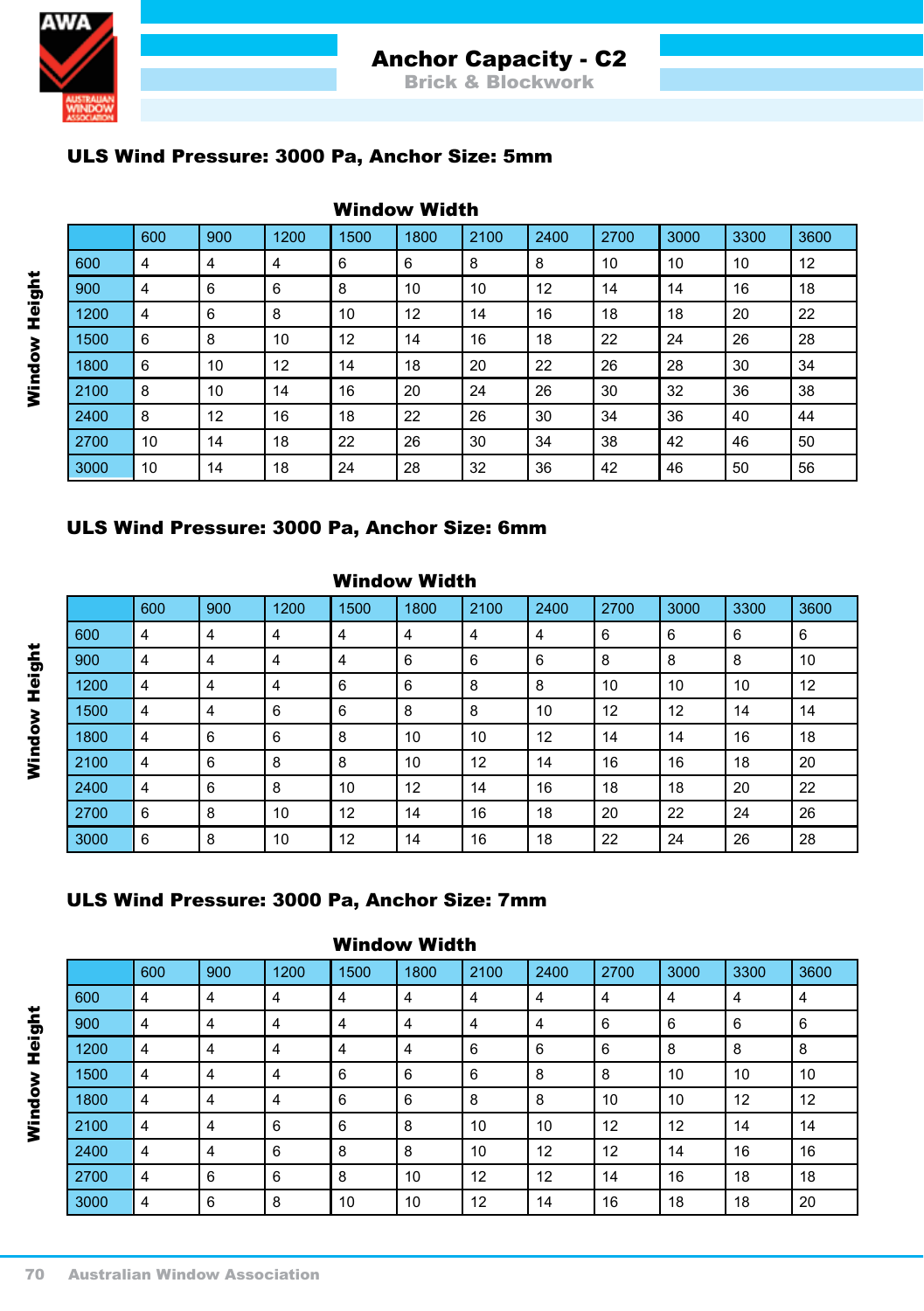

Window Height

**Window Height** 

# ULS Wind Pressure: 3000 Pa, Anchor Size: 8mm

|      |                |     |      |                | <b>Window Width</b> |                |      |      |      |      |      |
|------|----------------|-----|------|----------------|---------------------|----------------|------|------|------|------|------|
|      | 600            | 900 | 1200 | 1500           | 1800                | 2100           | 2400 | 2700 | 3000 | 3300 | 3600 |
| 600  | 4              | 4   | 4    | $\overline{4}$ | 4                   | $\overline{4}$ | 4    | 4    | 4    | 4    | 4    |
| 900  | 4              | 4   | 4    | $\overline{4}$ | 4                   | $\overline{4}$ | 4    | 4    | 6    | 6    | 6    |
| 1200 | 4              | 4   | 4    | $\overline{4}$ | 4                   | $\overline{4}$ | 6    | 6    | 6    | 8    | 8    |
| 1500 | 4              | 4   | 4    | $\overline{4}$ | 6                   | 6              | 6    | 8    | 8    | 8    | 10   |
| 1800 | $\overline{4}$ | 4   | 4    | 6              | 6                   | 6              | 8    | 8    | 10   | 10   | 10   |
| 2100 | 4              | 4   | 4    | 6              | 6                   | 8              | 8    | 10   | 10   | 12   | 12   |
| 2400 | 4              | 4   | 6    | 6              | 8                   | 8              | 10   | 10   | 12   | 14   | 14   |
| 2700 | 4              | 4   | 6    | 8              | 8                   | 10             | 10   | 12   | 14   | 14   | 16   |
| 3000 | 4              | 6   | 6    | 8              | 10                  | 10             | 12   | 14   | 14   | 16   | 18   |

# ULS Wind Pressure: 3000 Pa, Anchor Size: 10mm

Window Width

|      | 600            | 900 | 1200 | 1500 | 1800 | 2100 | 2400 | 2700 | 3000 | 3300 | 3600 |
|------|----------------|-----|------|------|------|------|------|------|------|------|------|
| 600  | 4              | 4   | 4    | 4    | 4    | 4    | 4    | 4    | 4    | 4    | 4    |
| 900  | 4              | 4   | 4    | 4    | 4    | 4    | 4    | 4    | 4    | 4    | 4    |
| 1200 | $\overline{4}$ | 4   | 4    | 4    | 4    | 4    | 4    | 4    | 4    | 6    | 6    |
| 1500 | 4              | 4   | 4    | 4    | 4    | 4    | 4    | 6    | 6    | 6    | 6    |
| 1800 | $\overline{4}$ | 4   | 4    | 4    | 4    | 4    | 6    | 6    | 6    | 8    | 8    |
| 2100 | 4              | 4   | 4    | 4    | 4    | 6    | 6    | 6    | 8    | 8    | 8    |
| 2400 | 4              | 4   | 4    | 4    | 6    | 6    | 8    | 8    | 8    | 10   | 10   |
| 2700 | 4              | 4   | 4    | 6    | 6    | 6    | 8    | 8    | 10   | 10   | 12   |
| 3000 | 4              | 4   | 4    | 6    | 6    | 8    | 8    | 10   | 10   | 12   | 12   |

# ULS Wind Pressure: 3000 Pa, Anchor Size: 12mm

|      | 600 | 900            | 1200 | 1500 | 1800 | 2100 | 2400           | 2700 | 3000 | 3300 | 3600           |
|------|-----|----------------|------|------|------|------|----------------|------|------|------|----------------|
| 600  | 4   | 4              | 4    | 4    | 4    | 4    | 4              | 4    | 4    | 4    | 4              |
| 900  | 4   | $\overline{4}$ | 4    | 4    | 4    | 4    | $\overline{4}$ | 4    | 4    | 4    | 4              |
| 1200 | 4   | 4              | 4    | 4    | 4    | 4    | 4              | 4    | 4    | 4    | $\overline{4}$ |
| 1500 | 4   | 4              | 4    | 4    | 4    | 4    | $\overline{4}$ | 4    | 6    | 6    | 6              |
| 1800 | 4   | $\overline{4}$ | 4    | 4    | 4    | 4    | $\overline{4}$ | 6    | 6    | 6    | 6              |
| 2100 | 4   | 4              | 4    | 4    | 4    | 6    | 6              | 6    | 6    | 8    | 8              |
| 2400 | 4   | 4              | 4    | 4    | 4    | 6    | 6              | 6    | 8    | 8    | 8              |
| 2700 | 4   | 4              | 4    | 4    | 6    | 6    | 6              | 8    | 8    | 10   | 10             |
| 3000 | 4   | 4              | 4    | 6    | 6    | 6    | 8              | 8    | 10   | 10   | 10             |

# Window Width

Window Height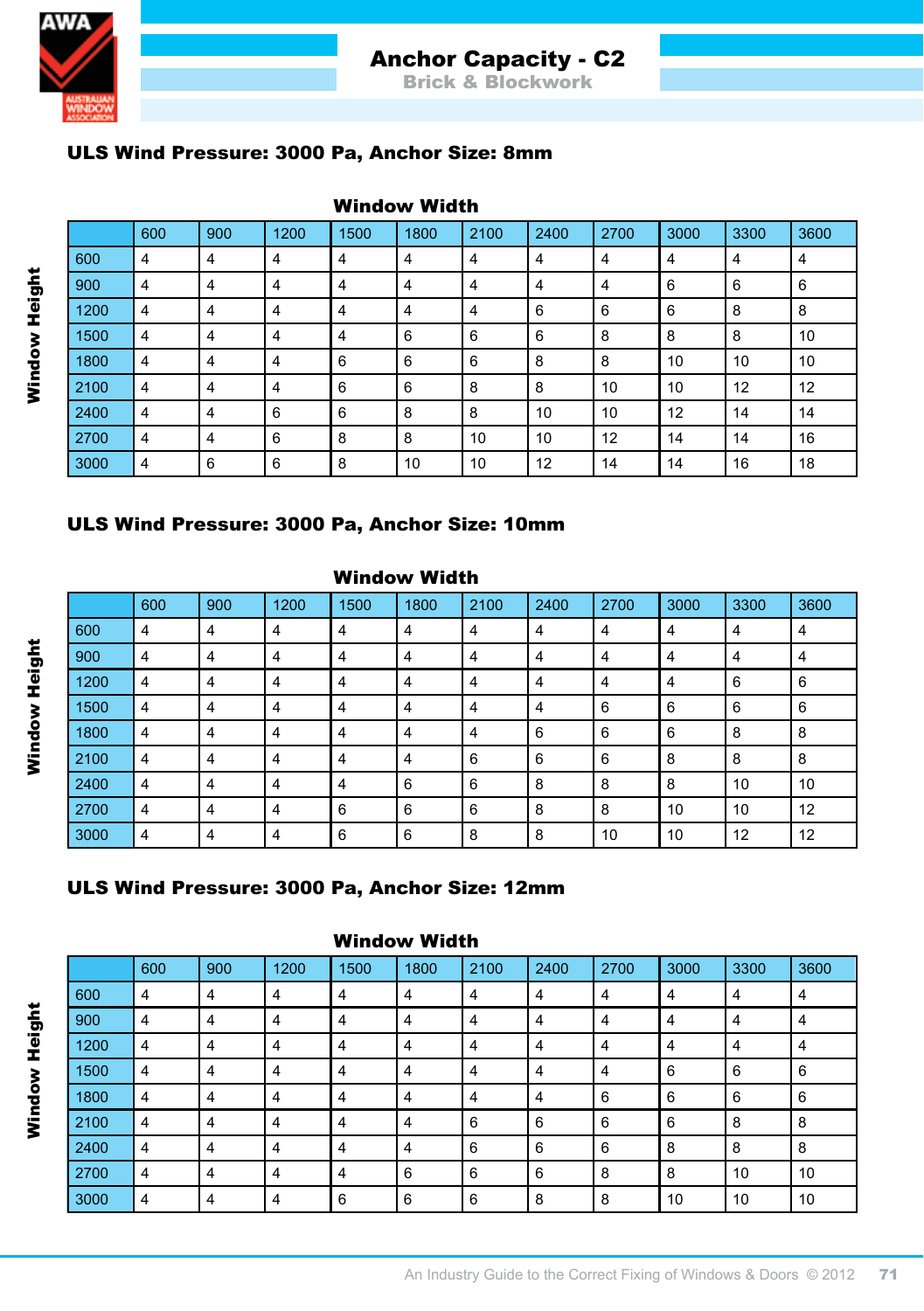

# ULS Wind Pressure: 4400 Pa, Anchor Size: 5mm

|      |     |     |      |      | <b>Window Width</b> |      |      |      |      |      |      |
|------|-----|-----|------|------|---------------------|------|------|------|------|------|------|
|      | 600 | 900 | 1200 | 1500 | 1800                | 2100 | 2400 | 2700 | 3000 | 3300 | 3600 |
| 600  | 4   | 4   | 6    | 8    | 8                   | 10   | 12   | 12   | 14   | 16   | 16   |
| 900  | 4   | 6   | 8    | 10   | 12                  | 14   | 16   | 18   | 20   | 22   | 24   |
| 1200 | 6   | 8   | 12   | 14   | 16                  | 20   | 22   | 24   | 28   | 30   | 32   |
| 1500 | 8   | 10  | 14   | 18   | 20                  | 24   | 28   | 30   | 34   | 38   | 40   |
| 1800 | 8   | 12  | 16   | 20   | 24                  | 28   | 32   | 36   | 40   | 44   | 48   |
| 2100 | 10  | 14  | 20   | 24   | 28                  | 34   | 38   | 42   | 48   | 52   | 56   |
| 2400 | 12  | 16  | 22   | 28   | 32                  | 38   | 44   | 48   | 54   | 60   | 64   |
| 2700 | 12  | 18  | 24   | 30   | 36                  | 42   | 48   | 54   | 60   | 66   | 72   |
| 3000 | 14  | 20  | 28   | 34   | 40                  | 48   | 54   | 60   | 66   | 74   | 80   |

# ULS Wind Pressure: 4400 Pa, Anchor Size: 6mm

| 900  | $\overline{4}$          | 6   | 8                                            | 10   | 12                  | 14   | 16   | 18   | 20   | 22   | 24   |
|------|-------------------------|-----|----------------------------------------------|------|---------------------|------|------|------|------|------|------|
| 1200 | 6                       | 8   | 12                                           | 14   | 16                  | 20   | 22   | 24   | 28   | 30   | 32   |
| 1500 | 8                       | 10  | 14                                           | 18   | 20                  | 24   | 28   | 30   | 34   | 38   | 40   |
| 1800 | 8                       | 12  | 16                                           | 20   | 24                  | 28   | 32   | 36   | 40   | 44   | 48   |
| 2100 | 10                      | 14  | 20                                           | 24   | 28                  | 34   | 38   | 42   | 48   | 52   | 56   |
| 2400 | 12                      | 16  | 22                                           | 28   | 32                  | 38   | 44   | 48   | 54   | 60   | 64   |
| 2700 | 12                      | 18  | 24                                           | 30   | 36                  | 42   | 48   | 54   | 60   | 66   | 72   |
| 3000 | 14                      | 20  | 28                                           | 34   | 40                  | 48   | 54   | 60   | 66   | 74   | 80   |
|      |                         |     | ULS Wind Pressure: 4400 Pa, Anchor Size: 6mm |      | <b>Window Width</b> |      |      |      |      |      |      |
|      | 600                     | 900 | 1200                                         | 1500 | 1800                | 2100 | 2400 | 2700 | 3000 | 3300 | 3600 |
| 600  | 4                       | 4   | 4                                            | 4    | 4                   | 6    | 6    | 6    | 8    | 8    | 8    |
| 900  | $\overline{\mathbf{4}}$ | 4   | 4                                            | 6    | 6                   | 8    | 8    | 10   | 10   | 12   | 12   |
| 1200 | 4                       | 4   | 6                                            | 8    | 8                   | 10   | 12   | 12   | 14   | 16   | 16   |
| 1500 | 4                       | 6   | 8                                            | 10   | 10                  | 12   | 14   | 16   | 18   | 20   | 20   |
| 1800 | 4                       | 6   | 8                                            | 10   | 12                  | 14   | 16   | 18   | 20   | 22   | 24   |
|      |                         |     |                                              |      |                     |      |      |      |      |      | 28   |
| 2100 | 6                       | 8   | 10                                           | 12   | 14                  | 18   | 20   | 22   | 24   | 26   |      |
| 2400 | 6                       | 8   | 12                                           | 14   | 16                  | 20   | 22   | 24   | 28   | 30   | 32   |
| 2700 | 6                       | 10  | 12                                           | 16   | 18                  | 22   | 24   | 28   | 30   | 34   | 36   |
|      | 8                       | 10  | 14                                           | 18   | 20                  | 24   | 28   | 30   | 34   | 38   | 40   |
| 3000 |                         |     | ULS Wind Pressure: 4400 Pa, Anchor Size: 7mm |      | <b>Window Width</b> |      |      |      |      |      |      |
|      | 600                     | 900 | 1200                                         | 1500 | 1800                | 2100 | 2400 | 2700 | 3000 | 3300 | 3600 |
| 600  | 4                       | 4   | 4                                            | 4    | 4                   | 4    | 4    | 6    | 6    | 6    | 6    |
| 900  | 4                       | 4   | 4                                            | 4    | 6                   | 6    | 6    | 8    | 8    | 8    | 10   |
| 1200 | $\overline{4}$          | 4   | 4                                            | 6    | 6                   | 8    | 8    | 10   | 10   | 12   | 12   |
| 1500 | $\overline{\mathbf{4}}$ | 4   | 6                                            | 6    | 8                   | 10   | 10   | 12   | 12   | 14   | 16   |
| 1800 | $\overline{\mathbf{4}}$ | 6   | 6                                            | 8    | 10                  | 12   | 12   | 14   | 16   | 16   | 18   |
| 2100 | 4                       | 6   | 8                                            | 10   | 12                  | 12   | 14   | 16   | 18   | 20   | 22   |
| 2400 | $\overline{4}$          | 6   | 8                                            | 10   | 12                  | 14   | 16   | 18   | 20   | 22   | 24   |
| 2700 | 6                       | 8   | 10                                           | 12   | $14$                | 16   | 18   | 20   | 22   | 24   | 26   |

# ULS Wind Pressure: 4400 Pa, Anchor Size: 7mm

|      |                |     |      |                | WHIVYW WHILI |      |      |      |      |      |      |
|------|----------------|-----|------|----------------|--------------|------|------|------|------|------|------|
|      | 600            | 900 | 1200 | 1500           | 1800         | 2100 | 2400 | 2700 | 3000 | 3300 | 3600 |
| 600  | 4              | 4   | 4    | 4              | 4            | 4    | 4    | 6    | 6    | 6    | 6    |
| 900  | 4              | 4   | 4    | $\overline{4}$ | 6            | 6    | 6    | 8    | 8    | 8    | 10   |
| 1200 | $\overline{4}$ | 4   | 4    | 6              | 6            | 8    | 8    | 10   | 10   | 12   | 12   |
| 1500 | 4              | 4   | 6    | 6              | 8            | 10   | 10   | 12   | 12   | 14   | 16   |
| 1800 | 4              | 6   | 6    | 8              | 10           | 12   | 12   | 14   | 16   | 16   | 18   |
| 2100 | 4              | 6   | 8    | 10             | 12           | 12   | 14   | 16   | 18   | 20   | 22   |
| 2400 | 4              | 6   | 8    | 10             | 12           | 14   | 16   | 18   | 20   | 22   | 24   |
| 2700 | 6              | 8   | 10   | 12             | 14           | 16   | 18   | 20   | 22   | 24   | 26   |
| 3000 | 6              | 8   | 10   | 12             | 16           | 18   | 20   | 22   | 24   | 28   | 30   |

# Window Width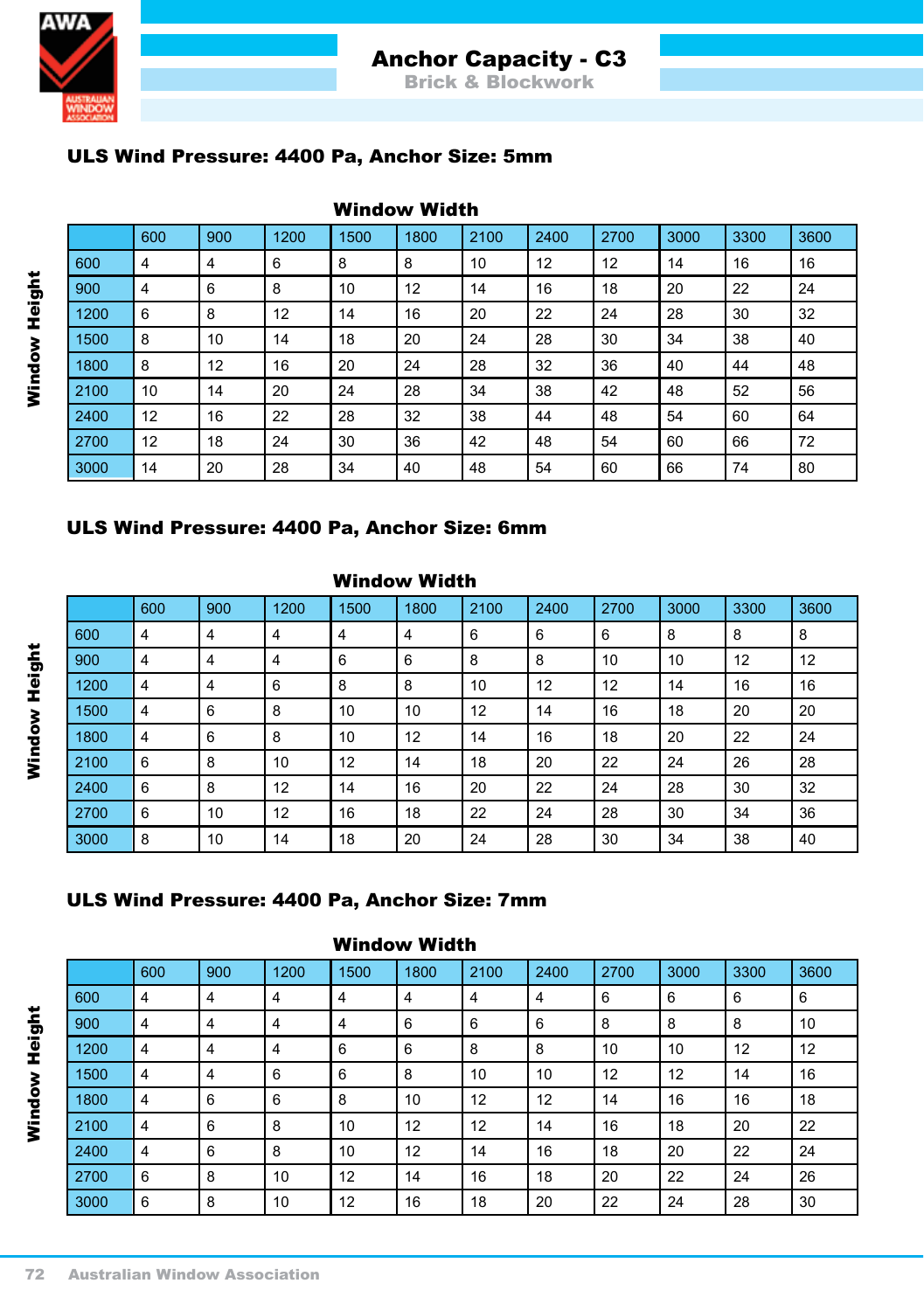

Window Height

**Window Height** 

#### ULS Wind Pressure: 4400 Pa, Anchor Size: 8mm

|      | <b>Window Width</b> |                |      |      |      |                |      |      |      |      |      |  |  |  |
|------|---------------------|----------------|------|------|------|----------------|------|------|------|------|------|--|--|--|
|      | 600                 | 900            | 1200 | 1500 | 1800 | 2100           | 2400 | 2700 | 3000 | 3300 | 3600 |  |  |  |
| 600  | $\overline{4}$      | $\overline{4}$ | 4    | 4    | 4    | $\overline{4}$ | 4    | 4    | 6    | 6    | 6    |  |  |  |
| 900  | 4                   | $\overline{4}$ | 4    | 4    | 4    | 6              | 6    | 6    | 8    | 8    | 8    |  |  |  |
| 1200 | 4                   | 4              | 4    | 6    | 6    | 6              | 8    | 8    | 10   | 10   | 10   |  |  |  |
| 1500 | 4                   | 4              | 6    | 6    | 8    | 8              | 10   | 10   | 12   | 12   | 14   |  |  |  |
| 1800 | $\overline{4}$      | 4              | 6    | 8    | 8    | 10             | 10   | 12   | 14   | 14   | 16   |  |  |  |
| 2100 | 4                   | 6              | 6    | 8    | 10   | 10             | 12   | 14   | 16   | 16   | 18   |  |  |  |
| 2400 | 4                   | 6              | 8    | 10   | 10   | 12             | 14   | 16   | 18   | 18   | 20   |  |  |  |
| 2700 | $\overline{4}$      | 6              | 8    | 10   | 12   | 14             | 16   | 18   | 20   | 22   | 22   |  |  |  |
| 3000 | 6                   | 8              | 10   | 12   | 14   | 16             | 18   | 20   | 22   | 24   | 26   |  |  |  |

#### ULS Wind Pressure: 4400 Pa, Anchor Size: 10mm

Window Width

|      | 600 | 900 | 1200 | 1500 | 1800 | 2100 | 2400 | 2700 | 3000 | 3300 | 3600 |
|------|-----|-----|------|------|------|------|------|------|------|------|------|
| 600  | 4   | 4   | 4    | 4    | 4    | 4    | 4    | 4    | 4    | 4    | 4    |
| 900  | 4   | 4   | 4    | 4    | 4    | 4    | 4    | 4    | 6    | 6    | 6    |
| 1200 | 4   | 4   | 4    | 4    | 4    | 4    | 6    | 6    | 6    | 8    | 8    |
| 1500 | 4   | 4   | 4    | 4    | 6    | 6    | 6    | 8    | 8    | 8    | 10   |
| 1800 | 4   | 4   | 4    | 6    | 6    | 6    | 8    | 8    | 10   | 10   | 12   |
| 2100 | 4   | 4   | 4    | 6    | 6    | 8    | 8    | 10   | 10   | 12   | 12   |
| 2400 | 4   | 4   | 6    | 6    | 8    | 8    | 10   | 12   | 12   | 14   | 14   |
| 2700 | 4   | 4   | 6    | 8    | 8    | 10   | 12   | 12   | 14   | 14   | 16   |
| 3000 | 4   | 6   | 6    | 8    | 10   | 10   | 12   | 14   | 14   | 16   | 18   |

#### ULS Wind Pressure: 4400 Pa, Anchor Size: 12mm

| ********* ******* |                |                |      |      |      |      |      |      |      |      |                |  |  |
|-------------------|----------------|----------------|------|------|------|------|------|------|------|------|----------------|--|--|
|                   | 600            | 900            | 1200 | 1500 | 1800 | 2100 | 2400 | 2700 | 3000 | 3300 | 3600           |  |  |
| 600               | $\overline{4}$ | $\overline{4}$ | 4    | 4    | 4    | 4    | 4    | 4    | 4    | 4    | $\overline{4}$ |  |  |
| 900               | 4              | 4              | 4    | 4    | 4    | 4    | 4    | 4    | 4    | 4    | 6              |  |  |
| 1200              | 4              | $\overline{4}$ | 4    | 4    | 4    | 4    | 4    | 6    | 6    | 6    | 6              |  |  |
| 1500              | 4              | 4              | 4    | 4    | 4    | 6    | 6    | 6    | 6    | 8    | 8              |  |  |
| 1800              | 4              | $\overline{4}$ | 4    | 4    | 6    | 6    | 6    | 8    | 8    | 8    | 10             |  |  |
| 2100              | 4              | 4              | 4    | 6    | 6    | 6    | 8    | 8    | 10   | 10   | 12             |  |  |
| 2400              | 4              | 4              | 4    | 6    | 6    | 8    | 8    | 10   | 10   | 12   | 12             |  |  |
| 2700              | 4              | $\overline{4}$ | 6    | 6    | 8    | 8    | 10   | 10   | 12   | 12   | 14             |  |  |
| 3000              | 4              | $\overline{4}$ | 6    | 6    | 8    | 10   | 10   | 12   | 12   | 14   | 16             |  |  |

#### Window Width

Window Height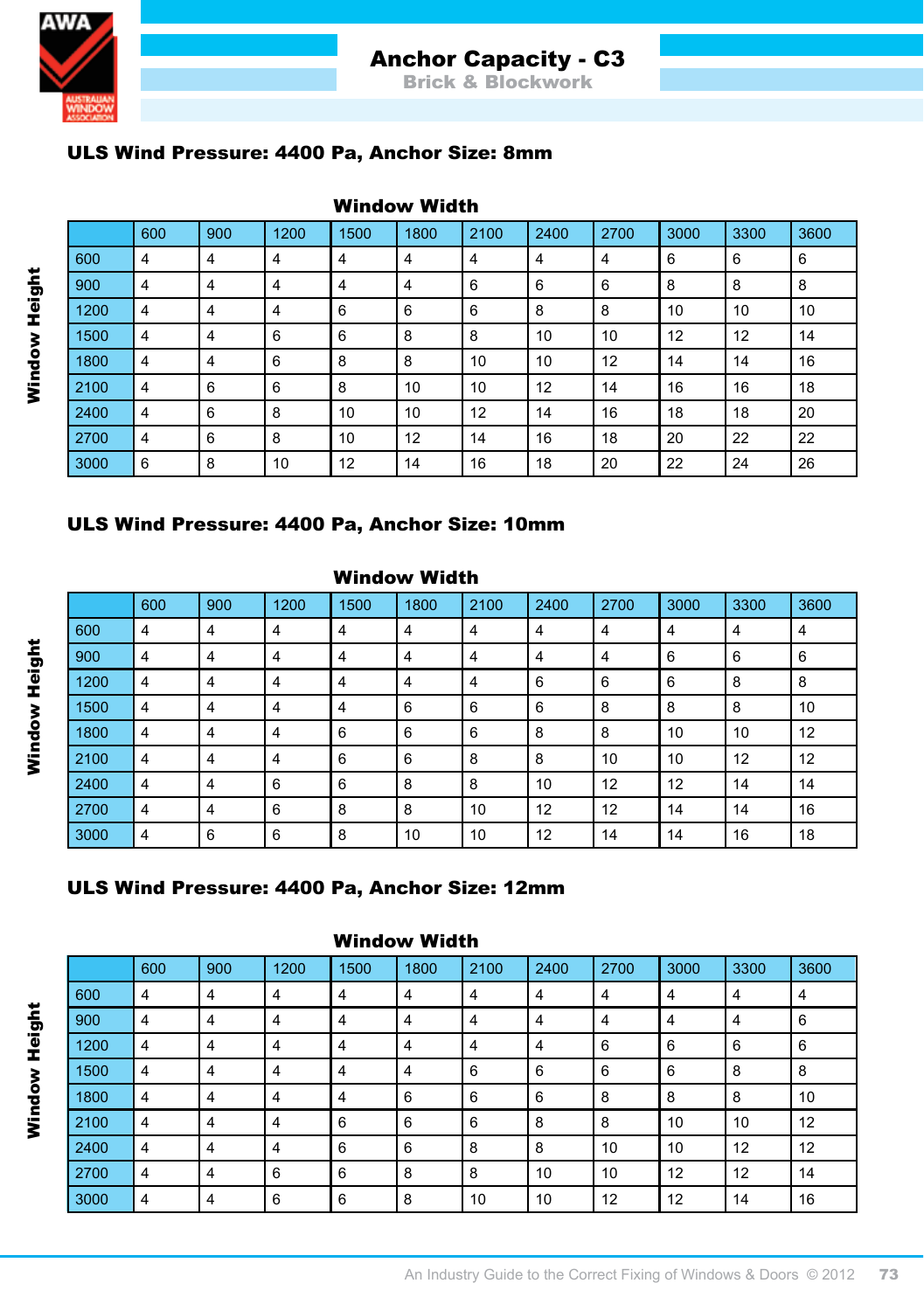

#### ULS Wind Pressure: 6000 Pa, Anchor Size: 5mm

|      | <b>Window Width</b> |     |      |      |      |      |      |      |      |      |      |  |  |  |
|------|---------------------|-----|------|------|------|------|------|------|------|------|------|--|--|--|
|      | 600                 | 900 | 1200 | 1500 | 1800 | 2100 | 2400 | 2700 | 3000 | 3300 | 3600 |  |  |  |
| 600  | 4                   | 6   | 8    | 10   | 12   | 14   | 16   | 18   | 18   | 20   | 22   |  |  |  |
| 900  | 6                   | 10  | 12   | 14   | 18   | 20   | 22   | 26   | 28   | 30   | 34   |  |  |  |
| 1200 | 8                   | 12  | 16   | 18   | 22   | 26   | 30   | 34   | 36   | 40   | 44   |  |  |  |
| 1500 | 10                  | 14  | 18   | 24   | 28   | 32   | 36   | 42   | 46   | 50   | 56   |  |  |  |
| 1800 | 12                  | 18  | 22   | 28   | 34   | 38   | 44   | 50   | 56   | 60   | 66   |  |  |  |
| 2100 | 14                  | 20  | 26   | 32   | 38   | 46   | 52   | 58   | 64   | 70   | 76   |  |  |  |
| 2400 | 16                  | 22  | 30   | 36   | 44   | 52   | 58   | 66   | 72   | 80   | 88   |  |  |  |
| 2700 | 18                  | 26  | 34   | 42   | 50   | 58   | 66   | 74   | 82   | 90   | 98   |  |  |  |
| 3000 | 18                  | 28  | 36   | 46   | 56   | 64   | 72   | 82   | 90   | 100  | 110  |  |  |  |

#### ULS Wind Pressure: 6000 Pa, Anchor Size: 6mm

| 900  | 6                       | 10                                           | 12   | 14   | 18                  | 20   | 22   | 26   | 28     | 30   | 34        |
|------|-------------------------|----------------------------------------------|------|------|---------------------|------|------|------|--------|------|-----------|
| 1200 | 8                       | 12                                           | 16   | 18   | 22                  | 26   | 30   | 34   | 36     | 40   | 44        |
| 1500 | 10                      | 14                                           | 18   | 24   | 28                  | 32   | 36   | 42   | 46     | 50   | 56        |
| 1800 | 12                      | 18                                           | 22   | 28   | 34                  | 38   | 44   | 50   | 56     | 60   | 66        |
| 2100 | 14                      | 20                                           | 26   | 32   | 38                  | 46   | 52   | 58   | 64     | 70   | 76        |
| 2400 | 16                      | 22                                           | 30   | 36   | 44                  | 52   | 58   | 66   | 72     | 80   | 88        |
| 2700 | 18                      | 26                                           | 34   | 42   | 50                  | 58   | 66   | 74   | 82     | 90   | 98        |
| 3000 | 18                      | 28                                           | 36   | 46   | 56                  | 64   | 72   | 82   | 90     | 100  | 110       |
|      |                         | ULS Wind Pressure: 6000 Pa, Anchor Size: 6mm |      |      | <b>Window Width</b> |      |      |      |        |      |           |
|      | 600                     | 900                                          | 1200 | 1500 | 1800                | 2100 | 2400 | 2700 | 3000   | 3300 | 3600      |
| 600  | $\overline{\mathbf{4}}$ | 4                                            | 4    | 6    | 6                   | 8    | 8    | 10   | 10     | 10   | 12        |
| 900  | 4                       | 6                                            | 6    | 8    | 10                  | 10   | 12   | 14   | 14     | 16   | 18        |
| 1200 | 4                       | 6                                            | 8    | 10   | 12                  | 14   | 16   | 18   | 18     | 20   | 22        |
| 1500 | 6                       | 8                                            | 10   | 12   | 14                  | 16   | 18   | 22   | 24     | 26   | 28        |
| 1800 | 6                       | 10                                           | 12   | 14   | 18                  | 20   | 22   | 26   | 28     | 30   | 34        |
|      |                         |                                              |      |      |                     |      |      |      |        |      |           |
| 2100 | 8                       | 10                                           | 14   | 16   | 20                  | 24   | 26   | 30   | 32     | 36   | 38        |
| 2400 | 8                       | 12                                           | 16   | 18   | 22                  | 26   | 30   | 34   | 36     | 40   | 44        |
| 2700 | 10                      | 14                                           | 18   | 22   | 26                  | 30   | 34   | 38   | 42     | 46   | 50        |
| 3000 | 10                      | 14                                           | 18   | 24   | 28                  | 32   | 36   | 42   | 46     | 50   | 56        |
|      |                         | ULS Wind Pressure: 6000 Pa, Anchor Size: 7mm |      |      | <b>Window Width</b> |      |      |      |        |      |           |
|      | 600                     | 900                                          | 1200 | 1500 | 1800                | 2100 | 2400 | 2700 | 3000   | 3300 |           |
| 600  | 4                       | 4                                            | 4    | 4    | 4                   | 6    | 6    | 6    | 8      | 8    | 3600<br>8 |
| 900  | 4                       | 4                                            | 4    | 6    | 6                   | 8    | 8    | 10   | 10     | 12   | 12        |
| 1200 | $\overline{\mathbf{4}}$ | 4                                            | 6    | 8    | 8                   | 10   | 12   | 12   | 14     | 16   | 16        |
| 1500 | $\overline{\mathbf{4}}$ | 6                                            | 8    | 10   | 10                  | 12   | 14   | 16   | 18     | 18   | 20        |
| 1800 | $\overline{\mathbf{4}}$ | 6                                            | 8    | 10   | 12                  | 14   | 16   | 18   | $20\,$ | 22   | 24        |
| 2100 | 6                       | 8                                            | 10   | 12   | 14                  | 18   | 20   | 22   | 24     | 26   | 28        |
| 2400 | 6                       | 8                                            | 12   | 14   | 16                  | 20   | 22   | 24   | 28     | 30   |           |
| 2700 | 6                       | 10                                           | 12   | 16   | 18                  | 22   | 24   | 28   | 30     | 34   | 32<br>36  |

#### ULS Wind Pressure: 6000 Pa, Anchor Size: 7mm

| WHIUVW WHILI |                |     |      |                |      |      |      |      |      |      |      |  |  |
|--------------|----------------|-----|------|----------------|------|------|------|------|------|------|------|--|--|
|              | 600            | 900 | 1200 | 1500           | 1800 | 2100 | 2400 | 2700 | 3000 | 3300 | 3600 |  |  |
| 600          | $\overline{4}$ | 4   | 4    | $\overline{4}$ | 4    | 6    | 6    | 6    | 8    | 8    | 8    |  |  |
| 900          | 4              | 4   | 4    | 6              | 6    | 8    | 8    | 10   | 10   | 12   | 12   |  |  |
| 1200         | 4              | 4   | 6    | 8              | 8    | 10   | 12   | 12   | 14   | 16   | 16   |  |  |
| 1500         | 4              | 6   | 8    | 10             | 10   | 12   | 14   | 16   | 18   | 18   | 20   |  |  |
| 1800         | 4              | 6   | 8    | 10             | 12   | 14   | 16   | 18   | 20   | 22   | 24   |  |  |
| 2100         | 6              | 8   | 10   | 12             | 14   | 18   | 20   | 22   | 24   | 26   | 28   |  |  |
| 2400         | 6              | 8   | 12   | 14             | 16   | 20   | 22   | 24   | 28   | 30   | 32   |  |  |
| 2700         | 6              | 10  | 12   | 16             | 18   | 22   | 24   | 28   | 30   | 34   | 36   |  |  |
| 3000         | 8              | 10  | 14   | 18             | 20   | 24   | 28   | 30   | 34   | 36   | 40   |  |  |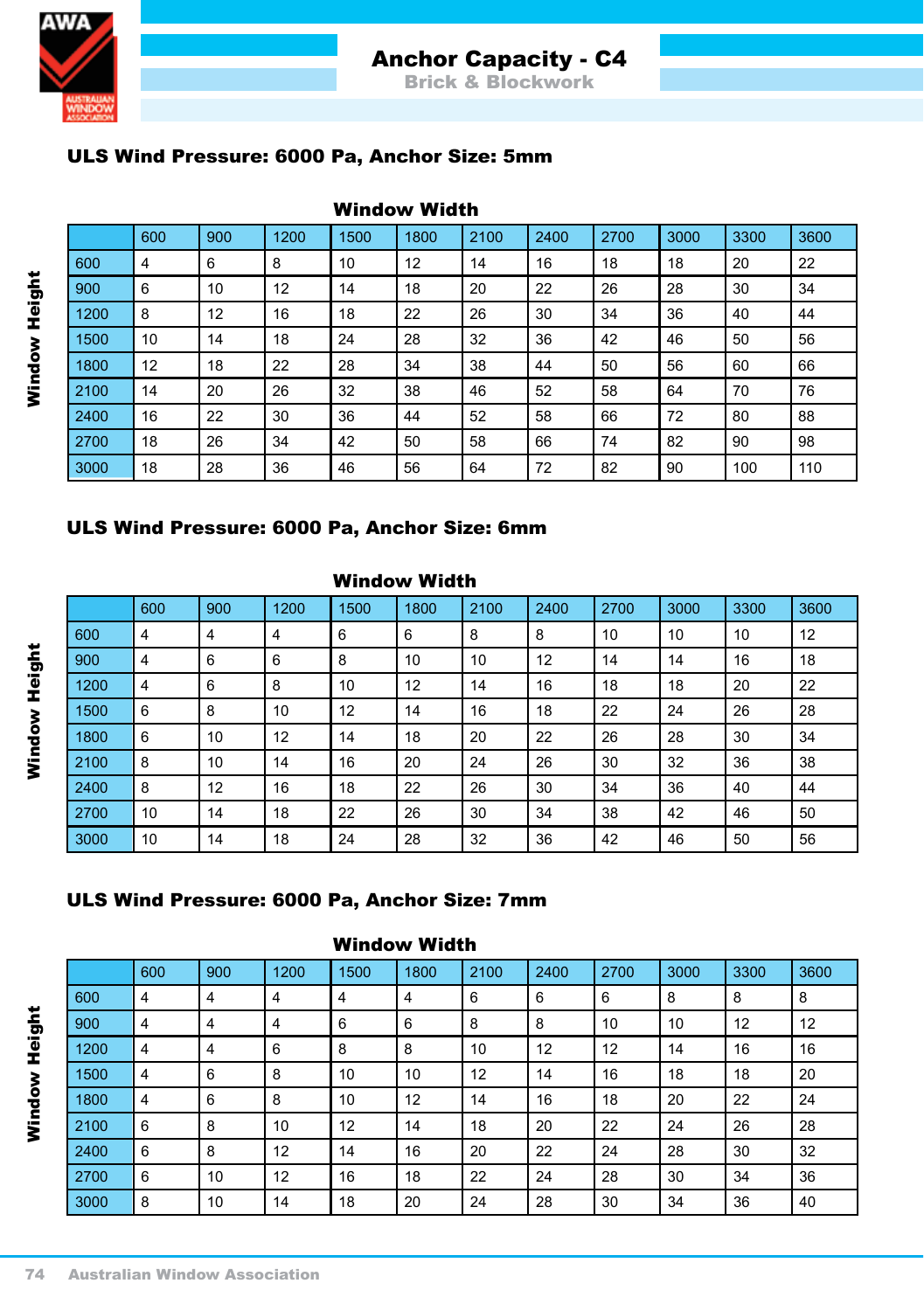

#### ULS Wind Pressure: 6000 Pa, Anchor Size: 8mm

|      | <b>Window Width</b> |                |      |      |      |                |      |      |      |      |      |  |  |  |
|------|---------------------|----------------|------|------|------|----------------|------|------|------|------|------|--|--|--|
|      | 600                 | 900            | 1200 | 1500 | 1800 | 2100           | 2400 | 2700 | 3000 | 3300 | 3600 |  |  |  |
| 600  | $\overline{4}$      | 4              | 4    | 4    | 4    | $\overline{4}$ | 6    | 6    | 6    | 8    | 8    |  |  |  |
| 900  | 4                   | $\overline{4}$ | 4    | 6    | 6    | 6              | 8    | 8    | 10   | 10   | 10   |  |  |  |
| 1200 | 4                   | $\overline{4}$ | 6    | 6    | 8    | 8              | 10   | 10   | 12   | 14   | 14   |  |  |  |
| 1500 | 4                   | 6              | 6    | 8    | 10   | 10             | 12   | 14   | 14   | 16   | 18   |  |  |  |
| 1800 | $\overline{4}$      | 6              | 8    | 10   | 10   | 12             | 14   | 16   | 18   | 20   | 20   |  |  |  |
| 2100 | 4                   | 6              | 8    | 10   | 12   | 14             | 16   | 18   | 20   | 22   | 24   |  |  |  |
| 2400 | 6                   | 8              | 10   | 12   | 14   | 16             | 18   | 20   | 24   | 26   | 28   |  |  |  |
| 2700 | 6                   | 8              | 10   | 14   | 16   | 18             | 20   | 24   | 26   | 28   | 30   |  |  |  |
| 3000 | 6                   | 10             | 12   | 14   | 18   | 20             | 24   | 26   | 28   | 32   | 34   |  |  |  |

#### ULS Wind Pressure: 6000 Pa, Anchor Size: 10mm

Window Width

|      | 600 | 900 | 1200 | 1500 | 1800 | 2100 | 2400 | 2700 | 3000 | 3300 | 3600 |
|------|-----|-----|------|------|------|------|------|------|------|------|------|
| 600  | 4   | 4   | 4    | 4    | 4    | 4    | 4    | 4    | 4    | 6    | 6    |
| 900  | 4   | 4   | 4    | 4    | 4    | 4    | 6    | 6    | 6    | 8    | 8    |
| 1200 | 4   | 4   | 4    | 4    | 6    | 6    | 8    | 8    | 8    | 10   | 10   |
| 1500 | 4   | 4   | 4    | 6    | 6    | 8    | 8    | 10   | 10   | 12   | 12   |
| 1800 | 4   | 4   | 6    | 6    | 8    | 8    | 10   | 12   | 12   | 14   | 14   |
| 2100 | 4   | 4   | 6    | 8    | 8    | 10   | 12   | 12   | 14   | 16   | 16   |
| 2400 | 4   | 6   | 8    | 8    | 10   | 12   | 14   | 14   | 16   | 18   | 20   |
| 2700 | 4   | 6   | 8    | 10   | 12   | 12   | 14   | 16   | 18   | 20   | 22   |
| 3000 | 4   | 6   | 8    | 10   | 12   | 14   | 16   | 18   | 20   | 22   | 24   |

#### ULS Wind Pressure: 6000 Pa, Anchor Size: 12mm

| ********* ******* |                |                |      |      |      |      |      |      |      |      |                |  |  |
|-------------------|----------------|----------------|------|------|------|------|------|------|------|------|----------------|--|--|
|                   | 600            | 900            | 1200 | 1500 | 1800 | 2100 | 2400 | 2700 | 3000 | 3300 | 3600           |  |  |
| 600               | $\overline{4}$ | $\overline{4}$ | 4    | 4    | 4    | 4    | 4    | 4    | 4    | 4    | $\overline{4}$ |  |  |
| 900               | 4              | 4              | 4    | 4    | 4    | 4    | 4    | 6    | 6    | 6    | 6              |  |  |
| 1200              | 4              | $\overline{4}$ | 4    | 4    | 4    | 6    | 6    | 6    | 8    | 8    | 8              |  |  |
| 1500              | 4              | 4              | 4    | 6    | 6    | 6    | 8    | 8    | 10   | 10   | 10             |  |  |
| 1800              | 4              | $\overline{4}$ | 4    | 6    | 6    | 8    | 8    | 10   | 10   | 12   | 12             |  |  |
| 2100              | 4              | 4              | 6    | 6    | 8    | 10   | 10   | 12   | 12   | 14   | 14             |  |  |
| 2400              | 4              | 4              | 6    | 8    | 8    | 10   | 12   | 12   | 14   | 16   | 16             |  |  |
| 2700              | 4              | 6              | 6    | 8    | 10   | 12   | 12   | 14   | 16   | 18   | 18             |  |  |
| 3000              | 4              | 6              | 8    | 10   | 10   | 12   | 14   | 16   | 18   | 18   | 20             |  |  |

#### Window Width

Window Height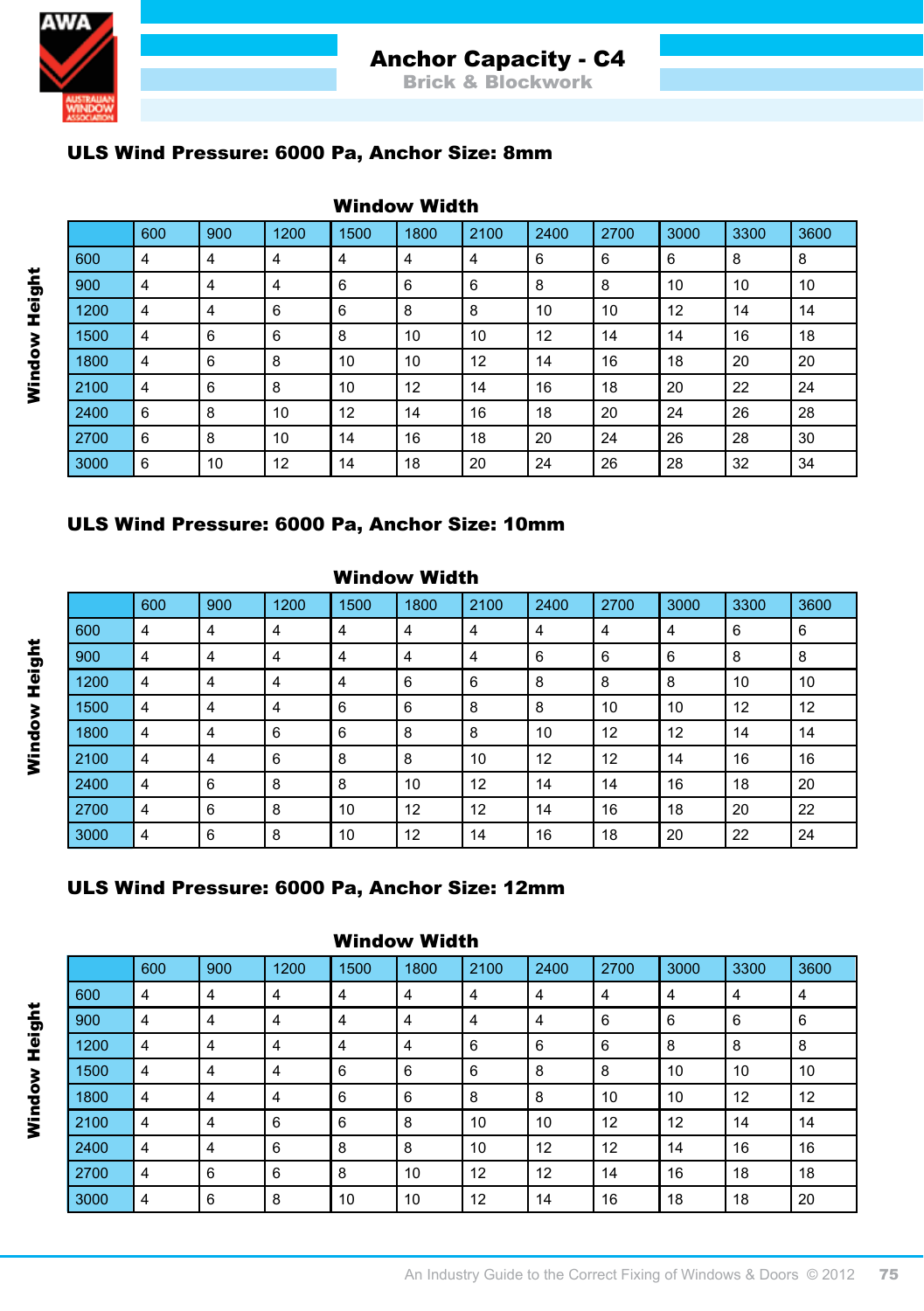

# Fixing Size Guide Lightweight Steel Frame Buildings

# Assumptions

- *1. The following tables show the minimum number of fasteners required to hold a window into a lightweight steel frame.*
- *2. These tables have been derived from the Hybrid Wood and Steel Details Builders Guide, published by the U.S. Department of Housing and Urban Development - Office of Policy Development and Research.*
- *3. ULS wind pressures are as per AS2047-1999 Windows in Buildings and AS4055-2006 Wind loads for housing.*
- *4. Windows should be packed between the reveals and frame (except at lintels). Failure to do so will greatly reduce the strength of the fasteners used.*
- *5. For all connections, screws should extend through the steel a minimum of three exposed threads. Screws should penetrate individual components of a connection without causing permanent separation between the components.*
- *6. It is assumed that the load is distributed equally to all fasteners. Manufacturers generally recommend that windows be fastened through the jambs. Wide windows may need to be fastened through the sill.*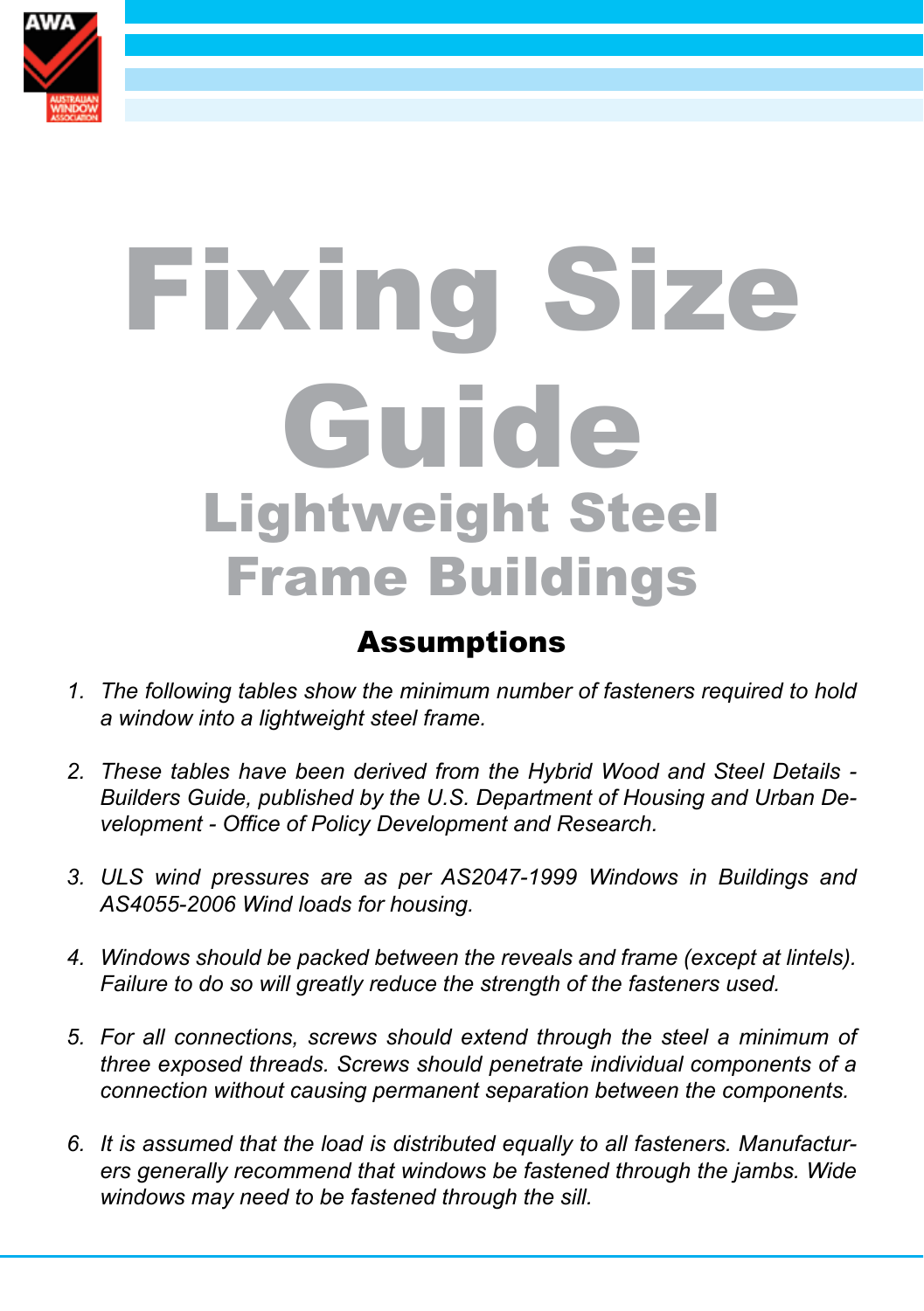

### ULS Wind Pressure: 700 Pa, Anchor Size: 8 Gauge

|      | <b>Window Width</b> |     |      |      |                |                |      |      |      |      |      |  |  |  |
|------|---------------------|-----|------|------|----------------|----------------|------|------|------|------|------|--|--|--|
|      | 600                 | 900 | 1200 | 1500 | 1800           | 2100           | 2400 | 2700 | 3000 | 3300 | 3600 |  |  |  |
| 600  | 4                   | 4   | 4    | 4    | 4              | $\overline{4}$ | 4    | 4    | 4    | 4    | 4    |  |  |  |
| 900  | $\overline{4}$      | 4   | 4    | 4    | 4              | $\overline{4}$ | 4    | 4    | 4    | 4    | 4    |  |  |  |
| 1200 | 4                   | 4   | 4    | 4    | 4              | 4              | 4    | 4    | 4    | 4    | 4    |  |  |  |
| 1500 | 4                   | 4   | 4    | 4    | $\overline{4}$ | 4              | 4    | 4    | 4    | 6    | 6    |  |  |  |
| 1800 | 4                   | 4   | 4    | 4    | $\overline{4}$ | 4              | 4    | 6    | 6    | 6    | 6    |  |  |  |
| 2100 | 4                   | 4   | 4    | 4    | 4              | 4              | 6    | 6    | 6    | 6    | 8    |  |  |  |
| 2400 | $\overline{4}$      | 4   | 4    | 4    | $\overline{4}$ | 6              | 6    | 6    | 6    | 8    | 8    |  |  |  |
| 2700 | $\overline{4}$      | 4   | 4    | 4    | 6              | 6              | 6    | 8    | 8    | 8    | 10   |  |  |  |
| 3000 | 4                   | 4   | 4    | 4    | 6              | 6              | 6    | 8    | 8    | 10   | 10   |  |  |  |

#### ULS Wind Pressure: 700 Pa, Anchor Size: 10 Gauge

|      | 600            | 900 | 1200           | 1500 | 1800 | 2100 | 2400 | 2700 | 3000 | 3300           | 3600 |  |  |  |
|------|----------------|-----|----------------|------|------|------|------|------|------|----------------|------|--|--|--|
| 600  | 4              | 4   | $\overline{4}$ | 4    | 4    | 4    | 4    | 4    | 4    | $\overline{4}$ | 4    |  |  |  |
| 900  | 4              | 4   | 4              | 4    | 4    | 4    | 4    | 4    | 4    | 4              | 4    |  |  |  |
| 1200 | 4              | 4   | 4              | 4    | 4    | 4    | 4    | 4    | 4    | 4              | 4    |  |  |  |
| 1500 | 4              | 4   | 4              | 4    | 4    | 4    | 4    | 4    | 4    | 4              | 4    |  |  |  |
| 1800 | $\overline{4}$ | 4   | 4              | 4    | 4    | 4    | 4    | 4    | 4    | 4              | 4    |  |  |  |
| 2100 | 4              | 4   | 4              | 4    | 4    | 4    | 4    | 4    | 4    | 4              | 4    |  |  |  |
| 2400 | 4              | 4   | 4              | 4    | 4    | 4    | 4    | 4    | 4    | 6              | 6    |  |  |  |
| 2700 | 4              | 4   | 4              | 4    | 4    | 4    | 4    | 4    | 6    | 6              | 6    |  |  |  |
| 3000 | 4              | 4   | 4              | 4    | 4    | 4    | 4    | 6    | 6    | 6              | 6    |  |  |  |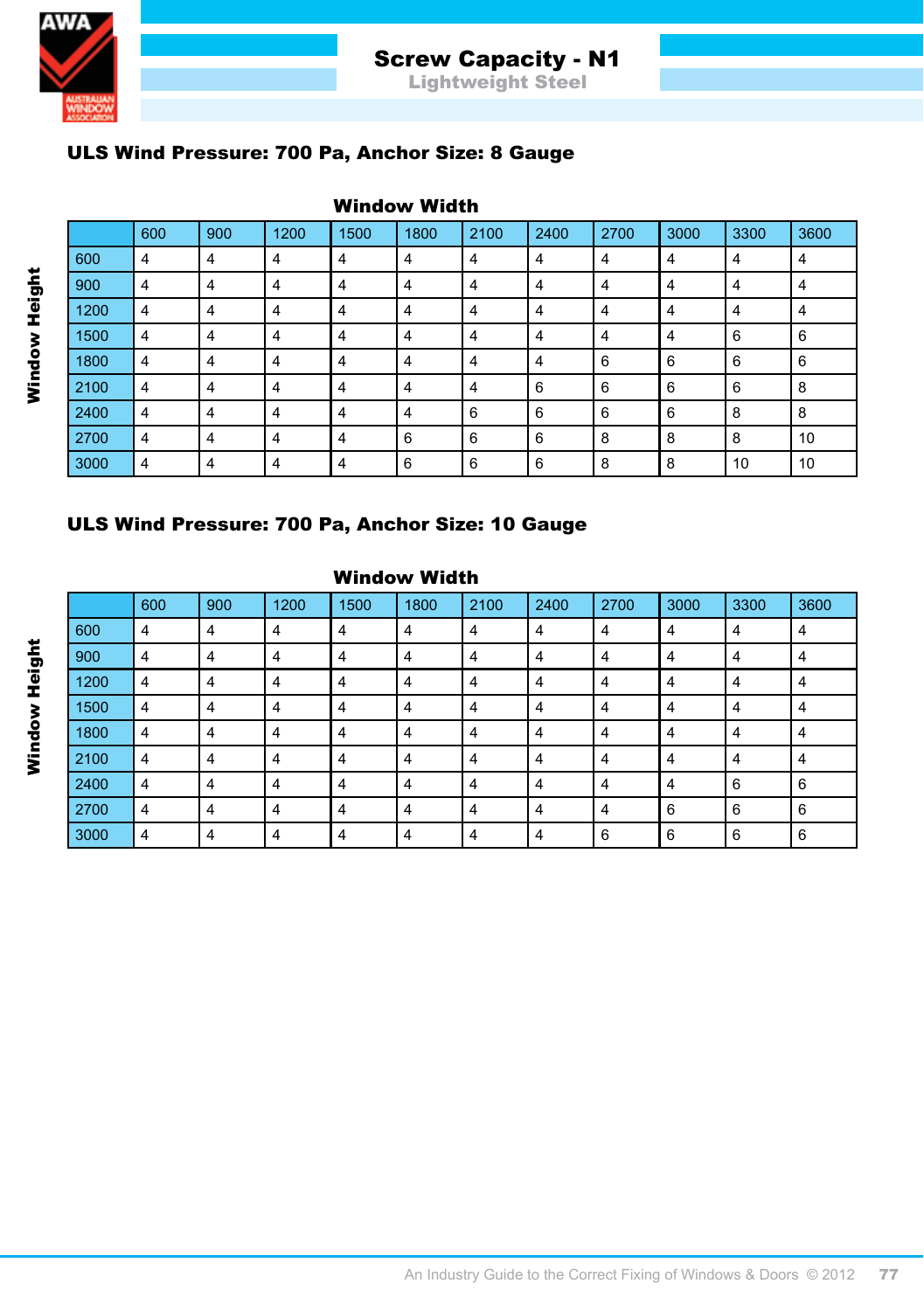

#### ULS Wind Pressure: 1000 Pa, Screw Size: 8 Gauge

Window Width

|      | 600 | 900            | 1200           | 1500 | 1800 | 2100 | 2400 | 2700 | 3000 | 3300 | 3600 |
|------|-----|----------------|----------------|------|------|------|------|------|------|------|------|
| 600  | 4   | 4              | $\overline{4}$ | 4    | 4    | 4    | 4    | 4    | 4    | 4    | 4    |
| 900  | 4   | 4              | 4              | 4    | 4    | 4    | 4    | 4    | 4    | 4    | 4    |
| 1200 | 4   | 4              | $\overline{4}$ | 4    | 4    | 4    | 4    | 4    | 6    | 6    | 6    |
| 1500 | 4   | 4              | 4              | 4    | 4    | 4    | 6    | 6    | 6    | 6    | 8    |
| 1800 | 4   | 4              | $\overline{4}$ | 4    | 4    | 6    | 6    | 6    | 8    | 8    | 8    |
| 2100 | 4   | 4              | $\overline{4}$ | 4    | 6    | 6    | 6    | 8    | 8    | 10   | 10   |
| 2400 | 4   | $\overline{4}$ | $\overline{4}$ | 6    | 6    | 6    | 8    | 8    | 10   | 10   | 12   |
| 2700 | 4   | 4              | $\overline{4}$ | 6    | 6    | 8    | 8    | 10   | 10   | 12   | 12   |
| 3000 | 4   | 4              | 6              | 6    | 8    | 8    | 10   | 10   | 12   | 12   | 14   |

#### ULS Wind Pressure: 1000 Pa, Screw Size: 10 Gauge

| 900<br>1200  |                                                    |                                                    |                                                    |                                                    |                                                    |                                                    |                                                    |                                                    |                                                    |                                                    |                                           |
|--------------|----------------------------------------------------|----------------------------------------------------|----------------------------------------------------|----------------------------------------------------|----------------------------------------------------|----------------------------------------------------|----------------------------------------------------|----------------------------------------------------|----------------------------------------------------|----------------------------------------------------|-------------------------------------------|
|              | $\overline{\mathbf{4}}$                            | $\overline{\mathbf{4}}$                            | $\overline{\mathbf{4}}$                            | $\overline{\mathbf{4}}$                            | $\overline{\mathbf{4}}$                            | $\overline{\mathbf{4}}$                            | $\overline{\mathbf{4}}$                            | $\overline{\mathbf{4}}$                            | $\overline{\mathbf{4}}$                            | $\overline{\mathbf{4}}$                            | $\overline{\mathbf{4}}$                   |
|              | $\overline{4}$                                     | $\overline{\mathbf{4}}$                            | $\overline{\mathbf{4}}$                            | $\overline{\mathbf{4}}$                            | $\overline{\mathbf{4}}$                            | $\overline{\mathbf{4}}$                            | $\overline{\mathbf{4}}$                            | $\overline{\mathbf{4}}$                            | $\,6\,$                                            | $\,6$                                              | $\,6$                                     |
| 1500         | $\overline{4}$                                     | $\overline{\mathbf{4}}$                            | $\overline{\mathbf{4}}$                            | $\overline{\mathbf{4}}$                            | $\overline{\mathbf{4}}$                            | $\overline{\mathbf{4}}$                            | $\,6\,$                                            | $\,6\,$                                            | $\,6\,$                                            | $\,6\,$                                            | $\bf 8$                                   |
| 1800         | $\overline{\mathbf{4}}$                            | $\overline{\mathbf{4}}$                            | $\overline{\mathbf{4}}$                            | $\overline{\mathbf{4}}$                            | $\overline{\mathbf{4}}$                            | 6                                                  | 6                                                  | 6                                                  | 8                                                  | 8                                                  | 8                                         |
| 2100         | $\overline{\mathbf{4}}$                            | $\overline{\mathbf{4}}$                            | $\overline{\mathbf{4}}$                            | $\overline{\mathbf{4}}$                            | 6                                                  | $\,6\,$                                            | $\,6\,$                                            | $\bf 8$                                            | $\bf 8$                                            | 10                                                 | 10                                        |
| 2400         | $\overline{\mathbf{4}}$                            | $\overline{\mathbf{4}}$                            | $\overline{\mathbf{4}}$                            | $\,6\,$                                            | $\,6\,$                                            | $\,6\,$                                            | $\bf 8$                                            | $\bf 8$                                            | 10                                                 | 10                                                 | 12                                        |
| 2700         | $\overline{\mathbf{4}}$                            | $\overline{\mathbf{4}}$                            | $\overline{\mathbf{4}}$                            | $\,6$                                              | $\,6\,$                                            | $\bf8$                                             | 8                                                  | 10                                                 | $10$                                               | 12                                                 | 12                                        |
| 3000         | $\overline{\mathbf{4}}$                            | $\overline{\mathbf{4}}$                            | $\,6\,$                                            | 6                                                  | 8                                                  | $\bf 8$                                            | 10                                                 | 10                                                 | 12                                                 | 12                                                 | 14                                        |
|              |                                                    | ULS Wind Pressure: 1000 Pa, Screw Size: 10 Gauge   |                                                    |                                                    | <b>Window Width</b>                                |                                                    |                                                    |                                                    |                                                    |                                                    |                                           |
|              | 600                                                | 900                                                | 1200                                               | 1500                                               | 1800                                               | 2100                                               | 2400                                               | 2700                                               | 3000                                               | 3300                                               | 3600                                      |
| 600          | $\overline{\mathbf{4}}$                            | $\overline{\mathbf{4}}$                            | $\overline{\mathbf{4}}$                            | $\overline{\mathbf{4}}$                            | $\overline{\mathbf{4}}$                            | $\overline{\mathbf{4}}$                            | $\overline{\mathbf{4}}$                            | $\overline{\mathbf{4}}$                            | $\overline{\mathbf{4}}$<br>$\overline{\mathbf{4}}$ | $\overline{\mathbf{4}}$                            | $\overline{4}$<br>$\overline{\mathbf{4}}$ |
| 900          | $\overline{\mathbf{4}}$                            | $\overline{\mathbf{4}}$<br>$\overline{\mathbf{4}}$ | $\overline{\mathbf{4}}$<br>$\overline{\mathbf{4}}$ | $\overline{\mathbf{4}}$<br>$\overline{\mathbf{4}}$ | $\overline{\mathbf{4}}$<br>$\overline{\mathbf{4}}$ | $\overline{\mathbf{4}}$<br>$\overline{\mathbf{4}}$ | $\overline{\mathbf{4}}$<br>$\overline{\mathbf{4}}$ | $\overline{\mathbf{4}}$<br>$\overline{\mathbf{4}}$ | $\overline{\mathbf{4}}$                            | $\overline{\mathbf{4}}$                            | $\overline{\mathbf{4}}$                   |
| 1200         | $\overline{\mathbf{4}}$                            | $\overline{\mathbf{4}}$                            | $\overline{4}$                                     | $\overline{\mathbf{4}}$                            |                                                    | $\overline{4}$                                     |                                                    | $\overline{\mathbf{4}}$                            | $\overline{4}$                                     | $\overline{\mathbf{4}}$<br>$\overline{\mathbf{4}}$ | $\overline{\mathbf{4}}$                   |
| 1500<br>1800 | $\overline{\mathbf{4}}$<br>$\overline{\mathbf{4}}$ | $\overline{\mathbf{4}}$                            | $\overline{\mathbf{4}}$                            | $\overline{4}$                                     | $\overline{\mathbf{4}}$<br>$\overline{\mathbf{4}}$ | $\overline{4}$                                     | $\overline{\mathbf{4}}$<br>$\overline{\mathbf{4}}$ | $\overline{\mathbf{4}}$                            | $\overline{\mathbf{4}}$                            | $\,6\,$                                            | 6                                         |
| 2100         | $\overline{\mathbf{4}}$                            | $\overline{\mathbf{4}}$                            | $\overline{\mathbf{4}}$                            | $\overline{\mathbf{4}}$                            | $\overline{\mathbf{4}}$                            | $\overline{\mathbf{4}}$                            | $\overline{\mathbf{4}}$                            | $\,6$                                              | $\,6\,$                                            | $\,6\,$                                            | $\,6\,$                                   |
| 2400         | $\overline{\mathbf{4}}$                            | $\overline{\mathbf{4}}$                            | $\overline{\mathbf{4}}$                            | $\overline{\mathbf{4}}$                            | $\overline{\mathbf{4}}$                            | $\overline{4}$                                     | $\,6\,$                                            | $\,6\,$                                            | $\,6\,$                                            | $\,6\,$                                            | $\bf 8$                                   |
| 2700         | $\overline{\mathbf{4}}$                            | $\overline{\mathbf{4}}$                            | $\overline{\mathbf{4}}$                            | $\overline{\mathbf{4}}$                            | $\overline{\mathbf{4}}$                            | $\,6\,$                                            | $\,6\,$                                            | $\,6\,$                                            | $\,6\,$                                            | $\bf 8$                                            | $\bf 8$                                   |
| 3000         | $\overline{\mathbf{4}}$                            | $\overline{\mathbf{4}}$                            | $\overline{\mathbf{4}}$                            | $\overline{\mathbf{4}}$                            | $\overline{\mathbf{4}}$                            | $\,6\,$                                            | $\,6\,$                                            | $\,6\,$                                            | $\bf 8$                                            | $\bf8$                                             | $\bf8$                                    |
|              |                                                    |                                                    |                                                    |                                                    |                                                    |                                                    |                                                    |                                                    |                                                    |                                                    |                                           |

#### Window Width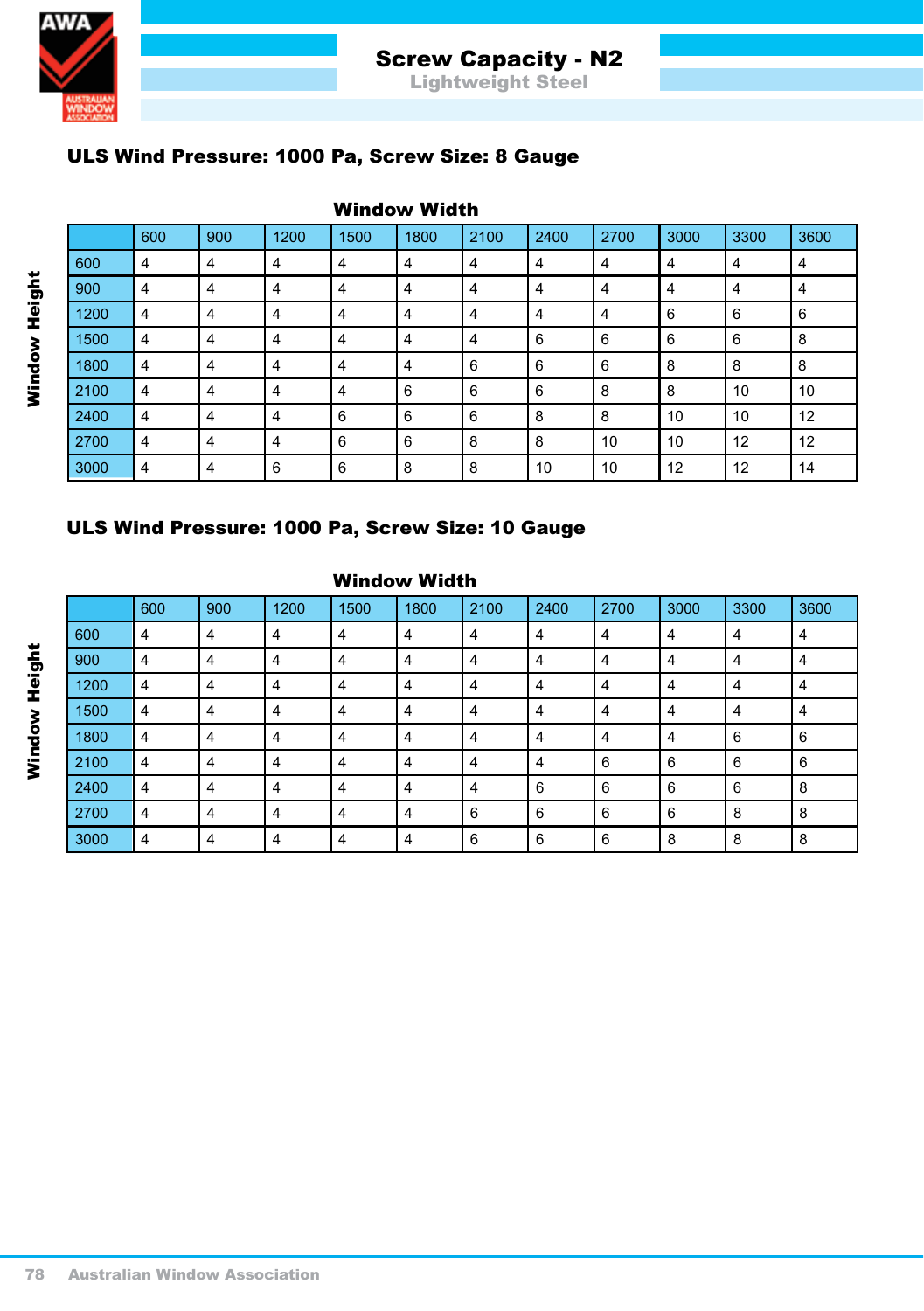

#### ULS Wind Pressure: 1500 Pa, Screw Size: 8mm

|      |                |     |      |      | <b>Window Width</b> |                |      |      |      |      |      |
|------|----------------|-----|------|------|---------------------|----------------|------|------|------|------|------|
|      | 600            | 900 | 1200 | 1500 | 1800                | 2100           | 2400 | 2700 | 3000 | 3300 | 3600 |
| 600  | 4              | 4   | 4    | 4    | 4                   | $\overline{4}$ | 4    | 4    | 4    | 4    | 4    |
| 900  | $\overline{4}$ | 4   | 4    | 4    | 4                   | $\overline{4}$ | 4    | 6    | 6    | 6    | 6    |
| 1200 | 4              | 4   | 4    | 4    | 4                   | 6              | 6    | 6    | 8    | 8    | 8    |
| 1500 | 4              | 4   | 4    | 4    | 6                   | 6              | 8    | 8    | 8    | 10   | 10   |
| 1800 | 4              | 4   | 4    | 6    | 6                   | 8              | 8    | 10   | 10   | 12   | 12   |
| 2100 | 4              | 4   | 6    | 6    | 8                   | 8              | 10   | 12   | 12   | 14   | 14   |
| 2400 | 4              | 4   | 6    | 8    | 8                   | 10             | 12   | 12   | 14   | 14   | 16   |
| 2700 | $\overline{4}$ | 6   | 6    | 8    | 10                  | 12             | 12   | 14   | 16   | 16   | 18   |
| 3000 | 4              | 6   | 8    | 8    | 10                  | 12             | 14   | 16   | 16   | 18   | 20   |

#### ULS Wind Pressure: 1500 Pa, Screw Size: 10mm

|      | 600 | 900 | 1200           | 1500 | 1800           | 2100 | 2400 | 2700 | 3000 | 3300 | 3600           |
|------|-----|-----|----------------|------|----------------|------|------|------|------|------|----------------|
| 600  | 4   | 4   | $\overline{4}$ | 4    | 4              | 4    | 4    | 4    | 4    | 4    | 4              |
| 900  | 4   | 4   | $\overline{4}$ | 4    | 4              | 4    | 4    | 4    | 4    | 4    | $\overline{4}$ |
| 1200 | 4   | 4   | 4              | 4    | 4              | 4    | 4    | 4    | 4    | 6    | 6              |
| 1500 | 4   | 4   | $\overline{4}$ | 4    | $\overline{4}$ | 4    | 4    | 6    | 6    | 6    | 8              |
| 1800 | 4   | 4   | 4              | 4    | 4              | 6    | 6    | 6    | 8    | 8    | 8              |
| 2100 | 4   | 4   | 4              | 4    | 6              | 6    | 6    | 8    | 8    | 8    | 10             |
| 2400 | 4   | 4   | $\overline{4}$ | 4    | 6              | 6    | 8    | 8    | 8    | 10   | 10             |
| 2700 | 4   | 4   | 4              | 6    | 6              | 8    | 8    | 10   | 10   | 10   | 12             |
| 3000 | 4   | 4   | $\overline{4}$ | 6    | 8              | 8    | 8    | 10   | 10   | 12   | 14             |

#### Window Width

Window Height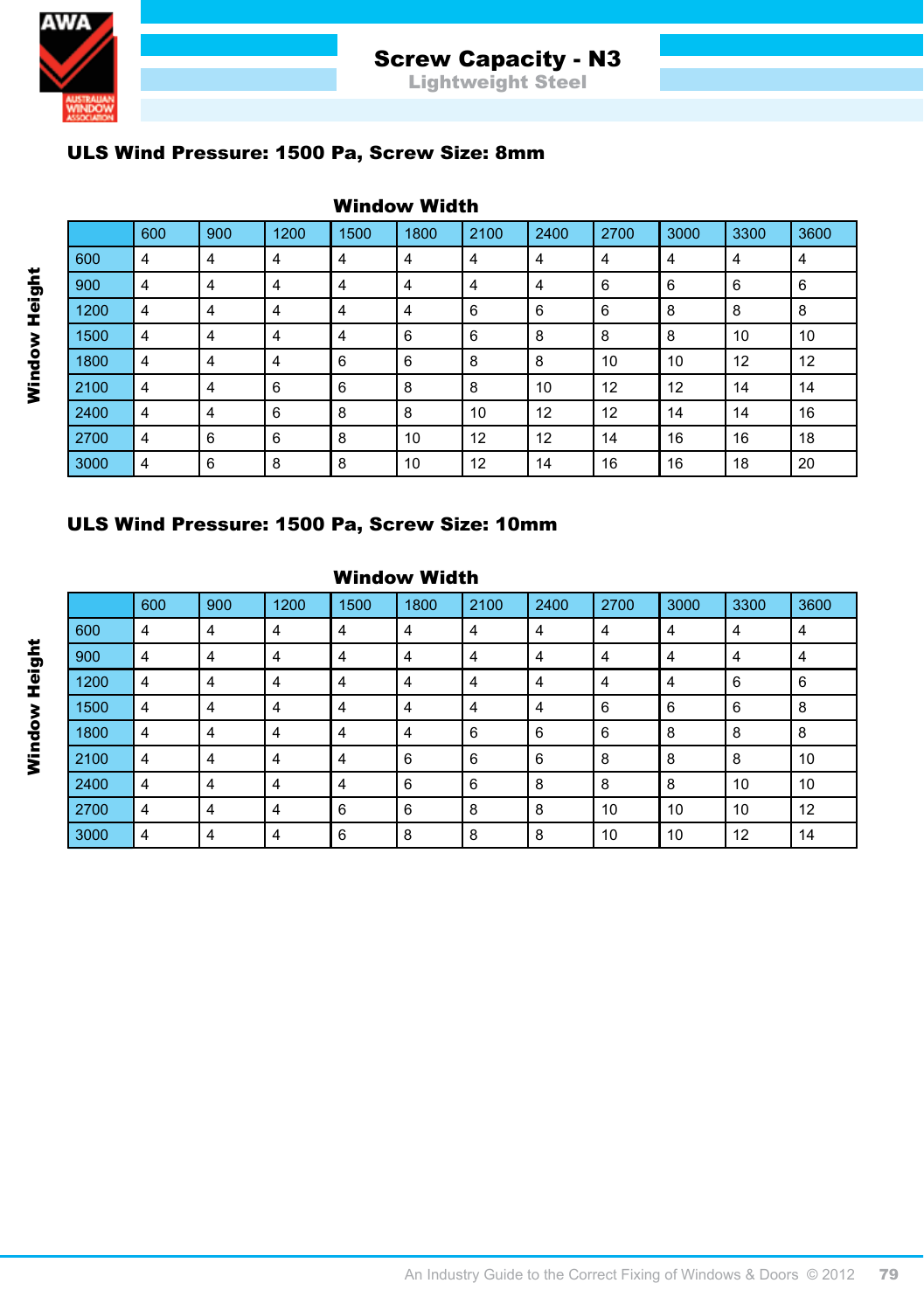

#### ULS Wind Pressure: 2300 Pa, Screw Size: 8 Gauge

| <b>Window Width</b> |  |
|---------------------|--|
|                     |  |

|      | 600            | 900            | 1200           | 1500 | 1800 | 2100 | 2400 | 2700 | 3000 | 3300 | 3600 |
|------|----------------|----------------|----------------|------|------|------|------|------|------|------|------|
| 600  | 4              | 4              | 4              | 4    | 4    | 4    | 4    | 6    | 6    | 6    | 6    |
| 900  | $\overline{4}$ | $\overline{4}$ | $\overline{4}$ | 4    | 6    | 6    | 6    | 8    | 8    | 10   | 10   |
| 1200 | 4              | $\overline{4}$ | $\overline{4}$ | 6    | 6    | 8    | 8    | 10   | 10   | 12   | 12   |
| 1500 | $\overline{4}$ | 4              | 6              | 8    | 8    | 10   | 10   | 12   | 14   | 14   | 16   |
| 1800 | $\overline{4}$ | 6              | 6              | 8    | 10   | 12   | 12   | 14   | 16   | 18   | 18   |
| 2100 | $\overline{4}$ | 6              | 8              | 10   | 12   | 12   | 14   | 16   | 18   | 20   | 22   |
| 2400 | $\overline{4}$ | 6              | 8              | 10   | 12   | 14   | 16   | 18   | 20   | 22   | 24   |
| 2700 | 6              | 8              | 10             | 12   | 14   | 16   | 18   | 20   | 22   | 26   | 28   |
| 3000 | 6              | 8              | 10             | 14   | 16   | 18   | 20   | 22   | 26   | 28   | 30   |

#### ULS Wind Pressure: 2300 Pa, Screw Size: 10 Gauge

| 8<br>$\bf 8$<br>$\overline{\mathbf{4}}$<br>$\overline{4}$<br>$\overline{\mathbf{4}}$<br>$\,6$<br>$\,6\,$<br>10<br>900<br>$\overline{4}$<br>6<br>8<br>$\bf 8$<br>1200<br>$\overline{4}$<br>$\overline{4}$<br>$\overline{\mathbf{4}}$<br>6<br>6<br>10<br>10<br>12<br>$\overline{\mathbf{4}}$<br>$\,6$<br>$\bf8$<br>8<br>12<br>14<br>14<br>$\overline{4}$<br>10<br>10<br>1500<br>8<br>$\overline{4}$<br>6<br>6<br>12<br>12<br>14<br>16<br>1800<br>10<br>18<br>$\overline{\mathbf{4}}$<br>$\bf 8$<br>10<br>12<br>20<br>2100<br>6<br>12<br>14<br>16<br>18<br>$\overline{\mathbf{4}}$<br>$\,6\,$<br>8<br>12<br>14<br>16<br>18<br>20<br>22<br>2400<br>10<br>$\,6\,$<br>$\bf 8$<br>2700<br>10<br>12<br>14<br>$20\,$<br>22<br>26<br>16<br>18<br>26<br>3000<br>$\,6\,$<br>8<br>10<br>14<br>20<br>22<br>28<br>16<br>18<br><b>Window Width</b> | 10<br>12<br>16<br>18<br>22<br>24<br>28<br>30 |
|------------------------------------------------------------------------------------------------------------------------------------------------------------------------------------------------------------------------------------------------------------------------------------------------------------------------------------------------------------------------------------------------------------------------------------------------------------------------------------------------------------------------------------------------------------------------------------------------------------------------------------------------------------------------------------------------------------------------------------------------------------------------------------------------------------------------------------|----------------------------------------------|
| ULS Wind Pressure: 2300 Pa, Screw Size: 10 Gauge                                                                                                                                                                                                                                                                                                                                                                                                                                                                                                                                                                                                                                                                                                                                                                                   |                                              |
|                                                                                                                                                                                                                                                                                                                                                                                                                                                                                                                                                                                                                                                                                                                                                                                                                                    |                                              |
|                                                                                                                                                                                                                                                                                                                                                                                                                                                                                                                                                                                                                                                                                                                                                                                                                                    |                                              |
|                                                                                                                                                                                                                                                                                                                                                                                                                                                                                                                                                                                                                                                                                                                                                                                                                                    |                                              |
|                                                                                                                                                                                                                                                                                                                                                                                                                                                                                                                                                                                                                                                                                                                                                                                                                                    |                                              |
|                                                                                                                                                                                                                                                                                                                                                                                                                                                                                                                                                                                                                                                                                                                                                                                                                                    |                                              |
|                                                                                                                                                                                                                                                                                                                                                                                                                                                                                                                                                                                                                                                                                                                                                                                                                                    |                                              |
|                                                                                                                                                                                                                                                                                                                                                                                                                                                                                                                                                                                                                                                                                                                                                                                                                                    |                                              |
|                                                                                                                                                                                                                                                                                                                                                                                                                                                                                                                                                                                                                                                                                                                                                                                                                                    |                                              |
| 600<br>900<br>1200<br>1500<br>1800<br>2100<br>2400<br>2700<br>3000<br>3300                                                                                                                                                                                                                                                                                                                                                                                                                                                                                                                                                                                                                                                                                                                                                         | 3600                                         |
| 600<br>$\overline{\mathbf{4}}$<br>$\overline{\mathbf{4}}$<br>$\overline{\mathbf{4}}$<br>$\overline{\mathbf{4}}$<br>$\overline{\mathbf{4}}$<br>$\overline{4}$<br>$\overline{\mathbf{4}}$<br>$\overline{\mathbf{4}}$<br>$\overline{\mathbf{4}}$<br>$\overline{\mathbf{4}}$                                                                                                                                                                                                                                                                                                                                                                                                                                                                                                                                                           | $\overline{\mathbf{4}}$                      |
| $\,6\,$<br>$\,6\,$<br>$\overline{\mathbf{4}}$<br>$\overline{\mathbf{4}}$<br>$\overline{\mathbf{4}}$<br>6<br>900<br>$\overline{\mathbf{4}}$<br>$\overline{\mathbf{4}}$<br>4<br>4                                                                                                                                                                                                                                                                                                                                                                                                                                                                                                                                                                                                                                                    | $\,6\,$                                      |
| $\overline{\mathbf{4}}$<br>4<br>$\overline{\mathbf{4}}$<br>$\overline{\mathbf{4}}$<br>$\,6$<br>$\,6\,$<br>6<br>8<br>$\bf 8$<br>1200<br>$\overline{\mathbf{4}}$                                                                                                                                                                                                                                                                                                                                                                                                                                                                                                                                                                                                                                                                     | $\bf 8$                                      |
| $\overline{\mathbf{4}}$<br>$\bf 8$<br>8<br>$\overline{\mathbf{4}}$<br>$\overline{\mathbf{4}}$<br>$\overline{\mathbf{4}}$<br>6<br>6<br>8<br>10<br>1500                                                                                                                                                                                                                                                                                                                                                                                                                                                                                                                                                                                                                                                                              | 10                                           |
| 8<br>$\overline{\mathbf{4}}$<br>$\overline{4}$<br>$\overline{\mathbf{4}}$<br>6<br>6<br>8<br>10<br>10<br>12<br>1800                                                                                                                                                                                                                                                                                                                                                                                                                                                                                                                                                                                                                                                                                                                 | 12                                           |
| $\,6$<br>$\bf8$<br>$\bf 8$<br>2100<br>$\overline{\mathbf{4}}$<br>$\overline{\mathbf{4}}$<br>6<br>10<br>10<br>12<br>12                                                                                                                                                                                                                                                                                                                                                                                                                                                                                                                                                                                                                                                                                                              | 14                                           |
| $\overline{\mathbf{4}}$<br>$\,6\,$<br>$\bf8$<br>8<br>12<br>14<br>14<br>$\overline{\mathbf{4}}$<br>10<br>10<br>2400                                                                                                                                                                                                                                                                                                                                                                                                                                                                                                                                                                                                                                                                                                                 | 16                                           |
| $\bf 8$<br>2700<br>$\overline{\mathbf{4}}$<br>6<br>6<br>10<br>12<br>14<br>14<br>16<br>10                                                                                                                                                                                                                                                                                                                                                                                                                                                                                                                                                                                                                                                                                                                                           | 18                                           |
| 8<br>$\overline{\mathbf{4}}$<br>6<br>8<br>12<br>14<br>14<br>18<br>3000<br>10<br>16                                                                                                                                                                                                                                                                                                                                                                                                                                                                                                                                                                                                                                                                                                                                                 | 20                                           |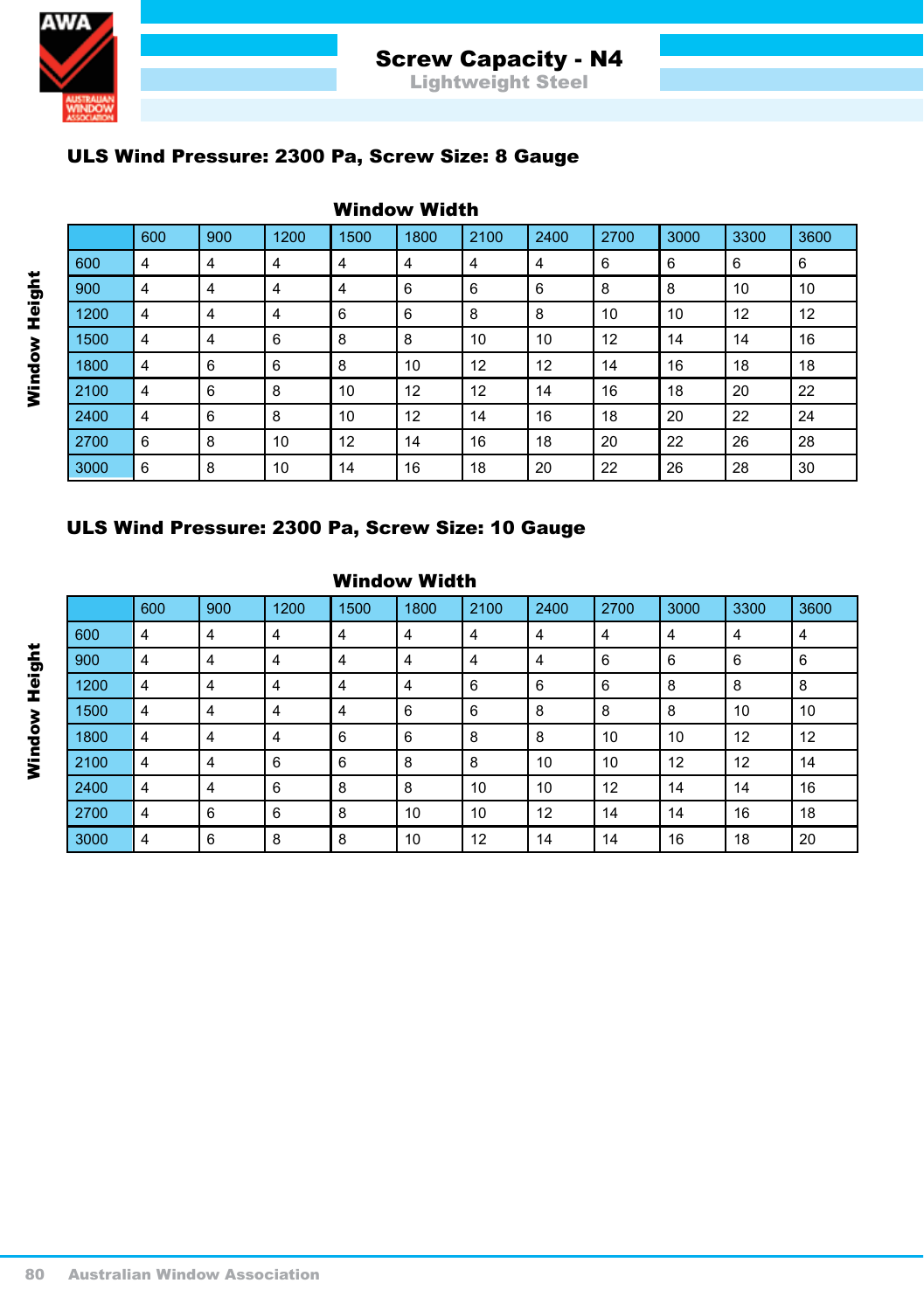

#### ULS Wind Pressure: 3300 Pa, Screw Size: 8 Gauge

|      |                |     |      |      | <b>Window Width</b> |      |      |      |      |      |      |
|------|----------------|-----|------|------|---------------------|------|------|------|------|------|------|
|      | 600            | 900 | 1200 | 1500 | 1800                | 2100 | 2400 | 2700 | 3000 | 3300 | 3600 |
| 600  | 4              | 4   | 4    | 4    | 6                   | 6    | 6    | 8    | 8    | 8    | 10   |
| 900  | $\overline{4}$ | 4   | 6    | 6    | 8                   | 8    | 10   | 10   | 12   | 12   | 14   |
| 1200 | 4              | 6   | 6    | 8    | 10                  | 10   | 12   | 14   | 14   | 16   | 18   |
| 1500 | 4              | 6   | 8    | 10   | 12                  | 14   | 14   | 16   | 18   | 20   | 22   |
| 1800 | 6              | 8   | 10   | 12   | 14                  | 16   | 18   | 20   | 22   | 24   | 26   |
| 2100 | 6              | 8   | 10   | 14   | 16                  | 18   | 20   | 24   | 26   | 28   | 30   |
| 2400 | 6              | 10  | 12   | 14   | 18                  | 20   | 24   | 26   | 28   | 32   | 34   |
| 2700 | 8              | 10  | 14   | 16   | 20                  | 24   | 26   | 30   | 32   | 36   | 38   |
| 3000 | 8              | 12  | 14   | 18   | 22                  | 26   | 28   | 32   | 36   | 40   | 42   |

#### ULS Wind Pressure: 3300 Pa, Screw Size: 10 Gauge

|      |     |     |      |      | <b>Window Width</b> |      |      |      |      |      |      |
|------|-----|-----|------|------|---------------------|------|------|------|------|------|------|
|      | 600 | 900 | 1200 | 1500 | 1800                | 2100 | 2400 | 2700 | 3000 | 3300 | 3600 |
| 600  | 4   | 4   | 4    | 4    | 4                   | 4    | 4    | 4    | 6    | 6    | 6    |
| 900  | 4   | 4   | 4    | 4    | 4                   | 6    | 6    | 6    | 8    | 8    | 8    |
| 1200 | 4   | 4   | 4    | 6    | 6                   | 8    | 8    | 8    | 10   | 10   | 12   |
| 1500 | 4   | 4   | 6    | 6    | 8                   | 8    | 10   | 10   | 12   | 14   | 14   |
| 1800 | 4   | 4   | 6    | 8    | 8                   | 10   | 12   | 12   | 14   | 16   | 16   |
| 2100 | 4   | 6   | 8    | 8    | 10                  | 12   | 14   | 14   | 16   | 18   | 20   |
| 2400 | 4   | 6   | 8    | 10   | 12                  | 14   | 16   | 16   | 18   | 20   | 22   |
| 2700 | 4   | 6   | 8    | 10   | 12                  | 14   | 16   | 18   | 20   | 22   | 24   |
| 3000 | 6   | 8   | 10   | 12   | 14                  | 16   | 18   | 20   | 22   | 26   | 28   |

Window Height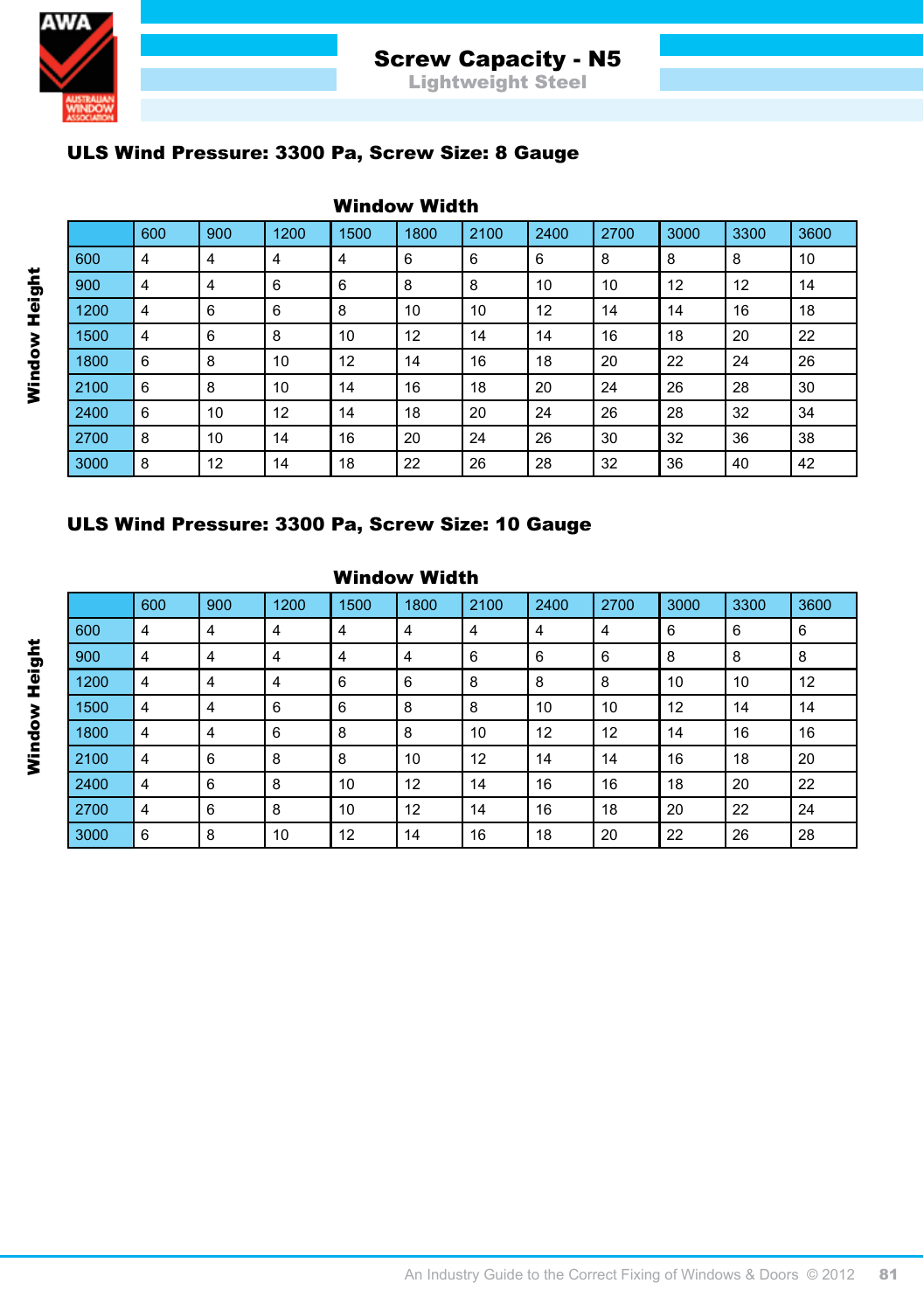

#### ULS Wind Pressure: 4500 Pa, Screw Size: 8 Gauge

|      |     |     |      |      | <b>Window Width</b> |      |      |      |      |      |      |
|------|-----|-----|------|------|---------------------|------|------|------|------|------|------|
|      | 600 | 900 | 1200 | 1500 | 1800                | 2100 | 2400 | 2700 | 3000 | 3300 | 3600 |
| 600  | 4   | 4   | 4    | 6    | 6                   | 8    | 8    | 10   | 10   | 12   | 12   |
| 900  | 4   | 6   | 6    | 8    | 10                  | 12   | 12   | 14   | 16   | 16   | 18   |
| 1200 | 4   | 6   | 8    | 10   | 12                  | 14   | 16   | 18   | 20   | 22   | 24   |
| 1500 | 6   | 8   | 10   | 12   | 16                  | 18   | 20   | 22   | 24   | 28   | 30   |
| 1800 | 6   | 10  | 12   | 16   | 18                  | 22   | 24   | 26   | 30   | 32   | 36   |
| 2100 | 8   | 12  | 14   | 18   | 22                  | 24   | 28   | 32   | 34   | 38   | 42   |
| 2400 | 8   | 12  | 16   | 20   | 24                  | 28   | 32   | 36   | 40   | 42   | 46   |
| 2700 | 10  | 14  | 18   | 22   | 26                  | 32   | 36   | 40   | 44   | 48   | 52   |
| 3000 | 10  | 16  | 20   | 24   | 30                  | 34   | 40   | 44   | 48   | 54   | 58   |

#### ULS Wind Pressure: 4500 Pa, Screw Size: 10 Gauge

| $\,6\,$<br>6<br>8<br>900<br>$\overline{4}$<br>10<br>$\,6\,$<br>8<br>1200<br>10<br>12<br>4<br>6<br>8<br>10<br>12<br>16<br>1500<br>6<br>12<br>1800<br>10<br>16<br>18<br>$\bf 8$<br>2100<br>12<br>14<br>18<br>22<br>$\bf 8$<br>12<br>20<br>24<br>16<br>2400<br>22<br>26<br>2700<br>10<br>14<br>18<br>3000<br>20<br>10<br>16<br>24<br>30 | 12<br>14<br>18<br>22<br>24 | 12<br>16<br>20<br>24 | 14<br>18<br>22 | 16<br>20 | 16<br>22 | 18       |
|--------------------------------------------------------------------------------------------------------------------------------------------------------------------------------------------------------------------------------------------------------------------------------------------------------------------------------------|----------------------------|----------------------|----------------|----------|----------|----------|
|                                                                                                                                                                                                                                                                                                                                      |                            |                      |                |          |          |          |
|                                                                                                                                                                                                                                                                                                                                      |                            |                      |                |          |          | 24       |
|                                                                                                                                                                                                                                                                                                                                      |                            |                      |                | 24       | 28       | 30       |
|                                                                                                                                                                                                                                                                                                                                      |                            |                      | 26             | 30       | 32       | 36       |
|                                                                                                                                                                                                                                                                                                                                      |                            | 28                   | 32             | 34       | 38       | 42       |
|                                                                                                                                                                                                                                                                                                                                      | 28                         | 32                   | 36             | 40       | 42       | 46       |
|                                                                                                                                                                                                                                                                                                                                      | 32                         | 36                   | 40             | 44       | 48       | 52       |
|                                                                                                                                                                                                                                                                                                                                      | 34                         | 40                   | 44             | 48       | 54       | 58       |
| <b>Window Width</b>                                                                                                                                                                                                                                                                                                                  |                            |                      |                |          |          |          |
| 600<br>900<br>1200<br>1800<br>1500                                                                                                                                                                                                                                                                                                   | 2100                       | 2400                 | 2700           | 3000     | 3300     | 3600     |
| 600<br>$\overline{\mathbf{4}}$<br>$\overline{4}$<br>$\overline{\mathbf{4}}$<br>$\overline{\mathbf{4}}$<br>$\overline{\mathbf{4}}$                                                                                                                                                                                                    | 6                          | 6                    | 6              | 6        | 8        | $\bf 8$  |
| 900<br>$\overline{\mathbf{4}}$<br>$\overline{\mathbf{4}}$<br>$\overline{\mathbf{4}}$<br>6<br>6                                                                                                                                                                                                                                       | 8                          | $\bf 8$              | 10             | $10$     | 10       | 12       |
| $\,6$<br>8<br>$\overline{\mathbf{4}}$<br>$\overline{\mathbf{4}}$<br>6<br>1200                                                                                                                                                                                                                                                        | $10$                       | 10                   | 12             | 12       | 14       | 16       |
| $\overline{\mathbf{4}}$<br>$\,6\,$<br>8<br>1500<br>6<br>10                                                                                                                                                                                                                                                                           | 12                         | 12                   | 14             | 16       | 18       | 18       |
| $6\phantom{1}6$<br>8<br>1800<br>$\overline{\mathbf{4}}$<br>10<br>12                                                                                                                                                                                                                                                                  | 14                         | 16                   | 18             | 18       | 20       | 22       |
| 2100<br>6<br>8<br>10<br>12<br>14                                                                                                                                                                                                                                                                                                     | 16                         | 18                   | 20             | 22       | 24       | 26       |
| $\bf 8$<br>6<br>10<br>12<br>16<br>2400                                                                                                                                                                                                                                                                                               | 18                         | 20                   | 22             | 24       | 28       | 30       |
| 6<br>12<br>14<br>18<br>2700<br>10<br>$\,6\,$<br>10<br>12<br>3000<br>16<br>18                                                                                                                                                                                                                                                         | 20<br>22                   | 22<br>24             | 26<br>28       | 28<br>30 | 30<br>34 | 34<br>36 |
|                                                                                                                                                                                                                                                                                                                                      |                            |                      |                |          |          |          |

#### Window Width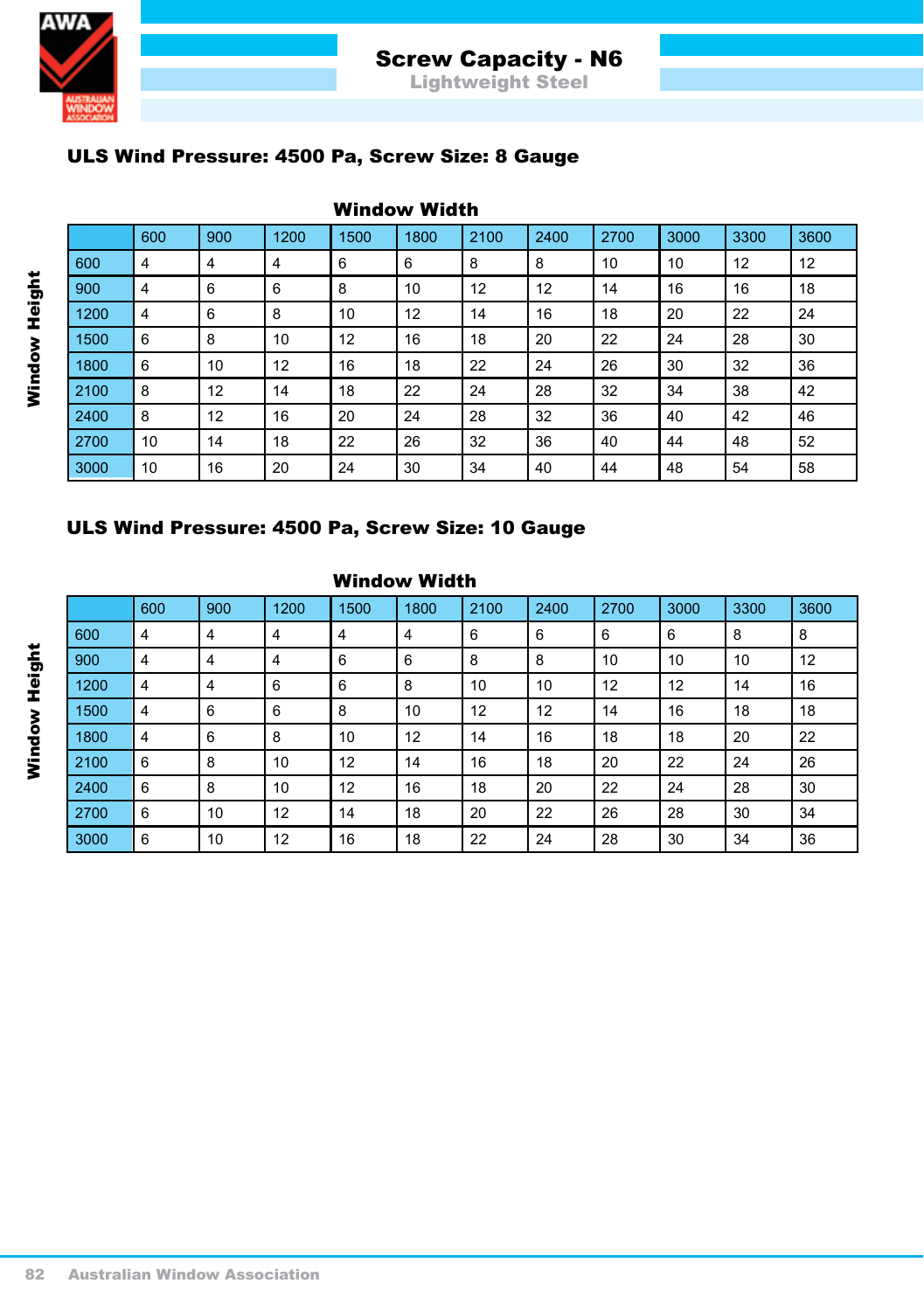

#### ULS Wind Pressure: 2000 Pa, Screw Size: 8 Gauge

|      |                |     |      |      | <b>Window Width</b> |                |      |      |      |      |      |
|------|----------------|-----|------|------|---------------------|----------------|------|------|------|------|------|
|      | 600            | 900 | 1200 | 1500 | 1800                | 2100           | 2400 | 2700 | 3000 | 3300 | 3600 |
| 600  | 4              | 4   | 4    | 4    | 4                   | $\overline{4}$ | 4    | 4    | 6    | 6    | 6    |
| 900  | $\overline{4}$ | 4   | 4    | 4    | 4                   | 6              | 6    | 6    | 8    | 8    | 8    |
| 1200 | 4              | 4   | 4    | 6    | 6                   | 6              | 8    | 8    | 10   | 10   | 12   |
| 1500 | 4              | 4   | 6    | 6    | 8                   | 8              | 10   | 10   | 12   | 12   | 14   |
| 1800 | $\overline{4}$ | 4   | 6    | 8    | 8                   | 10             | 12   | 12   | 14   | 14   | 16   |
| 2100 | 4              | 6   | 6    | 8    | 10                  | 12             | 12   | 14   | 16   | 18   | 18   |
| 2400 | 4              | 6   | 8    | 10   | 12                  | 12             | 14   | 16   | 18   | 20   | 22   |
| 2700 | $\overline{4}$ | 6   | 8    | 10   | 12                  | 14             | 16   | 18   | 20   | 22   | 24   |
| 3000 | 6              | 8   | 10   | 12   | 14                  | 16             | 18   | 20   | 22   | 24   | 26   |

#### ULS Wind Pressure: 2000 Pa, Screw Size: 10 Gauge

|      |     |                |      |                | ,,,,,,,,,,,,,,,,, |      |      |      |      |      |      |
|------|-----|----------------|------|----------------|-------------------|------|------|------|------|------|------|
|      | 600 | 900            | 1200 | 1500           | 1800              | 2100 | 2400 | 2700 | 3000 | 3300 | 3600 |
| 600  | 4   | 4              | 4    | 4              | 4                 | 4    | 4    | 4    | 4    | 4    | 4    |
| 900  | 4   | 4              | 4    | 4              | $\overline{4}$    | 4    | 4    | 4    | 4    | 6    | 6    |
| 1200 | 4   | 4              | 4    | 4              | 4                 | 4    | 6    | 6    | 6    | 6    | 8    |
| 1500 | 4   | 4              | 4    | $\overline{4}$ | 4                 | 6    | 6    | 6    | 8    | 8    | 8    |
| 1800 | 4   | 4              | 4    | 4              | 6                 | 6    | 8    | 8    | 8    | 10   | 10   |
| 2100 | 4   | 4              | 4    | 6              | 6                 | 8    | 8    | 10   | 10   | 12   | 12   |
| 2400 | 4   | 4              | 6    | 6              | 8                 | 8    | 10   | 10   | 12   | 12   | 14   |
| 2700 | 4   | 4              | 6    | 6              | 8                 | 10   | 10   | 12   | 12   | 14   | 16   |
| 3000 | 4   | $\overline{4}$ | 6    | 8              | 8                 | 10   | 12   | 12   | 14   | 16   | 16   |

## Window Width

Window Height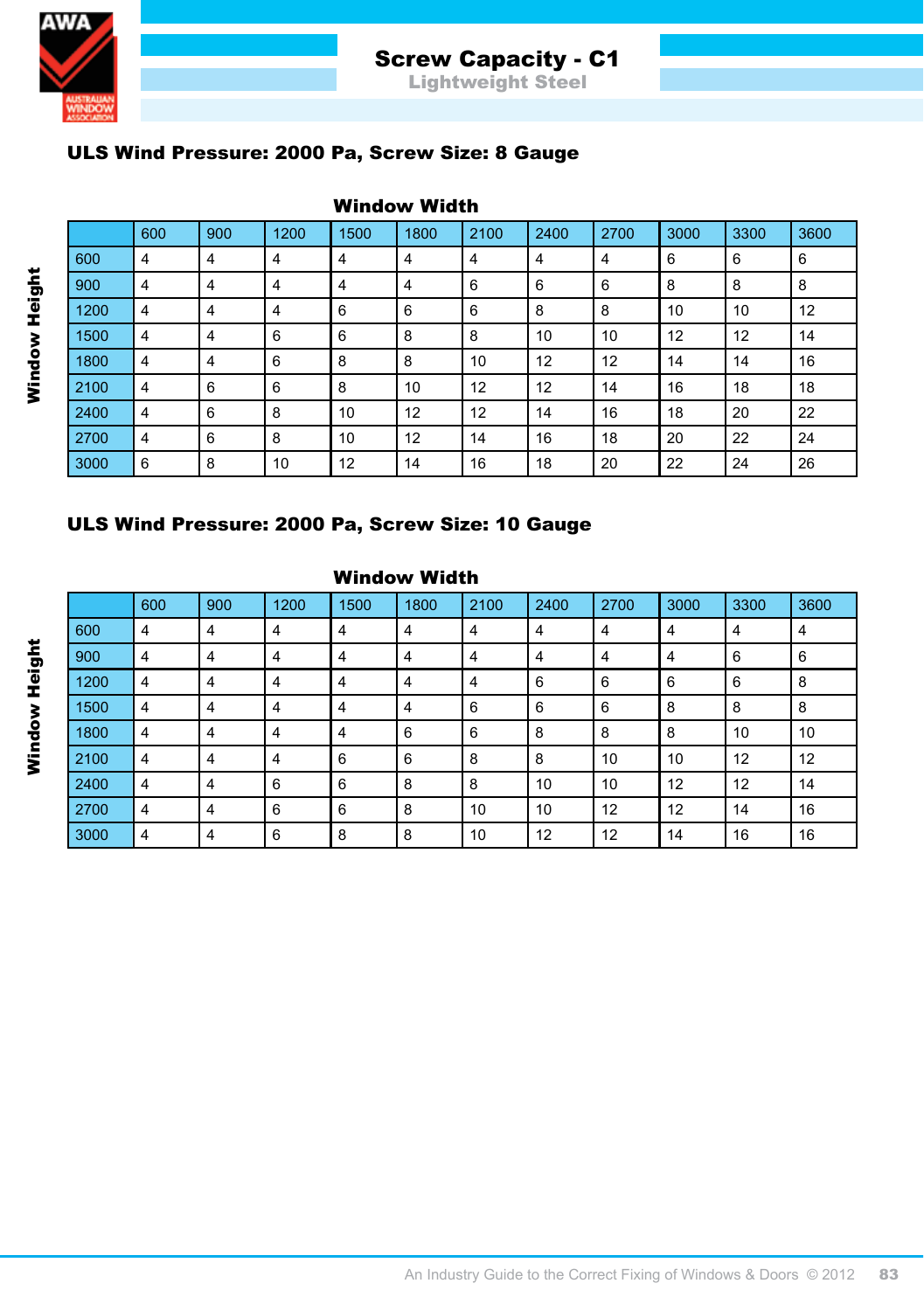

#### ULS Wind Pressure: 3000 Pa, Screw Size: 8 Gauge

| <b>Window Width</b> |  |
|---------------------|--|
|                     |  |

|      | 600            | 900 | 1200           | 1500           | 1800 | 2100 | 2400 | 2700 | 3000 | 3300 | 3600 |
|------|----------------|-----|----------------|----------------|------|------|------|------|------|------|------|
| 600  | 4              | 4   | $\overline{4}$ | $\overline{4}$ | 4    | 6    | 6    | 6    | 8    | 8    | 8    |
| 900  | $\overline{4}$ | 4   | 4              | 6              | 6    | 8    | 8    | 10   | 10   | 12   | 12   |
| 1200 | 4              | 4   | 6              | 8              | 8    | 10   | 12   | 12   | 14   | 14   | 16   |
| 1500 | $\overline{4}$ | 6   | 8              | 8              | 10   | 12   | 14   | 16   | 16   | 18   | 20   |
| 1800 | $\overline{4}$ | 6   | 8              | 10             | 12   | 14   | 16   | 18   | 20   | 22   | 24   |
| 2100 | 6              | 8   | 10             | 12             | 14   | 16   | 18   | 22   | 24   | 26   | 28   |
| 2400 | 6              | 8   | 12             | 14             | 16   | 18   | 22   | 24   | 26   | 28   | 32   |
| 2700 | 6              | 10  | 12             | 16             | 18   | 22   | 24   | 26   | 30   | 32   | 36   |
| 3000 | 8              | 10  | 14             | 16             | 20   | 24   | 26   | 30   | 32   | 36   | 40   |

#### ULS Wind Pressure: 3000 Pa, Screw Size: 10 Gauge

| 900<br>1200<br>1500<br>1800<br>2100 | $\overline{\mathbf{4}}$<br>$\overline{4}$<br>$\overline{\mathbf{4}}$ | $\overline{4}$<br>$\overline{4}$ | $\overline{4}$          |                         |                     |                         |                         |         |                         |         |      |
|-------------------------------------|----------------------------------------------------------------------|----------------------------------|-------------------------|-------------------------|---------------------|-------------------------|-------------------------|---------|-------------------------|---------|------|
|                                     |                                                                      |                                  |                         | $\,6\,$                 | 6                   | 8                       | 8                       | 10      | 10                      | 12      | 12   |
|                                     |                                                                      |                                  | 6                       | 8                       | 8                   | 10                      | 12                      | 12      | 14                      | 14      | 16   |
|                                     |                                                                      | 6                                | $\bf8$                  | $\bf8$                  | 10                  | 12                      | 14                      | 16      | 16                      | 18      | 20   |
|                                     | $\overline{4}$                                                       | 6                                | 8                       | 10                      | 12                  | 14                      | 16                      | 18      | 20                      | 22      | 24   |
|                                     | $\,6\,$                                                              | 8                                | 10                      | 12                      | 14                  | 16                      | 18                      | 22      | 24                      | 26      | 28   |
| 2400                                | $\,6\,$                                                              | $\bf 8$                          | 12                      | 14                      | 16                  | 18                      | 22                      | 24      | 26                      | 28      | 32   |
| 2700                                | $\,6\,$                                                              | 10                               | 12                      | 16                      | 18                  | 22                      | 24                      | 26      | 30                      | 32      | 36   |
| 3000                                | 8                                                                    | 10                               | 14                      | 16                      | 20                  | 24                      | 26                      | $30\,$  | 32                      | 36      | 40   |
|                                     |                                                                      |                                  |                         |                         | <b>Window Width</b> |                         |                         |         |                         |         |      |
|                                     | 600                                                                  | 900                              | 1200                    | 1500                    | 1800                | 2100                    | 2400                    | 2700    | 3000                    | 3300    | 3600 |
| 600                                 | $\overline{\mathbf{4}}$                                              | $\overline{\mathbf{4}}$          | $\overline{\mathbf{4}}$ | $\overline{\mathbf{4}}$ | 4                   | $\overline{\mathbf{4}}$ | $\overline{\mathbf{4}}$ | 4       | $\overline{\mathbf{4}}$ | 6       | 6    |
| 900                                 | $\overline{\mathbf{4}}$                                              | $\overline{\mathbf{4}}$          | 4                       | $\overline{\mathbf{4}}$ | 4                   | 6                       | $\,6\,$                 | $\,6\,$ | 8                       | $\bf 8$ | 8    |
| 1200                                | $\overline{\mathbf{4}}$                                              | $\overline{\mathbf{4}}$          | 4                       | $\overline{\mathbf{4}}$ | $\,6\,$             | $\,6\,$                 | $\bf8$                  | 8       | 8                       | 10      | 10   |
| 1500                                | $\overline{\mathbf{4}}$                                              | $\overline{\mathbf{4}}$          | $\overline{\mathbf{4}}$ | $\,6\,$                 | 8                   | 8                       | $\bf 8$                 | 10      | 10                      | 12      | 14   |
| 1800                                | $\overline{\mathbf{4}}$                                              | $\overline{\mathbf{4}}$          | 6                       | 8                       | 8                   | 10                      | 10                      | 12      | 14                      | 14      | 16   |
| 2100                                | $\overline{\mathbf{4}}$                                              | 6                                | 6                       | $\bf8$                  | 10                  | 10                      | 12                      | 14      | 14                      | 16      | 18   |
| 2400                                | $\overline{\mathbf{4}}$                                              | 6                                | 8                       | $\bf8$                  | 10                  | 12                      | 14                      | 16      | 16                      | 18      | 20   |
| 2700                                | $\overline{\mathbf{4}}$                                              | 6                                | 8                       | 10                      | 12                  | 14                      | 16                      | 18      | 18                      | 20      | 22   |
| 3000                                | $\overline{\mathbf{4}}$                                              | $\bf 8$                          | 8                       | 10                      | 14                  | 14                      | 16                      | 18      | 20                      | 22      | 26   |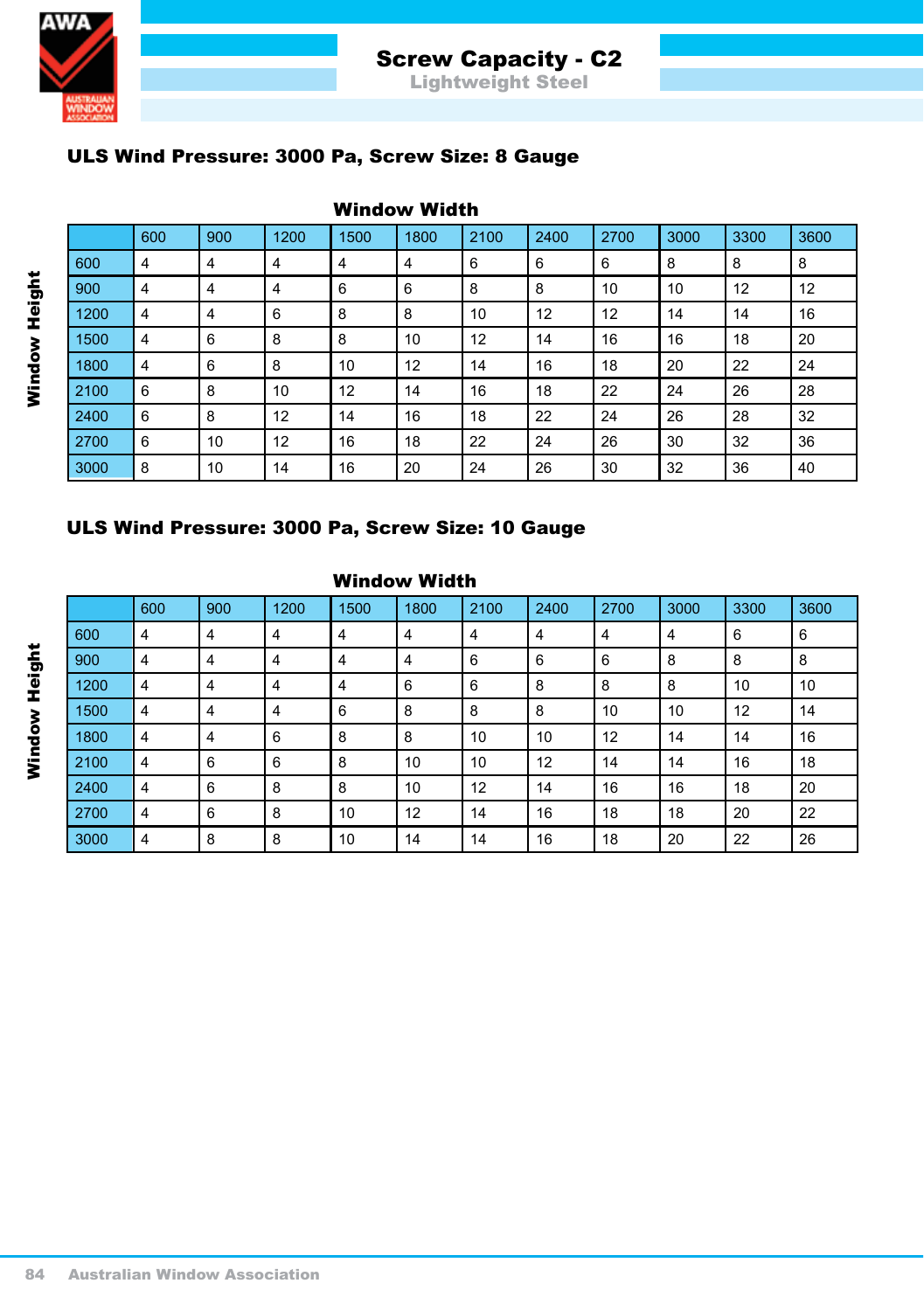

#### ULS Wind Pressure: 4400 Pa, Screw Size: 8 Gauge

|      |     |     |      |      | Window Width |      |      |      |      |      |      |
|------|-----|-----|------|------|--------------|------|------|------|------|------|------|
|      | 600 | 900 | 1200 | 1500 | 1800         | 2100 | 2400 | 2700 | 3000 | 3300 | 3600 |
| 600  | 4   | 4   | 4    | 6    | 6            | 8    | 8    | 10   | 10   | 12   | 12   |
| 900  | 4   | 6   | 6    | 8    | 10           | 10   | 12   | 14   | 14   | 16   | 18   |
| 1200 | 4   | 6   | 8    | 10   | 12           | 14   | 16   | 18   | 20   | 22   | 24   |
| 1500 | 6   | 8   | 10   | 12   | 14           | 18   | 20   | 22   | 24   | 26   | 28   |
| 1800 | 6   | 10  | 12   | 14   | 18           | 20   | 24   | 26   | 28   | 32   | 34   |
| 2100 | 8   | 10  | 14   | 18   | 20           | 24   | 28   | 30   | 34   | 36   | 40   |
| 2400 | 8   | 12  | 16   | 20   | 24           | 28   | 30   | 34   | 38   | 42   | 46   |
| 2700 | 10  | 14  | 18   | 22   | 26           | 30   | 34   | 38   | 42   | 48   | 52   |
| 3000 | 10  | 14  | 20   | 24   | 28           | 34   | 38   | 42   | 48   | 52   | 56   |

#### ULS Wind Pressure: 4400 Pa, Screw Size: 10 Gauge

|      |                |     |      |      | THIRVY THRU    |      |      |      |      |      |      |
|------|----------------|-----|------|------|----------------|------|------|------|------|------|------|
|      | 600            | 900 | 1200 | 1500 | 1800           | 2100 | 2400 | 2700 | 3000 | 3300 | 3600 |
| 600  | $\overline{4}$ | 4   | 4    | 4    | $\overline{4}$ | 6    | 6    | 6    | 6    | 8    | 8    |
| 900  | $\overline{4}$ | 4   | 4    | 6    | 6              | 8    | 8    | 8    | 10   | 10   | 12   |
| 1200 | $\overline{4}$ | 4   | 6    | 6    | 8              | 10   | 10   | 12   | 12   | 14   | 16   |
| 1500 | $\overline{4}$ | 6   | 6    | 8    | 10             | 12   | 12   | 14   | 16   | 18   | 18   |
| 1800 | 4              | 6   | 8    | 10   | 12             | 14   | 16   | 16   | 18   | 20   | 22   |
| 2100 | 6              | 8   | 10   | 12   | 14             | 16   | 18   | 20   | 22   | 24   | 26   |
| 2400 | 6              | 8   | 10   | 12   | 16             | 18   | 20   | 22   | 24   | 26   | 30   |
| 2700 | 6              | 8   | 12   | 14   | 16             | 20   | 22   | 24   | 28   | 30   | 32   |
| 3000 | 6              | 10  | 12   | 16   | 18             | 22   | 24   | 28   | 30   | 34   | 36   |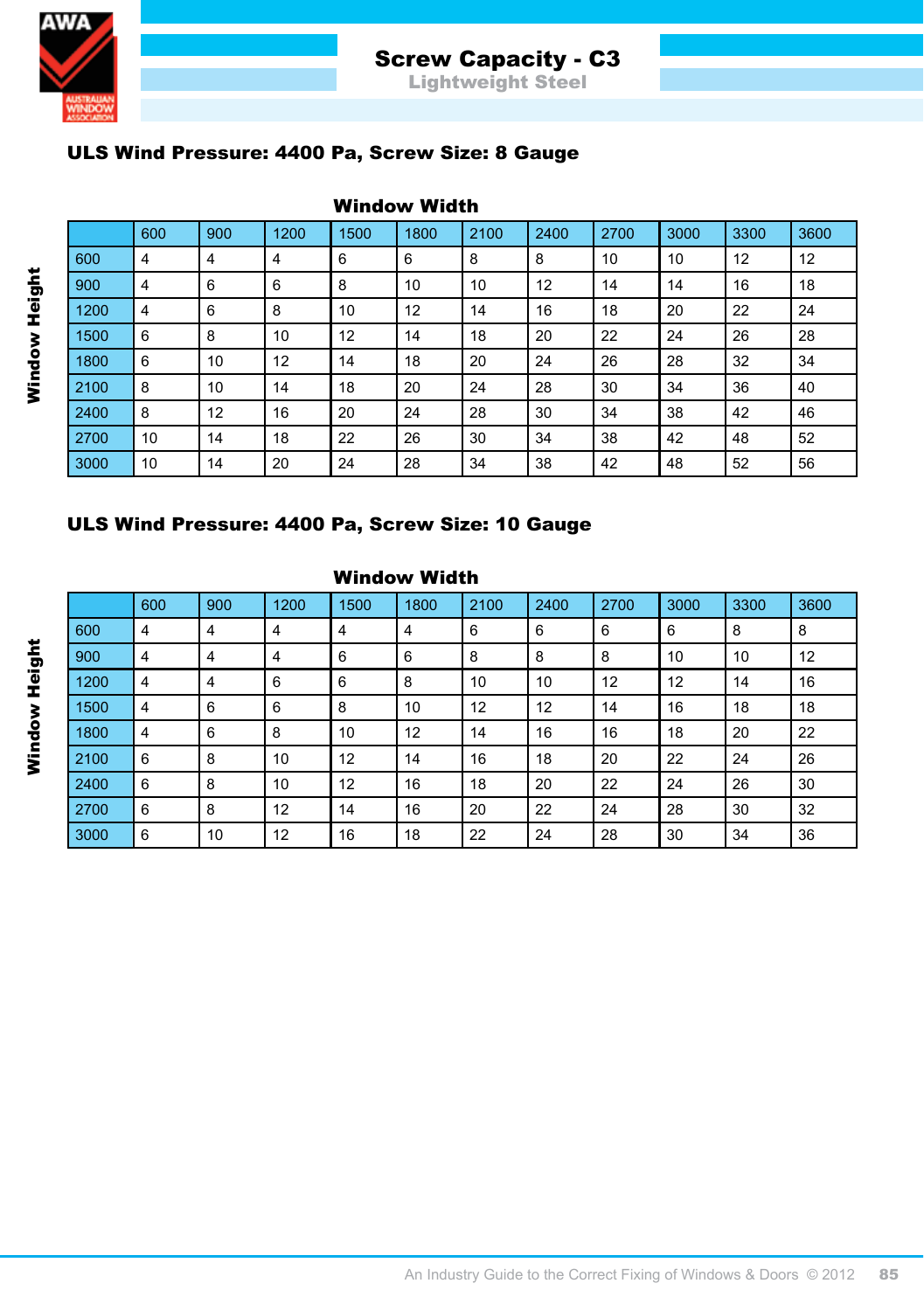

#### ULS Wind Pressure: 6000 Pa, Screw Size: 8 Gauge

|      |     |     |      |      | <b>Window Width</b> |      |      |      |      |      |      |
|------|-----|-----|------|------|---------------------|------|------|------|------|------|------|
|      | 600 | 900 | 1200 | 1500 | 1800                | 2100 | 2400 | 2700 | 3000 | 3300 | 3600 |
| 600  | 4   | 4   | 6    | 8    | 8                   | 10   | 12   | 12   | 14   | 14   | 16   |
| 900  | 4   | 6   | 8    | 10   | 12                  | 14   | 16   | 18   | 20   | 22   | 24   |
| 1200 | 6   | 8   | 12   | 14   | 16                  | 18   | 22   | 24   | 26   | 28   | 32   |
| 1500 | 8   | 10  | 14   | 16   | 20                  | 24   | 26   | 30   | 32   | 36   | 40   |
| 1800 | 8   | 12  | 16   | 20   | 24                  | 28   | 32   | 36   | 40   | 42   | 46   |
| 2100 | 10  | 14  | 18   | 24   | 28                  | 32   | 36   | 42   | 46   | 50   | 54   |
| 2400 | 12  | 16  | 22   | 26   | 32                  | 36   | 42   | 46   | 52   | 56   | 62   |
| 2700 | 12  | 18  | 24   | 30   | 36                  | 42   | 46   | 52   | 58   | 64   | 70   |
| 3000 | 14  | 20  | 26   | 32   | 40                  | 46   | 52   | 58   | 64   | 70   | 78   |
|      |     |     |      |      |                     |      |      |      |      |      |      |

#### ULS Wind Pressure: 6000 Pa, Screw Size: 10 Gauge

| 8<br>12<br>22<br>900<br>$\overline{4}$<br>6<br>10<br>14<br>16<br>18<br>20<br>1200<br>6<br>8<br>12<br>14<br>16<br>22<br>24<br>26<br>18<br>28<br>8<br>10<br>14<br>20<br>24<br>26<br>30<br>32<br>36<br>16<br>1500<br>8<br>20<br>24<br>28<br>32<br>1800<br>12<br>16<br>36<br>40<br>42<br>2100<br>10<br>14<br>18<br>24<br>28<br>32<br>36<br>42<br>46<br>50<br>12<br>32<br>42<br>52<br>16<br>22<br>26<br>36<br>46<br>56<br>2400<br>24<br>30<br>52<br>58<br>2700<br>12<br>18<br>36<br>42<br>46<br>64<br>3000<br>14<br>26<br>58<br>64<br>70<br>20<br>32<br>40<br>46<br>52<br>ULS Wind Pressure: 6000 Pa, Screw Size: 10 Gauge | 24<br>32<br>40<br>46<br>54<br>62<br>70<br>78 |
|-----------------------------------------------------------------------------------------------------------------------------------------------------------------------------------------------------------------------------------------------------------------------------------------------------------------------------------------------------------------------------------------------------------------------------------------------------------------------------------------------------------------------------------------------------------------------------------------------------------------------|----------------------------------------------|
|                                                                                                                                                                                                                                                                                                                                                                                                                                                                                                                                                                                                                       |                                              |
|                                                                                                                                                                                                                                                                                                                                                                                                                                                                                                                                                                                                                       |                                              |
|                                                                                                                                                                                                                                                                                                                                                                                                                                                                                                                                                                                                                       |                                              |
|                                                                                                                                                                                                                                                                                                                                                                                                                                                                                                                                                                                                                       |                                              |
|                                                                                                                                                                                                                                                                                                                                                                                                                                                                                                                                                                                                                       |                                              |
|                                                                                                                                                                                                                                                                                                                                                                                                                                                                                                                                                                                                                       |                                              |
|                                                                                                                                                                                                                                                                                                                                                                                                                                                                                                                                                                                                                       |                                              |
|                                                                                                                                                                                                                                                                                                                                                                                                                                                                                                                                                                                                                       |                                              |
| <b>Window Width</b>                                                                                                                                                                                                                                                                                                                                                                                                                                                                                                                                                                                                   |                                              |
| 600<br>900<br>1200<br>1800<br>2100<br>1500<br>2400<br>2700<br>3000<br>3300                                                                                                                                                                                                                                                                                                                                                                                                                                                                                                                                            | 3600                                         |
| 600<br>$\overline{\mathbf{4}}$<br>6<br>8<br>8<br>8<br>10<br>$\overline{\mathbf{4}}$<br>$\overline{\mathbf{4}}$<br>$\overline{\mathbf{4}}$<br>6                                                                                                                                                                                                                                                                                                                                                                                                                                                                        | 10                                           |
| 8<br>12<br>900<br>$\overline{\mathbf{4}}$<br>$\overline{\mathbf{4}}$<br>6<br>8<br>10<br>10<br>14<br>14                                                                                                                                                                                                                                                                                                                                                                                                                                                                                                                | 16                                           |
| 8<br>8<br>$\overline{\mathbf{4}}$<br>6<br>10<br>12<br>14<br>16<br>16<br>18<br>1200                                                                                                                                                                                                                                                                                                                                                                                                                                                                                                                                    | 20                                           |
| $\bf8$<br>$\overline{\mathbf{4}}$<br>8<br>10<br>14<br>18<br>20<br>22<br>1500<br>14<br>16                                                                                                                                                                                                                                                                                                                                                                                                                                                                                                                              | 26                                           |
| 8<br>22<br>26<br>28<br>1800<br>6<br>10<br>14<br>16<br>18<br>20                                                                                                                                                                                                                                                                                                                                                                                                                                                                                                                                                        | 30                                           |
| 2100<br>6<br>10<br>12<br>14<br>18<br>20<br>24<br>26<br>28<br>32                                                                                                                                                                                                                                                                                                                                                                                                                                                                                                                                                       | 34                                           |
| 8<br>10<br>14<br>16<br>20<br>24<br>26<br>30<br>32<br>36<br>2400                                                                                                                                                                                                                                                                                                                                                                                                                                                                                                                                                       | 40                                           |
| 8<br>12<br>16<br>22<br>26<br>34<br>36<br>40<br>2700<br>18<br>30                                                                                                                                                                                                                                                                                                                                                                                                                                                                                                                                                       | 44                                           |
| $\bf 8$<br>3000<br>14<br>16<br>20<br>26<br>28<br>32<br>36<br>40<br>44                                                                                                                                                                                                                                                                                                                                                                                                                                                                                                                                                 | 50                                           |

#### Window Width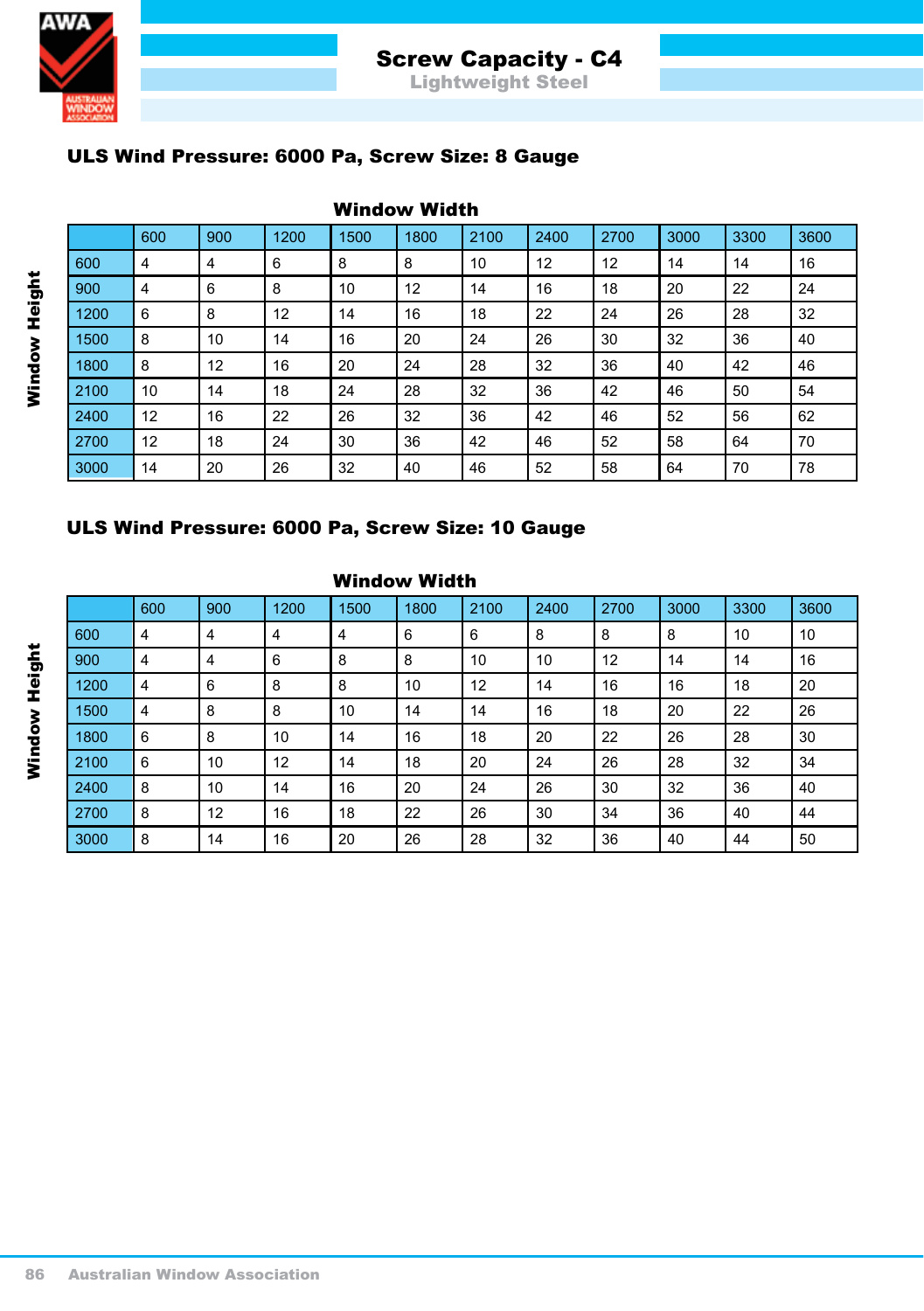

#### **Australian Building Codes Board** www.abcb.gov.au

**Australian Institute of Building Surveyors** www.aibs.com.au

**Australian Window Association (AWA)** www.awa.org.au

**BUILdata** - Building Products Information Service www.buildata.com.au

**Building Services Authority - Queensland** www.bsa.qld.gov.au

**Building Commission - Victoria** www.buildingcommission.com.au

**Building Commission - Western Australia** www.buildingcommission.wa.gov.au

**Department of Planning & Local Government - South Australia** www.planning.sa.gov.au

**Housing Industry Association (HIA)** www.buildingonline.com.au

**Master Builders Association** www.masterbuilders.com.au

**National Association of Steel Housing** www.nash.asn.au

**Northern Territory Government** www.nt.gov.au

**Office of Fair Trading & Home Building Services** www.fairtrading.nsw.gov.au

**Workplace Standards -Tasmania**

www.wst.tas.gov.au